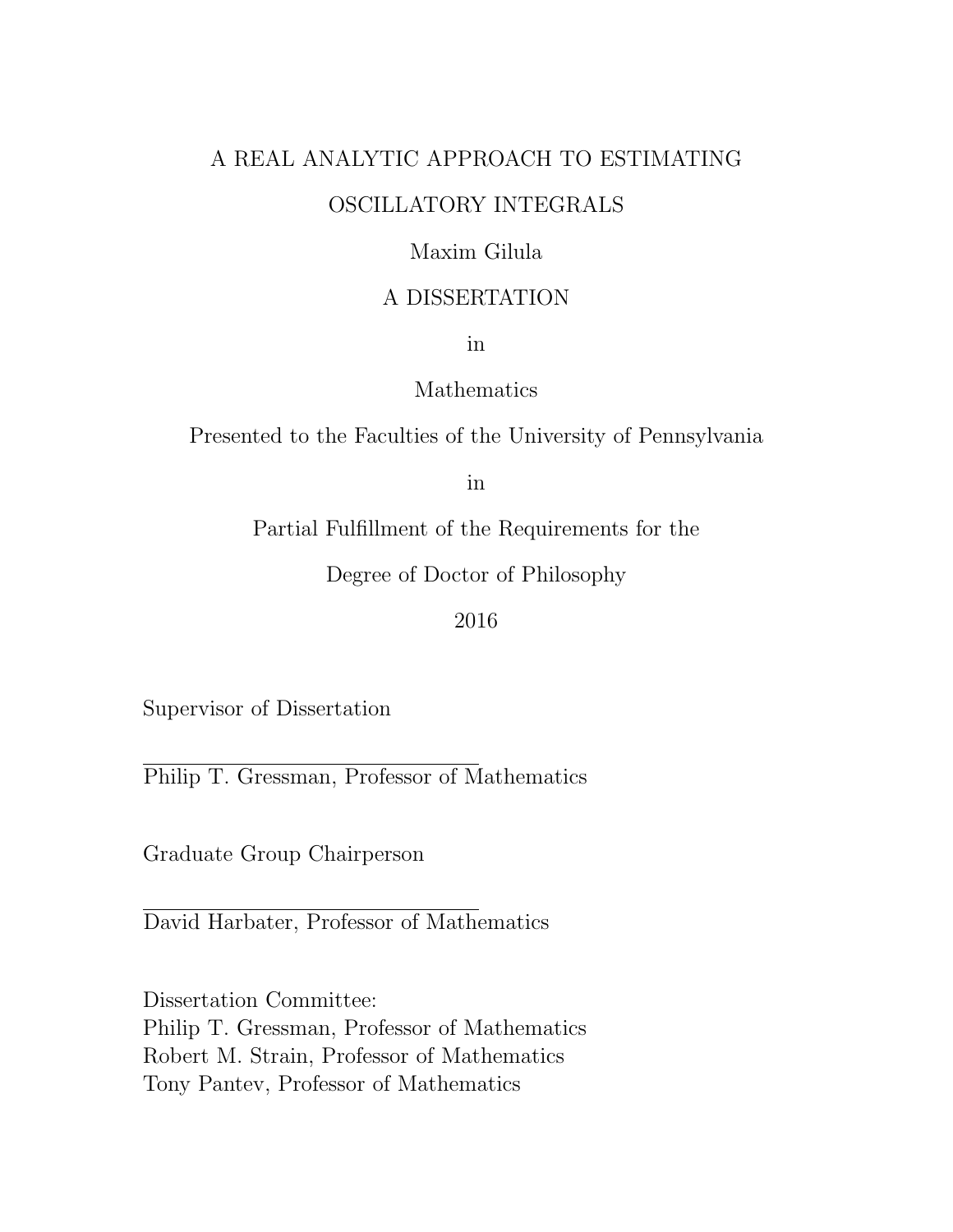Dedicated to my grandfather, Max Davidovich Gilula, and to my parents, Mikhail

and Natalia.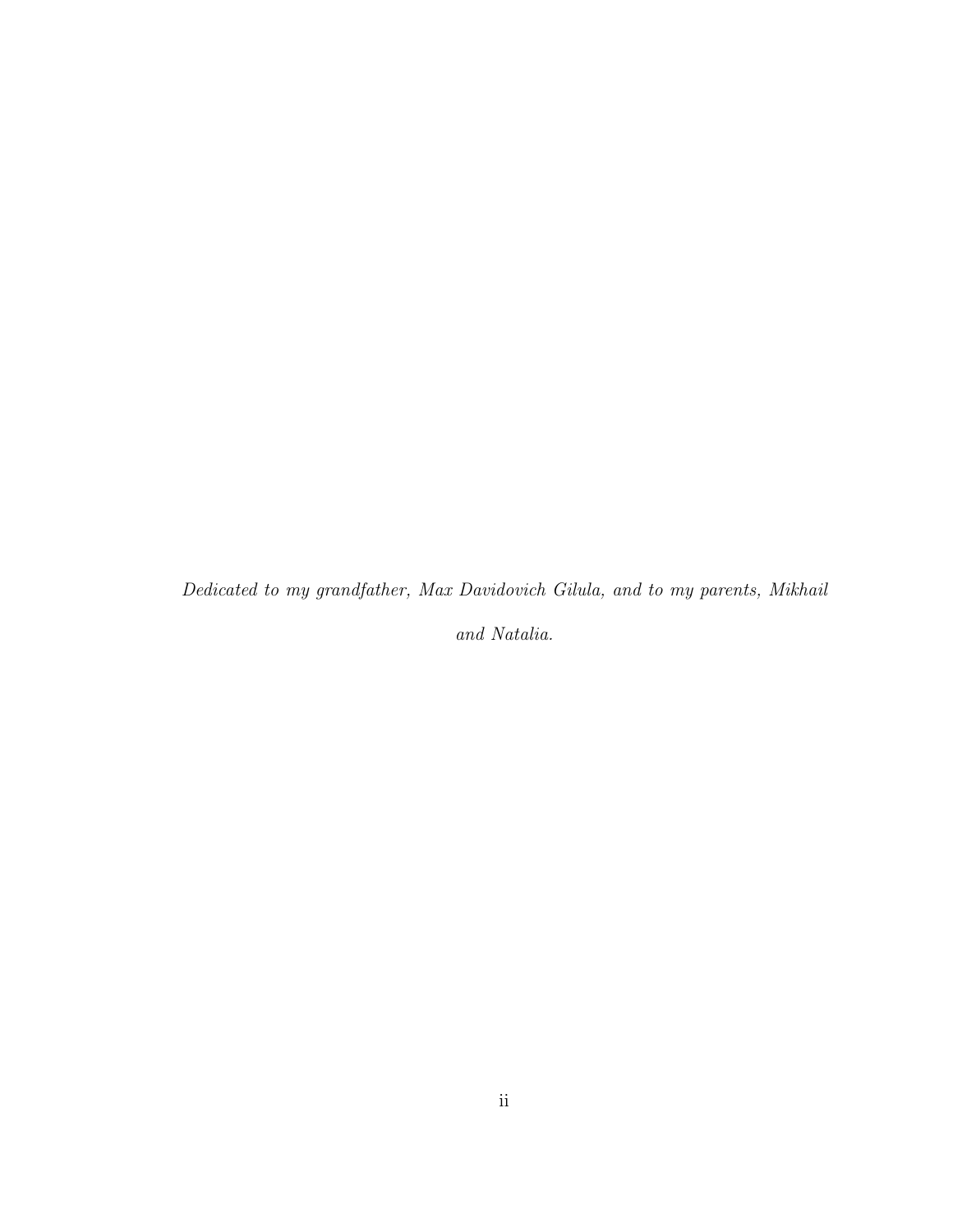## Acknowledgments

First I would like to thank my parents Mikhail and Natalia, my sister Victoria, and my grandfather Max, for caring about my education and helping me when fractions, and later logarithms, didn't make any sense. Without them I surely wouldn't be where I am today.

I am lucky to have been a student in Mr. Perry Carter's exciting algebra class, and grateful to him for his suggestion to get ahead in math over summer. I certainly learned more from Mrs. Sheila Scafine and her calculus courses than I could from a college course with the same syllabus, and would also like to thank her for encouraging participation in math competitions, which helped me see that math was even more fun than I already thought. Thank you both for setting me on the right path to becoming a math major.

In my first year of undergrad, I read Journey Through Genius by Dr. William Dunham, from which my inspiration for math grew tenfold; thank you for writing this wonderful book. I appreciate Dr. Sarah Eichhorn immensely for opening my eyes to what undergraduate research is about, and for all of her encouragement. I am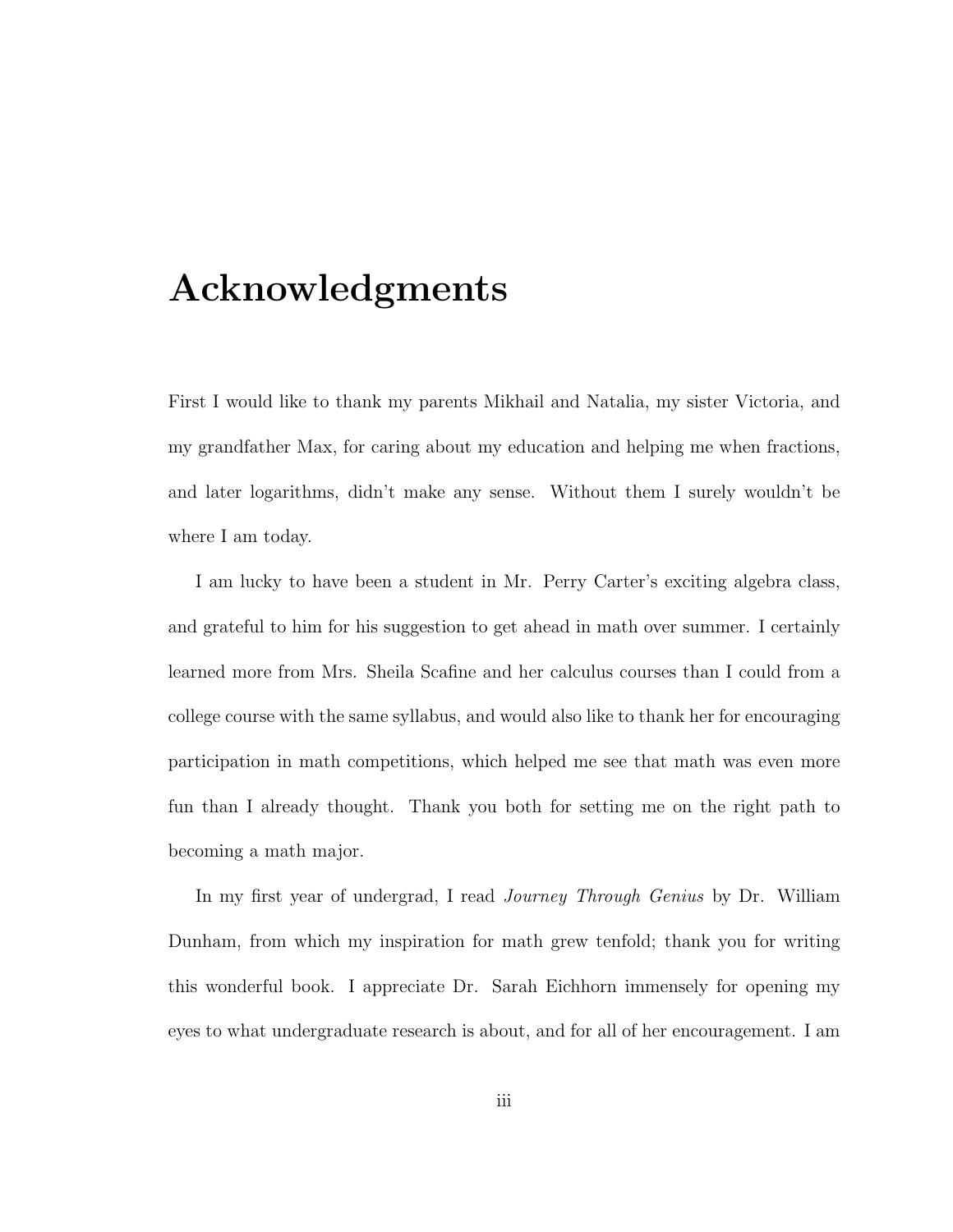very grateful to Dr. Martin Zeman for all the time and effort he spent with me while I was trying to study set theory, and for helping me get through reading my first academic papers. Thank you so much, Damek Davis, for showing me what classes a student who plans to go to graduate school should be taking, and for being a great inspiration. I want to thank you all for setting me on the right path to becoming a graduate student.

I would like to deeply thank my adviser, Professor Philip T. Gressman, for being a great teacher and adviser. He has always been kind, patient, and welcoming. I am very grateful that he suggested a research problem that was very fun to work on for me (found below), and that has so much potential to being expanded in my future research. I am very grateful to the rest of the analysis group for all of the enlightening student seminars we organized and learned from, in particular to Soumyashant Nayak for studying harmonic analysis with me when there was no course available at that time, and more. I am also grateful to Martin Citoler-Saumell and others who were always there to listen to my ideas and provide suggestions. Thank you all for setting me on the right path to becoming a mathematician.

I am grateful to Professor Michael Greenblatt for helping me with all the questions I had about his work, as well as reading an early version of this thesis and discussing with me some of the ideas contained within.

I am also grateful to Professor Joe Kamimoto for discussing his work with me, as well as helping me with an explicit computation of some exponents in the asymptotic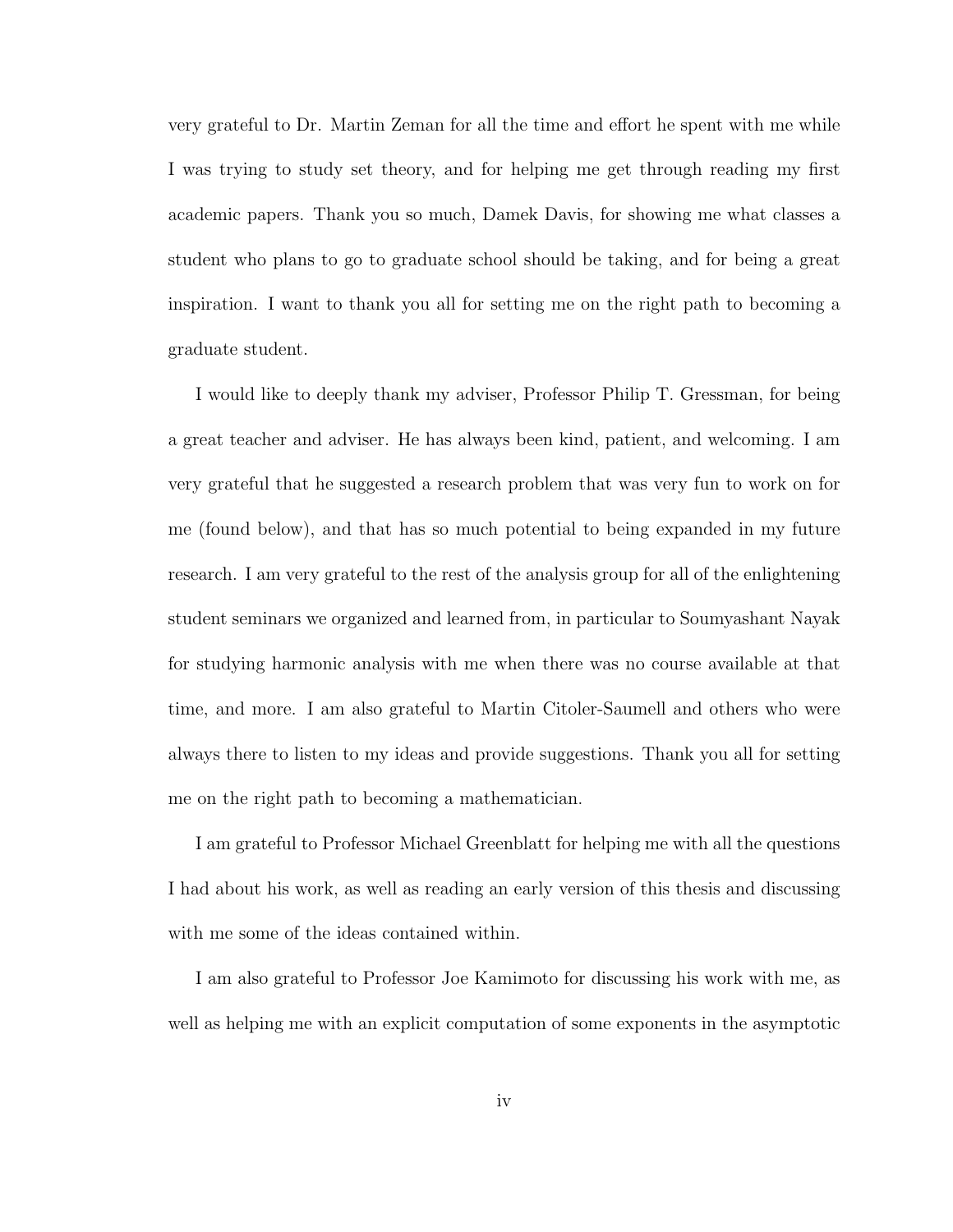expansion found in his recent paper with Professor Toshihiro Nose.

I learned a vast amount from Temple's graduate student analysis seminar; thank you Eric Stachura for inviting me to be a part of your group. Also, thank you for the enormous amount of editing you helped me with.

Thank you Alanna Smothers for proofreading many of my essays and everything else you have done for me; I had many of my best ideas during holidays spent at your home. The love and support you provided made a huge difference in my life the past few years.

Finally I would like to thank Larry Lederer, who has been my tennis partner consistently for the past few years. He has been helping me continue my other passion – playing tennis at a high level – and I can't thank him enough for that. Thank you also for just being an overall champion of encouragement.

Thank you so much, all of my great family, friends, teachers, and Professors, and so many others to whom I owe my gratitude.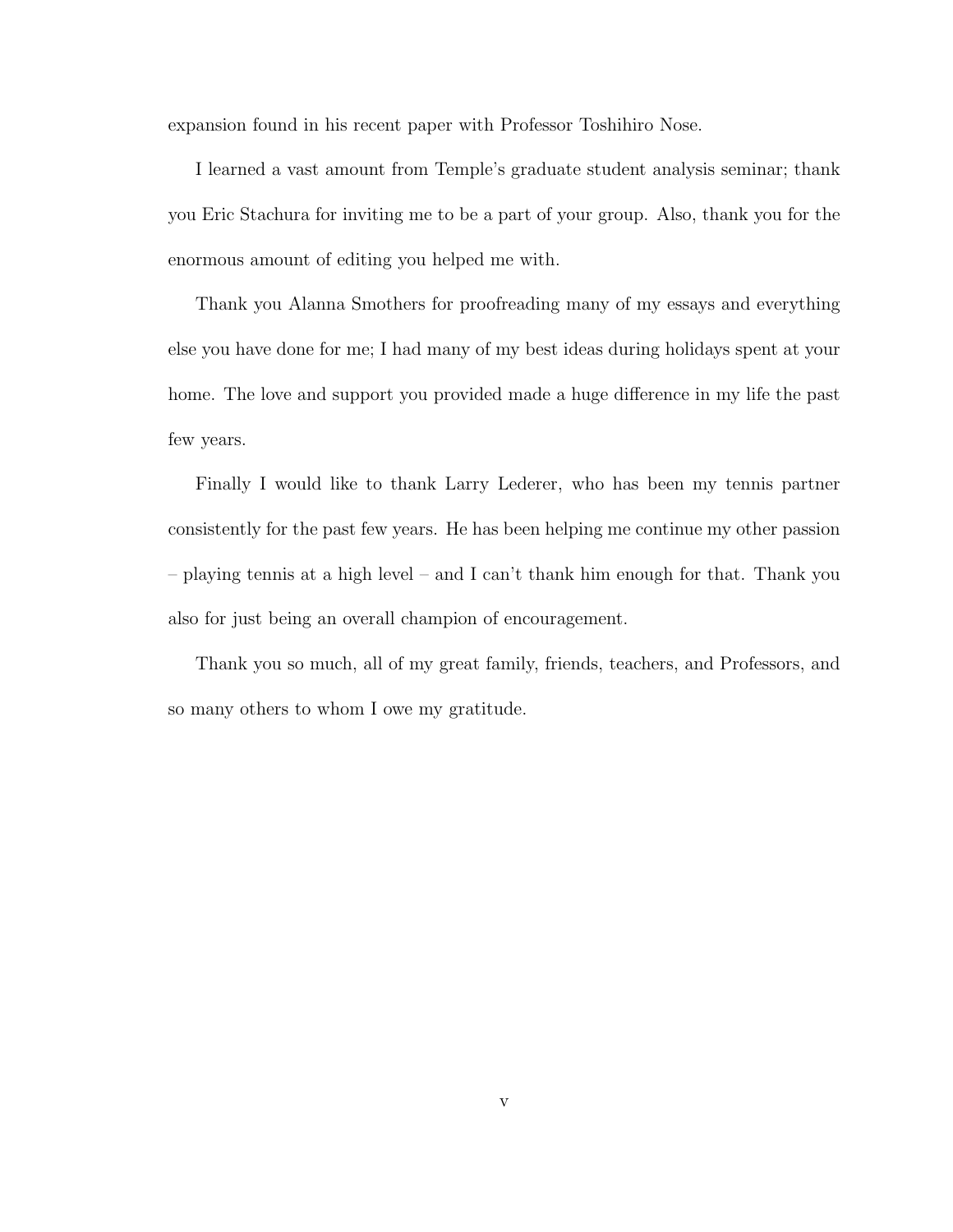#### ABSTRACT

### A REAL ANALYTIC APPROACH TO ESTIMATING OSCILLATORY INTEGRALS

Maxim Gilula

Philip T. Gressman

We develop an asymptotic expansion for oscillatory integrals with real analytic phases. We assume the phases satisfy a nondegeneracy condition originally considered by Varchenko, which is related to the Newton polyhedron. Analogous estimates for smooth and  $C^k$  phases are also proved. With algebraic techniques such as resolution of singularities, Varchenko was the first to obtain sharp estimates for oscillatory integrals with nondegenerate analytic phases, assuming the Newton distance of the phase is greater than 1. This condition has also been frequently used in modern literature; for example, Greenblatt and later Kamimoto-Nose obtained more general results by also using resolution of singularities. Using only real analytic methods that are very much in the spirit of van der Corput, we develop a full asymptotic expansion for analytic phases satisfying Varchenko's condition, and an asymptotic expansion with finitely many terms for  $C^k$  phases under the additional assumption that the Newton polyhedron intersects each coordinate axis. We demonstrate how the exponents in the asymptotic expansion of these integrals can be obtained completely geometrically via the Newton polyhedron. Important techniques include: dyadic decomposition;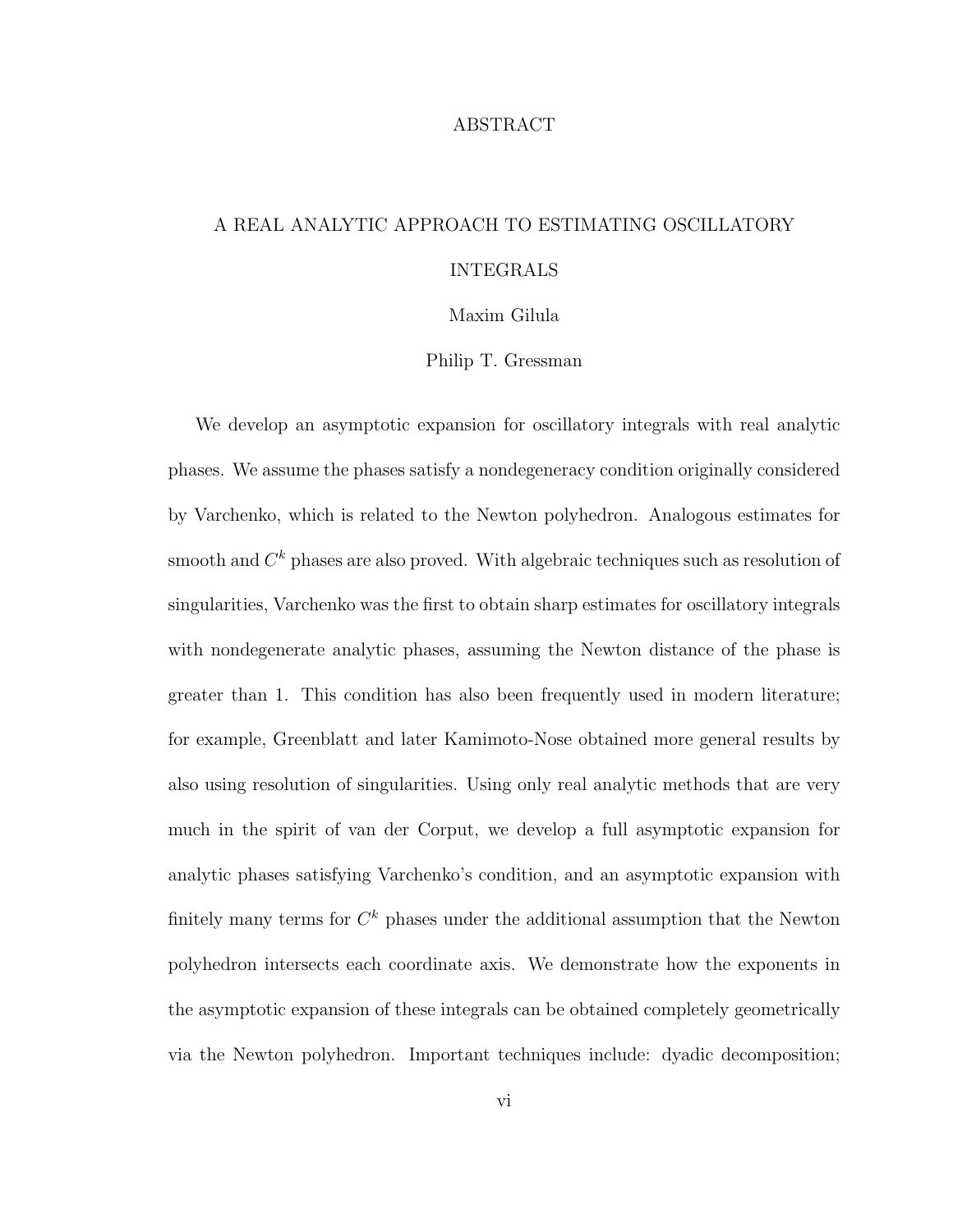proving and then using a lower bound similar to that of Lojaciewicz for analytic functions, together with the method of stationary phase to integrate by parts; linear programming to get sharpest estimates (matching Varchenko's); and finally, repeated differentiation of the integral with respect to the oscillatory parameter in order to obtain higher order terms of the expansion.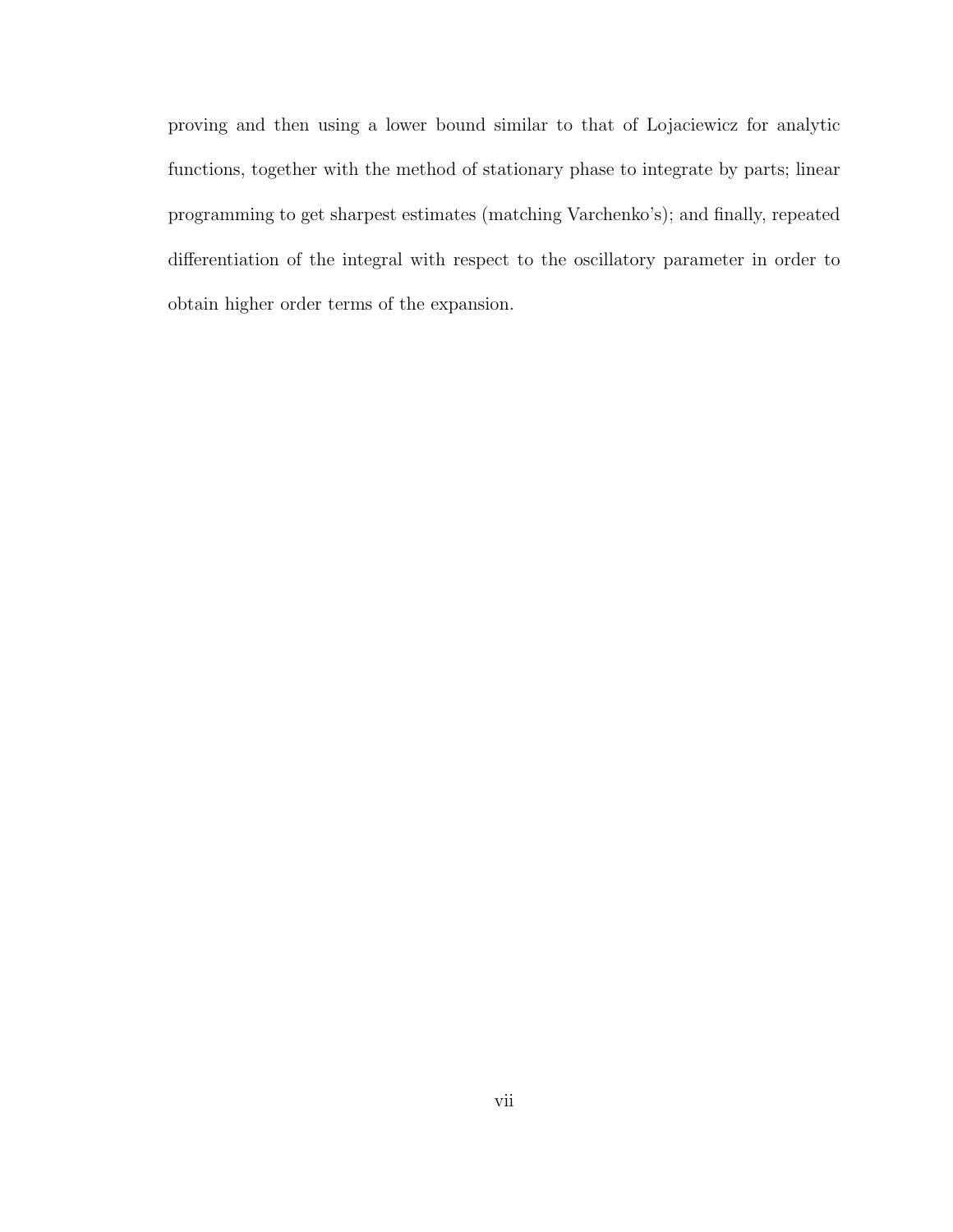# **Contents**

| $\mathbf{1}$ |                       | Introduction                                                                                     | $\mathbf{1}$ |
|--------------|-----------------------|--------------------------------------------------------------------------------------------------|--------------|
| $\mathbf{2}$ | Main results          |                                                                                                  |              |
|              | 2.1                   | Conventions and terminology $\dots \dots \dots \dots \dots \dots \dots \dots$                    | 8            |
|              |                       | 2.1.1                                                                                            | 8            |
|              |                       | 2.1.2<br>The context for the rest of the document $\dots \dots \dots$                            | 10           |
|              | 2.2                   |                                                                                                  | 12           |
| 3            | The Newton polyhedron |                                                                                                  |              |
|              | 3.1                   | What the Newton polyhedron represents $\ldots \ldots \ldots \ldots \ldots$                       | 17           |
|              | 3.2                   | The Newton polyhedron and nondegeneracy $\ldots \ldots \ldots \ldots \ldots$                     | 19           |
|              |                       | Analogous statements for convenient $C^k$ functions.<br>3.2.1                                    | 24           |
|              | 3.3                   | Normal vectors of the Newton polyhedron $\hfill\ldots\ldots\ldots\ldots\ldots\ldots\ldots\ldots$ | 28           |
|              | 3.4                   | Preliminary geometric results about $w(\beta)$ .                                                 | 32           |
|              | 3.5                   |                                                                                                  | 34           |
|              |                       | 3.5.1                                                                                            | 34           |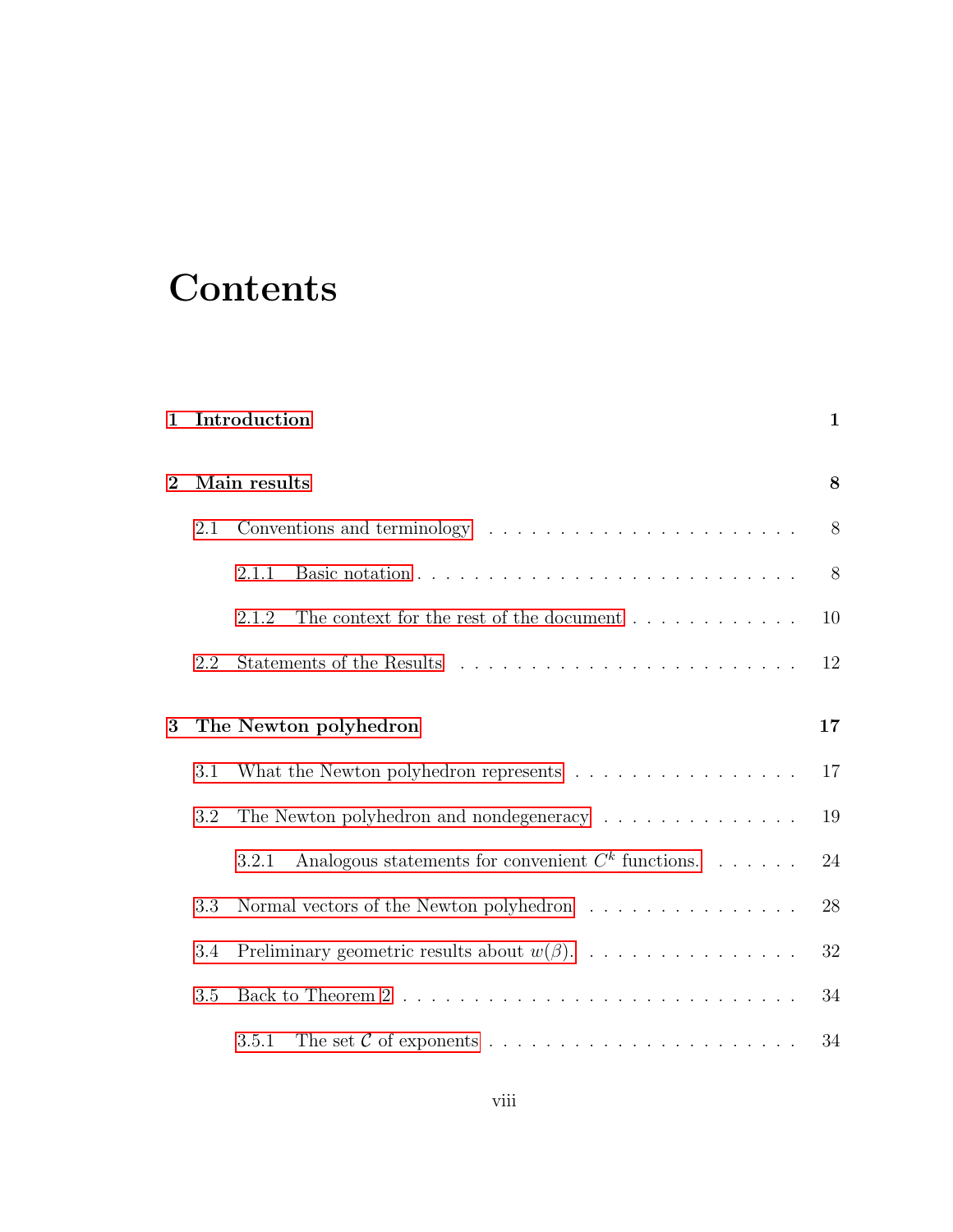|          |     | Clarifications about Theorem 2<br>3.5.2                                                           | 37 |
|----------|-----|---------------------------------------------------------------------------------------------------|----|
|          |     | 3.5.3                                                                                             | 38 |
| 4        |     | Proof of Lemma 1                                                                                  | 41 |
|          | 4.1 |                                                                                                   | 41 |
|          |     | 4.1.1                                                                                             | 45 |
|          | 4.2 | Supporting hyperplanes of $N(\phi)$ and scaling                                                   | 47 |
|          | 4.3 | The main proposition: avoiding resolution of singularities $\ldots \ldots$                        | 50 |
| $\bf{5}$ |     | Proof of Lemma 2                                                                                  | 60 |
|          | 5.1 | Estimating an integration by parts operator $\ldots \ldots \ldots \ldots$                         | 60 |
|          | 5.2 | Final estimate for Lemma 2 $\ldots \ldots \ldots \ldots \ldots \ldots \ldots \ldots$              | 64 |
|          | 5.3 | Application of $(5.1.7)$ to other amplitudes                                                      | 65 |
| 6        |     | Proof of Theorem 1                                                                                | 67 |
|          | 6.1 | Easy case: when $\beta = 0$ and $\mathbf{t} \in \mathbb{R}^d$ lies in a single codimension 1 face | 68 |
|          | 6.2 |                                                                                                   | 72 |
|          |     |                                                                                                   | 76 |
| 7        |     | Theorem 2: asymptotic expansion of $I(\lambda)$                                                   | 78 |
|          | 7.1 |                                                                                                   | 79 |
|          | 7.2 |                                                                                                   | 85 |
|          |     | 7.2.1                                                                                             | 85 |
|          |     | 7.2.2                                                                                             | 88 |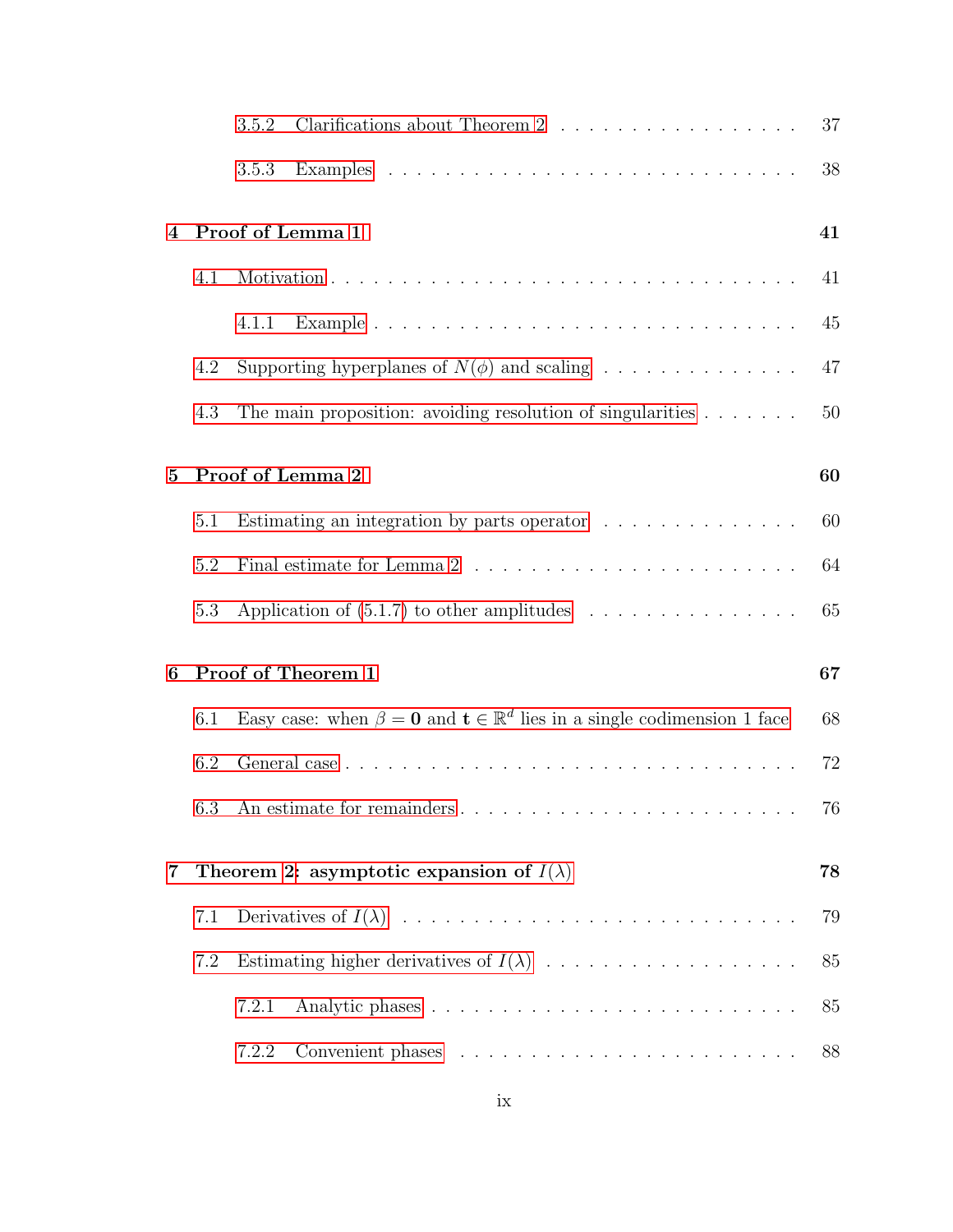| 8   Future work |  |
|-----------------|--|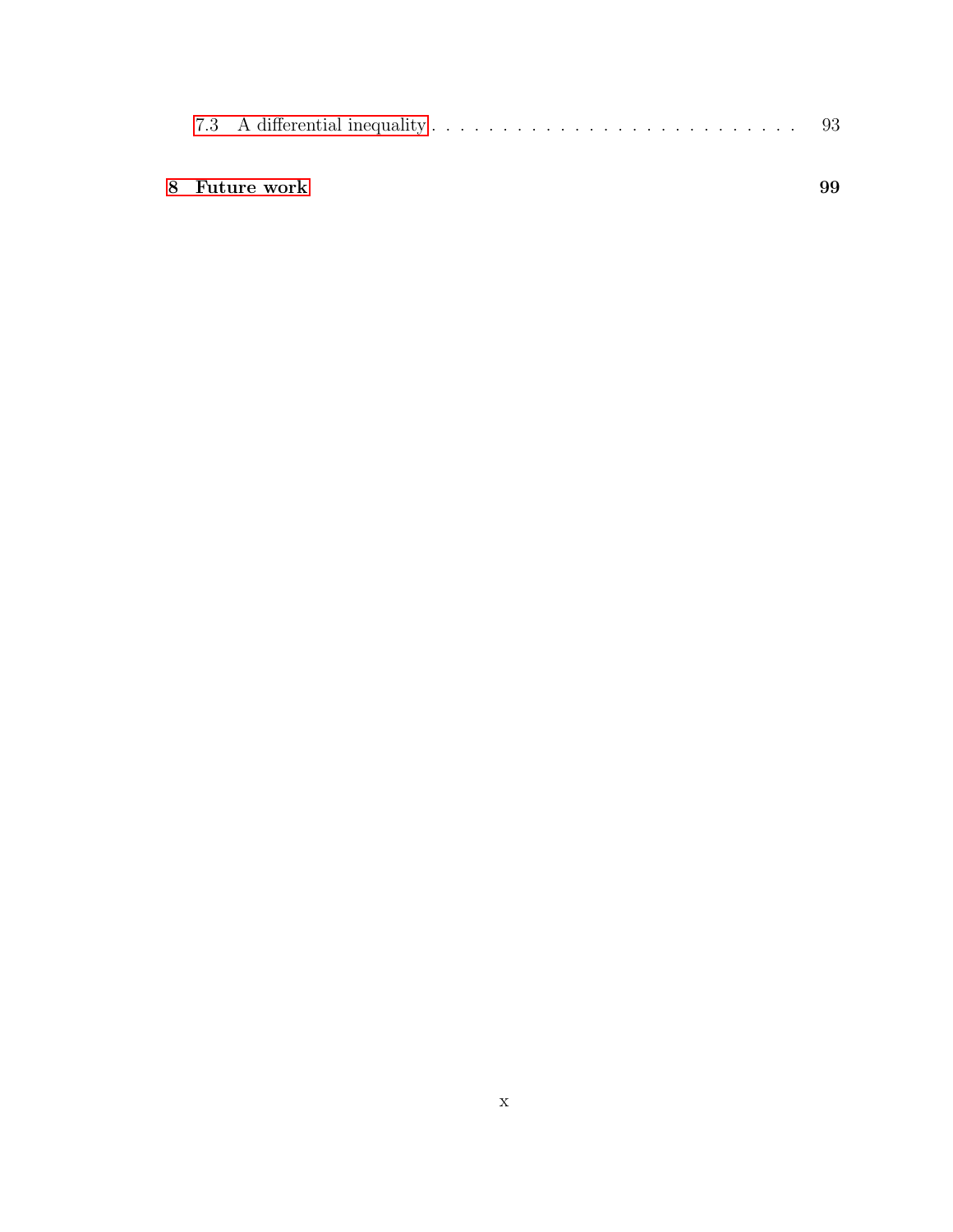## <span id="page-10-0"></span>Chapter 1

## Introduction

The main goal of this thesis is to use real analytic methods to develop an asymptotic expansion for scalar oscillatory integrals with analytic, smooth, and  $C<sup>k</sup>$  phases. Namely, integrals of the form

<span id="page-10-1"></span>
$$
I(\lambda) = \int_{\mathbb{R}^d} e^{i\lambda \phi(x)} \psi(x) dx \tag{1.0.1}
$$

are studied, where  $\phi : \mathbb{R}^d \to \mathbb{R}$  is called the phase, and the amplitude  $\psi$  is supported close to the origin and enjoys the same smoothness as  $\phi$ . The nondegeneracy conditions we assume on the phase vary depending on its smoothness. It has been known since at least the 1970's that, as  $\lambda \to \infty$ , the integral  $I(\lambda)$  admits an asymptotic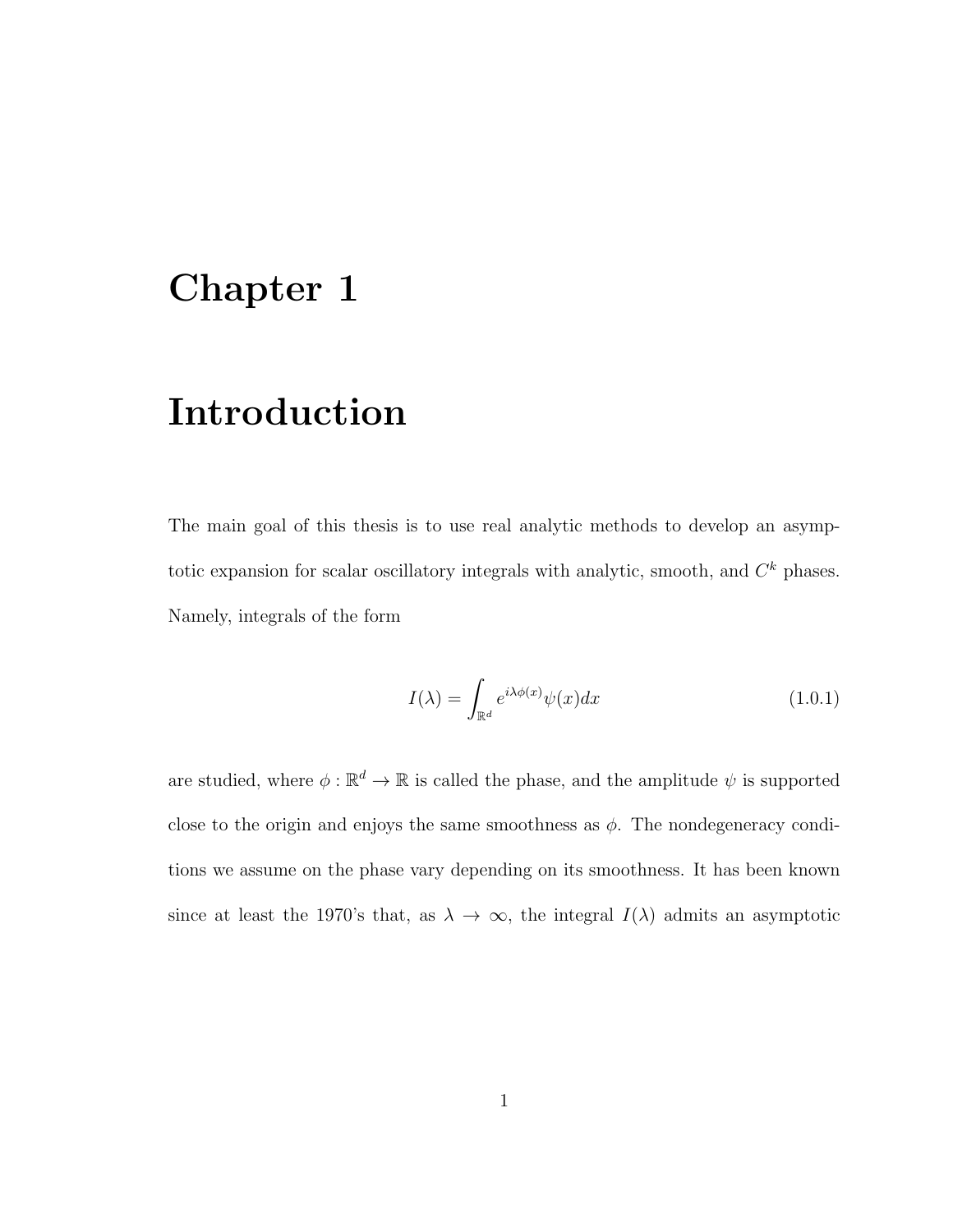expansion of the form

<span id="page-11-0"></span>
$$
I(\lambda) \sim \sum_{p} \sum_{r=0}^{d-1} a_{p,r}(\psi) \lambda^{-p} \log^{d-1-r}(\lambda), \qquad (1.0.2)
$$

where p runs through finitely many arithmetic progressions, independent of  $\psi$ , constructed from positive rational numbers. One can find this, for example, in Malgrange [\[15\]](#page-116-0); a more modern proof can be found in Greenblatt[\[5\]](#page-115-0). To deal with the integrals under consideration, many authors use the Newton polyhedron of the phase as an important tool. The Newton polyhedron contains information about the growth of polynomials. If the Newton polyhedron of the phase or the amplitude intersects each coordinate axis, Kamimoto-Nose found a set containing the exponents  $p$  for  $C^{\infty}$  functions, as well as for analytic functions with no additional condition on the Newton polyhedron (see [\[9,](#page-116-1) Theorem 11.1]). The methods of Kamimoto-Nose were mainly algebraic and complex analytic, as they made use of techniques related to toric resolution and computed poles of integrals reminiscent of [\[15\]](#page-116-0). Most proofs in the literature making use of the Newton polyhedron to prove sharp estimates for  $I(\lambda)$ involve the use of resolution of singularities, e.g., [\[9\]](#page-116-1), [\[4\]](#page-115-1), [\[18\]](#page-117-0). Unfortunately, resolution of singularities is very difficult in high dimensions, and is problematic for analysts who wish to not change the coordinates. Vasiliev avoided resolution of singularities by instead using techniques from complex algebraic geometry in [\[19\]](#page-117-1) to obtain asymptotic behavior for  $C^{\infty}$  phases having an absolute minimum. Our proof is completely real analytic and with it we are able to develop an expansion for nondegenerate  $C^k$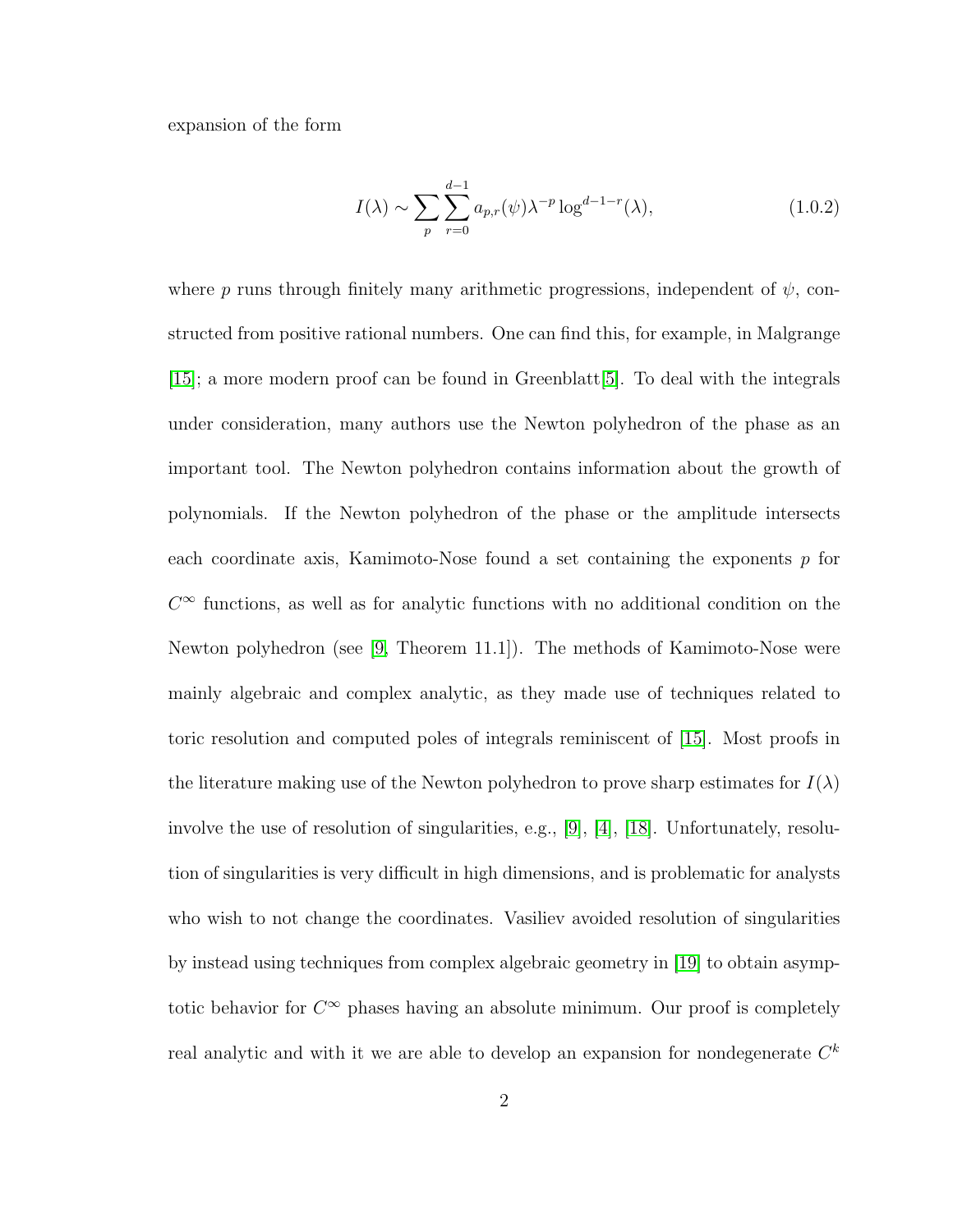functions assuming the Newton polyhedron intersects each coordinate axis, as well as an analogous result for real analytic functions only satisfying nondegeneracy.<sup>[1](#page-12-0)</sup> The use of real analytic methods allows us, in particular, to have no change of the original coordinate system for any of our results. Real analytic methods allow for more analysts to use Varchenko's result without being forced to use it as a "black box" because of the algebraic techniques used. The best feature of the proof may be that it is very close in spirit to modern proofs of van der Corput's lemma. We make use of the method of stationary phase to obtain estimates for integrals away from singularities, then optimize the exponent of  $\lambda$  just like in modern proofs of van der Corput's lemma for  $C^k$  functions of one variable. However, we are unable to prove the sharpness of the estimate without considering explicit examples of phases (also analogous to van der Corput). For this reason, we simply cite the sharpness by Varchenko's result. The exponents p as well as the exponents  $d-1-r$  of the log term in [\(1.0.2\)](#page-11-0) we obtain are easy to visualize geometrically and we provide examples after the statement of Theorem [2.](#page-24-0) We believe that the methods in this thesis are more robust than previous methods, and are particularly well-suited for a very important yet difficult question in this subject that has very little progress in the literature: the stability of estimates of  $I(\lambda)$  under perturbations of the phase. More will be discussed about this in the last chapter.

<span id="page-12-0"></span>The next chapter begins by introducing some notation that is used throughout the

<sup>&</sup>lt;sup>1</sup>The method of proof also works for phases that can be expressed as a Taylor series with remainder, replacing all exponents  $\alpha \in \mathbb{N}^d$  with exponents  $\alpha \in \mathbb{N}^d / k = \{n/m : n \in \mathbb{N}\}.$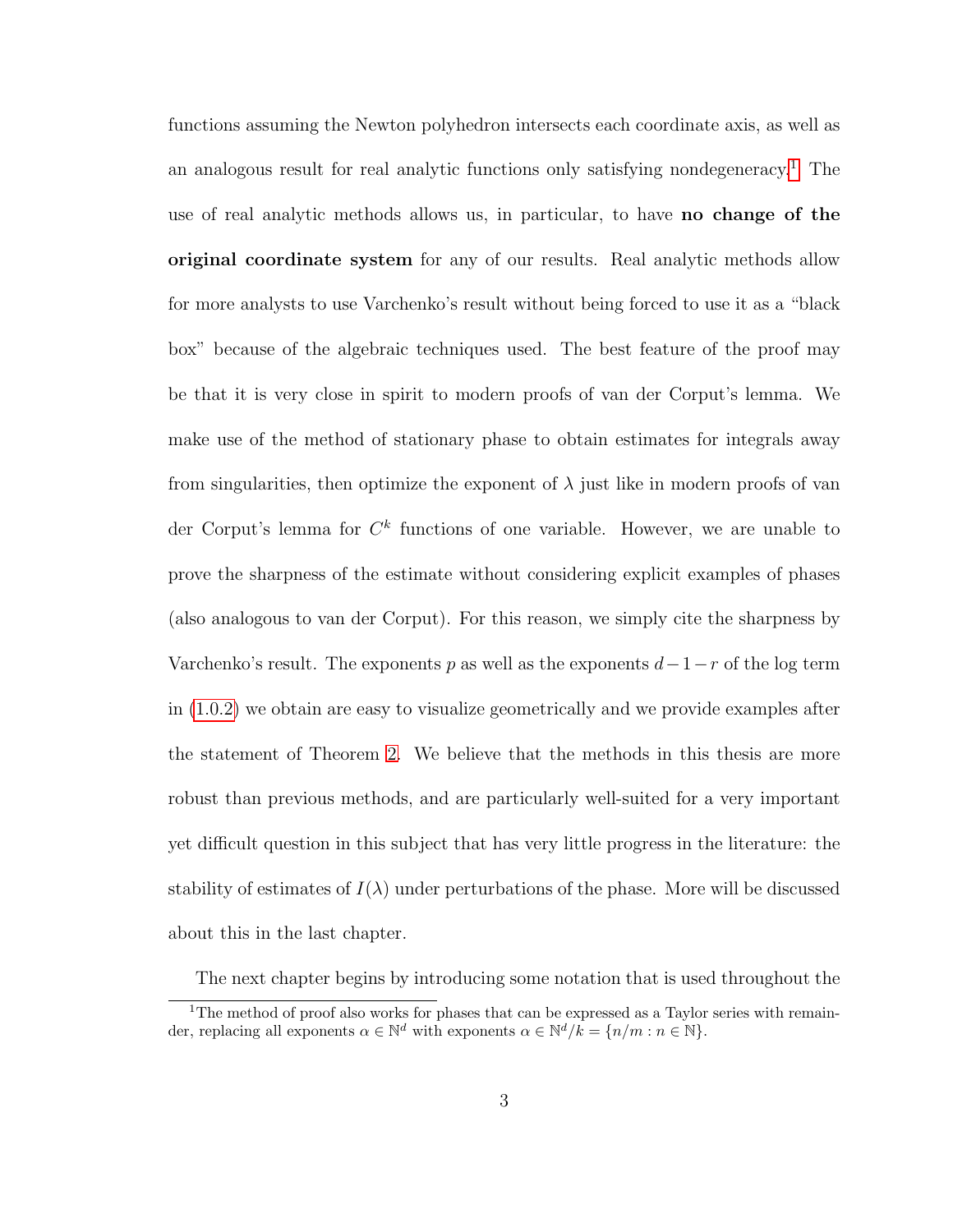document. Some of it is not conventional, but is very useful for the computations we want to perform, e.g., for  $x, y \in \mathbb{R}^d$  we define  $xy = (x_1y_1, \ldots, x_dy_d)$ . This notation, along with a parametrization of  $(0, 1)$  by supporting hyperplanes introduced later on, will help us understand exactly why the Newton polyhedron should be considered for x close enough to the origin. Once most of the notation and preliminary discussions are complete, we move on to the main results. The main results consist of two lemmas and two theorems, with Theorem [2](#page-24-0) as the main attraction.

Chapter [3](#page-26-0) introduces the Newton polyhedron  $N(\phi)$  for  $C^k$  functions  $\phi : \mathbb{R}^d \to \mathbb{R}$ and introduces a parametrization of supporting hyperplanes that is used throughout the text. If  $\phi$  is not real analytic, we need to assume that if  $\phi = P_m + R_m$ , where  $P_m$  is a polynomial of order m and  $R_m$  is the remainder, then  $N(P_m)$  intersects each coordinate axis. The assumption that the Newton polyhedron intersects each coordinate axis is a very natural condition that can be found in many papers about oscillatory integrals, e.g., [\[9\]](#page-116-1), [\[7\]](#page-116-2), [\[19\]](#page-117-1), and many more. [2](#page-13-0) The statement of Theorem [2](#page-24-0) from the previous chapter may take a few moments to absorb, so we illustrate the simplicity of what the theorem is saying with a few examples at the end of Chapter [3.](#page-26-0) We compute the first few terms of the asymptotic expansion for a  $C<sup>k</sup>$  function and in another example we will consider a real analytic function with asymptotic expansion showing the main aspects of how the geometry of the Newton polyhedron affects the asymptotic behavior of  $I(\lambda)$ . The description of the exponents in the asymptotic

<span id="page-13-0"></span><sup>&</sup>lt;sup>2</sup>In particular, a generic polynomial of any degree satisfies this condition.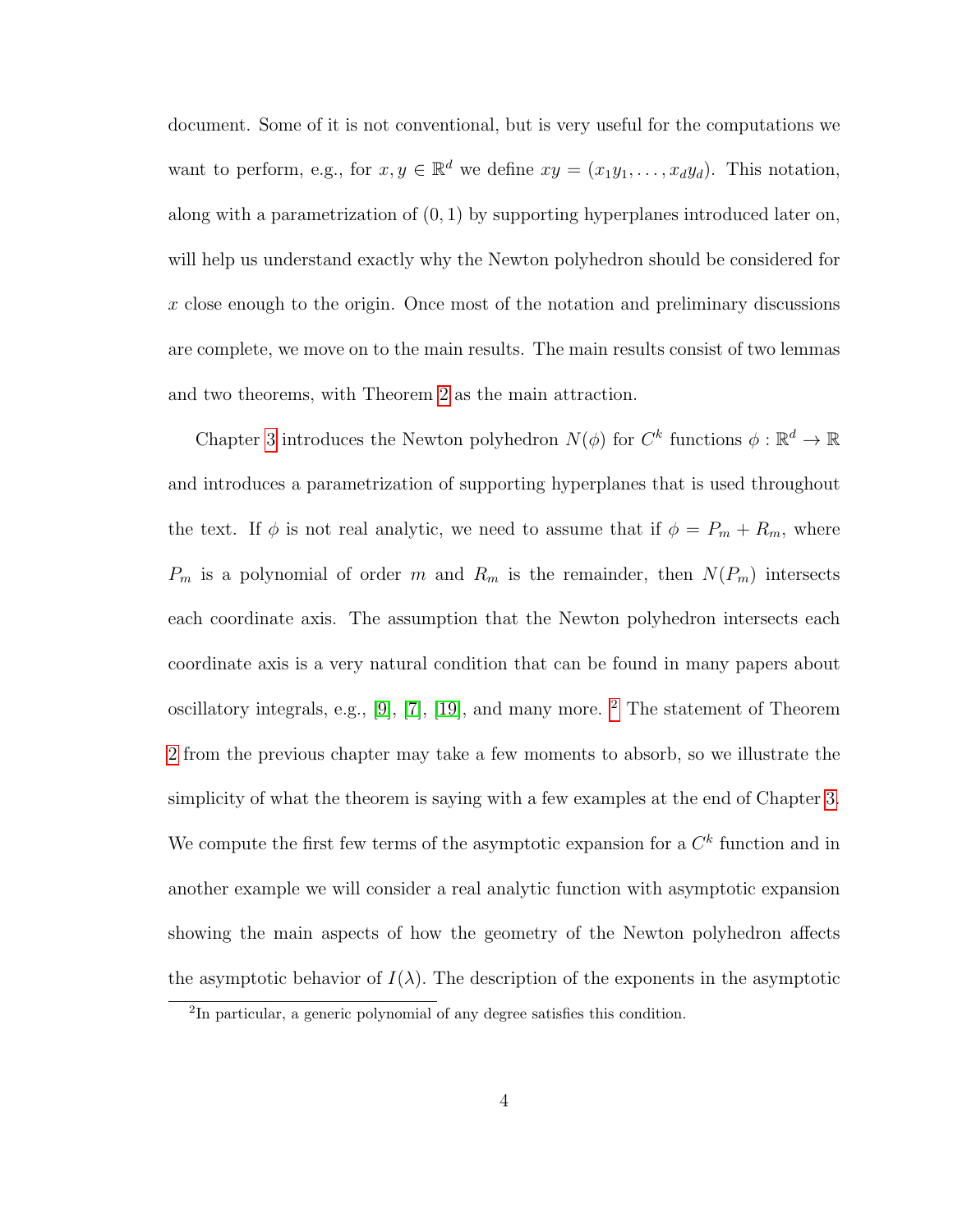expansion will have to wait until some more notation is introduced. Fortunately, the exponents can be described geometrically.

The results are proved below in the order they are stated, starting with the proof of Lemma [1](#page-22-0) in Chapter [4.](#page-50-0) This chapter begins with an intuitive illustration of how supporting hyperplanes of the Newton polyhedron govern the behavior of the phases under consideration. The body of this chapter consists of proving preliminary linear algebraic results, culminating with the main proposition– Proposition [6](#page-62-0) says that if we have a supporting hyperplane H that is "too close"to a face  $F \subset N(\phi)$  not contained in  $H$ , then we can move to a new hyperplane containing  $F$  at the cost of rescaling the domain we are estimating over by a uniform constant. In this case, F is necessarily lower codimension than the face we started with, so after at most  $d-1$  steps this process must terminate and provide a hyperplane that is good in the sense we require. This can be viewed as some type of compactness theorem. Once this proposition is proved, we are able to prove Lemma [1.](#page-22-0) In this chapter (Equation [4.3.12\)](#page-68-0) we define what it means for  $\varepsilon \in (0,1)^d$  to be small enough; this precise statement requires some of the preliminary results contained in Chapter [4,](#page-50-0) so we do not provide it in the statement of Lemma [1](#page-22-0) in Chapter [2.](#page-17-0) This result is closely related to Lojaciewicz's famous lower bound for analytic functions evaluated away from their zero set[\[14\]](#page-116-3). Very similar results have also been considered by Fukui-Yoshinaga<sup>[\[2\]](#page-115-2)</sup> and Yoshinaga<sup>[\[20\]](#page-117-2)</sup>. Both of these results use resolution of singularities. A connection between Lemma [1](#page-22-0) and the exponent in Lojaciewicz's lower bound can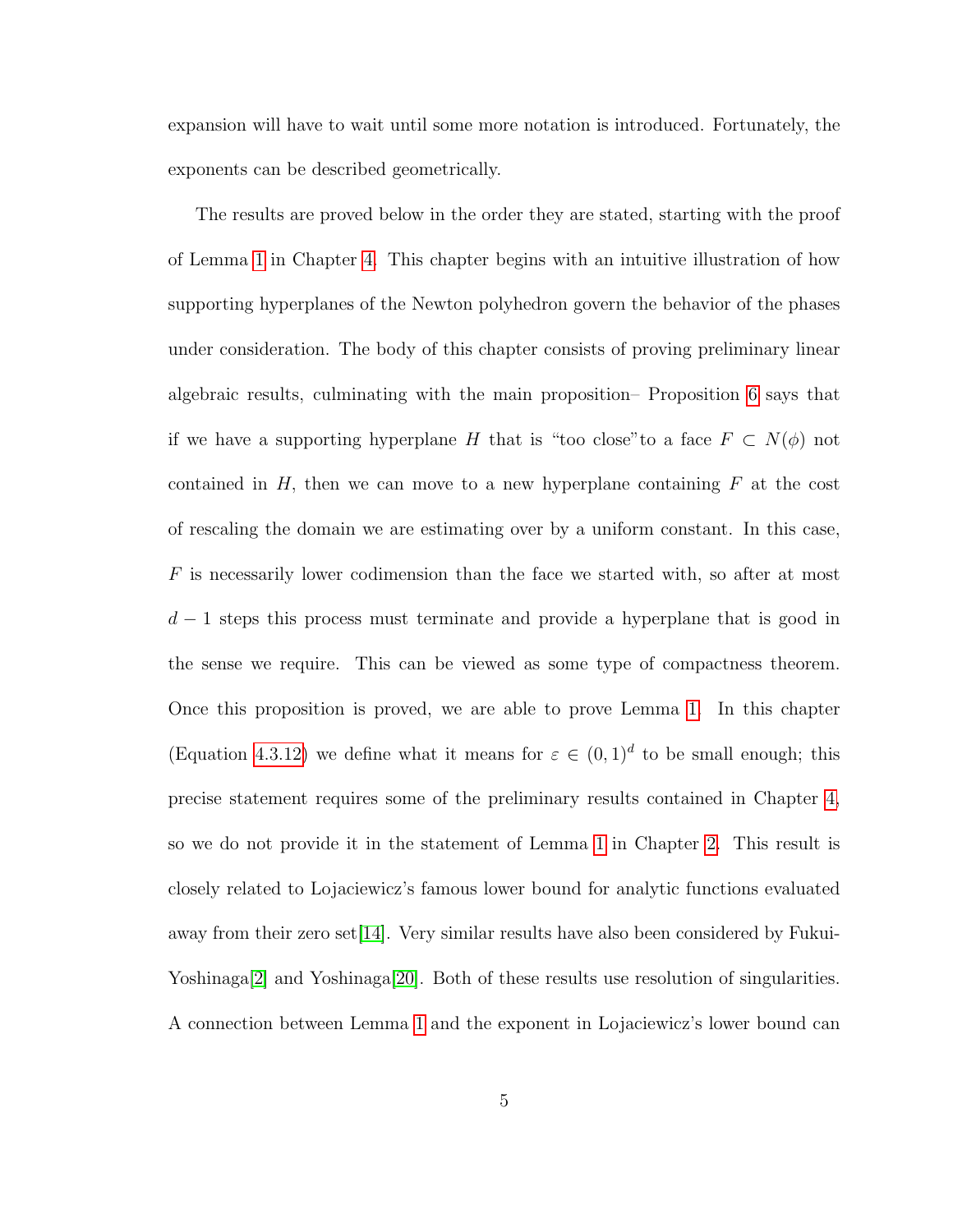be found in Abderrahmane[\[1\]](#page-115-3), assuming the origin is only an isolated singularity of the phase. This chapter is very important because it is here that we bypass using resolution of singularities for nondegenerate functions with only linear algebra.

In Chapter [5,](#page-69-0) a dyadic partition of unity is used to split  $I(\lambda)$  into a sum of dyadic pieces that are each easy to estimate; here we only obtain estimates of  $I(\lambda)$  over the first orthant without loss of generality; the argument is identical over each orthant. We note that because of the dyadic decomposition, the cancellation between orthants potentially making the estimate of  $I(\lambda)$  sharper goes unnoticed and could be one of the factors for why we do not generally obtain sharp estimates for  $t \leq 1$ . We do not know whether our estimate is sharp over each orthant. However, the tools applied are powerful enough to provide estimates as sharp as Varchenko's for all  $t > 0$ [\[18\]](#page-117-0). In particular, they are sharp for  $t > 1$ . The main tools used in the estimates are integration by parts and Lemma [1.](#page-22-0)

Next, we use linear programming to prove Theorem [1.](#page-23-0) Varchenko's estimates easily fall out as a special case. We first prove a simple case in order to highlight the methods being used and how exactly the geometry of  $N(\phi)$  affects the estimate guaranteed by Theorem [1.](#page-23-0)

Finally, we prove Theorem [2.](#page-24-0) The proof goes by obtaining an estimate for  $(\lambda \frac{d}{d\lambda} +$  $1/t$ I( $\lambda$ ), then applying more differential operators to  $I(\lambda)$  and obtaining estimates by induction. We then obtain a differential inequality for which we require a simple ODE result. This allows us to find the first N terms of  $I(\lambda)$ , where N depends on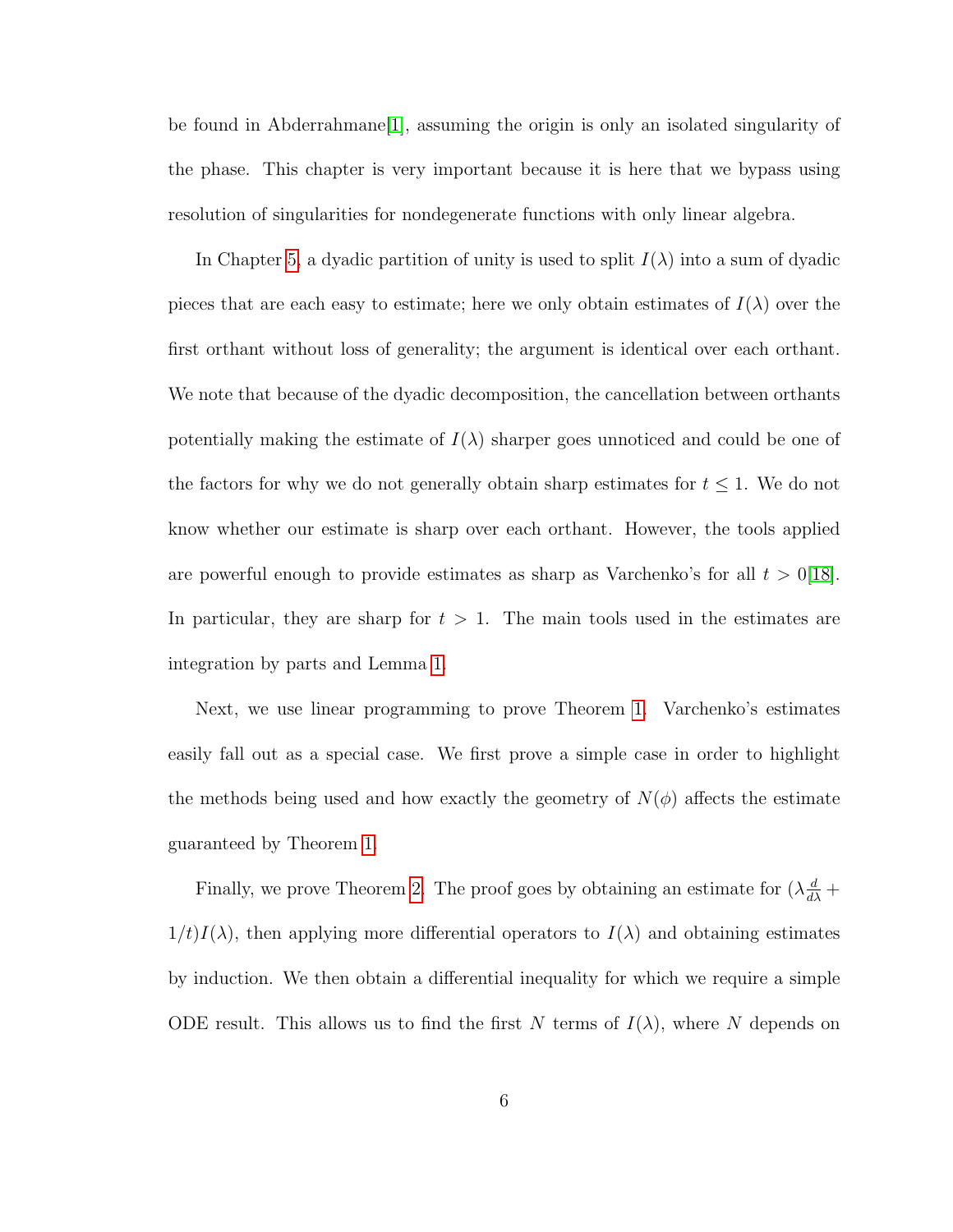the smoothness of  $\phi$  and  $\psi$ .

We conclude with how the results in this document could be applied to future work. in the appendix, we work out a couple of examples from [\[18\]](#page-117-0) and in particular check that Theorem [2](#page-24-0) predicts the exponents appearing in the asymptotic expansion of  $I(\lambda)$  when the phase has Newton distance less than 1.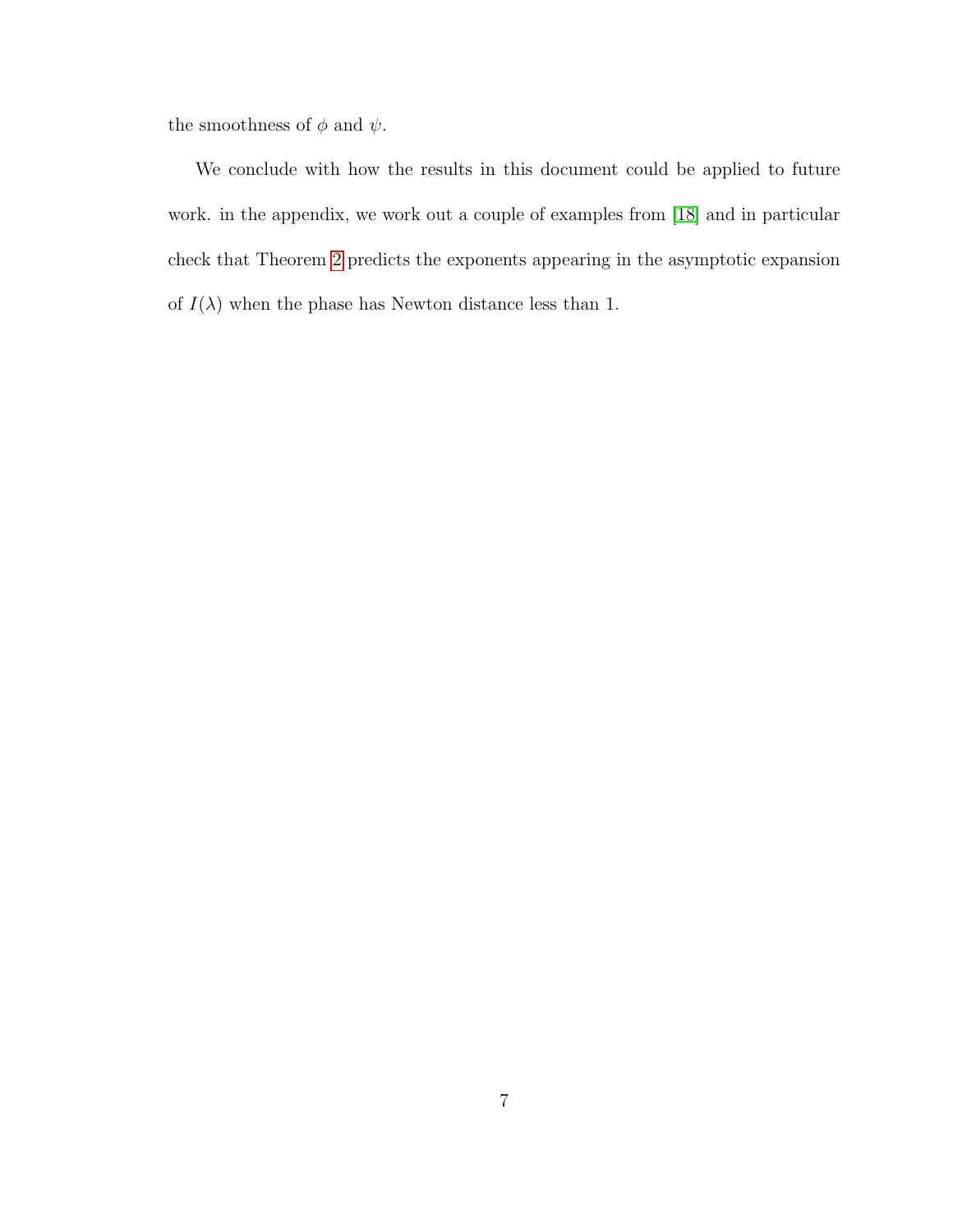## <span id="page-17-0"></span>Chapter 2

### Main results

### <span id="page-17-1"></span>2.1 Conventions and terminology

#### <span id="page-17-2"></span>2.1.1 Basic notation

Throughout this text, we use the following conventions:

- N is the set of nonnegative integers,
- $\bullet \; \mathbb{R}_{\ge}$  is the set of nonnegative reals,
- $f'_{x_i}(x) = \frac{\partial}{\partial x_i} f(x),$
- the inner product of  $x, y \in \mathbb{R}^d$  is  $\langle x, y \rangle = x_1y_1 + \cdots + x_dy_d$ ; we also use  $x \cdot y$  for the inner product, usually when functions are involved,
- the notation  $\cdot^{\gamma}$  is used for the operator defined by  $(\cdot^{\gamma} f)(x) = x^{\gamma} f(x)$ ,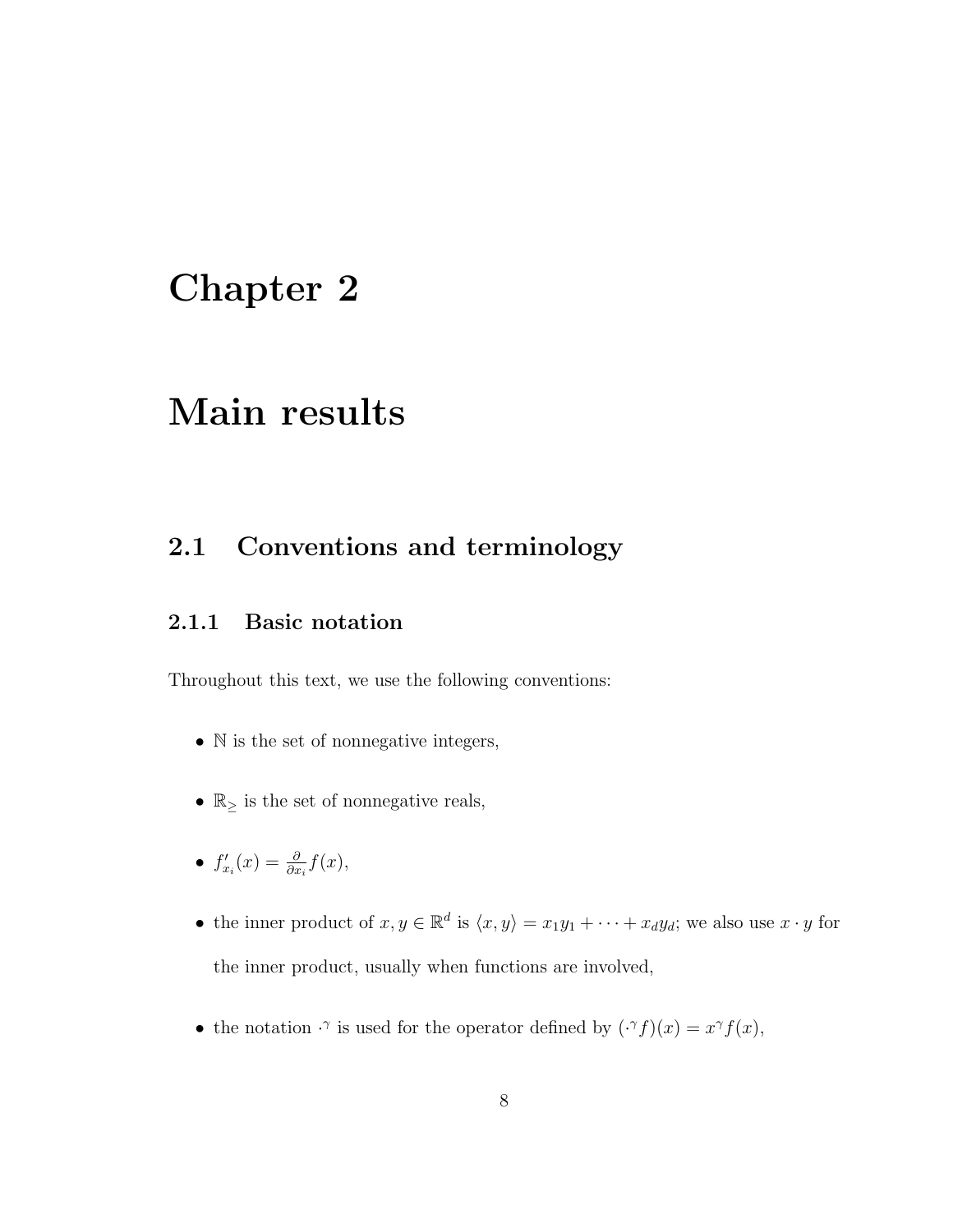- $||v||_m$  of of a vector  $v \in \mathbb{R}^d$  (or a matrix  $v \in \mathbb{R}^{d \times d}$ ) is the standard  $\ell^m$  norm of the vector v for  $1 \leq m \leq \infty$ ,
- and for  $0 \leq k < \infty$ ,  $C^k$  represents the class of k times continuously differentiable functions. The domain of the functions is clear through context. Moreover, we refer to  $C^{\infty}$  functions as smooth.

If x is a d–tuple we write  $x = (x_1, \ldots, x_d)$ . In particular, subscripts denote components of a vector. On the other hand, whenever we have a list of  $d$ -tuples, they are indexed by a superscript, e.g.,  $\{\alpha^i\}_{i\in I}$ . There is one consistent exception: the standard unit normals  $e_i \in \mathbb{R}^d$  defined componentwise by  $e_{ij} = \delta_{ij}$  (the Kronecker delta).

Next, some algebraic conventions are introduced. In addition to the standard notation, for  $y \in \mathbb{R}^d_\ge$  and  $\alpha \in \mathbb{R}$ , that  $\partial^\alpha = \frac{\partial^{\alpha_1}}{\partial x_1^{\alpha_1}} \cdots \frac{\partial^{\alpha_d}}{\partial x_d^{\alpha_d}}$ , the exponentiation of vectors  $y^{\alpha} = y_1^{\alpha_1} \cdots y_d^{\alpha_d}$ , as well as  $|y| = y_1 + \cdots + y_d$ , we make use of some less standard notation for  $c \in \mathbb{R}$  and  $y, z \in \mathbb{R}^d_{\geq}$ :

- $yz = (y_1z_1, \ldots, y_dz_d)$ ,
- if  $c > 0$ , denote the vector  $(c^{y_1}, \ldots, c^{y_d})$  by  $c^y$ ,
- if  $c > 1$ ,  $[y, cy]$  is defined to be the box  $\prod_{j=1}^{d} [y_j, cy_j]$ ,
- if the components of y are positive,  $y^{-z} = y_1^{-z_1} \cdots y_d^{-z_d}$ ,
- if the components of y are positive,  $f_y(x) = f(y^{-1}x)$ , and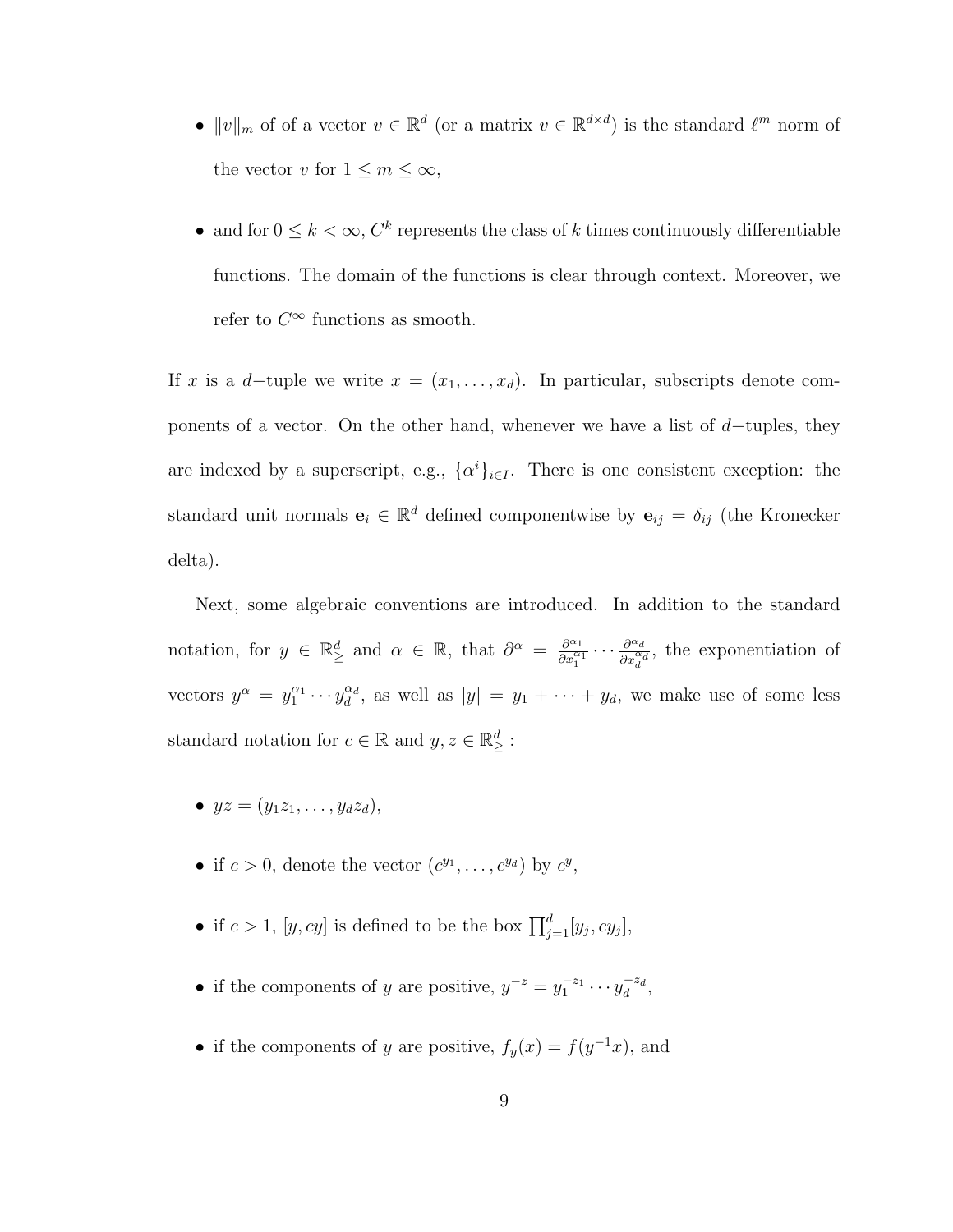• boldface **c** denotes the vector  $(c, \ldots, c)$ .

In particular, note that  $(c^y)^z = c^{\langle y,z\rangle}$  and  $(c^y x)^z = c^{\langle y,z\rangle} x^z$ . Also note that  $x \nabla \phi(x) =$  $(x_1\phi'_{x_1}(x),\ldots,x_d\phi'_{x_d}(x))$ . Since we do not have a notion of a vector raised to a constant, there is no ambiguity in indexing vectors by superscripts. Lastly, we write

$$
f(x) \lesssim g(x)
$$

for positive real-valued functions  $f$  and  $g$  to express that there is a positive constant C independent of x such that  $f(x) \leq Cg(x)$  for all x wherever this expression makes sense. There may be multiple variables in the domain of  $f$  and  $g$ , and we state explicitly the independence of the implicit constant whenever we use this notation.

#### <span id="page-19-0"></span>2.1.2 The context for the rest of the document

Although the main goal is to estimate  $I(\lambda)$  in [\(1.0.1\)](#page-10-1) with domain of integration all of  $\mathbb{R}^d$ , in this thesis we mainly consider estimates over the first orthant. There is no loss of generality because given  $I(\lambda)$ , we can split the integral into  $2^d$  integrals, one for each orthant, and approximate each separately. Because of this symmetry, we assume the amplitude  $\psi$  is supported in a neighborhood of the origin, but take the integral only in the orthant containing those d−tuples with all nonnegative components. To summarize, the goal up to and including Theorem [1](#page-23-0) is to provide estimates for the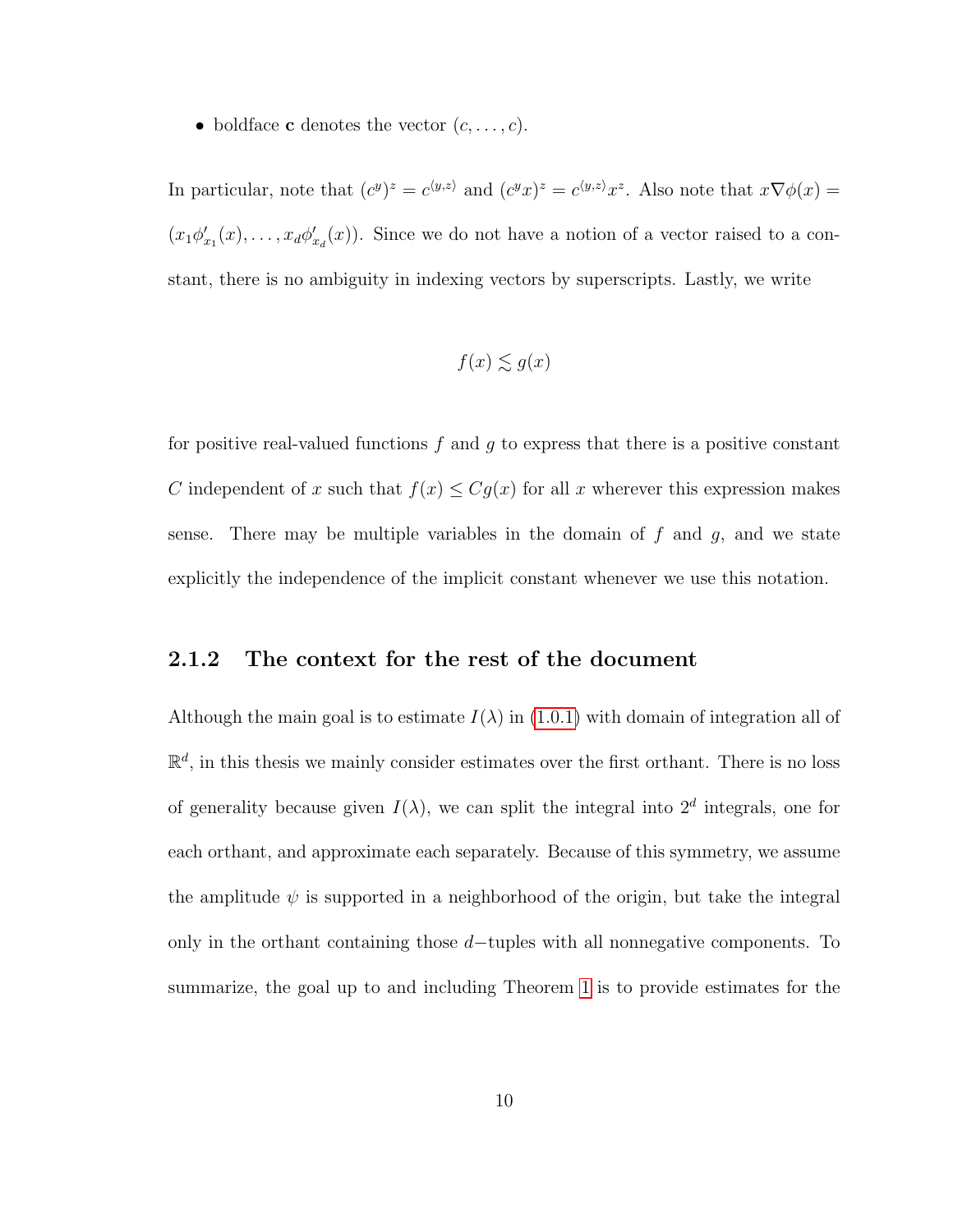integral  $I_+(\lambda)$  defined by

$$
I_{+}(\lambda) = \int_{\mathbb{R}^{d}_{\geq}} e^{i\lambda \phi(x)} \psi(x) dx, \qquad (2.1.1)
$$

where  $\phi$  is real analytic in  $[-4, 4]^d$  and  $\psi$  is smooth and supported close enough to the origin in the set  $[-4, 4]^d$ , or else both are  $C^k([-4, 4]^d)$  with the extra assumption that the Newton polyhedron of  $\phi$  intersects each coordinate axis (see Chapter [3\)](#page-26-0). The number 4 above is for convenience: it can be replaced by any positive real number we wish. Without loss of generality we assume that  $\phi(0) = 0$ , but is not identically zero in any neighborhood of the origin, and  $\nabla \phi(0) = 0$  for the rest of the document. If  $\phi(0) = 0$ , we could factor out  $e^{i\lambda \phi(0)}$  and consider the phase  $\phi - \phi(0)$ , and if  $\nabla \phi(0) \neq 0$ , the estimates obtained are trivial by the method of stationary phase.

To estimate  $I_+(\lambda)$ , we use a partition of unity and reduce the problem to estimating

$$
I_{+}(\lambda,\varepsilon) = \int_{[\varepsilon,4\varepsilon]} e^{i\lambda\phi(x)} \eta_{\varepsilon}(x)\psi(x)dx
$$

where  $\varepsilon = (\varepsilon_1, \ldots, \varepsilon_d) \in (0,1)^d$  is small enough (see [4.3.12\)](#page-68-0),  $[\varepsilon, 4\varepsilon]$  is the box  $\prod_{j=1}^d [\varepsilon_j, 4\varepsilon_j]$ , and  $\eta$  is smooth with support in  $[1, 4]^d$ . Here,  $\{[\varepsilon, 4\varepsilon]\}$  is a set of dyadic boxes and  $\{\eta_{\varepsilon}\}\)$  is a smooth partition of unity of  $(0,1)^d$ . We decompose our amplitude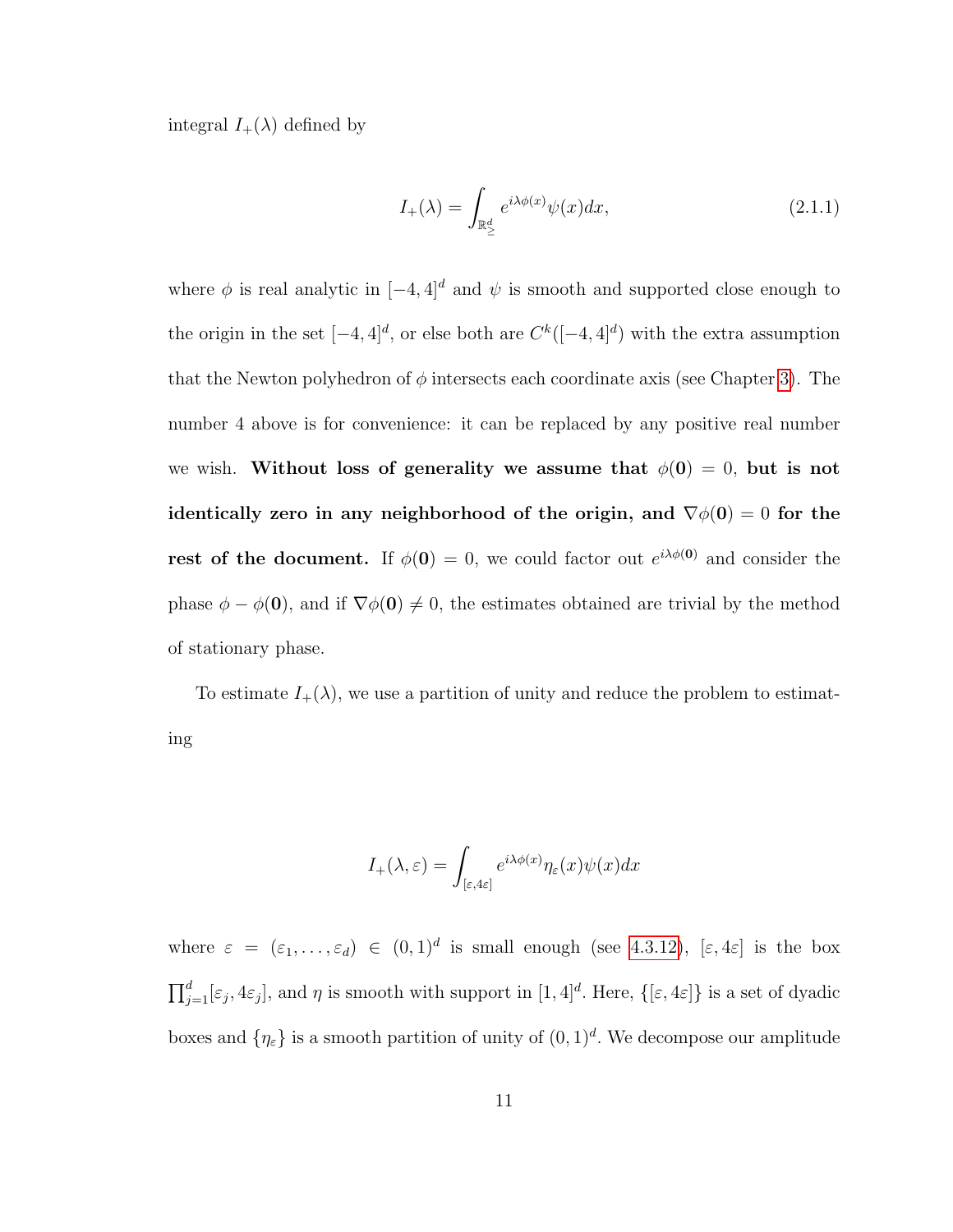$\psi$  into a sum of amplitudes  $\eta_{\varepsilon}\psi$  supported in  $[\varepsilon, 4\varepsilon]$ , estimate each  $I_+(\lambda, \varepsilon)$ , and sum these estimates to estimate  $I_+(\lambda)$ . In order to discuss the main results, we need to introduce the Newton polyhedron – it contains the information necessary to determine which monomials of a given polynomial are largest near the origin. Together with Varchenko's nondegeneracy condition [\[18,](#page-117-0) Definition 5], the Newton polyhedron gives us information about the largest terms in the Taylor expansion of  $\phi$ .

### <span id="page-21-0"></span>2.2 Statements of the Results

Although we will define everything rigorously in the following chapter, we quickly present some definitions necessary for stating the main results.

For an analytic function  $\phi(x) = \sum_{\alpha} c_{\alpha} x^{\alpha}$  defined in a neighborhood of the origin, we define the Newton polyhedron of  $\phi$ , denoted  $N(\phi)$ , to be the convex hull of

$$
\bigcup_{c_{\alpha}\neq 0} \alpha + \mathbb{R}^d_{\geq}.
$$

Also, we say that  $\phi$  is nondegenerate if for all x satisfying  $x_1 \cdots x_d \neq 0$ , there is some  $1 \leq i \leq d$  such that  $x_i \phi'_{x_i}(x) \neq 0$ .

If  $\phi$  is  $C^k$  in a neighborhood of the origin, we define  $N(\phi) = N(P_k)$ , where  $P_k$ is the Taylor polynomial of order at most k. Finally, we say  $\phi$  is convenient if it is  $C<sup>k</sup>$  in a neighborhood of the origin and  $N(P_k)$  intersects each coordinate axis. More explicitly, for any  $m \leq k$  we say  $\phi$  is m-convenient if  $P_m$  intersects each coordinate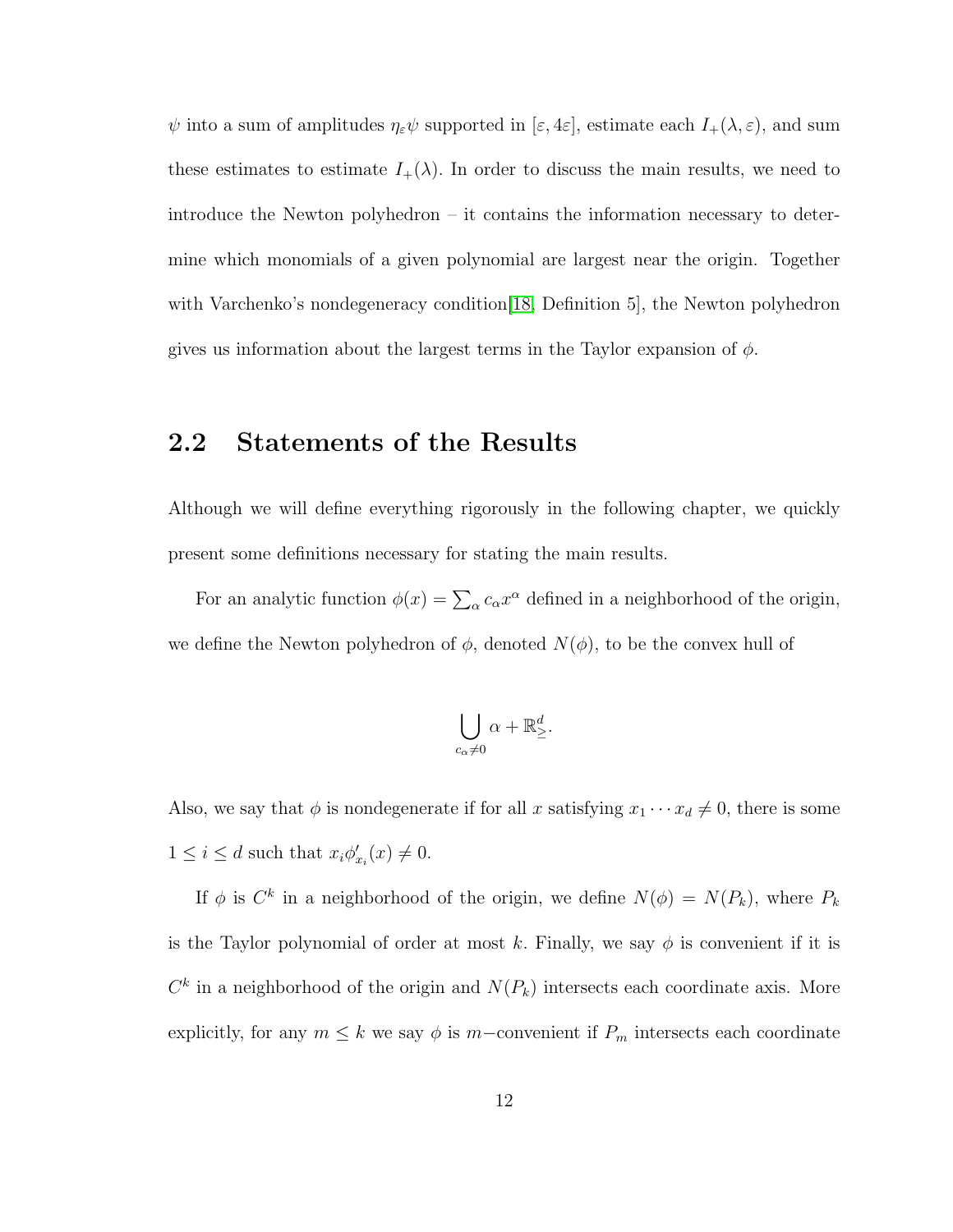axis. If  $\phi$  is convenient, we say  $\phi$  is nondegenerate if  $P_k$  is nondegenerate.

A crucial step in proving the main theorems is quantifying how  $\nabla \phi$  behaves near the origin:

<span id="page-22-0"></span>**Lemma 1.** Assume  $\phi$  is analytic or convenient in a neighborhood of the origin. Assume  $\phi$  is nondegenerate. For all  $\varepsilon \in (0,1)^d$  small enough, for all x in the box  $[\varepsilon, 4\varepsilon]$ , and for all  $\alpha \in N(\phi)$ , we have the lower bound

$$
||x\nabla\phi(x)|| \gtrsim \varepsilon^{\alpha},
$$

where the implicit constant is independent of  $\varepsilon$ .

So we see nondegeneracy implies the sharpest possible growth rate for  $\nabla \phi$  around the origin. Small enough is made explicit in [\(4.3.12\)](#page-68-0). With this lemma we are able to prove the most useful result in the thesis:

**Lemma 2.** Let  $\beta \in \mathbb{N}^d$ . Let  $\phi$  be  $C^k$  nondegenerate and convenient in a neighborhood of the origin. Assume  $\eta : \mathbb{R}^d \to \mathbb{R}$  is  $C^k$  with support in  $[1, 4]^d$ . For all  $\varepsilon \in (0, 1)^d$ small enough, we have the estimate

<span id="page-22-1"></span>
$$
\left| \int_{\mathbb{R}^d} e^{i\lambda \phi(x)} x^{\beta} \eta_{\varepsilon}(x) dx \right| \lesssim \lambda^{-N} \varepsilon^{-(N\alpha - \beta - 1)} \tag{2.2.1}
$$

for all  $\lambda > 0$ , all  $0 \le N \le k$ , and all  $\alpha \in N(\phi)$ , where the implicit constant above is independent of  $\varepsilon$  and  $\lambda$ .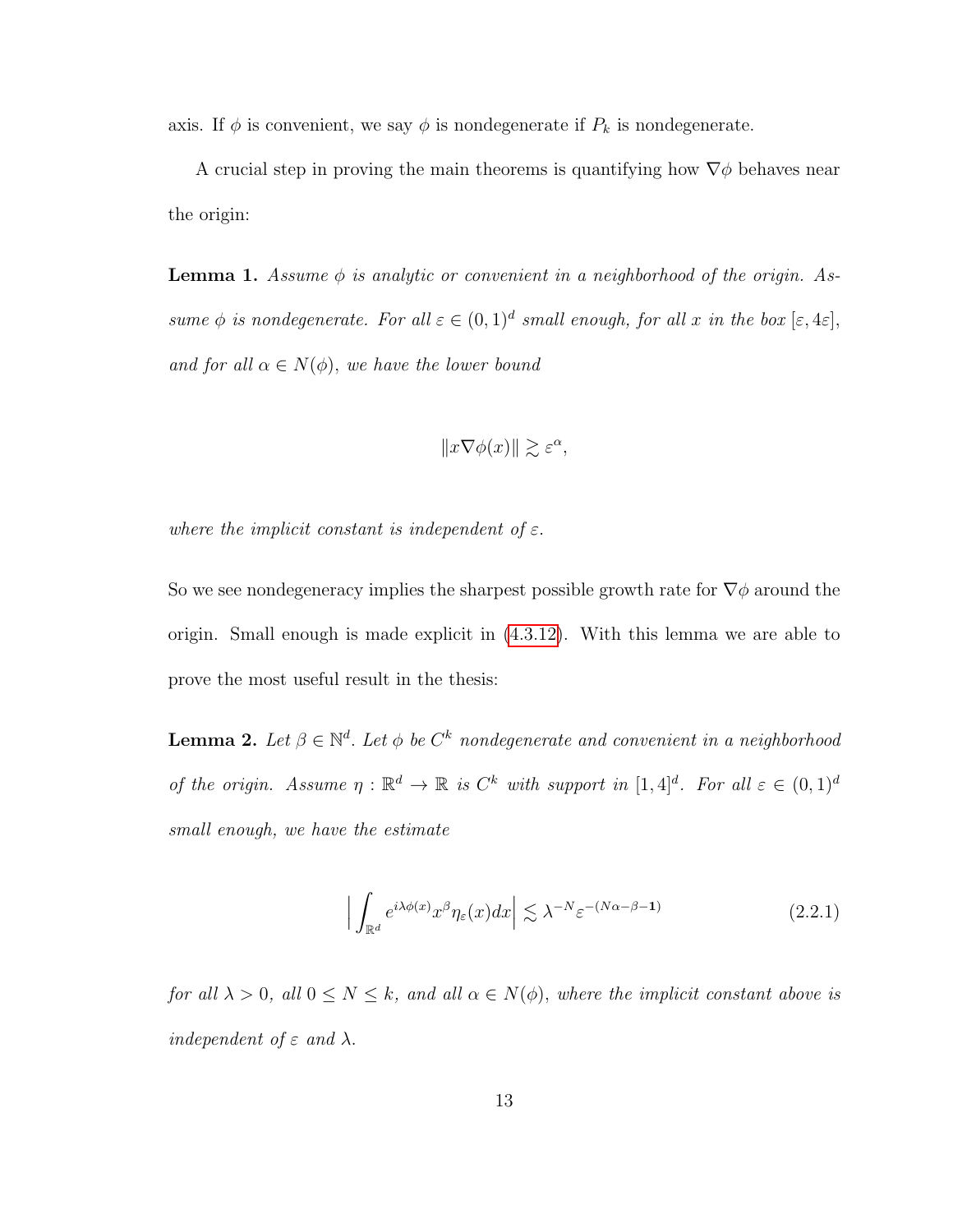If in addition  $\phi$  and  $\eta$  are smooth, then the estimate [\(2.2.1\)](#page-22-1) holds for all  $0 \leq N <$ ∞.

If instead  $\phi$  is real analytic (not necessarily convenient) and  $\eta$  is smooth, the estimate [\(2.2.1\)](#page-22-1) holds for all  $0 \leq N < \infty$ .

With the help of Lemma [2,](#page-22-1) we prove a useful generalization of Varchenko's upper bounds. Below we use the notation  $w(\beta + 1)$ , which is explained in the following chapter. However, we can say that  $d_j + 1$  below (the next two theorems) is the greatest codimension over any face containing  $\beta + 1$ . Also,  $c = \langle \beta + 1, w(\beta + 1) \rangle$  is such that  $(\beta + 1)/c$  is contained in the boundary of  $N(\phi)$ .

**Theorem 1.** Let  $\phi$  be  $C^k$  nondegenerate and convenient in a neighborhood of the origin. Let  $\beta \in \mathbb{N}^d$  be such that  $\langle \beta + 1, w(\beta + 1) \rangle < k$ . If  $\psi : \mathbb{R}^d \to \mathbb{R}$  is  $C^k$  and supported close enough to the origin, there is a uniform constant independent of  $\lambda$ such that

<span id="page-23-0"></span>
$$
\left| \int_{\mathbb{R}^d} e^{i\lambda \phi(x)} x^{\beta} \psi(x) dx \right| \lesssim \lambda^{-\langle \beta + 1, w(\beta + 1) \rangle} \log^{d_j}(\lambda)
$$
 (2.2.2)

where  $d_j = \min\{d, |w(\beta + 1)|\} - 1$ .

If in addition  $\phi$  and  $\psi$  are smooth, then [\(2.2.2\)](#page-23-0) holds for all  $\beta \in \mathbb{N}^d$ .

If instead  $\phi$  is real analytic (not necessarily convenient) and  $\psi$  is smooth, [\(2.2.2\)](#page-23-0) holds for all  $\beta \in \mathbb{N}^d$ .

For the last theorem, we claim there is a well-ordered set  $\mathcal C$  containing the expo-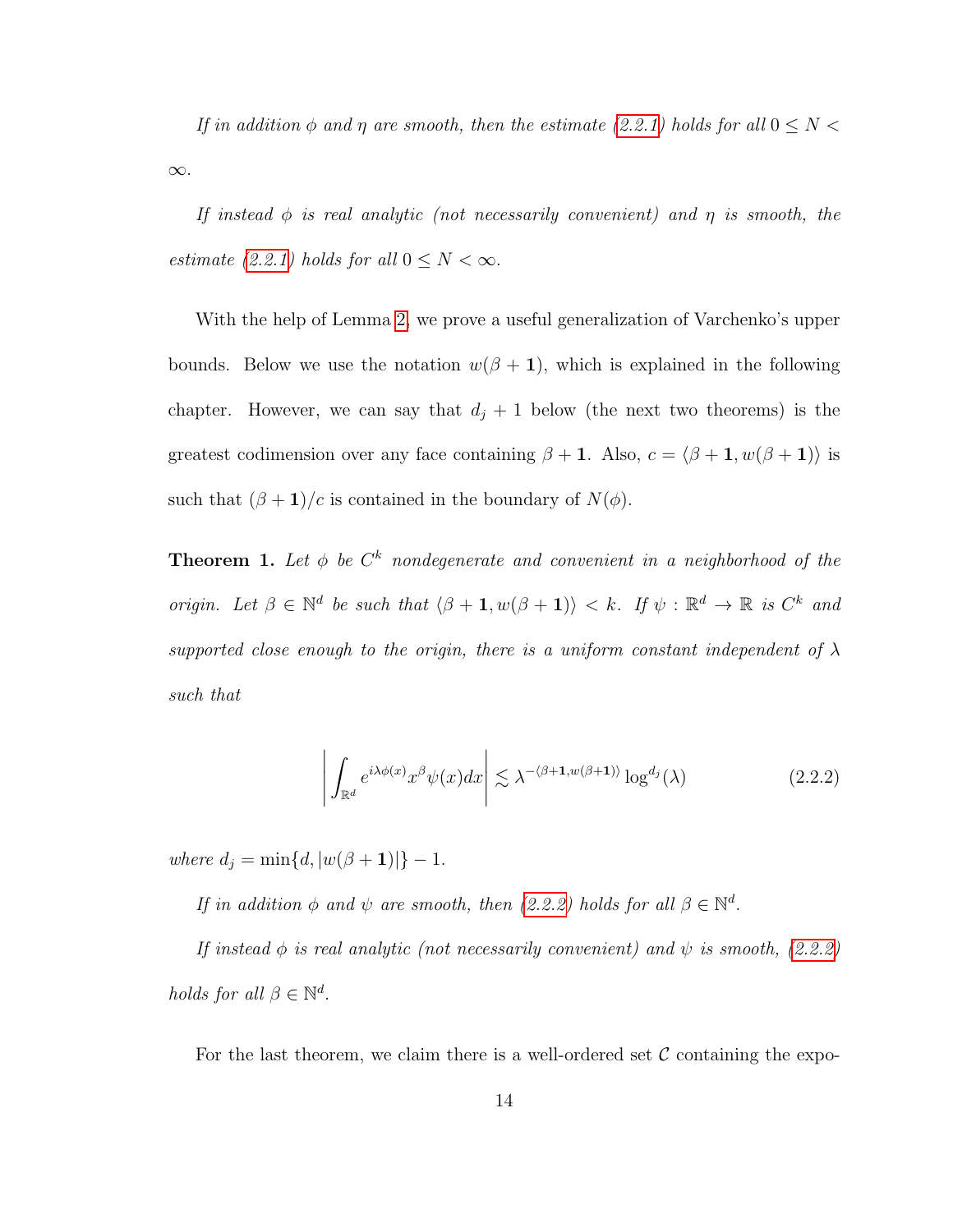nents for the asymptotic expansion of  $I(\lambda)$ . This is discussed at the end of Chapter [3.](#page-26-0)

**Theorem 2.** Assume  $\phi : \mathbb{R}^d \to \mathbb{R}$  is  $C^k$  nondegenerate in a neighborhood of the origin. Assuming  $N(\phi)$  exists, let  $p_0 < p_1 < \cdots$  be the ordering of C. Let  $K_i =$  $\max\{|w(\alpha)| : \langle \alpha, w(\alpha) \rangle = p_j\}$  and define  $0 \le d_j \le d - 1$  by  $d_j = \min\{d, K_j\} - 1$ . Order the set

$$
\{\lambda^{-p_j}\log^r(\lambda) : j \in \mathbb{N}, 0 \le r \le d_j\} = \{E_\ell(\lambda) : \ell \in \mathbb{N}\}\
$$

so that for all  $n \in \mathbb{N}$  we have  $E_{n+1}(\lambda)/E_n(\lambda) \to 0$  as  $\lambda \to \infty$ .<sup>[3](#page-24-1)</sup>

(i) Assume in a neighborhood of the origin  $\phi$  is either real analytic or convenient smooth. Let  $\psi : \mathbb{R}^d \to \mathbb{R}$  be smooth and supported close enough to the origin. Then, there are constants  $a_{\ell}(\psi) \in \mathbb{C}$  such that for all  $N \in \mathbb{N}$ ,

<span id="page-24-0"></span>
$$
\left| \int_{\mathbb{R}^d_\ge} e^{i\lambda \phi(x)} \psi(x) dx - \sum_{\ell=0}^N a_\ell E_\ell(\lambda) \right| \lesssim E_{N+1}(\lambda). \tag{2.2.3}
$$

for all  $\lambda$  large enough. The implicit constant is independent of  $\lambda$ .

(ii) Assume  $\phi$  is m-convenient and  $\psi : \mathbb{R}^d \to \mathbb{R}$  is  $C^k$  with support close enough to the origin. Assume  $k > d(2m + d)(n + 1) + d^4$  $k > d(2m + d)(n + 1) + d^4$  Then there are constants

<span id="page-24-1"></span><sup>&</sup>lt;sup>3</sup>To define everything so far, all we needed was a polyhedron. In particular, we did not need any smoothness assumptions on  $\phi$  up to this point.

<span id="page-24-2"></span><sup>&</sup>lt;sup>4</sup>This is nowhere near a sharp lower bound on  $k$ . A sharper bound will be discussed in future work.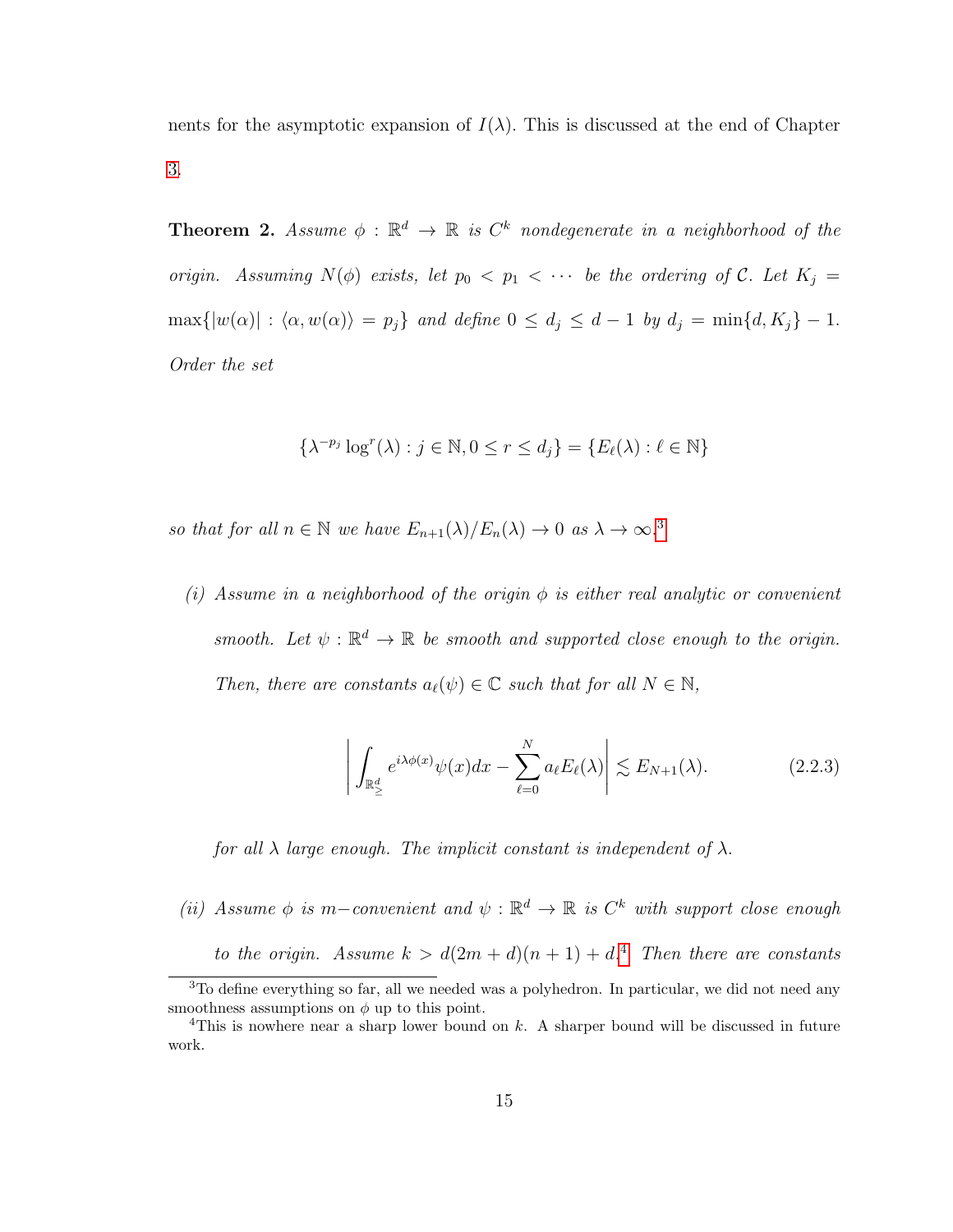$a_{j,r}(\psi) \in \mathbb{C}$  such that

$$
\int_{\mathbb{R}^d} e^{i\lambda \phi(x)} \psi(x) dx \sim \sum_{j=0}^r \sum_{r=0}^{d_j} a_{j,r}(\psi) \lambda^{-p_j} \log^{d_j-r}(\lambda)
$$

in the sense of [2.2.3.](#page-24-0) Moreover,

$$
\left| I(\lambda) - \sum_{j=0}^n \sum_{r=0}^{d_j} a_{j,r}(\psi) \lambda^{-p_j} \log^{d_j-r}(\lambda) \right| \lesssim \lambda^{-p_{n+1}} \log^{d-1}(\lambda)
$$

for all  $\lambda$  large enough. The implicit constant is independent of  $\lambda$ .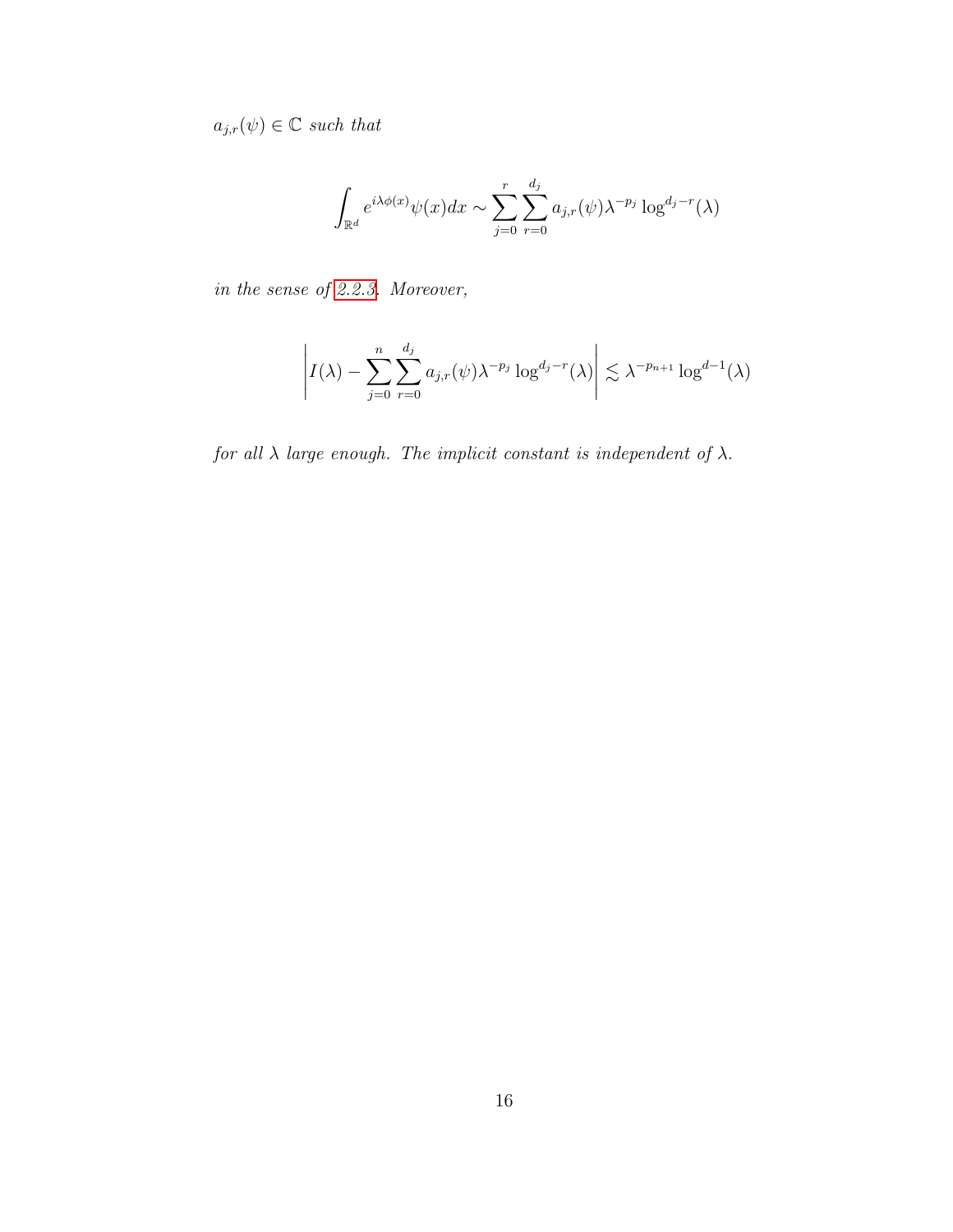### <span id="page-26-0"></span>Chapter 3

# The Newton polyhedron

#### <span id="page-26-1"></span>3.1 What the Newton polyhedron represents

In Lectures on polytopes, Ziegler[\[21\]](#page-117-3) defines an  $H$ -polyhedron as an intersection of finitely many halfspaces in some  $\mathbb{R}^d$ . We refer to this simply as a polyhedron. A face F of a polyhedron P is a subset of P that can be written as  $F = H \cap P$  for some hyperplane  $H = \{ \xi \in \mathbb{R}^d : \langle \xi, w \rangle = b \},\$  where  $w \in \mathbb{R}^d$  and  $b \in \mathbb{R}$  are fixed. We say  $v^0, \ldots, v^k$  are **affinely independent** if  $v^1 - v^0, \ldots, v^k - v^0$  are linearly independent for  $k \neq 0$ . We say more precisely that a face F is a **dimension k** face in  $\mathbb{R}^d$  (or codimension  $d - k$ ) when we can find a set of  $k + 1$  but not  $k + 2$  vectors in F that are affinely independent if  $k > 0$ , and say the face F is **dimension** 0, or a vertex, if  $F = \{v\}$  for some  $v \in P$ .

As stated in the previous chapter, the Newton polyhedron of a given polynomial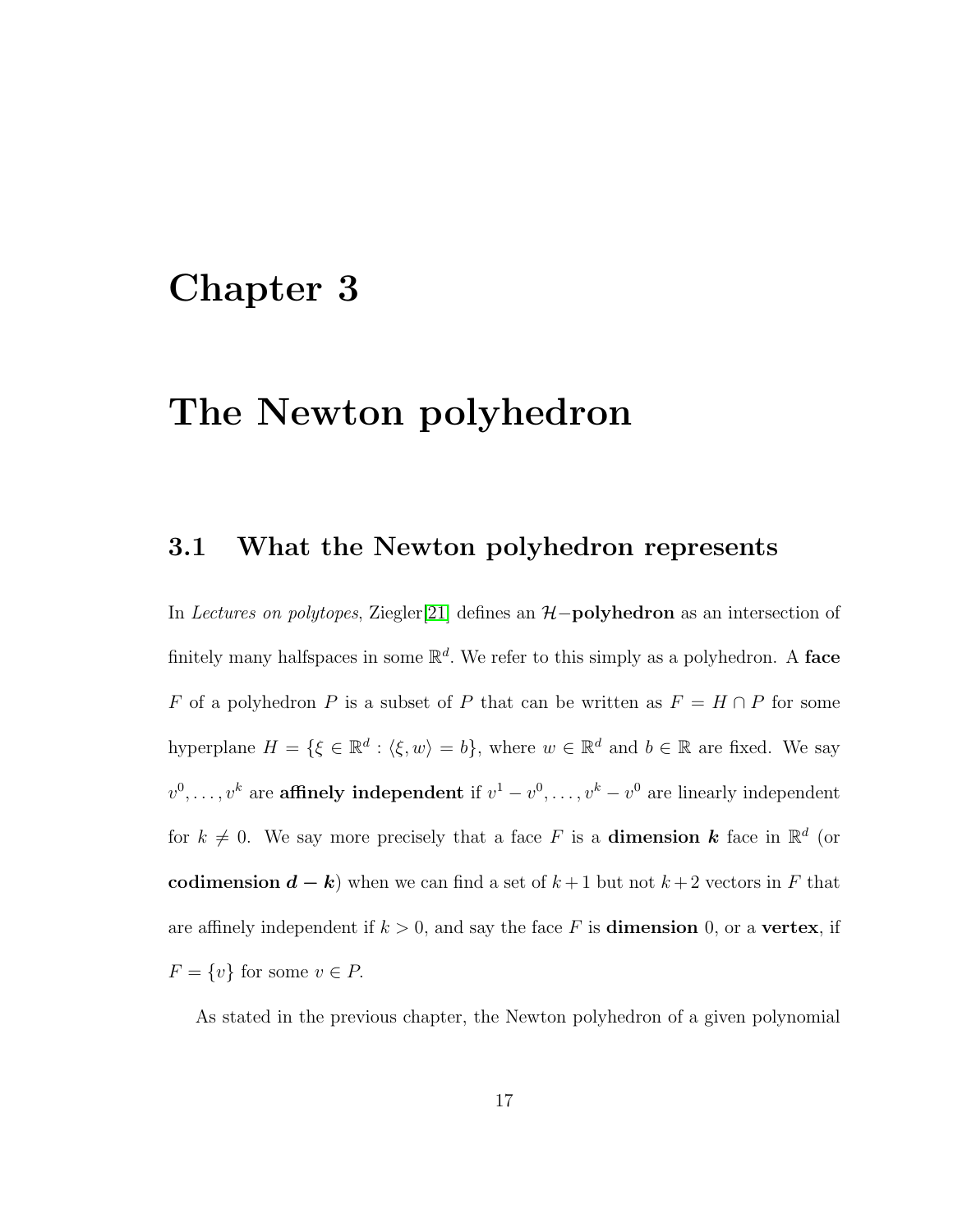contains all of the necessary information in order to determine which monomials could be the largest.<sup>[5](#page-27-0)</sup> Given a supporting hyperplane in two dimensions, for example, we can parametrize it by  $u/a + v/b = 1$  for  $a, b \in (0, \infty)$  if the hyperplane does not contain the origin. In this case the hyperplane represents when  $x^a = y^b$ . In particular, we can determine how to scale  $x^a + y^b$  homogeneously. We can conclude that such a scaling forces  $x^a$  and  $y^b$  to be the largest for  $x, y$  near the origin. More generally, the extreme points of the Newton polyhedron represent the powers of the monomials that can be largest, and faces (of any dimension) show which monomials can possibly be comparable. So the Newton polyhedron should be thought of as a generalization of degree in the sense of limiting behavior. For example, in one dimension we know exactly when  $x^k < x^m$  for positive x near the origin: when  $m < k$ . But in higher dimensions, degree has little to do with which term is largest: the monomial  $x^{53}$ can be greater than xy for positive small x, y (e.g., consider the region  $x^{52} > y$ .) Although the Newton polyhedron contains information about the largest monomials, cancellation can occur and throw off the intuition: if we let  $\phi(x, y) = x - y + x^2$ , indeed either x or y are the largest away from  $x = y$ . If  $x = y$ , then  $x^2$  is the largest. Roughly speaking, Varchenko's nondegeneracy condition guarantees that no cancellation of this form can happen in each component of  $\nabla \phi$ .

Not only is the Newton polyhedron the most important object of study in the proof of Lemma [1,](#page-22-0) which is natural because this lemma tells us how a nondegenerate

<span id="page-27-0"></span><sup>&</sup>lt;sup>5</sup>We define the Newton polyhedron in order to obtain information about small values of x. One could define it so that it provides information about large values, or information about only small  $x_1$ , etc.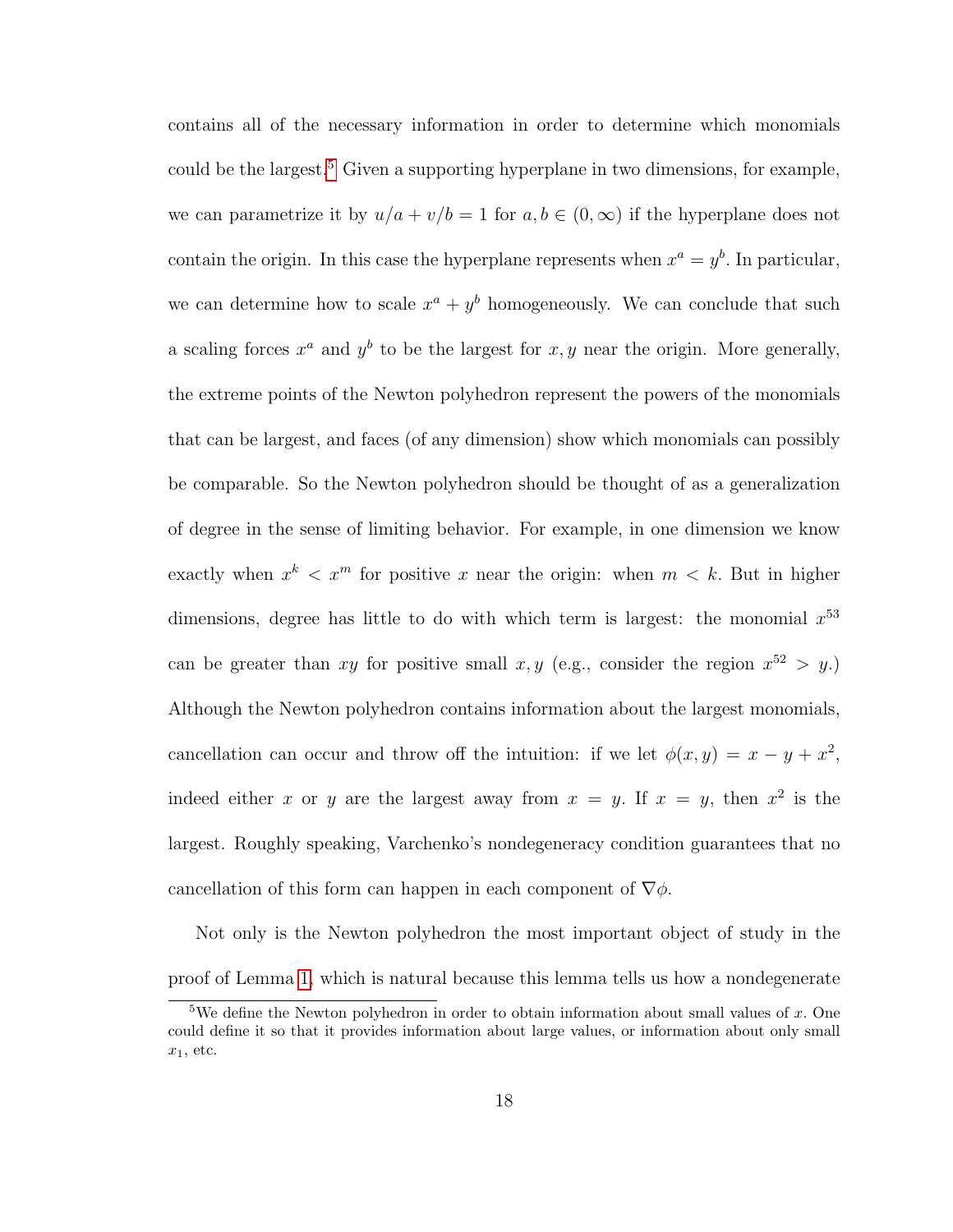function behaves near the origin, it provides us an easy way to geometrically visualize the exponents appearing in the main result of this thesis: Theorem [2,](#page-24-0) the asymptotic expansion of  $I(\lambda)$ .

We first define the Newton polyhedron for analytic functions defined in a neighborhood of the origin. Then we move on to  $m$  times continuously differentiable functions with a condition that guarantees the Newton polyhedron captures the information we are interested in.

### <span id="page-28-0"></span>3.2 The Newton polyhedron and nondegeneracy

As a reminder, we always assume  $\phi$  is defined in a neighborhood of the origin satisfying  $\phi(\mathbf{0}) = 0$  and  $\phi$  not identically zero. We begin with a definition.

**Definition 1** (Taylor support). Let  $\phi : \mathbb{R}^d \to \mathbb{R}$  be analytic in a neighborhood of the origin. Denote the set of indices of the nonzero coefficients in the unique expansion  $\phi(x) = \sum_{\alpha} c_{\alpha} x^{\alpha}$  by

$$
supp(\phi) = \{ \alpha \in \mathbb{N}^d : c_\alpha \neq 0 \}
$$

and call supp $(\phi)$  the **Taylor support** of  $\phi$ .<sup>[6](#page-28-1)</sup>

The set supp $(\phi)$  aids us in defining the Newton polyhedron of  $\phi$ :

**Definition 2** (Newton polyhedron of an analytic function). Let  $\phi : \mathbb{R}^d \to \mathbb{R}$  be

<span id="page-28-1"></span><sup>&</sup>lt;sup>6</sup>Whenever we refer to the set of inputs x of a function f where  $f(x)$  is nonzero, we simply use the word "support," and to avoid ambiguity, whenever we talk about the Taylor support of  $f$ , we write  $\text{supp}(f)$ .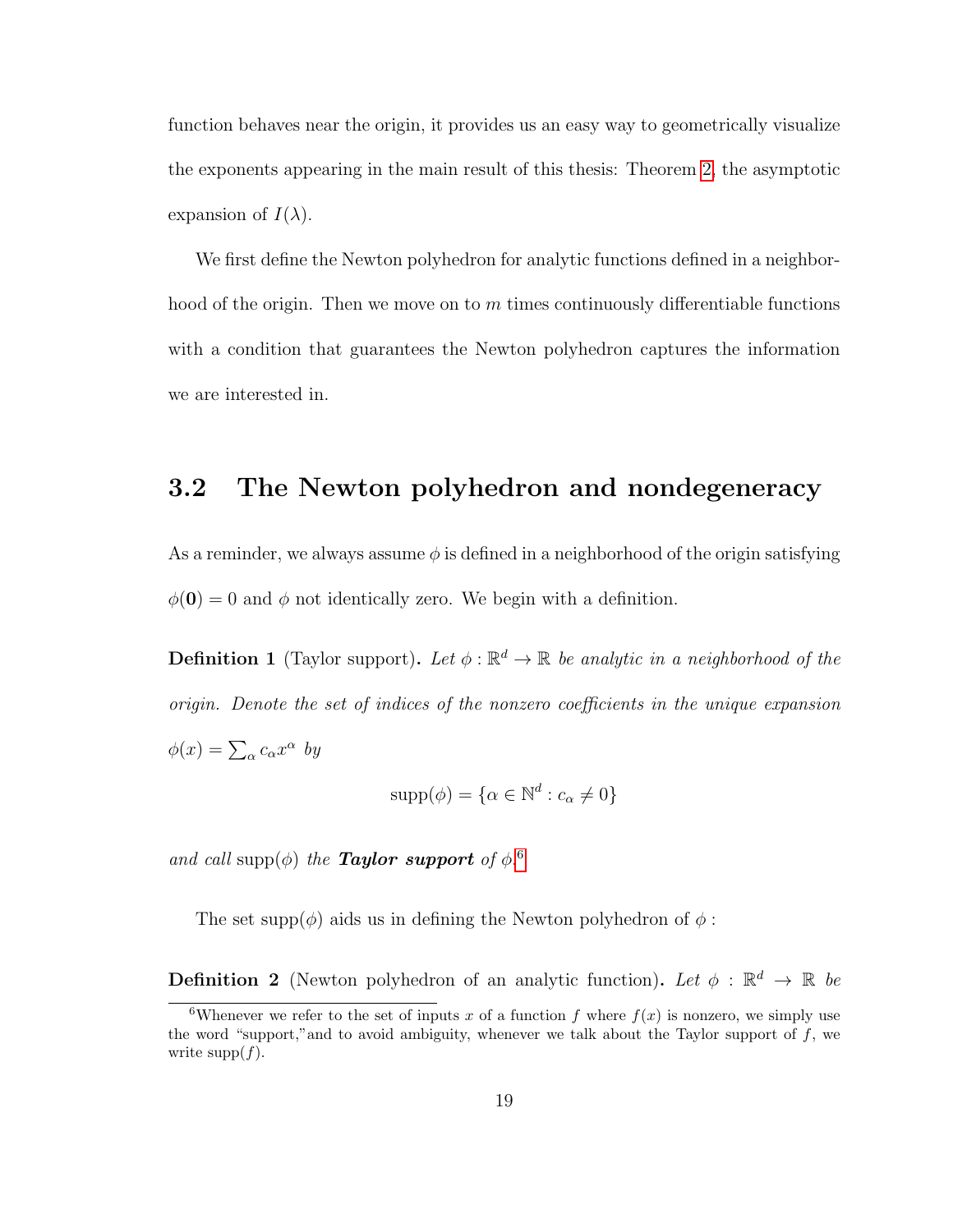analytic defined in a neighborhood of the origin. We define the **Newton polyhedron** of  $\phi$  to be the convex hull of the union

$$
\bigcup_{\alpha \in \text{supp}(\phi)} \alpha + \mathbb{R}^d_{\geq},
$$

and we denote the Newton polyhedron of  $\phi$  by  $N(\phi)$ .

Now that we have defined the Newton polyhedron, we show that it is indeed a polyhedron, and make heavy use of the fact that it has finitely many codimension 1 faces throughout all of the main results. To show  $N(\phi)$  is a polyhedron whenever  $\phi$ is analytic, we take the route of showing that  $N(\phi)$  has finitely many extreme points.

<span id="page-29-0"></span>**Proposition 1.** Let  $\phi(x) = \sum c_{\alpha} x^{\alpha}$  be real analytic in a neighborhood of the origin in  $\mathbb{R}^d$ . Then  $N(\phi)$  has finitely many extreme points.

*Proof.* First, we show that if  $N(\phi)$  has any extreme points, they must lie in supp $(\phi)$ . Let  $\beta$  be an extreme point of  $N(\phi)$ . Since  $N(\phi)$  is the convex hull of the union of sets of the form  $\alpha + \mathbb{R}^d_{\geq}$  where  $\alpha \in \text{supp}(\phi)$ , we see all  $\beta \in N(\phi)$  can be expressed as some convex combination

$$
\beta = \sum_{i=1}^{n} \lambda_i (\alpha^i + \gamma^i),
$$

where  $\lambda_i$ 's are positive reals summing to 1,  $\alpha^i \in \text{supp}(\phi)$  are distinct, and  $\gamma^i \in \mathbb{R}^d_\ge$ . If  $\beta$ is an extreme point, then  $\beta = \alpha + \gamma$  since it cannot be a convex combination of distinct points. Next, since we can express  $\alpha + \gamma$  as the convex combination  $\alpha/2 + (\alpha + 2\gamma)/2$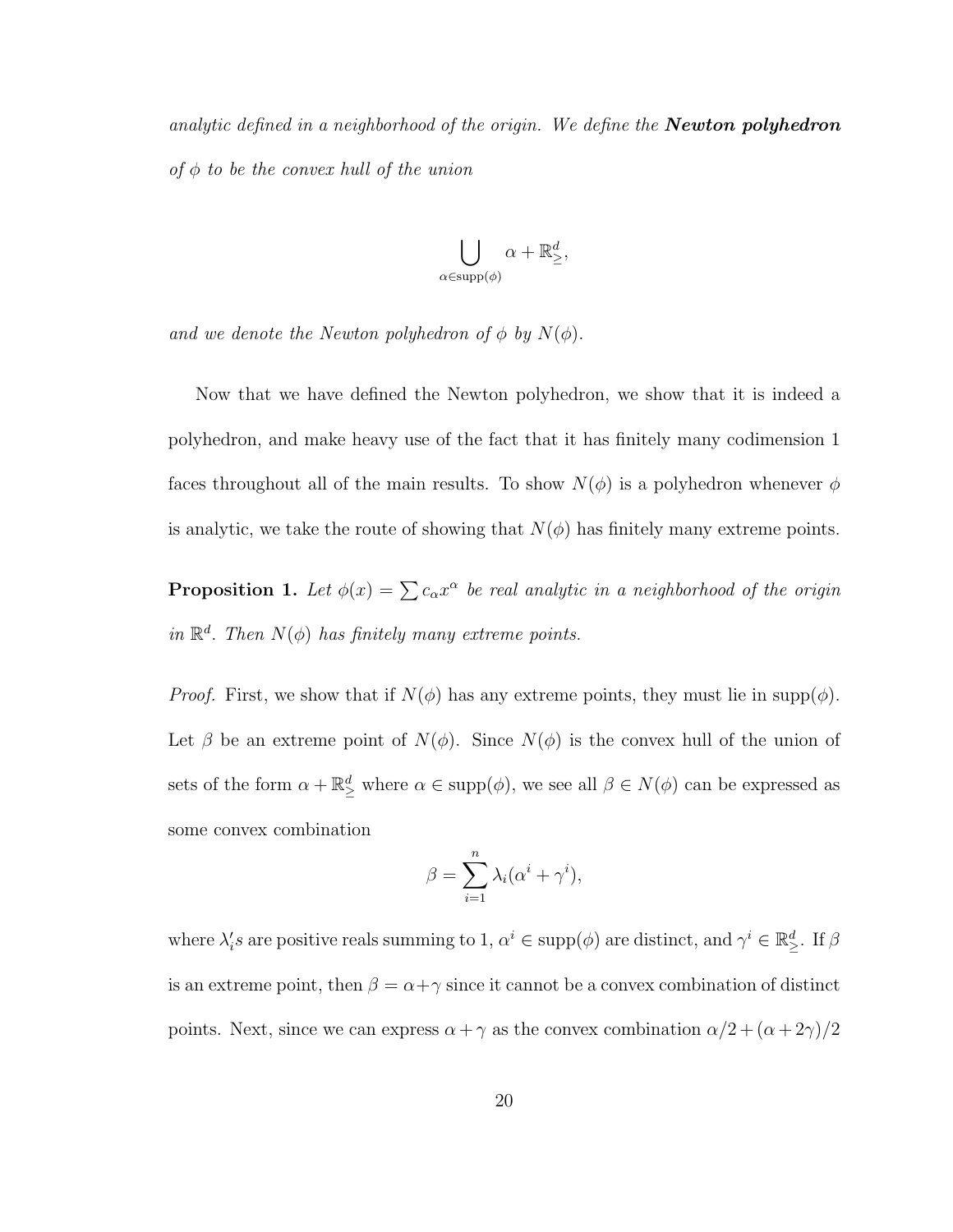of vectors  $\alpha$  and  $\alpha + 2\gamma$  lying in  $N(\phi)$ , we see that necessarily  $\gamma = 0$ , and conclude  $\beta = \alpha + \gamma = \alpha.$ 

Next, we show that there must be finitely many extreme points. If there are infinitely many, we can consider an enumeration  $\{\alpha^i\}_{i\in\mathbb{N}}$  of all extreme points  $\alpha$  of  $N(\phi)$ . There are indeed at most countably many because supp $(\phi) \subseteq \mathbb{N}^d$  is at most a countable set.

Observe that for each  $j \neq k$  there is some  $1 \leq \ell \leq d$  such that  $\alpha_{\ell}^{k} < \alpha_{\ell}^{j}$  or else we would have  $\alpha^k = \alpha^j + \gamma$  for some  $\gamma \in \mathbb{R}^d_\ge$ . Therefore, there is some  $1 \leq \ell \leq d$  and a subsequence  $\{\alpha^{n_i}\}\subset \{\alpha^i\}$  of extreme points satisfying the infinite chain of strict inequalities

$$
\alpha_\ell^{n_1} > \cdots > \alpha_\ell^{n_j} > \cdots
$$

Since  $\mathbb N$  is well-ordered, this cannot be the case. Therefore there is no such subsequence and we must have only finitely many extreme points.  $\Box$ 

Theorem 1.2 in Ziegler[\[21\]](#page-117-3) states that any polyhedron is a Minkowski sum of a convex hull of a finite set of points plus a conical combination of vectors. In this case, we want to consider the cones  $\mathbb{R}^d_{\geq}$ . Recall that the **Minkowski sum**  $P + Q$  of two sets  $P, Q \subset \mathbb{R}^d$  is defined by

$$
P + Q = \{ p + q : p \in P \text{ and } q \in Q \}.
$$

In our case, we know that  $N(\phi)$  is the sum of the convex hull of the finitely many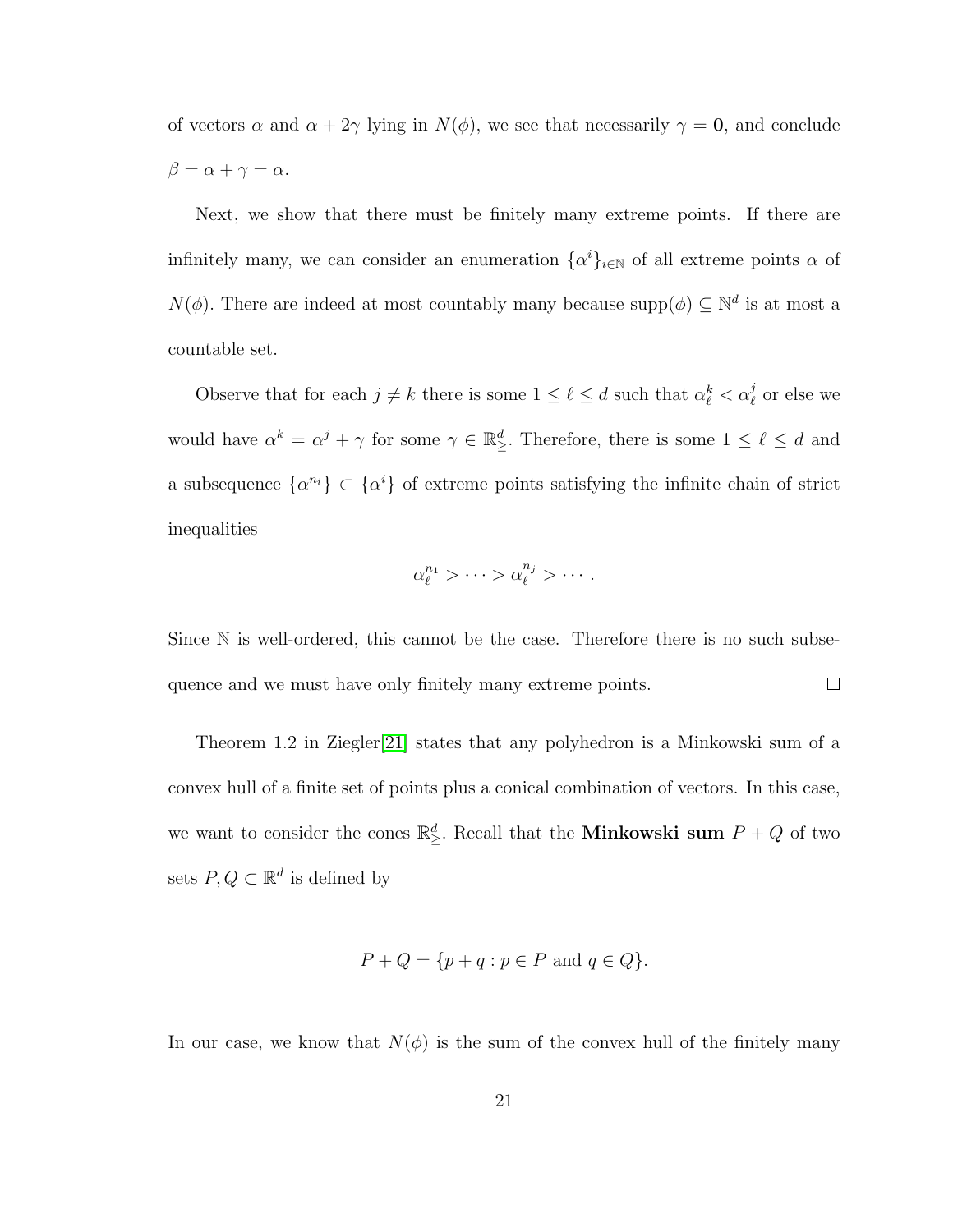extreme points plus the cone  $\mathbb{R}^d_{\geq}$ . This is because, using the notation of Proposition [1,](#page-29-0) by definition of the Newton polyhedron we know any vector  $\beta$  in  $N(\phi)$  can be written as a convex combination

$$
\beta = \sum_{i=1}^{n} \lambda_i (\alpha^i + \gamma^i) = \sum_{i=1}^{n} \lambda_i \alpha^i + \sum_{i=1}^{n} \lambda_i \gamma^i.
$$

The right hand side shows that  $\beta$  is in the Minkowski sum we are considering.

In order to define nondegeneracy of  $\phi$ , we need to consider the following polynomials.

**Definition 3** (The polynomials  $\phi_F$ ). Let  $\phi$  :  $\mathbb{R}^d \to \mathbb{R}$  be real analytic. For any compact face  $F \subset N(\phi)$ , denote by  $\phi_F$  the polynomial

$$
\phi_F(x) = \sum_{\alpha \in F \cap \mathbb{N}^d} c_\alpha x^\alpha.
$$

We can now define the nondegeneracy condition we impose on our phase:

**Definition 4** (Nondegeneracy). We say that an analytic function  $\phi$  is **nondegen**erate if for all compact faces  $F \subset N(\phi)$  the polynomials  $\phi_F$  satisfy

$$
||x\nabla\phi_F(x)|| \stackrel{def}{=} \max_{1 \le i \le d} |x_i \partial_i \phi_F(x)| \neq 0
$$

for all x such that  $x_1x_2 \cdots x_d \neq 0$ .<sup>[7](#page-31-0)</sup>

<span id="page-31-0"></span><sup>&</sup>lt;sup>7</sup>The algebraic variety (zero set)  $\{x \in \mathbb{R}^d : x_1 \cdots x_d = 0\}$  is not the most general one we can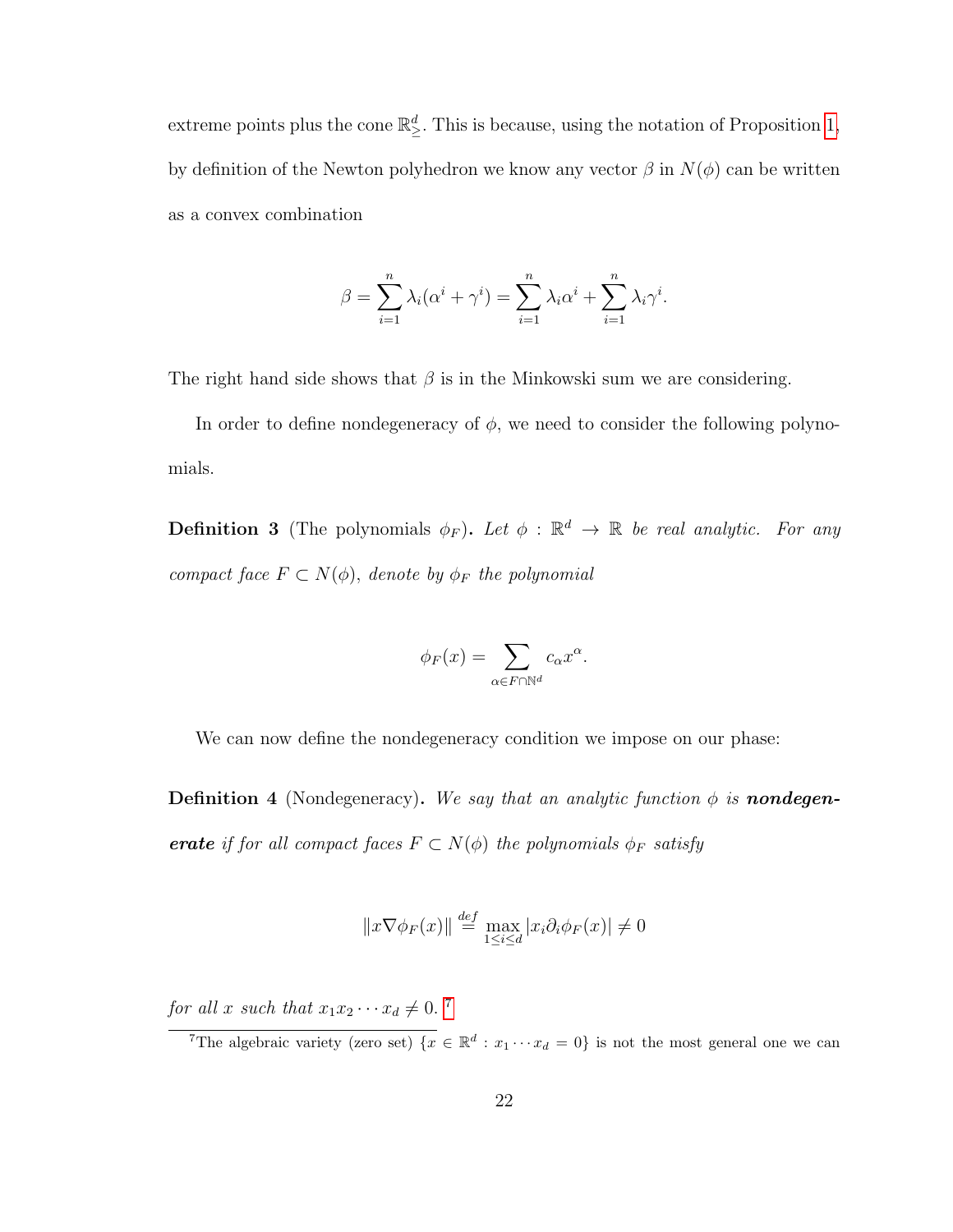Nondegeneracy is equivalent to the property that for all x and all compact  $F \subset$  $N(\phi)$  there is some component of  $\nabla \phi_F(x)$  that is nonzero away from the coordinate hyperplanes; the phrasing used in the definition is preferred because working with  $x\nabla\phi_F(x)$   $(x\nabla\phi(x))$  is easier than working with  $\nabla\phi_F(x)(\nabla\phi(x))$ .<sup>[8](#page-32-0)</sup> This convention makes the integration by parts argument in Chapter [5](#page-69-0) much more natural.

**Observation 1.** The fact that  $N(\phi)$  has finitely many extreme points, together with the nondegeneracy condition, tells us there is a finite set of monomials that determines the behavior of  $x\nabla\phi(x)$  for any x near the origin. Therefore for nondegenerate analytic functions, we only need information about a Taylor polynomial of some degree to recover  $N(\phi)$  and all of its data. Namely, let  $m = \max_{\beta \in N(\phi)} \{|\beta|\}$ , where the maximum is taken over all extreme points. Then, since  $\phi(x)$  is real analytic in a neighborhood of the origin, Taylor's theorem guarantees that for all m the function  $\phi$ can be expressed as a Taylor expansion of order  $m$ 

<span id="page-32-1"></span>
$$
\phi(x) = \sum_{|\alpha| \le m} c_{\alpha} x^{\alpha} + \sum_{|\alpha| = m} h_{\alpha}(x) x^{\alpha} = P_m(x) + R_m(x), \qquad (3.2.1)
$$

where  $h_{\alpha}$  is continuous and approaches 0 as  $x \to 0$ . Moreover,  $P_m(x)$  is a unique polynomial of degree at most m and we call  $R_m(x)$  the remainder. We see that  $N(\phi)$  =

consider for nondegeneracy. It is possible to work with any normal crossings singularity at the origin (intersection of at most d hyperplanes in  $\mathbb{R}^d$ ), or more generally, that there is some nice change of variables so that the variety can be transformed into an arbitrary finite intersection of hyperplanes near the origin. One goal of future work is to consider singularities that break up into intersections of hyperplanes when perturbed. We do not say more about these conditions, as there is nothing in this document that proves anything about them.

<span id="page-32-0"></span><sup>8</sup>For example, see [P2](#page-35-0) below.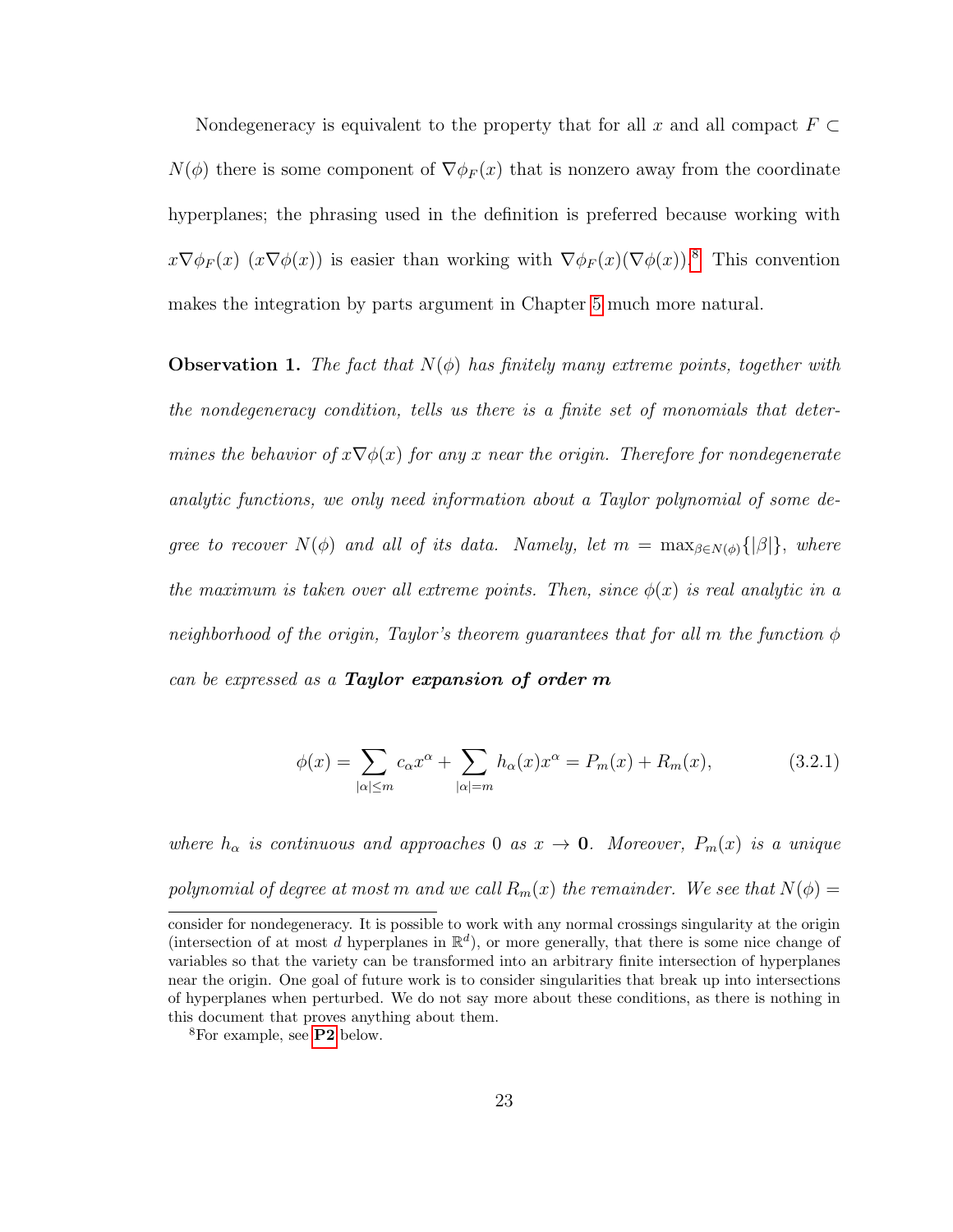$N(P_m)$  because every extreme point lies on or below the plane  $\langle \xi, 1 \rangle = m$ . Moreover, we see that close enough to the origin each  $|h_\alpha(x)| \lesssim \max_{1 \leq i \leq d} |x_i|$  since  $h_\alpha$  is analytic. Therefore  $h_{\alpha}(x)x^{\alpha}$  cannot contribute most for any  $\alpha$ .

Observation [1](#page-22-0) is made rigorous in the proof of Lemma 1 when we see that  $N(P_m)$ indeed contains all of the information we need about the decay of analytic functions.<sup>[9](#page-33-1)</sup> We choose to consider this form of the remainder because it gives us more information about  $\phi$  in the sense we care about.

From now on, when we decompose an analytic function by Taylor's theorem, namely  $\phi = P_m + R_m$ , we assume m is the smallest such that  $N(\phi) = N(P_m)$ . The same holds for  $C^k$  functions.

### <span id="page-33-0"></span>3.2.1 Analogous statements for convenient  $C<sup>k</sup>$  functions.

Now assume that  $\phi : \mathbb{R}^d \to \mathbb{R}$  is in the class  $C^k$  in a neighborhood of the origin. By Taylor's theorem, there are continuous  $h_{\alpha}(x) \rightarrow 0$  as  $x \rightarrow 0$  as in Observation [1](#page-32-1) such that for all  $m \leq k$  we can write

<span id="page-33-2"></span>
$$
\phi(x) = \sum_{|\alpha| \le m} c_{\alpha} x^{\alpha} + \sum_{|\alpha| = m} h_{\alpha}(x) x^{\alpha} = P_m(x) + R_m(x). \tag{3.2.2}
$$

Using the end of the last section as motivation, we define the Newton polyhedron for  $\phi$  that have small remainder in some sense. We need a condition that guarantees

<span id="page-33-1"></span><sup>9</sup>This is some type of compactness argument, as we first require monomials of every degree in the expansion of  $\phi$  to know m, i.e., infinite information is being reduced to finite information.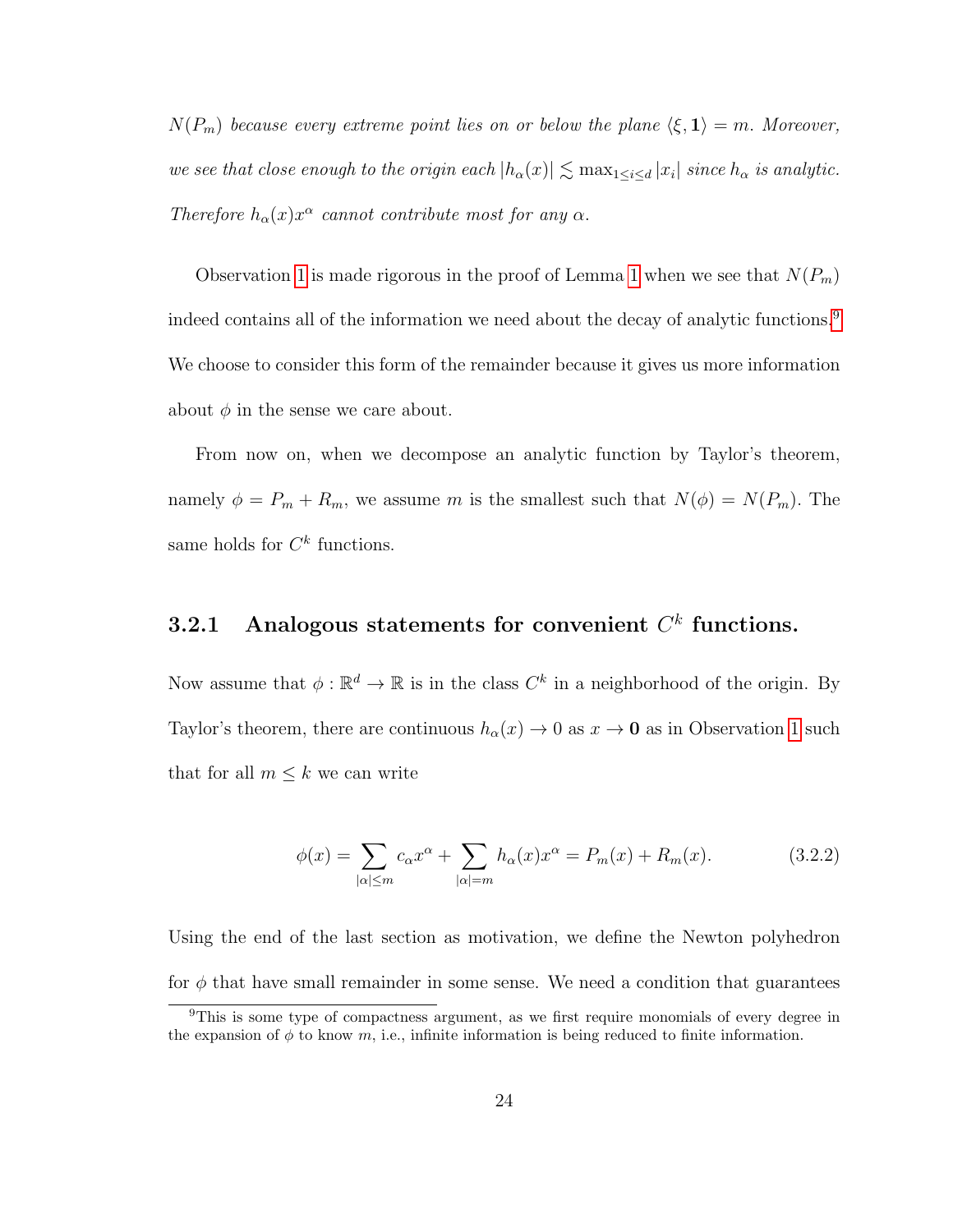the remainder can never contribute most near the origin, e.g., one cannot have  $P_m$ behaving like  $y^2$  and  $R_m$  behaving like  $x^2$ ; since we cannot quantify the decay of h, it could potentially behave like  $x$ , and that is bad. For simplicity, we assume that  $N(P_m)$  intersects each coordinate axis if  $\phi$  is not analytic. Such functions are wellstudied and have certain nice properties related to decay near the origin. [10](#page-34-0) Below, we define the Newton polyhedron of a  $C<sup>k</sup>$  function satisfying this condition and then show it is well-defined. Whenever  $\phi$  is  $C^k$  for  $k \geq 1$ , we assume  $\phi(0) = 0$ . Keep in mind we only care about functions satisfying  $\nabla \phi(0) = 0$  in this thesis. To be consistent with recent literature, we define:

**Definition 5** (Convenient function). Assume  $\phi$  is  $C^k$  or smooth. If in some neighborhood of the origin we can write  $\phi = P_m + R_m$  as in [3.2.2](#page-33-2) and  $N(P_m)$  intersects each coordinate axis, we say  $\phi$  is m-convenient.

Although in the literature a function is simply called convenient if its Newton polyhedron intersects each axis, for some of our results it is important to keep track of how we decompose  $\phi$ , as many of our estimates depend on m. For example, the proof of Lemma [1](#page-22-0) requires fixing a Taylor expansion  $P_m + R_m$  for the phase under consideration. When the statements do not depend on m, we simply say  $\phi$  is convenient.

**Definition 6** (Taylor support of a convenient function). If  $\phi$  is m-convenient, we  $define \; \text{supp}(\phi) = \text{supp}(P_m).$ 

<span id="page-34-0"></span> $10$ As mentioned in the introduction, see for example [\[9\]](#page-116-1), [\[7\]](#page-116-2), and [\[19\]](#page-117-1).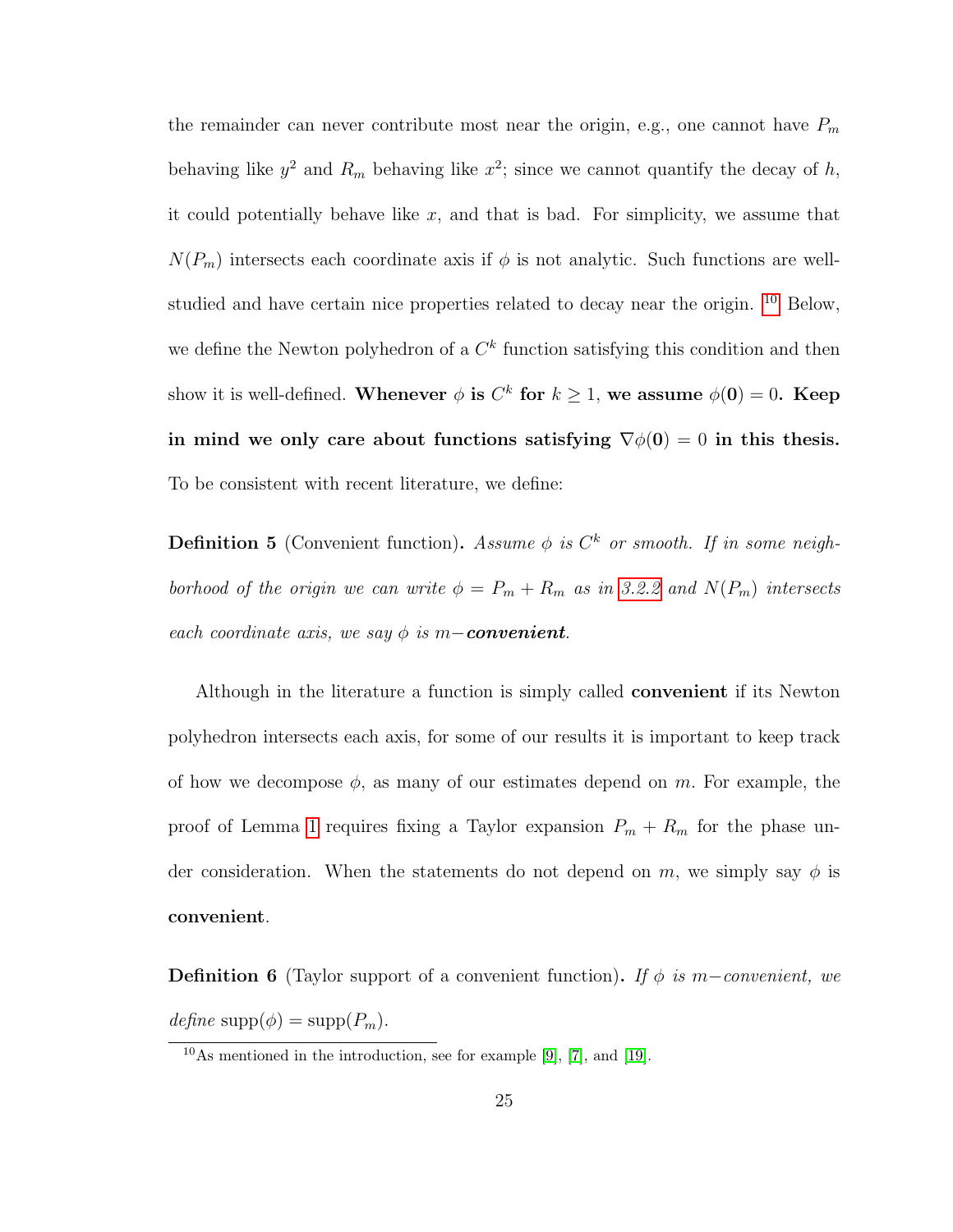**Definition 7** (Newton polyhedron of an m–convenient function). Let  $\phi$  be m– convenient for some  $1 \leq m < \infty$ . Writing  $\phi = P_m + R_m$ , we define  $N(\phi) = N(P_m)$ .

 $N(\phi)$  is well-defined because if  $\phi$  has additional smoothness, the Newton polyhedron  $N(P_m)$  contains  $N(P_n)$  for all  $n \geq m$  since  $N(P_m)$  contains all vectors v satisfying  $|v| \geq m$ . With the Newton polyhedron defined for m-convenient phases, we can define the analogous nondegeneracy condition:

Definition 8 (m−convenient nondegeneracy). We say an m–convenient function  $\phi = P_m + R_m$  is **nondegenerate** if  $P_m$  is nondegenerate.

We now state a key properties of the functions under consideration: **[P2](#page-35-0)** for analytic and m−convenient phases; property [P2](#page-35-0) is particularly important for the proof of Lemma [2.](#page-22-1) We let  $\phi$  be real analytic or else m–convenient and write  $\phi = P_m + R_m$ for the rest of the section.

- <span id="page-35-1"></span>**P1** For all x small enough, there is some  $\beta = \beta_x \in N(\phi)$  satisfying  $|\beta| = m$  such that  $|x^{\gamma}\partial^{\gamma}R_m(x)| \lesssim x^{\beta}$ .
- <span id="page-35-0"></span>**P2** Let  $\gamma \in \mathbb{N}^d$ . If  $|\gamma| \leq m$  then for all x small enough,  $|x^{\gamma}\partial^{\gamma}\phi(x)| \lesssim x^{\beta}$  for some  $\beta = \beta_x \in N(\phi)$ , where the implicit constant is independent of x.

Proof. Property [P1](#page-35-1) can be shown easily: apply Taylor's theorem to the function  $\partial^{\gamma} \phi$ : there are continuous  $h_{m,\gamma}(x) \to 0$  as  $x \to \mathbf{0}$  such that

$$
|x^{\gamma}\partial^{\gamma}R_{\alpha}| = \Big|\sum_{|\alpha|=m-|\gamma|} h_{\alpha,\gamma}x^{\alpha+\gamma}\Big| \lesssim \max_{|\alpha|=m-\gamma} x^{\alpha+\gamma}.
$$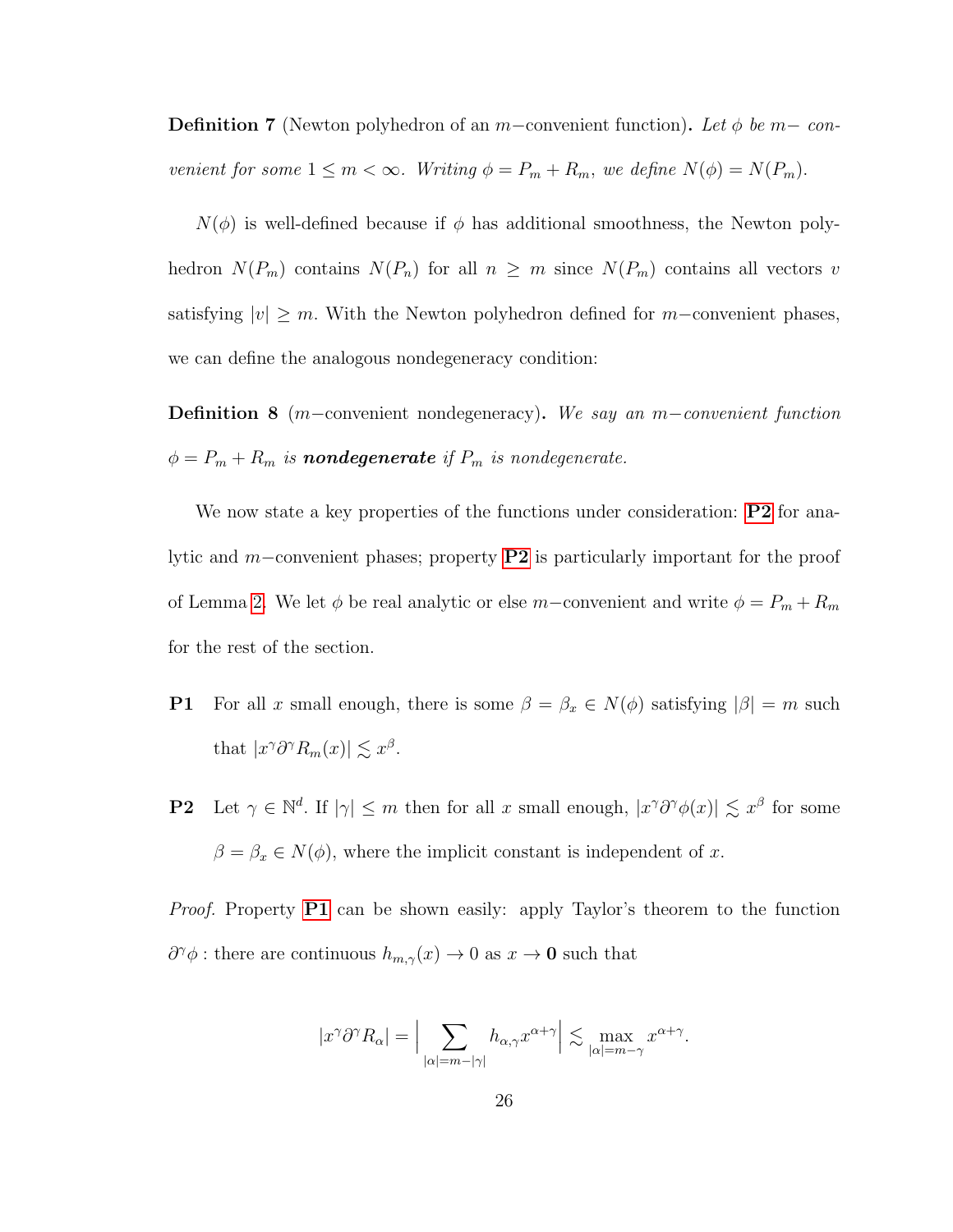The implicit constant depends on the functions  $h_{m,\gamma}$ . Since all  $|\beta| = m$  lie in  $N(\phi)$ , so does  $\alpha + \gamma$ .

Now we prove [P2](#page-35-0) for analytic functions. It is enough to show supp $(\cdot \partial^{\gamma}\phi)$  is contained in supp $(\phi)$ : for any analytic  $\phi$  on  $[-4, 4]^d$ , we know

$$
\sup_{||x||_{\infty}\leq 1}|\phi(x)| \lesssim \max_{\alpha \in \text{supp}(\phi)} x^{\alpha}
$$

by rewriting  $\phi$  as a polynomial plus remainder and applying **[P1](#page-35-1)**. The implicit constant depends on the remainder term and the coefficients of the  $m<sup>th</sup>$  order Taylor polynomial of  $\phi$ . Therefore, since  $\cdot^{\gamma}\partial^{\gamma}\phi$  is analytic,

<span id="page-36-0"></span>
$$
\sup_{||x||_{\infty}\leq 1} |x^{\gamma}\partial^{\gamma}\phi(x)| \lesssim \max_{\alpha \in \text{supp}(\cdot^{\gamma}\partial^{\gamma}\phi)} x^{\alpha}.
$$
 (3.2.3)

Indeed, we have the containment we seek: given any monomial  $x^{\alpha}$  with  $\alpha \in \text{supp}(\phi)$ , observe that  $x^{\gamma} \partial^{\gamma} x^{\alpha} = cx^{\alpha}$  for some  $c \in \mathbb{R}$ . Analyzing the cases where  $c = 0$  and where  $c \neq 0$ , we see that supp $(\cdot \partial \gamma \phi) \subset \text{supp}(\phi)$ , and therefore the maximum over supp $(\cdot \partial \partial \phi)$  in [\(3.2.3\)](#page-36-0) is bounded above by the maximum over supp $(\phi)$  and the claim is finished.

Next, if  $\phi$  is m−convenient, write  $\phi = P_m + R_m$  and apply **[P1](#page-35-1)** together with the bound on the analytic function  $P_m$  proven in the preceding paragraph.  $\Box$ 

In the future we abuse notation and write  $P_{m,\gamma}$  and  $h_{m,\gamma}$ , respectively, as the right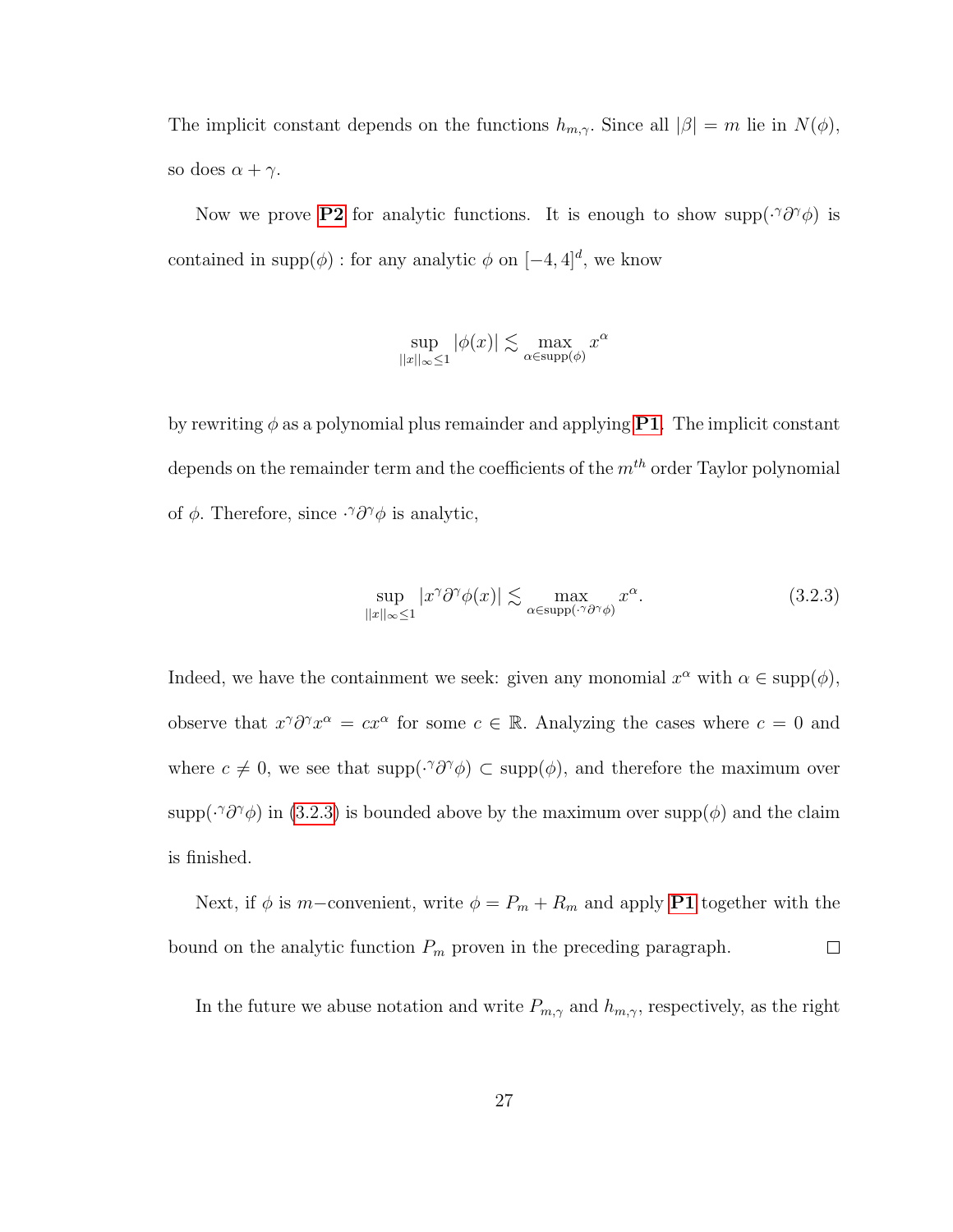side of

$$
\sum_{|\alpha| \le m - |\gamma|} c_{\alpha,\gamma} x^{\alpha + \gamma} + \sum_{|\alpha| = m - |\gamma|} h_{\alpha,\gamma} x^{\alpha + \gamma} = \sum_{|\alpha| \le m} c_{\alpha,\gamma} x^{\alpha} + \sum_{|\alpha| = m} h_{\alpha,\gamma} x^{\alpha}.
$$
 (3.2.4)

## <span id="page-37-1"></span>3.3 Normal vectors of the Newton polyhedron

We briefly discuss a subset of linear functionals on  $\mathbb{R}^d$ , namely the set

<span id="page-37-2"></span>
$$
\{w \in \mathbb{R}^d : \langle \xi, w \rangle = 1 \text{ for some } \xi \in \partial N(\phi) \}.
$$

Although it is possible to think about this set as a polyhedron (the dual polyhedron), we think of the set above as just the set of normal vectors to supporting hyperplanes  $H \not\supseteq 0$  without any geometric structure. In particular, we care most about the finitely many normals to codimension 1 faces not contained in coordinate hyperplanes.

To introduce Theorem [2,](#page-24-0) we need to introduce a convention for normal vectors to supporting hyperplanes of  $N(\phi)$  not containing the origin. From now on, when we talk about supporting hyperplanes H of  $N(\phi)$  we mean only those not containing the origin, and we use a normalization convention for normal vectors of such hyperplanes H: we pick the unique vector  $w \in \mathbb{R}^d_{\geq}$  satisfying  $H = \{ \xi : \langle \xi, w \rangle = 1 \}$ . Any supporting hyperplane H of  $N(\phi)^{11}$  $N(\phi)^{11}$  $N(\phi)^{11}$  can be defined this way, and we write  $H_w$  for such hyperplanes, namely  $H_w = \{\xi : \langle \xi, w \rangle = 1\}.$  There is a nice geometric way to

<span id="page-37-0"></span><sup>&</sup>lt;sup>11</sup>It is very important to remember that  $\mathbf{0} \notin H$ . In particular, supporting hyperplanes of  $N(\phi)$ containing the origin, i.e., those containing coordinate hyperplanes, are never considered.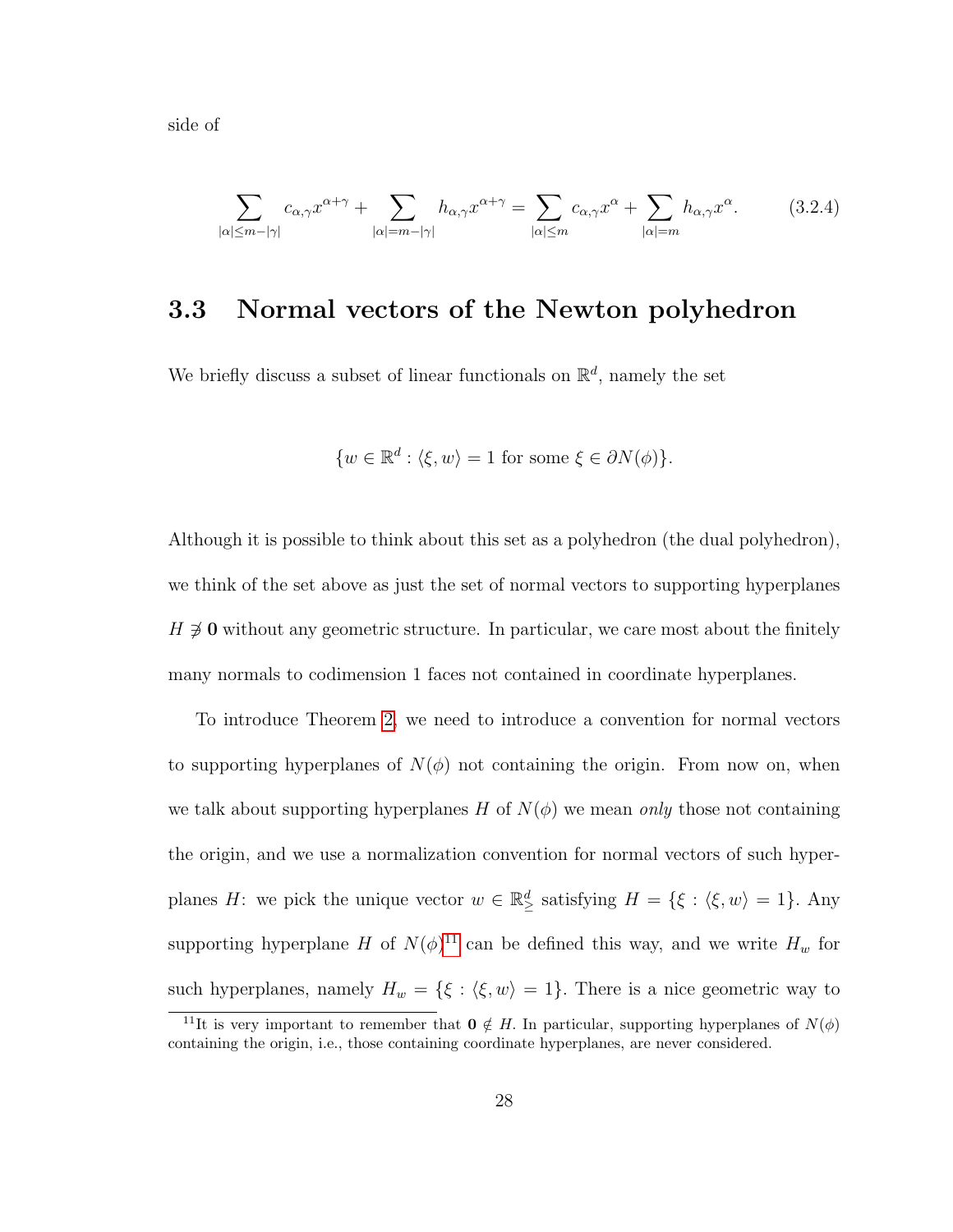show such normals exist: if  $w = (w_1, \ldots, w_d)$ , then  $H_w$  intersects the coordinate axes at  $x_i = w_i^{-1}$  $i_i$ , whenever  $w_i \neq 0$  (and does not intersect the  $x_i$  axis if  $w_i = 0$ ). Such normals are guaranteed to exist since  $\phi(0) = 0$  and  $\phi$  not identically zero implies  $N(\phi)$  does not contain the origin. Thinking about normals geometrically this way, we can easily see that the normal w has some  $w_j = 0$  if and only if w is a normal to a hyperplane intersecting  $N(\phi)$  in some unbounded face. For example, if the face contains  $\alpha$  then it must contain  $\alpha + n\mathbf{e}_j$  for all  $n \in \mathbb{N}$ . In this document, unbounded codimension 1 faces  $F \subset N(\phi)$  exist only if  $\phi$  is not convenient, i.e., only for analytic φ.

We say w is a **corresponding normal** of the face F of  $N(\phi)$  if  $H_w \cap N(\phi) = F$ . Note that we can say the corresponding normal of  $F$  if  $F$  is codimension 1. We also say w is a normal of  $N(\phi)$  if w is a normal of any  $F \subset N(\phi)$ .

The condition originally assumed by Varchenko in [\[18\]](#page-117-0) to estimate  $I(\lambda)$  was that the phase  $\phi$  is nondegenerate. In order to make analogies with his estimates, we need the following definition.

**Definition 9** (Newton distance). Let  $\phi$  be real analytic. The **Newton distance** of  $\phi$  is the infimum

$$
t = \inf \{ s \in (0, \infty) : (s, \dots, s) \in N(\phi) \}.
$$

If  $\phi$  is m−convenient, the Newton distance is defined to be the Newton distance of  $P_m$ .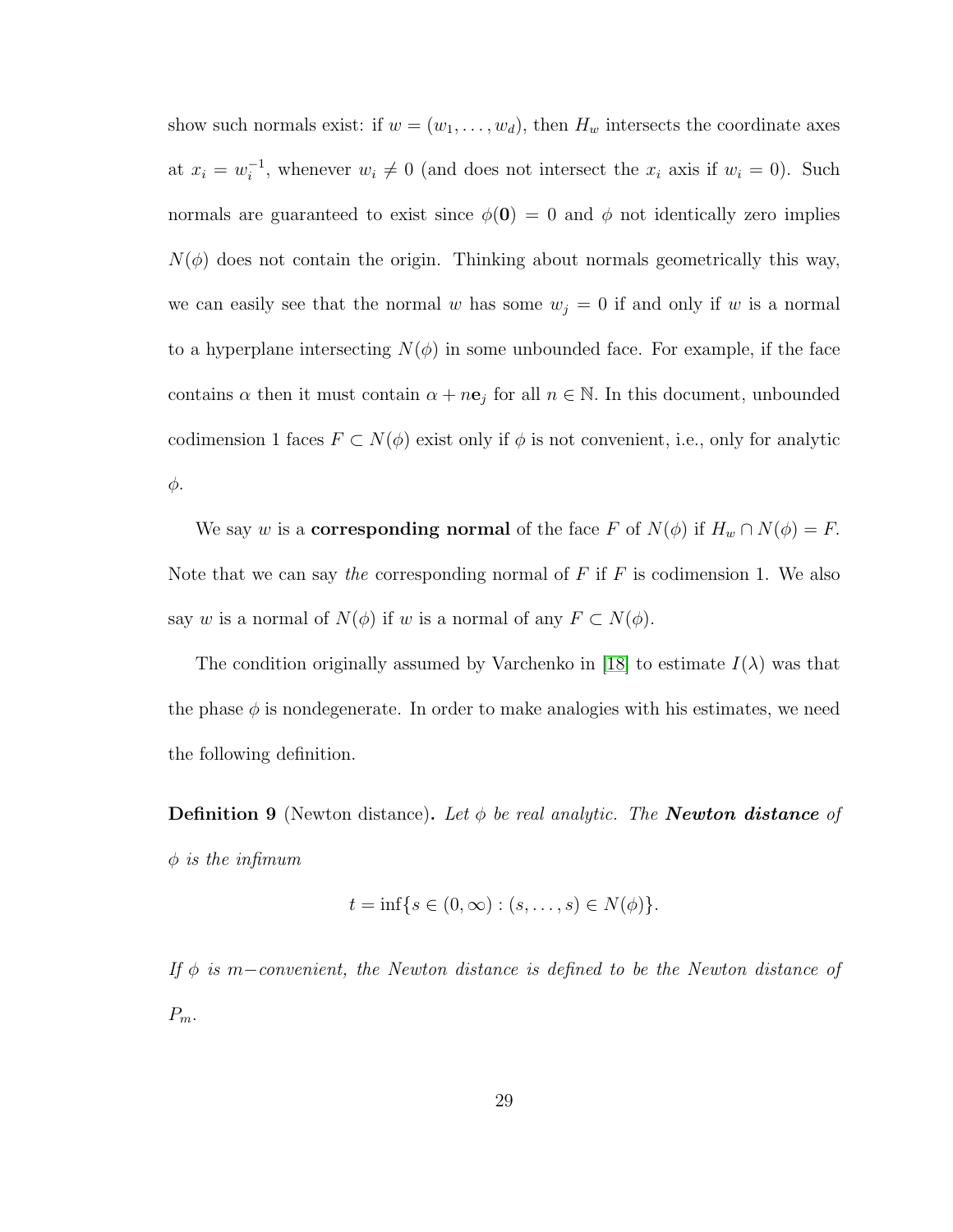In this document, the variable  $t$  is always reserved for the Newton distance of the phase under consideration, and in particular, **t** is always an element of  $N(\phi)$ .

One can check  $t \geq 1/d$  if  $\phi(0) = 0$  and not identically zero: if supp $(\phi)$  contains each standard unit coordinate vector  $\mathbf{e}_i$ , then  $t = 1/d$  since the vector  $1/d$  can be expressed as the convex combination  $\sum_{i=1}^{d} \mathbf{e}_i/d$ . By definition, the Newton polyhedron of any analytic function is contained in the Newton polyhedron of  $x_1 + \cdots + x_d$ , so  $t \geq 1/d$ .

If some scalar multiple of  $\beta$  lies in  $N(\phi)$ ,<sup>[12](#page-39-0)</sup> we use the convention of writing  $w(\beta)$ for the set  $\{w : \langle \beta, w \rangle \text{ is minimal}\}\$  where the minimum is taken over all finitely many normals w of codimension 1 faces F of  $N(\phi)$ ; which polyhedron we are talking about is always clear from context. In particular,  $\langle \beta, w^1 \rangle = \langle \beta, w^2 \rangle$  for all  $w^1, w^2 \in w(\beta)$ . Note that  $k_j = \min\{|w(\beta)|, d\}$  is equal to the highest codimension over all faces containing some multiple of  $\beta$ . The minimum is required because it is possible for a vertex to be written as an intersection of more than d faces. In particular  $|w(\beta)| \leq d$  implies  $k_j = |w(\beta)|$ . If  $\gamma \in \mathbb{R}^d_\geq$ , we define  $\langle \gamma, w(\beta) \rangle$  to be the scalar  $\max_{w \in w(\beta)} \langle \gamma, w \rangle$ . This convention is used mainly in Chapter [7](#page-87-0) and is important for determining when there are no multiples of  $\beta$  and  $\gamma$  lying in the same codimension 1 faces: in the case that  $H_w$  contains  $\beta$  but not  $\gamma$ , we have

$$
\langle \gamma, w(\beta) \rangle \ge \langle \gamma, w \rangle > \langle \beta, w \rangle = \langle \beta, w(\beta) \rangle.
$$

<span id="page-39-0"></span><sup>&</sup>lt;sup>12</sup>For all  $\alpha \in \mathbb{N}^d$ , some multiple of  $\alpha + 1$  is guaranteed to lie in  $N(\phi)$ . For example,  $\langle t(\alpha + 1), w \rangle \ge$  $\langle \mathbf{t}, w \rangle \geq 1$  for all normals w of  $N(\phi)$ .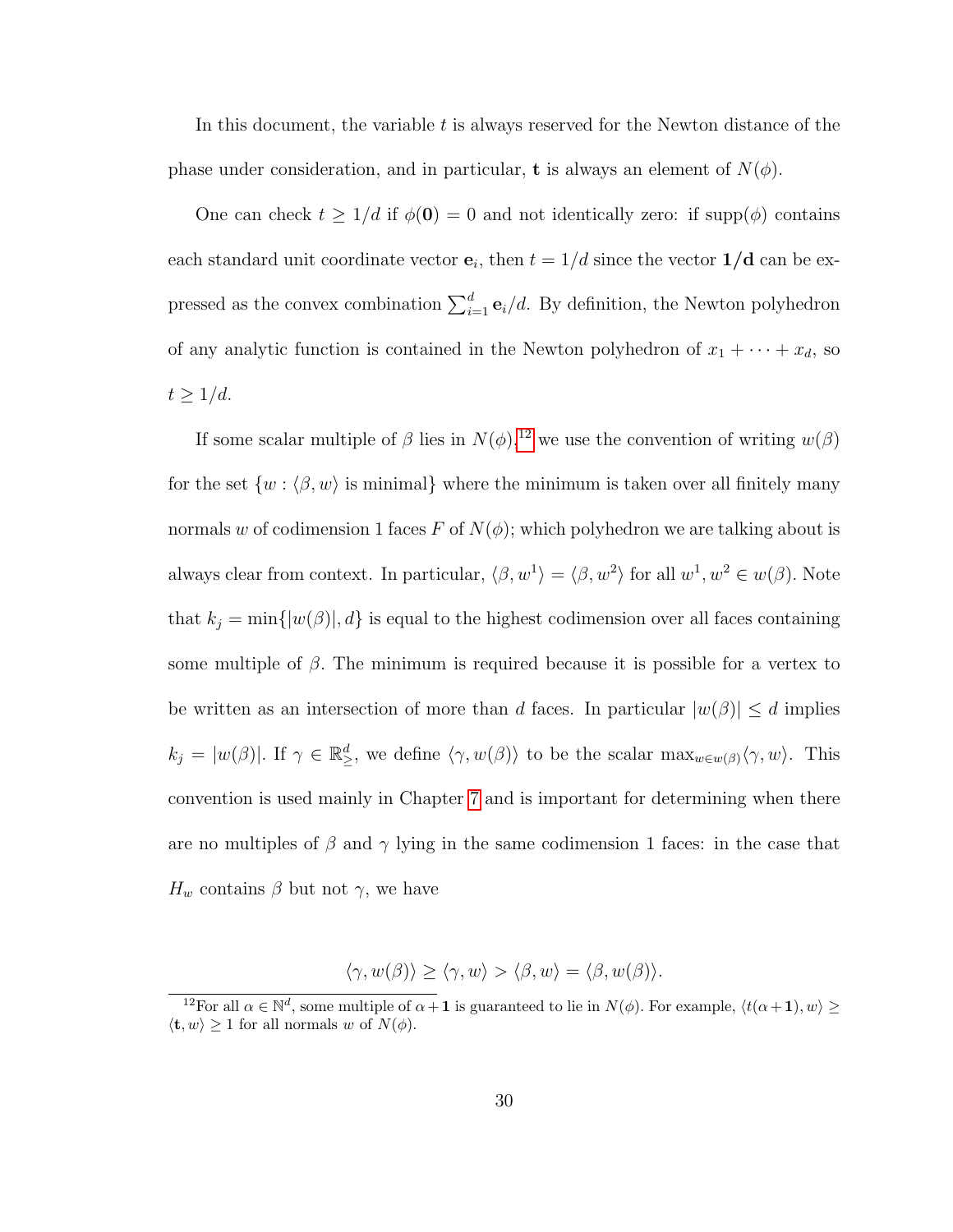<span id="page-40-0"></span>**Observation 2.** For any real number  $c > 0$ , we can show

1. 
$$
\langle \gamma, w(\beta) \rangle = \langle c\gamma, w(\beta) \rangle / c
$$
, and

2. 
$$
\langle \gamma, w(\beta) \rangle = \langle \gamma, w(c\beta) \rangle
$$
.

To see both of these facts, simply use the definition of  $\langle \gamma, w(\beta) \rangle$ :

$$
\max_w \langle c\gamma,w\rangle = c\max_w \langle \gamma,w\rangle.
$$

Assume we are given a Newton polyhedron with Newton distance  $t$ . Then  $t$  lies on a face of the polyhedron whose supporting hyperplanes cannot contain the origin, so  $\langle \mathbf{t}, w(\mathbf{t}) \rangle = 1$ . Therefore, by Observation [2,](#page-40-0)  $\langle \mathbf{1}, w(\mathbf{1}) \rangle = 1/t$ . This equality is an important bridge with respect to Varchenko's result and this document: first notice  $\langle 1, w(1) \rangle \leq \langle \beta + 1, w(\beta + 1) \rangle$  for all  $\beta \in \mathbb{N}^d$ . For any  $w \in w(\beta + 1)$ , the inner product  $\langle \beta + 1, w \rangle$  equals  $\langle 1, w \rangle + \langle \beta, w \rangle \ge 1/t + \langle \beta, w \rangle$ . The remaining quantity can be bounded above by  $1/t$  since  $\beta$  and w have nonnegative entries. It is no coincidence that  $\langle 1, w(1) \rangle$ , the smallest such inner product, is the exponent of the first term appearing in the asymptotic expansion of  $I(\lambda)$ , as shown by Varchenko for analytic phases with  $t > 1$ . We continue this discussion after the statement of Theorem [2.](#page-24-0)

Finally, we conclude this section by mentioning that if  $F = H_w \cap N(\phi)$  has dimension k, then F contains  $k + 1$  linearly independent vectors. This is because all  $H_w$  under consideration cannot contain the origin, and therefore the  $k+1$  affinely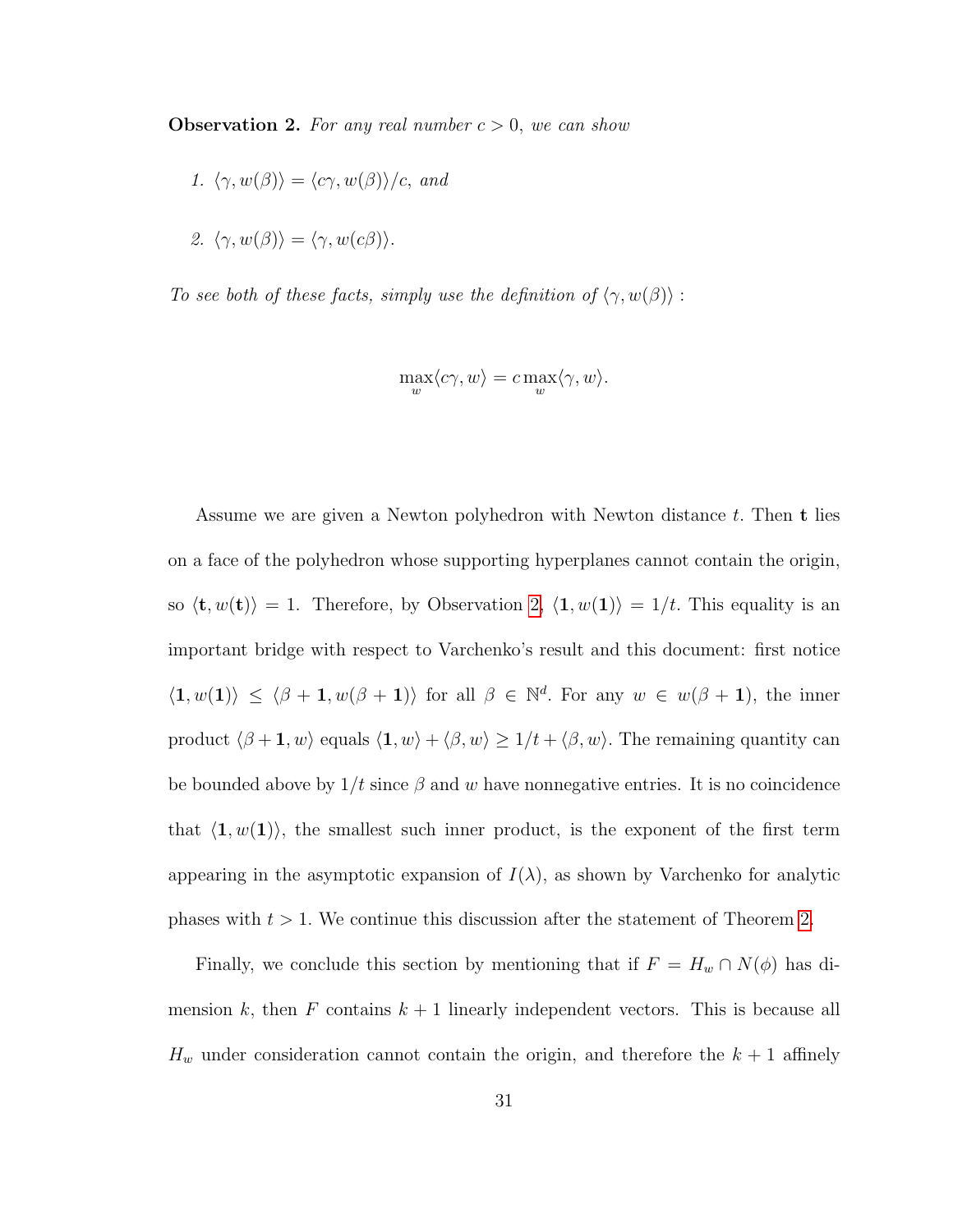independent points in  $F$  must be linearly independent. This is just by definition: assume  $\sum_{i=1}^{k} \lambda^i v^i = \mathbf{0}$  and assume without loss of generality  $\lambda_0 \neq 0$ . Then  $\sum_{i=0}^{k} \lambda_i v^i =$  $\mathbf{0} \iff \sum_{i=1}^k \lambda_i v^i = -\lambda_0 v^0 \neq \mathbf{0}.$ 

## 3.4 Preliminary geometric results about  $w(\beta)$ .

We now prove the following facts for use in Chapter [7:](#page-87-0)

**Proposition 2.** Let  $\phi$  be analytic and assume  $N(\phi)$  does not contain the origin. Let  $\beta \in \mathbb{N}^d$  have all positive components. In particular, we can define  $w(\beta)$  and  $w(\alpha + \beta)$ for any  $\alpha \in \mathbb{N}^d$ . Let  $w \in w(\beta)$ .

<span id="page-41-0"></span>If  $\langle \beta, w \rangle = \langle \alpha + \beta, w(\alpha + \beta) \rangle$ , then

**P3** 
$$
w(\alpha + \beta) \subseteq w(\beta)
$$
 and  $\alpha_j w_j = 0$  for all  $w \in w(\alpha + \beta)$ ,

- <span id="page-41-1"></span>**P4** either  $w(\alpha + \beta) \subsetneq w(\beta)$  or else  $\alpha \neq \mathbf{0}$  implies  $\beta$  does not lie in any compact codimension 1 face, and
- <span id="page-41-2"></span>**P5** If  $\alpha \neq \mathbf{0}$ , then  $|w(\alpha + \beta)| \leq |\{j : \alpha_j \neq 0\}| \leq d - 1$ .
- **P6** If instead we assume  $\alpha \in N(\phi)$  and  $\langle \beta, w \rangle + 1 = \langle \alpha + \beta, w(\alpha + \beta) \rangle$ , then  $|w(\alpha + \beta)| \le d$  with equality only if  $\alpha = \beta$ .

*Proof.* We first prove **[P3](#page-41-0)**: for all  $w' \in w(\alpha + \beta)$  we have

$$
\langle \beta, w \rangle = \langle \alpha + \beta, w(\alpha + \beta) \rangle = \langle \alpha + \beta, w' \rangle \ge \langle \beta, w \rangle + \langle \alpha, w' \rangle,
$$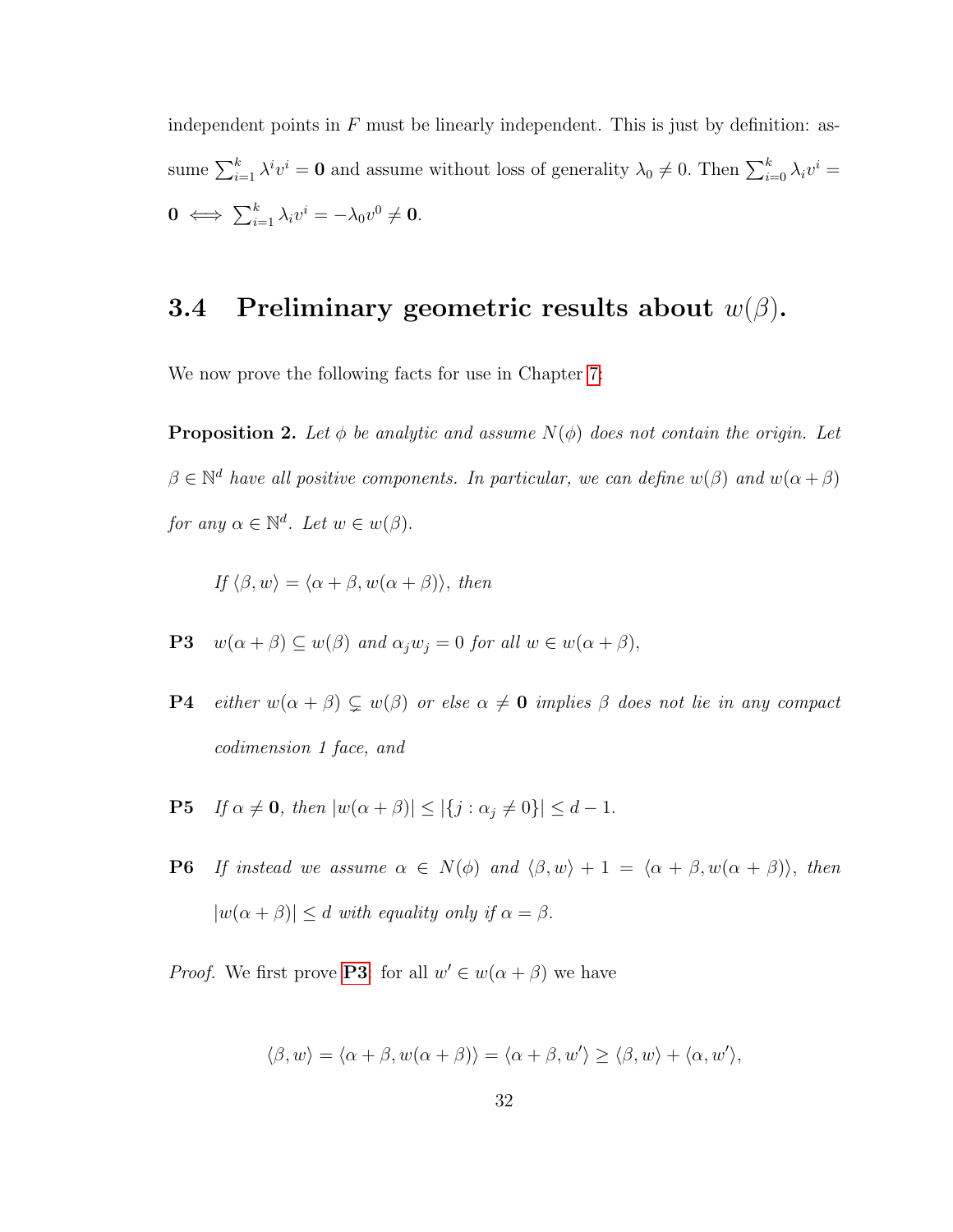so we conclude  $\langle \alpha, w(\alpha + \beta) \rangle = 0$ . Therefore  $\langle \beta, w \rangle$  equals

$$
\langle \beta, w(\alpha + \beta) \rangle = \max_{w'' \in w(\alpha + \beta)} \langle \beta, w'' \rangle \ge \min_{w'' \in w(\alpha + \beta)} \langle \beta, w'' \rangle \ge \min_{w'' \in w(\beta)} \langle \beta, w'' \rangle.
$$

Since the last term also equals  $\langle \beta, w(\beta) \rangle$ , this implies  $w(\alpha + \beta) \subseteq w(\beta)$  since  $w(\beta)$ contains all normals to codimension 1 faces satisfying  $\langle \beta, w \rangle = \langle \beta, w(\beta) \rangle$ .

Next, we prove **[P4](#page-41-1)**: assume  $w(\alpha+\beta) = w(\beta)$  for some  $\alpha \neq 0$ . Property **[P3](#page-41-0)** implies there is some  $1 \leq j \leq d$  such that  $w_j = 0$  for all  $w \in w(\alpha + \beta) = w(\beta)$ . Therefore, since each normal corresponding to a compact codimension 1 face must have positive components,  $\beta$  does not lie in any compact codimension 1 face.

To show [P5](#page-41-2), the most important result we need is [P3](#page-41-0):  $\alpha_j w_j = 0$  for all  $w \in$  $w(\alpha + \beta)$ . For brevity, write L for the line  $\{s(\beta + 1) : s \in \mathbb{R}\}$ . Let  $v \in L \cap N(\phi)$ . Without loss of generality, assume  $\alpha_1, \ldots, \alpha_k \neq 0$  and the rest of the components of  $\alpha$ are zero. Any  $d-k+1 \leq d$  vectors in  $w(\alpha+\beta)$  with exactly k zero components must be linearly dependent. Assume without loss of generality that  $\{w^1, \ldots, w^{d-k}\} \subseteq w(\alpha + \beta)$ is a maximal linearly independent set (it could contain less than  $d - k$  vectors). Let  $H = \bigcap_{i=1}^{d-k} H_{w^i}$ . The set H is nonempty because any intersection of hyperplanes with normals in  $w(\alpha + \beta)$  contains v. Any  $w \in w(\alpha + \beta)$  can be written as a linear combination  $w = \sum a_i w^i$  and in fact  $\sum a_i = 1$  since  $\langle v, w^i \rangle = \langle v, w \rangle = 1$  for all  $1 \leq i \leq d-k$ . Therefore  $H_w \cap H = H$ , as the restriction  $\langle \xi, w \rangle = 1$  adds no additional information than what was already encompassed in  $H$ , so it cannot be a normal to a codimension 1 face: the intersection of any  $d - k + 1$  distinct codimension 1 faces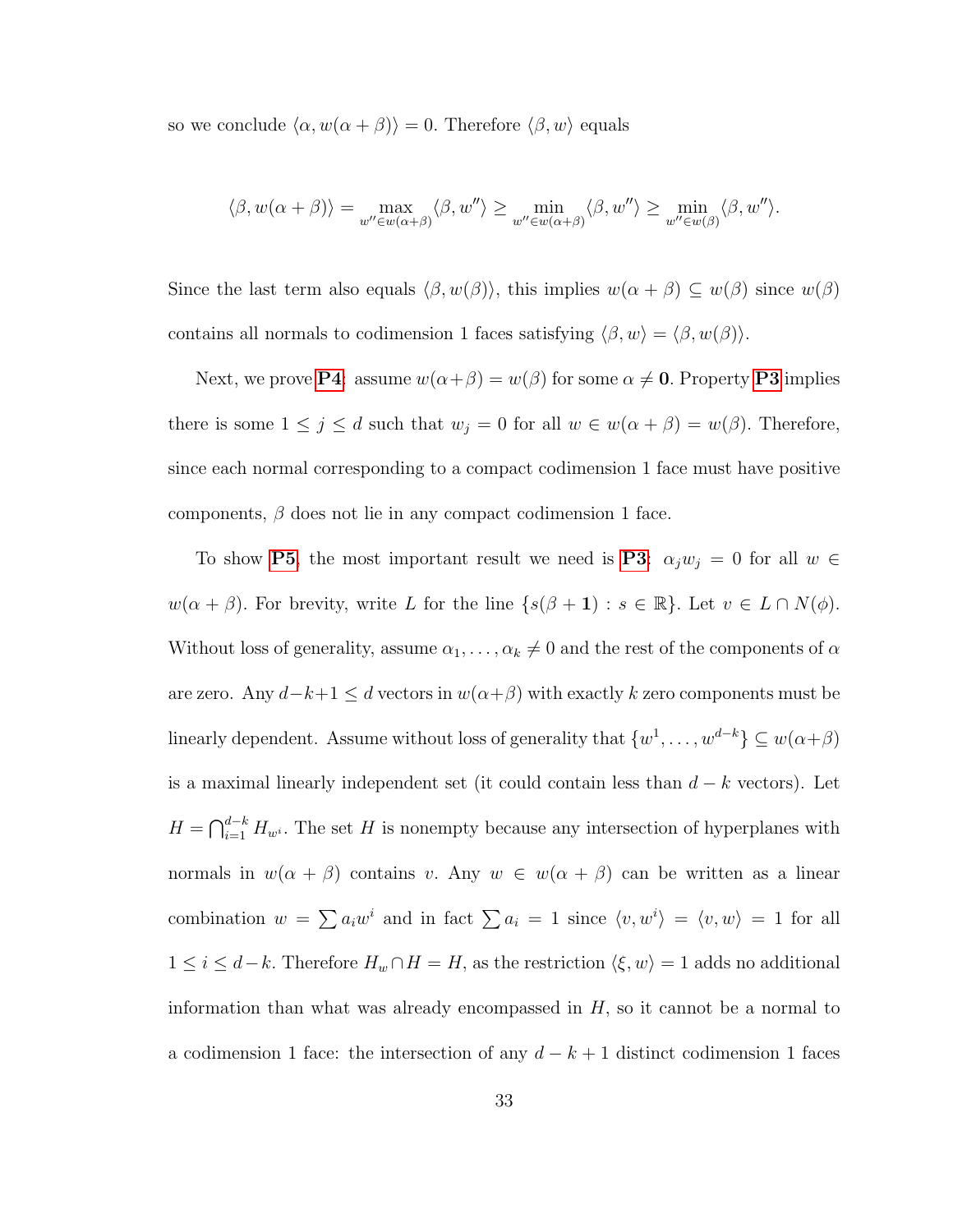must be at most codimension  $d - k + 1$  for  $1 \leq k \leq d$  (see [\[21,](#page-117-1) Chapter 2]). Since the intersection H is nonempty, it must be codimension at most  $d - k$ . We conclude  $|w(\alpha + \beta)| \leq d - k.$ 

Finally, assume  $\alpha \in N(\phi)$  and  $\langle \beta, w \rangle + 1 = \langle \alpha + \beta, w(\alpha + \beta) \rangle$ . Then there is some  $w'$  normal to a codimension 1 face such that

$$
\langle \beta, w \rangle + 1 = \langle \alpha + \beta, w' \rangle = \langle \alpha, w' \rangle + \langle \beta, w' \rangle \ge 1 + \langle \beta, w' \rangle \ge \langle \beta, w \rangle + 1.
$$

Therefore  $\langle \beta, w' \rangle = \langle \beta, w \rangle = \max_{w \in w(\beta)} \langle \beta, w \rangle$ , so  $w' \in w(\beta)$ . Similarly, since  $\langle \alpha, w' \rangle =$ 1, we must have  $w' \in w(\alpha)$ . Therefore  $w(\alpha + \beta) \subseteq w(\alpha) \cap w(\beta)$ . Since the nonempty intersection of d hyperplanes is a vertex, if  $w(\alpha)$  and  $w(\beta)$  share at least d elements  $w^1, \ldots, w^d$  in common, we must have  $\alpha = \bigcap_{i=1}^d H_{w^i} = \beta$ .  $\Box$ 

These properties are required to prove the asymptotic expansion of  $I(\lambda)$ .

#### 3.5 Back to Theorem [2](#page-24-0)

#### 3.5.1 The set  $C$  of exponents

The asymptotic expansion of  $I(\lambda)$  of Theorem [2](#page-24-0) has exponents that are easy to define with the help of the Newton polyhedron, and many are easy to visualize geometrically. However, there are some exponents that are harder to visualize. These exponents are of the form  $n - \langle \beta, w(\beta) \rangle$  for some  $n \in \mathbb{N}$  and some  $\beta = \alpha^1 + \cdots + \alpha^n + 1$ , where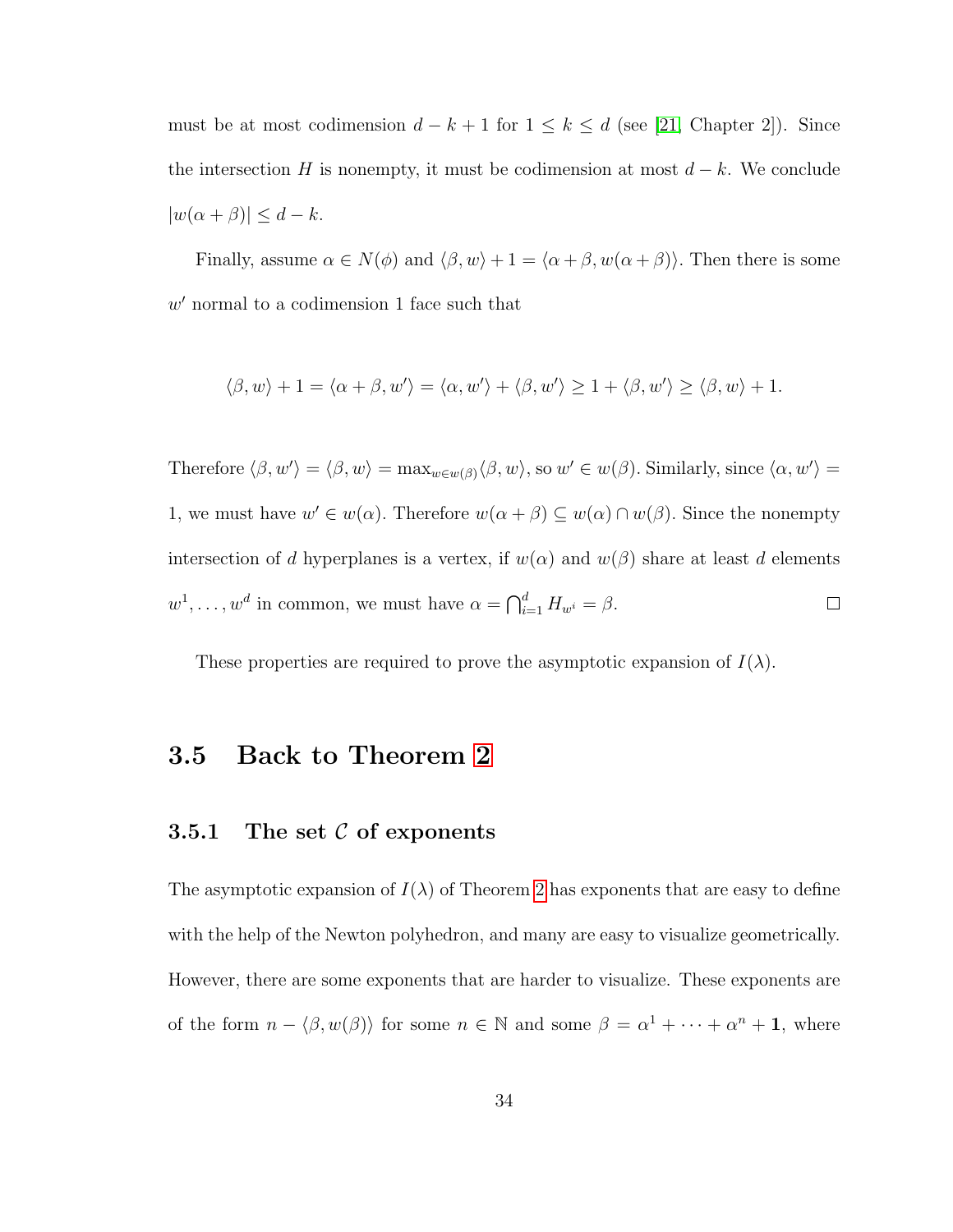each  $\alpha^i \in N(\phi)$ .<sup>[13](#page-44-0)</sup> The ones not of the form  $-\langle \beta, w(\beta) \rangle$  come from elements  $\alpha + 1$  for some  $\alpha \in \text{supp}(\phi)$  that cannot be decomposed as  $u + v$  for some  $u \in \partial N(\phi) \cap \mathbb{N}^d$  and some  $v = \alpha + 1$ . We now show this occurs naturally.

<span id="page-44-1"></span>Example 1. Consider the 5−convenient phase

$$
\phi(x, y) = x^4 + y^5 + x^2 y^3.
$$

The Newton polyhedron contains everything in the first quadrant lying above the line  $5x + 4y = 20$ . This line represents a compact codimension 1 face with normal  $w =$  $(1/4, 1/5)$ . The point  $(2, 3)$  lies above this face, since  $\langle (2, 3), w \rangle = 11/10 > 1$ . Also,  $(2, 3) + (1, 1) = (3, 4)$  is such that  $\langle (3, 4), w \rangle = 31/20$ . In this case,  $\alpha = (2, 3)$ , so  $\alpha + 1 = (3, 4)$ . The vector  $(3, 4)$  cannot be decomposed as  $u + v$  for  $u \in \partial N(\phi) \cap \mathbb{N}^d$ and  $v \in \mathbb{N}^d$ .

Such points prevent us from writing all the exponents in Theorem [2](#page-24-0) as  $-\langle \beta, w(\beta) \rangle$ because to get higher order terms, we need to estimate  $\lambda \frac{d}{d\lambda} I(\lambda)$ . In this case, we can split  $\lambda \frac{d}{dx} I(\lambda)$  into two integrals we can easily estimate with exponent of the form  $-\langle \beta, w(\beta) \rangle$ , plus one more:

$$
i\lambda \int e^{i\lambda \phi(x)} x^2 y^3 \psi(x) dx.
$$

<span id="page-44-0"></span><sup>&</sup>lt;sup>13</sup>If, for example, the amplitude  $\psi$  satisfies certain decay properties, all exponents are of the form  $-\langle \beta, w(\beta) \rangle$ . However, this thesis is concerned with the general expansion for arbitrary amplitudes. To learn more about how the decay of  $\psi$  affects the exponents, see [\[9\]](#page-116-0).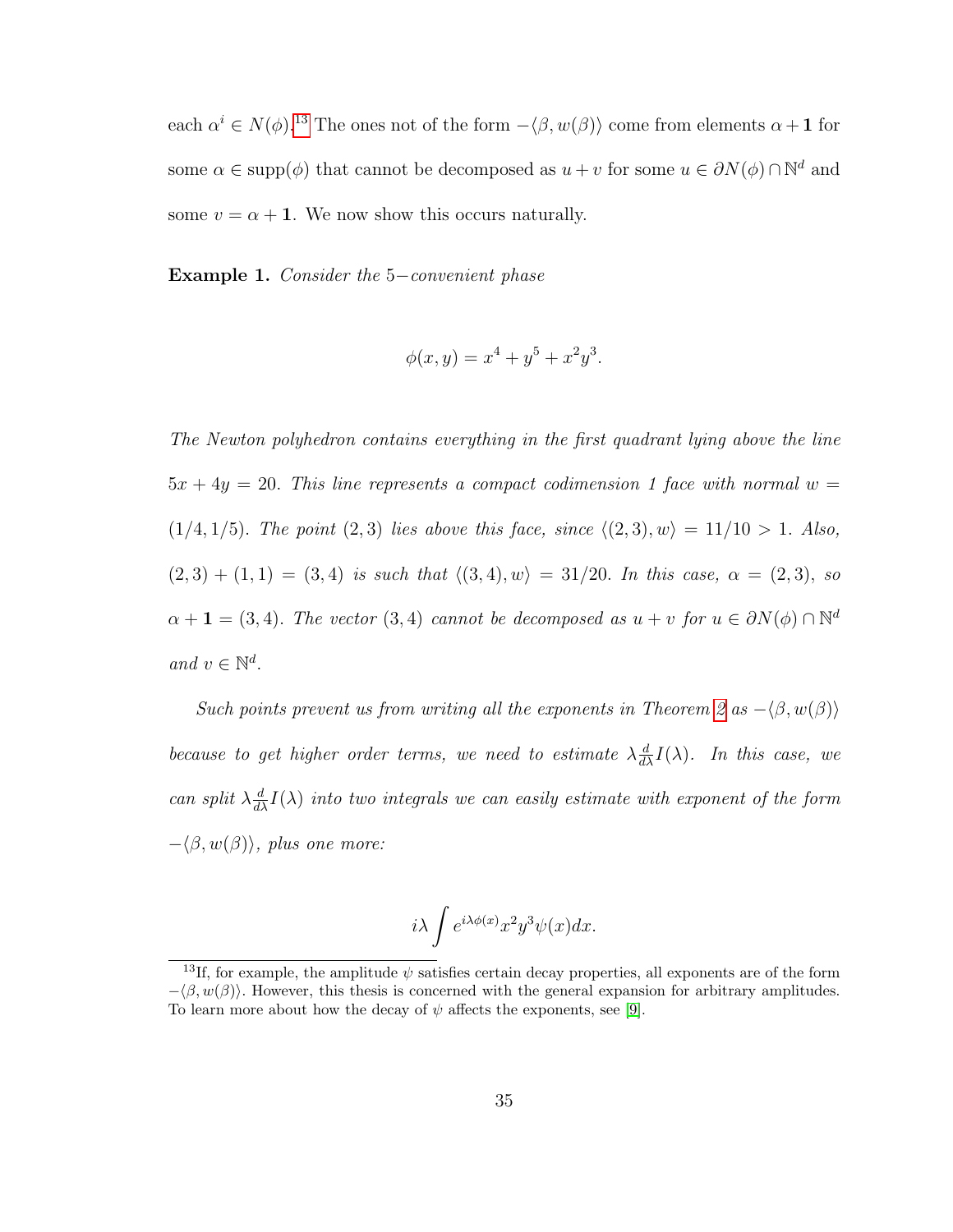Theorem [1](#page-23-0) then guarantees we can bound this integral by  $\lambda^{1-\langle(3,4),(1/4,1/5)\rangle}$ . We know  $1 - \langle (3, 4), (1/4, 1/5) \rangle < -1/t$ . However,  $1 - \langle (3, 4), (1/4, 1/5) \rangle \neq -\langle \beta, w(\beta) \rangle$  for any  $\beta \in \mathbb{N}^d$  because  $11/20 \neq a/4 + b/5$  for any positive integers a and b.

Almost by definition, we know that all these bad points lie inside

$$
D = N(\phi) - \bigcup_{v \in \partial N(\phi) \cap \mathbb{N}^d} v + \mathbb{R}^d_{\geq},
$$

so there are few of them in some sense. If  $D \cap \mathbb{N}^d = \emptyset$ , we have a much more convenient way to express the exponents appearing in Theorem [2.](#page-24-0)

Using induction and the results built above, we are able to prove Theorem [2.](#page-24-0) With respect to each phase function  $\phi$ , we let  $w(\alpha + 1)$  be as in Section [3.3](#page-37-1) for  $\alpha \in \mathbb{N}^d$ . Recall that  $|w(\alpha + 1)|$  is equal to the number of codimension 1 faces containing  $\alpha + 1$ . Therefore the largest codimension of any face containing alpha is equal to  $\min\{d, |w(\alpha + 1)|\}$ ; the minimum is necessary because it is possible for a vertex to lie in any number of codimension 1 faces. When  $|w(\alpha + 1)| \le d$ , indeed  $|w(\alpha + 1)|$  is equal to the largest codimension over all faces containing  $\alpha$ . Let  $\mathcal{C} =$ 

$$
\{\langle \beta, w(\beta) \rangle - n : \beta = \alpha^1 + \dots + \alpha^n + 1 \in \mathbb{N}^d \text{ for some } n \in \mathbb{N} \text{ and } \alpha^i \in N(\phi) \}.
$$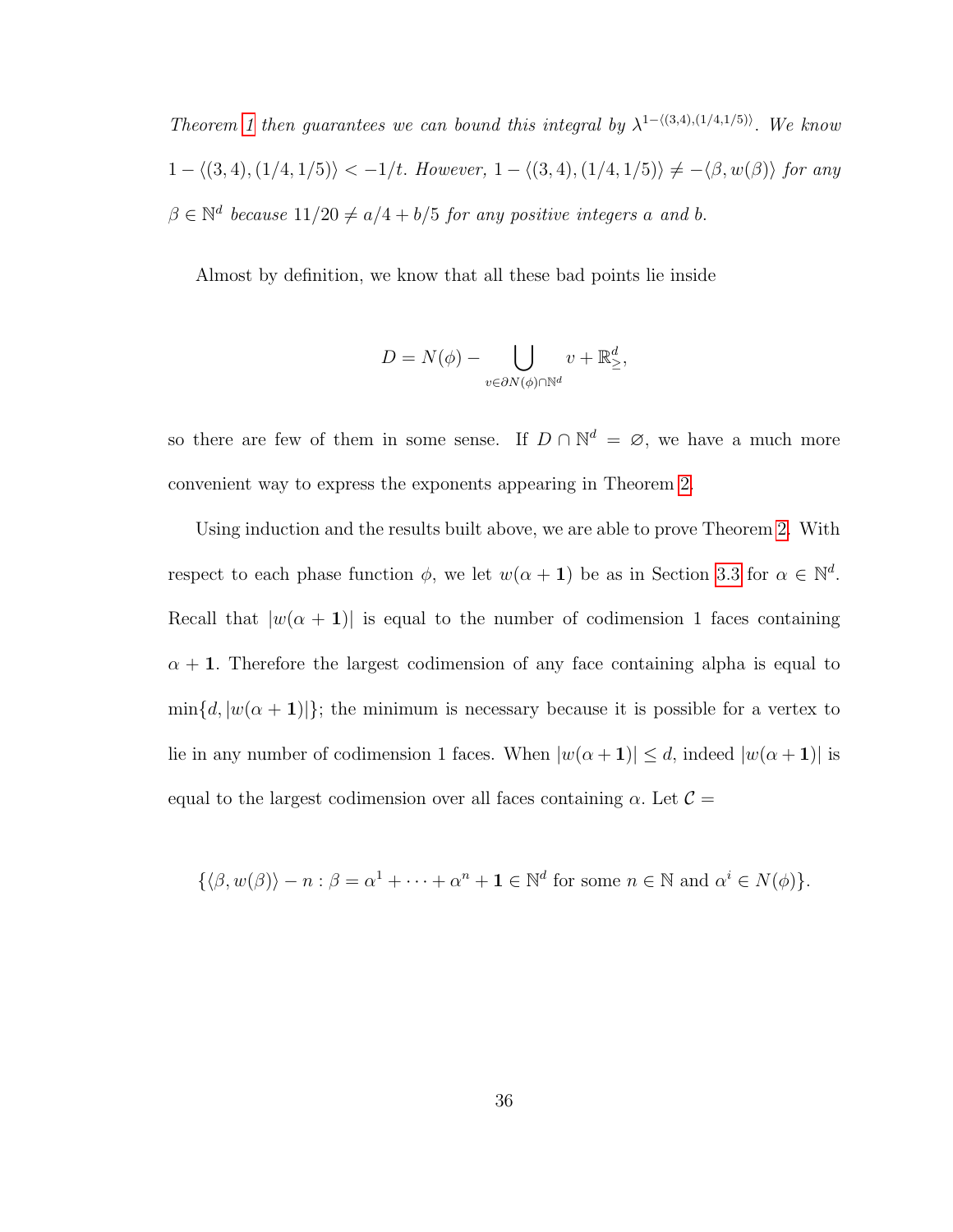#### 3.5.2 Clarifications about Theorem [2](#page-24-0)

Some statements of Theorem [2](#page-24-0) require further clarification. First, we show that  $\{\langle \alpha+1, w(\alpha+1)\rangle\}_{\alpha\in\mathbb{N}^d}$  runs through finitely many arithmetic progressions of positive rationals. Each normal w of a codimension 1 face F of  $N(\phi)$  can be uniquely defined by d linearly independent vectors  $\alpha^i$  in supp $(\phi) \cap F$ . If A is the matrix with rows  $\alpha^i$ , then w must satisfy  $Aw = 1$ , by definition. Hence,  $w = A^{-1}\mathbf{1}$ . The matrix  $A^{-1}$  must have rational entries, since A has rational entries, therefore  $w \in \mathbb{Q}^d$ . In fact, each component of w must be nonnegative because it is oriented towards the interior of the Newton polyhedron, so in particular it must be in  $\mathbb{R}^d_{\geq}$ . The Newton polyhedron has finitely many codimension 1 faces, so there are finitely many such  $w$  each with d components  $w_j$ . Writing each  $w_j = r_j/q_j$  over a fixed normal w where  $r_j, q_j$  are integers, let  $q_w$  be the lowest common multiple of the  $q_j$ . The arithmetic progressions come from the rationals  $1/q_w$  over all normals w to codimension 1 faces of  $N(\phi)$ . More generally, if  $c \in \mathcal{C}$  then  $c = \langle \beta, w(\beta) \rangle - n > 0$  for some n. Writing c as a fraction, it is also easy to see that  $c = r/q_w$  for some  $r \in \mathbb{N}$  and  $w \in w(\beta)$ .<sup>[14](#page-46-0)</sup>

Varchenko showed that the first term of the expansion [\(2.2.3\)](#page-24-0) with nonzero coefficient is  $\lambda^{-1/t} \log^{d_t-1}(\lambda)$ , where  $d_t$  is the largest codimension over all faces containing **t**, assuming the Newton distance of  $\phi$  is larger than 1. Indeed, this is the first term guaranteed by Theorem [2](#page-24-0) (by the discussion following Observation [2\)](#page-40-0). Also by Observation [2,](#page-40-0) we see that there is an easy geometric way to describe the exponents in Theorem [2](#page-24-0)

<span id="page-46-0"></span><sup>&</sup>lt;sup>14</sup>Going back to Example [1,](#page-44-1)  $31/20-1 = 11/20$ . Here, the lowest common multiple is  $q = 4.5 = 20$ .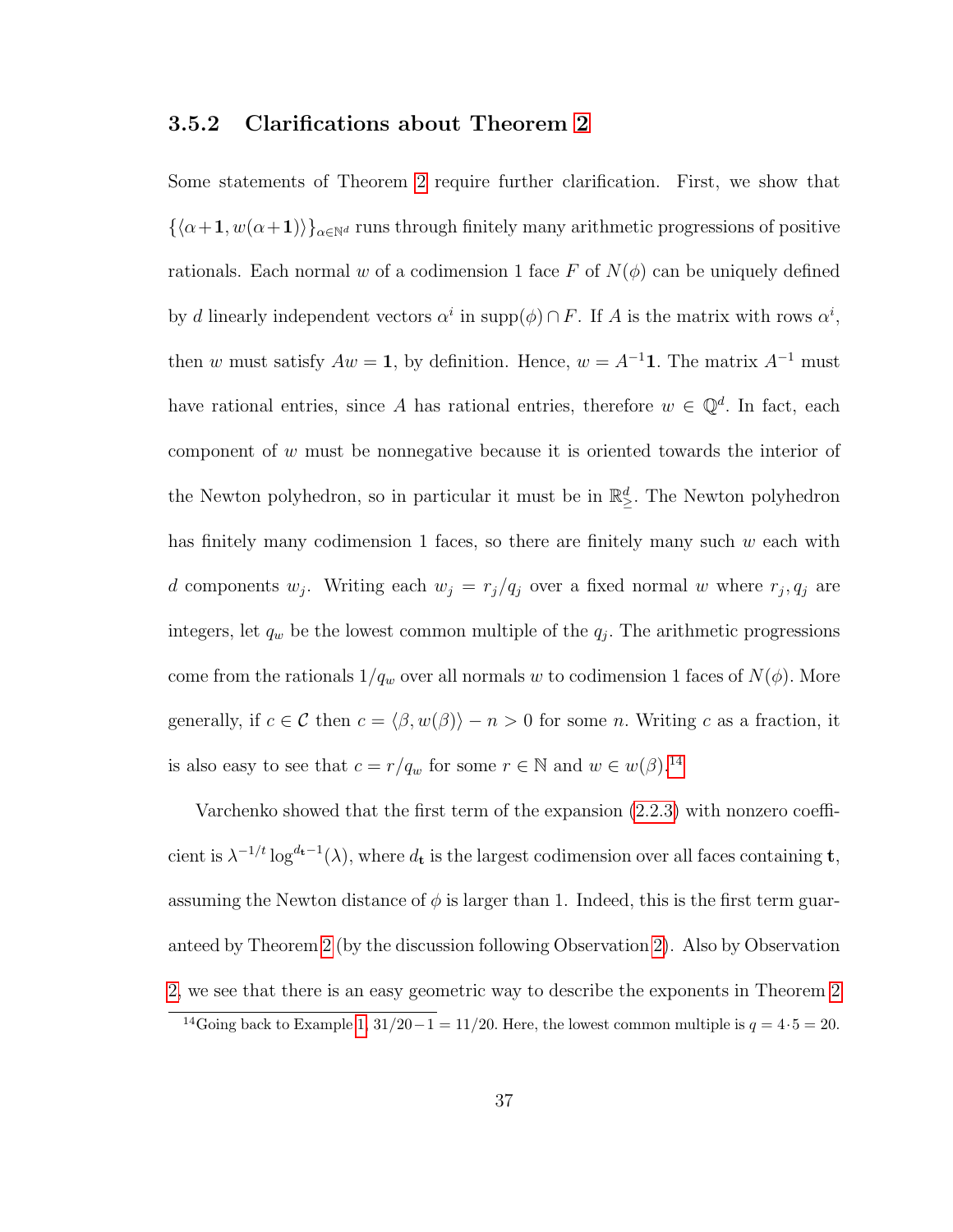without parametrizing the Newton polyhedron. With our parametrization, the normals are such that  $c = \langle \alpha, w(\alpha) \rangle$  is the scaling required so that  $\alpha/c \in F = H_w \cap N(\phi)$ for any  $w \in w(\alpha)$ .

#### 3.5.3 Examples

As the use of the [polyhedron] is better shown by examples than by descrip $tion...$ - Sir Isaac Newton<sup>[15](#page-47-0)</sup>

We try to illustrate how exactly to get the first few terms of the asymptotic expansion of an oscillatory integral via simple geometric considerations.

**Example 1:** Let  $\phi(x, y, z) = x^8 + y^3 - z^2$ . The analytic function  $\phi$  is certainly nondegenerate.  $N(\phi)$  has one codimension 1 face F (not lying in a coordinate hyperplane) with normal  $w = (1/8, 1/3, 1/2)$ . Since F intersects each coordinate axis, every line containing both the origin and  $\beta + 1$  passes through F for any  $\beta \in \mathbb{N}^d$ . In particular, the  $j<sup>th</sup>$  power of log in the expansion is  $d_j = 0$  for all j. Theorem [2](#page-24-0) tells us that for smooth  $\psi$  supported close enough to the origin,

$$
I(\lambda) \sim \sum_{j=0}^{\infty} \lambda^{-p_j},
$$

where  $p_0 < p_1 < \cdots$  is the ordering of  $\{\langle \beta + 1, w(\beta + 1) \rangle : \beta \in \mathbb{N}^d\}$ . Here the  $p_j$ contain all arithmetic progressions in  $1/8$ ,  $1/3$ ,  $1/2$ , since  $\beta$  is arbitrary and there is

<span id="page-47-0"></span> $15$ The Newton polyhedron originated in Newton's *Enumeration of Lines of the Third Order, Gen*eration of Curves by Shadows, Organic Description of Curves, and Construction of Equations by Curves. A translation can be found in [\[17\]](#page-117-2).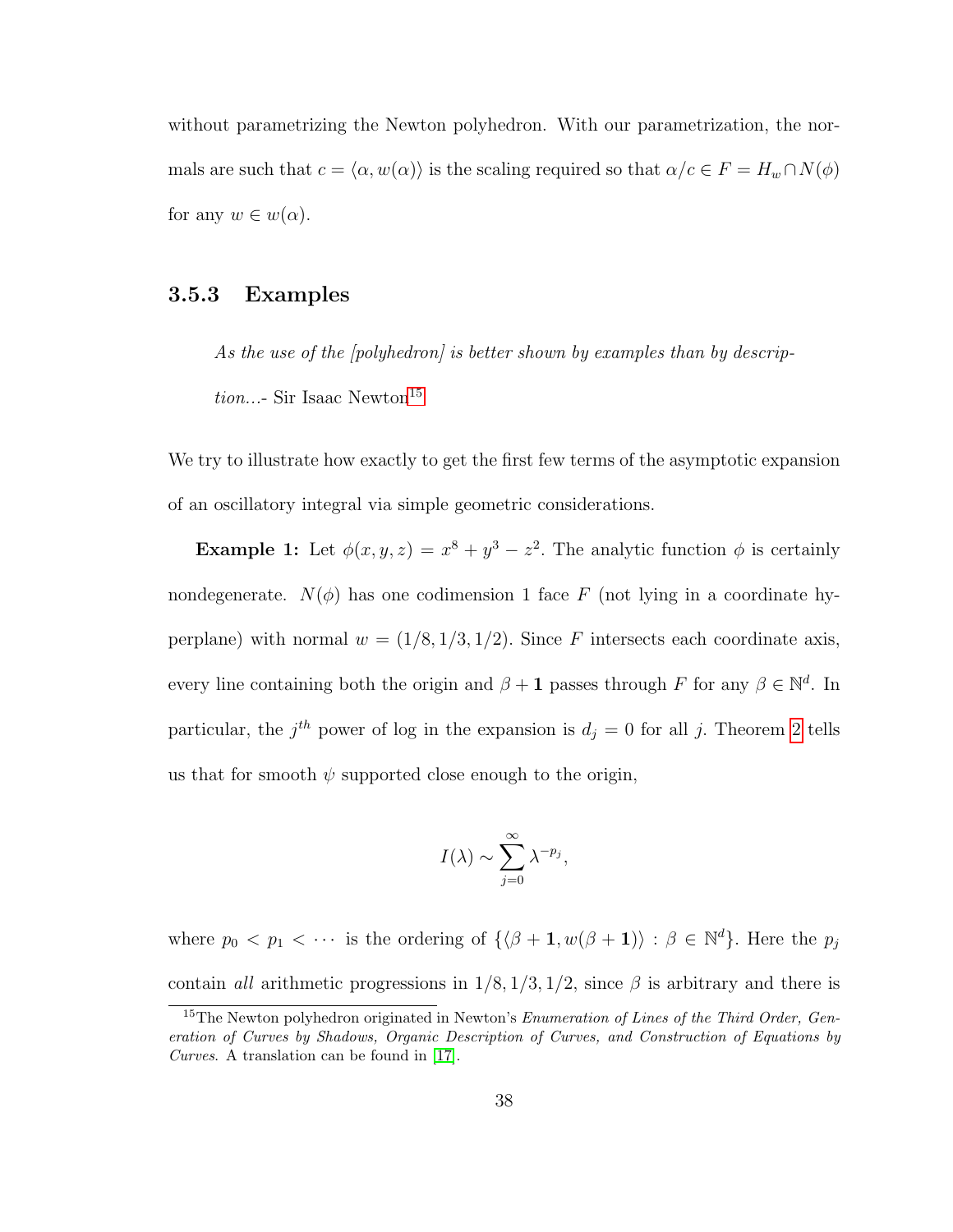only one normal vector. In fact that Theorem [2](#page-24-0) says we need to consider every  $n/24$ for  $n > 23$ . Letting  $\beta = 0$ , we see that

$$
p_0 = 1/8 + 1/3 + 1/2 = 23/24.
$$

Letting  $\beta = (3, 2, 0)$  and  $n = 1$  gives  $4/8 + 3/3 + 1/2 - 1 = 1$ , the second highest exponent. Next,  $p_2 = 3/8 + 5/3 - 1 = 25/24$ , seen by taking  $\beta = (2, 4, 0)$ . Letting  $\beta = (9, 0, 0)$  give  $p_3 = 10/8 + 1/3 + 1/2 - 1 = 26/24$ .

**Example 2:** Let  $\phi = P_8 + R_8$  be any  $C^k$  function such that  $P_8 = x^8 + y^3 - z^2$ , a nondegenerate 8–convenient polynomial. For k large enough, the theorem tells us

$$
I(\lambda) \sim \sum_{j=0}^{2} a_j(\psi) \lambda^{-p_j},
$$

where  $p_j$  are ordered as in the previous example. Since  $p_3 = 26/24$ , we also know

$$
\left| I(\lambda) - \sum_{j=0}^2 a_j(\psi) \lambda^{-p_j} \right| \lesssim \lambda^{-26/24}.
$$

**Example 3:** Let  $\phi(x, y) = y^5 - xy^3 + x^3y - x^4y$ . There are three codimension 1 faces (not contained in a coordinate hyperplane) defined by vertices  $(0, 5)$  and  $(1, 3)$ ,  $(1, 3)$  and  $(3, 1)$ , and an unbounded face generated by  $(3, 1) + s(1, 0)$ . We can check  $\phi$  is nondegenerate. Corresponding to these faces are the three normals

$$
w1 = (2/5, 1/5), w2 = (1/4, 1/4), w3 = (0, 1).
$$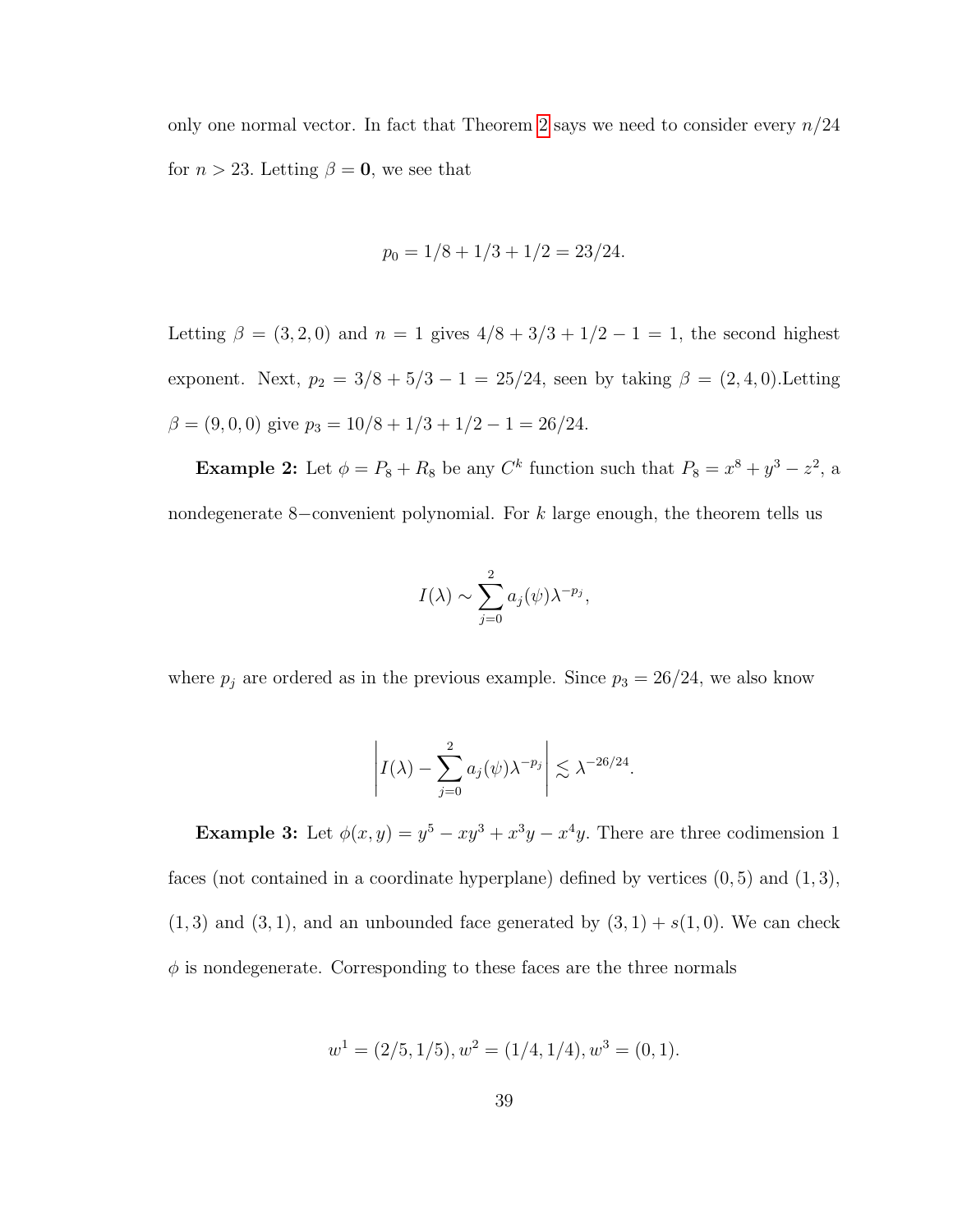Since  $|w^2| = 1/2 < |w^1| = 3/5 < |w^3| = 1$ , we see  $p_0 = 1/2$ .  $\beta = (1, 0)$  and  $(0, 1)$  give us

$$
\langle \beta + 1, w(\beta + 1) \rangle = \langle \beta + 1, w^2 \rangle = 3/4.
$$

However,  $\beta = (0, 5)$  gives  $\langle \beta +1, w^1 \rangle -1 = 3/5$ . Indeed  $p_1 = 3/5$  and  $p_2 = 3/4$ . Then, we can take  $\beta = (1, 2)$  to get  $\langle \beta + 1, w^1 \rangle - 1 = 4/5$ . This  $\beta$  does not give us a log term and neither does  $\beta = (2, 2)$ . However,

$$
\langle (1,3), w^1 \rangle = \langle (1,3), w^2 \rangle = \langle (3,1), w^2 \rangle = \langle (3,1), w^3 \rangle = 1.
$$

Therefore together with  $p_3 = 1$ , we have a nonzero exponent of log. In this case, the integral  $I(\lambda)$  behaves like

$$
I(\lambda) \sim \lambda^{-1/2} + \lambda^{-3/5} + \lambda^{-3/4} + \lambda^{-4/5} + \lambda^{-1} \log(\lambda) + \lambda^{-1} + \cdots
$$

Here the exponents can only be of the form  $a/5$  or  $b/4$  for arbitrary  $a, b \in \mathbb{Z}_+$ . When these two cannot be equal, there is no log term paired with the exponent of  $\lambda$ ; we used this fact for  $p_1 = 3/5$ ,  $p_2 = 3/4$  and  $p_3 = 4/5$ . Otherwise, there is a log term. We conclude that exponents are of the form  $n, n + 1/5, n + 1/4, n + 2/5, n + 1/2, n +$  $3/5, n+3/4$ , and  $n+4/5$ ; log terms only appear with integer exponents of  $\lambda$ . Moreover, the exponents  $p_j$  are all of the form  $\langle \beta + 1, w(\beta + 1) \rangle$  except  $p_3 = 4/5$ .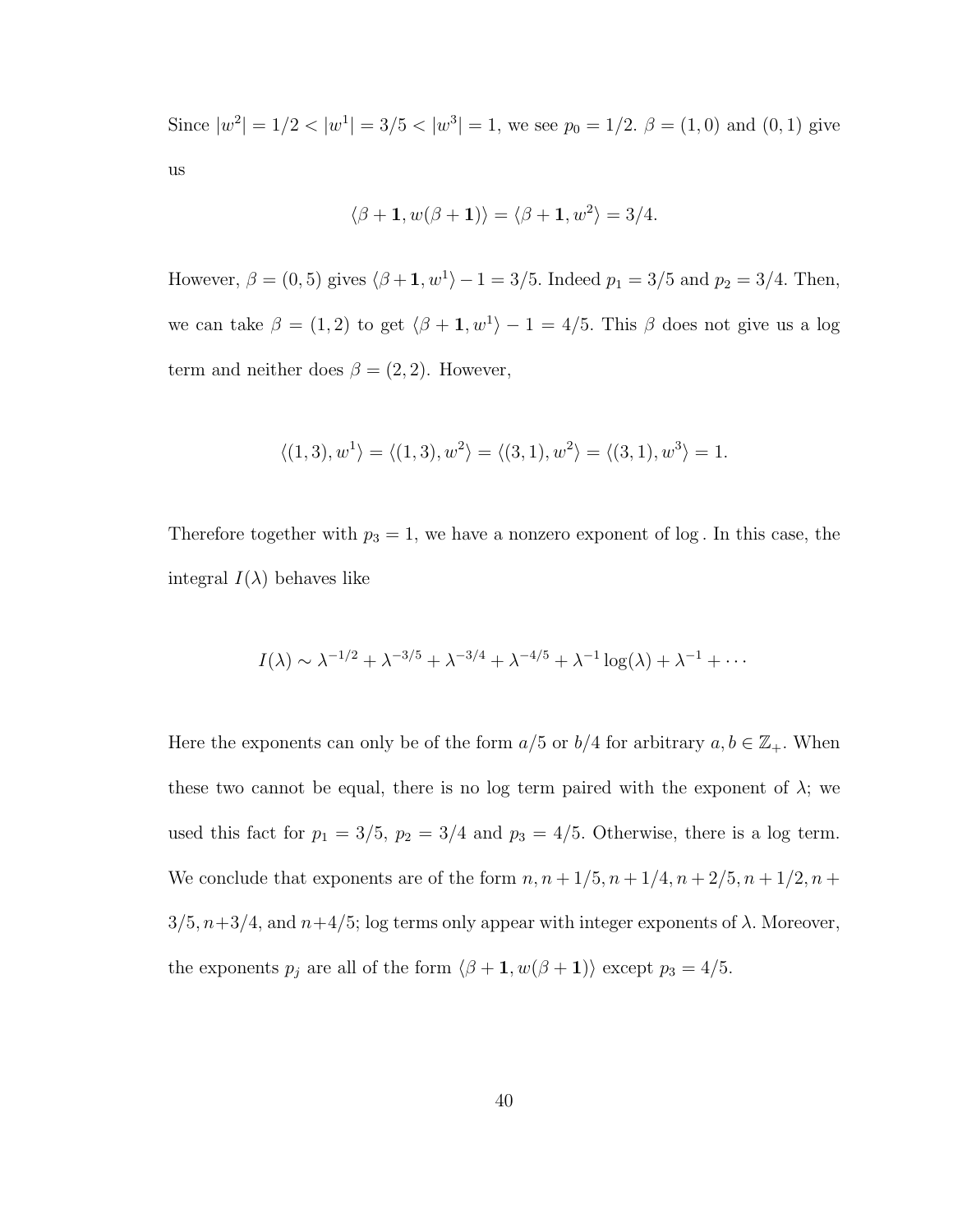# Chapter 4

# Proof of Lemma [1](#page-22-0)

### 4.1 Motivation

Our motivation for Lemma [1](#page-22-0) is for the proof of Lemma [2:](#page-22-1) we integrate the left side of  $(2.2.1)$  by parts N times. Lemma [1](#page-22-0) is certainly interesting in its own right, reminiscent of Lojasiewicz's famous theorem [\[14,](#page-116-1) Theorem 17] (an English version can be found in [\[13\]](#page-116-2)). Unfortunately, Lojasiewicz's theorem does not imply the result we are looking for in the proof of Lemma [2,](#page-22-1) even for analytic functions: Lemma [1](#page-22-0) has stronger assumptions, but gives a much stronger result. Greenblatt also proved a very nice version of Lemma [1](#page-22-0) in [\[7\]](#page-116-3), namely Lemma 3.6, under an assumption on the order of the zero of analytic functions but not on the zero set. It worked well in his setting, but unfortunately does not work in ours since we do not have an assumption on the order of the singularity.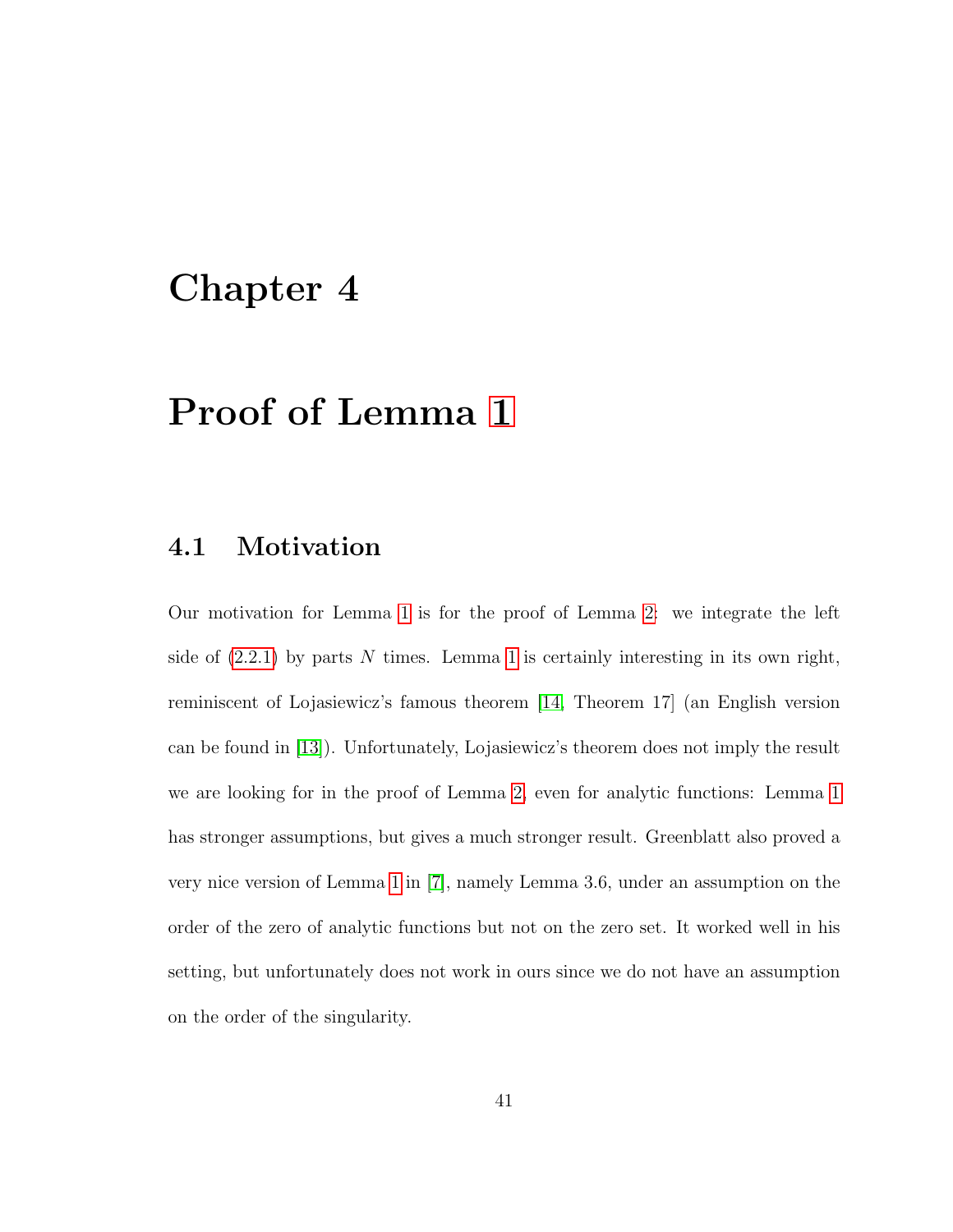From now on, x always lies in  $[1, 4]^d$  and we scale by  $\varepsilon$  when talking about elements outside the box  $[1, 4]^d$ . This chapter does not involve any integrals, so we use  $i \in \mathbb{N}$ as an index.

We choose to parametrize  $\varepsilon$  close to the origin by normals of  $N(\phi)$  for the rest of the chapter in order to better visualize how exactly the normals of the Newton polyhedron determine which elements in  $supp(\phi)$  are the largest. We first prove that it is possible to parametrize elements of  $\mathbb{R}^d$  close enough to the origin by normals of supporting hyperplanes.

Let  $0 < \tau < 1$ . We show for all  $\varepsilon \in (0, \tau)^d$  there is some  $S \in (0, \tau^{1/d})$  and some supporting hyperplane  $H_w$  of  $N(\phi)$  such that  $S^w = \varepsilon$ , and therefore  $S = S^{\langle \alpha, w \rangle} =$  $(S^w)^\alpha = \varepsilon^\alpha$  for all  $\alpha \in H_w$ , and in particular  $\alpha \in H_w \cap \text{supp}(\phi)$ .

First note that the d–tuple  $(1/d, \ldots, 1/d)$  lies on or below  $N(\phi)$ . Therefore, for all  $\alpha \in N(\phi)$  there is some  $1 \leq i \leq d$  such that  $\alpha_i \geq 1/d$ . If  $H_w$  is a supporting hyperplane of  $N(\phi)$  containing  $\alpha$ , then for some  $1 \leq i \leq d$  we can write

$$
1 = \langle \alpha, w \rangle \ge \alpha_i w_i \ge w_i / d,
$$

since every component of  $\alpha$  and w are nonnegative. Hence, for every supporting hyperplane  $H_w$  there is some  $1 \leq i \leq d$  such that  $w_i \leq d$ .

Next, let  $\varepsilon \in (0, \tau)^d$ . Assuming that  $\varepsilon_1$  is the largest, we can solve the equations  $\varepsilon_1^{q_i} = \varepsilon_i$  where  $q_i \geq 1$ . For all  $q \in \mathbb{R}^d$  with positive components there is some supporting hyperplane  $H_w$  of  $N(\phi)$  and positive constant c such that  $q = cw$ : we can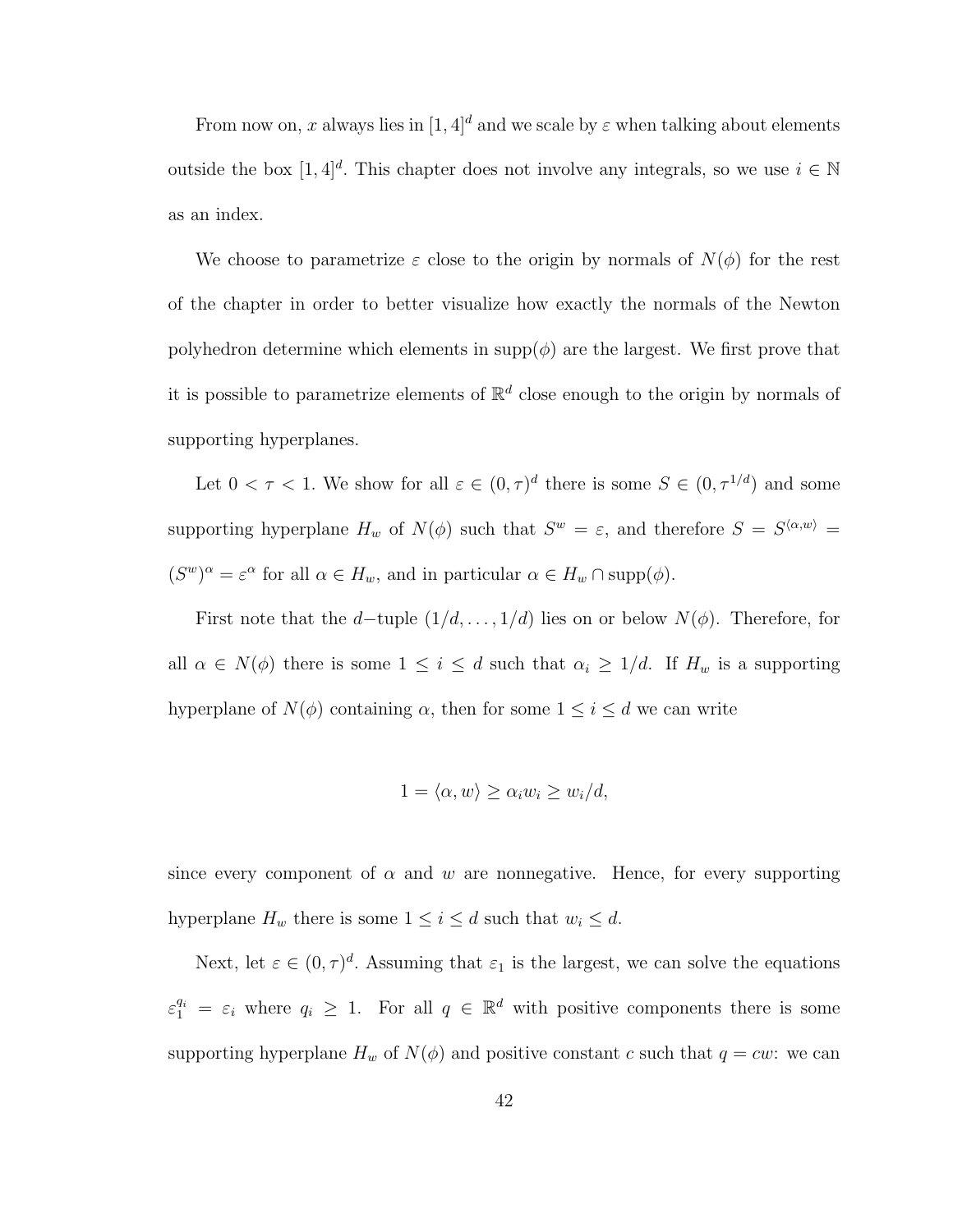just take a hyperplane with normal q, and translate in the direction of  $q$  (or  $-q$ ) so that the hyperplane intersects only  $\partial N(\phi)$ . Since  $q_1 = 1 \leq q_i$ , we see that  $w_1 \leq w_i$ and therefore  $w_1 \leq d$ . Hence,  $1 = q_1 = cw_1 \leq cd$ . Now we can solve for S in the required interval:

$$
\varepsilon_i = \varepsilon_1^{q_i} = \varepsilon_1^{cw_i} = (\varepsilon_1^c)^{w_i},
$$

so that  $S = \varepsilon_1^c \leq \tau^{1/d}$ . The first inequality holds because  $\varepsilon_1 \leq \tau$  and the last inequality holds because  $1 \le cd$  and  $0 < \tau < 1$ . Define Hyp $(\phi) = \{w \in (0, \infty)^d : H_w\}$ is a supporting hyperplane of  $N(\phi)$ . Since w and cw cannot both be normals to  $N(\phi)$  for  $c \neq 1$ , to each  $\varepsilon$  corresponds a unique S and w such that  $\varepsilon = S^w$ , so this correspondence is a bijection between  $(0, \tau)$  and some subset of  $(0, \tau^{1/d}) \times Hyp(\phi)$ . Therefore we can just think of it as a reparameterization, and state this fact as a proposition:

<span id="page-52-0"></span>**Proposition 3** (Parameterization by supporting hyperplanes). Let  $\phi : \mathbb{R}^d \to \mathbb{R}$  be real analytic in a neighborhood of the origin. Parametrize each supporting hyperplane  $H = H_w$  of  $N(\phi)$  by

$$
H_w = \{ \langle \xi, w \rangle = 1 : \xi \in \mathbb{R}^d \}.
$$

Let  $0 < \tau < 1$ . There is a bijection between a subset of  $(0, \tau^{1/d}) \times Hyp(\phi)$  and  $(0, \tau)^d$ with inverse defined by

$$
(S, w) \mapsto S^w \in (0, \tau)^d.
$$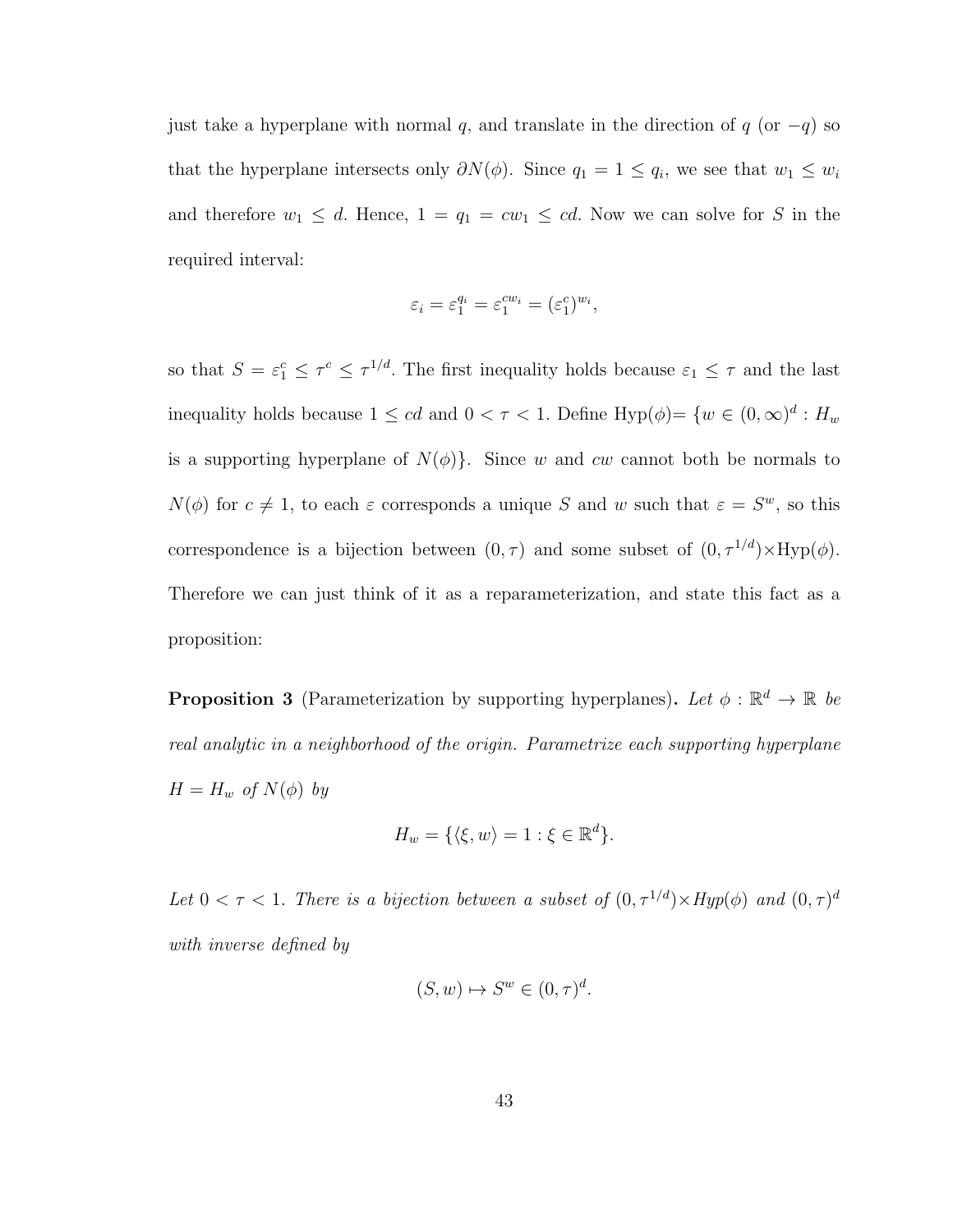We now illustrate the ideas used to approach Lemma [1.](#page-22-0) Write  $\phi = P_m + R_m$ . By [\(3.2.4\)](#page-37-2), for each  $1 \leq i \leq d$  we can write  $y_i \partial^{e_i} \phi(y)$  as

$$
y_i \partial^{\mathbf{e}_i} \phi(y) = \sum_{|\alpha| \le m} c_{\alpha, \mathbf{e}_i} y^{\alpha} + \sum_{|\alpha| = m} h_{\alpha, \mathbf{e}_i}(y) y^{\alpha}.
$$
  
= 
$$
\sum_{|\alpha| \le m} \alpha_i c_{\alpha} y^{\alpha} + \sum_{|\alpha| = m} h_{\alpha, \mathbf{e}_i}(y) y^{\alpha}
$$
(4.1.1)

For each compact  $F \subset N(\phi)$ , we can write the polynomial  $y_i \partial^{e_i} P_m(y)$  in [\(4.1.1\)](#page-53-0) as

<span id="page-53-1"></span><span id="page-53-0"></span>
$$
\sum_{\alpha \in F} c_{\alpha} \alpha_i y^{\alpha} + \sum_{\alpha \notin F} c_{\alpha} \alpha_i y^{\alpha}.
$$
 (4.1.2)

The left side of [\(4.1.2\)](#page-53-1) equals the  $i^{th}$  component of  $y\nabla\phi_F(y)$ , which is a nonzero vector by nondegeneracy. The goal is to show for all y small enough there are  $F$ and  $1 \leq i \leq d$  so that the significant contribution comes from some component of  $y\nabla\phi_F(y)$ . If for all  $y = \varepsilon x \in [\varepsilon, 4\varepsilon]$  we can find  $F \subset N(\phi)$  compact so that the main contribution comes from the sum over  $F$ , we are able to conclude that for some  $1 \leq i \leq d$ , [\(4.1.1\)](#page-53-0) is bounded below by a uniform constant times

$$
\left| \sum_{\alpha \in F} c_{\alpha} \alpha_i y^{\alpha} \right| = \left| \sum_{\alpha \in F} c_{\alpha} \alpha_i x^{\alpha} \varepsilon^{\alpha} \right| = \left| S \sum_{\alpha \in F} c_{\alpha} \alpha_i x^{\alpha} \right| \gtrsim S = (S^w)^{\alpha} \varepsilon^{\alpha}
$$

for all  $\alpha \in F = H_w \cap N(\phi)$ , where  $\varepsilon = S^w$ . Indeed, we can show this by finding a compact face F so that the terms  $\varepsilon^{\alpha}$  contribute most when  $\alpha \in F$ , and then we conclude [\(4.1.1\)](#page-53-0) is bounded below by  $\varepsilon^{\alpha}$  for all  $\alpha \in N(\phi)$ . The difficulty is in showing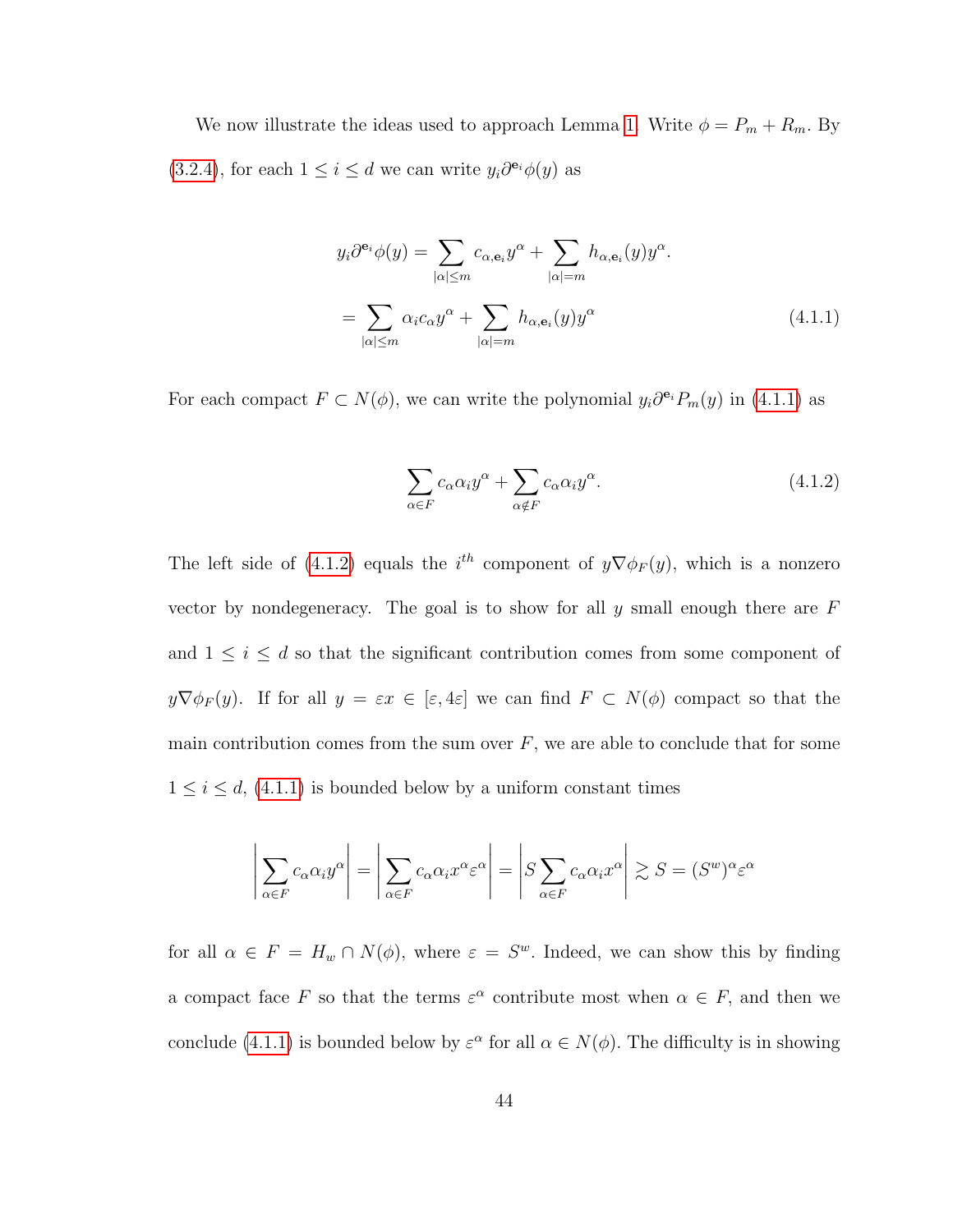the second sum of  $(4.1.2)$  is negligible for appropriate  $F$ ; it is much easier to show the remainder is small by [P1](#page-35-1) and because  $h_{\alpha, \mathbf{e}_i} \to 0$ . We recursively define finitely many boxes  $[b, 4b^{-1}]^d$ , where  $0 < b < 1$ , on which we apply nondegeneracy, because the right side of [\(4.1.2\)](#page-53-1) is not always negligible if we naively try to use the logic presented above. We might need to move to lower codimension faces  $F_{d-1} \supseteq \cdots \supseteq F_0 = F$ by moving relatively large summands of the right-hand sum of [\(4.1.2\)](#page-53-1) to the lefthand sum, checking whether all the summands in the right-hand side are negligible, and applying nondegeneracy on larger and larger boxes away from coordinate axes depending only on the polynomial  $P_m$ . During this process, we may also need to switch the partial derivative under consideration. This is the content of the main proposition below: Proposition [6.](#page-62-0)

#### 4.1.1 Example

Let  $\phi(y) = y_1^3 y_2 - y_2^2 = P_4(y)$ . We can easily check that  $\phi$  is nondegenerate:  $y \nabla \phi(y) =$  $(3y_1^3y_2, y_1^3y_2 - 2y_2^2) \neq \mathbf{0}$  for  $y_1y_2 \neq 0$  because the first component cannot be zero unless  $y_1y_2 = 0$ . Let  $\alpha^1 = (3, 1)$  and  $\alpha^2 = (0, 2)$ ; these are the two extreme points of  $N(\phi)$ . The Newton polyhedron of  $\phi$  has two vertices  $F_1 = {\alpha^1}$  and  $F_2 = {\alpha^2}$ , a compact face  $F_3$  that is equal to the convex hull of  $\{\alpha^1, \alpha^2\}$ , and the last face with supporting hyperplane not containing the origin is the set  $F_4 = \{ \alpha^1 + \ell(1, 0) : \ell \in \mathbb{R}^2 \}$ . We do not consider  $F_4$  until the proof of Theorem [2](#page-24-0) because unbounded faces correspond to some component of y vanishing.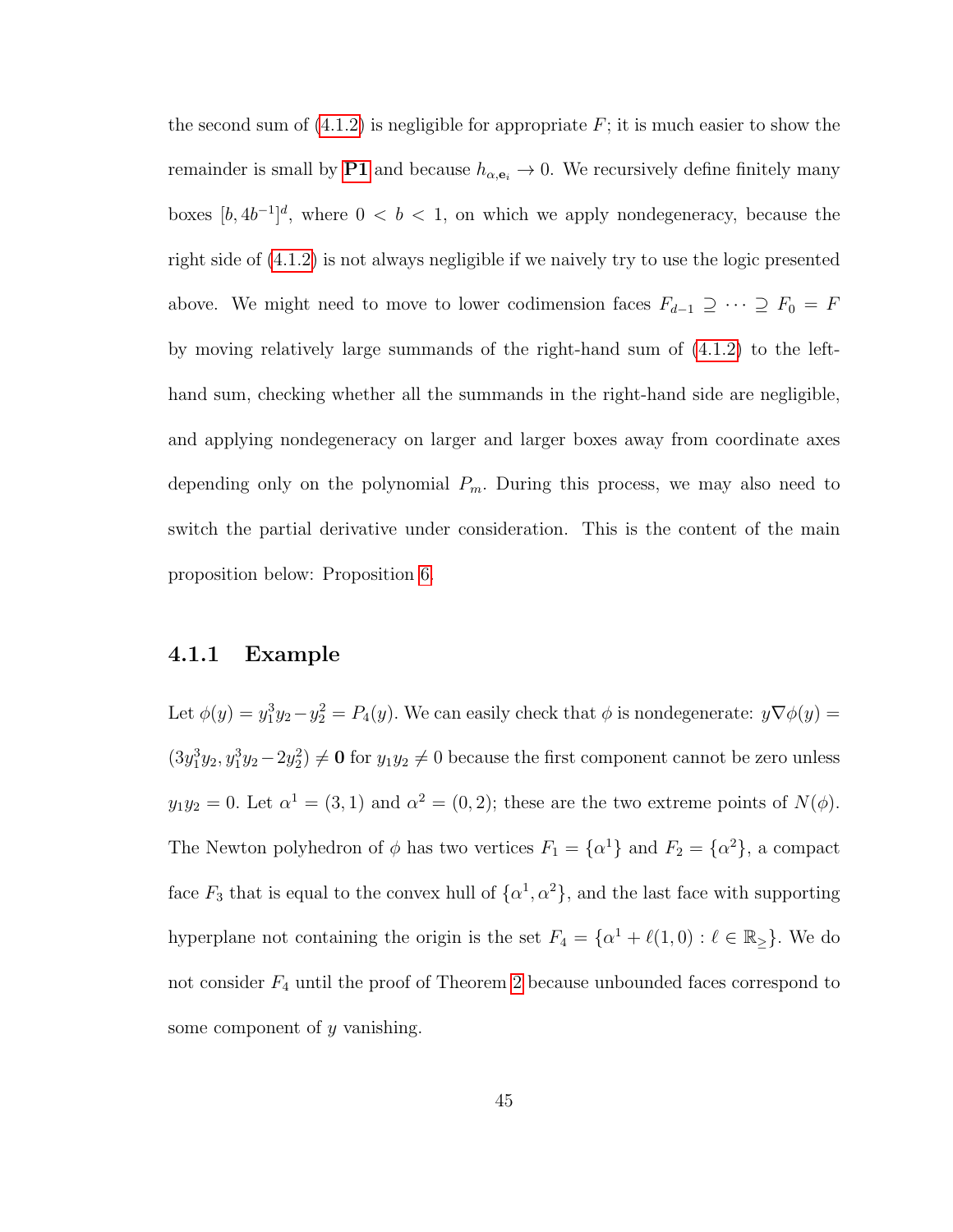Consider first the normal vector  $w_3 = (1/6, 1/2)$  of the supporting hyperplane containing  $F_3$ . Notice that we chose  $w_3$  so that  $\langle \alpha^i, w \rangle = 1$  for  $i = 1, 2$  because that is how we defined normal vectors to supporting hyperplanes. Then for  $S > 0$  small, we have

$$
(S^w x)\nabla \phi(S^w x) = (3(S^w x)^{\alpha^1}, (S^w x)^{\alpha^1} - 2(S^w x)^{\alpha^2}) = S(3x^{\alpha^1}, x^{\alpha^1} - 2x^{\alpha^2}).
$$

In this case, since the hyperplane contains both vertices  $\alpha^1$  and  $\alpha^2$ , the scaling is identical. If the scaling is very close to  $S^w$ , we choose the first component when it is larger, giving us a bound of  $3Sx^{\alpha^1} \geq S$  for  $x \in [1,4]$ . Otherwise, if the second component is much larger, we get the bound  $S|(x^{\alpha^1} - 2x^{\alpha^2})| \geq S$  because, loosely speaking, if the second component is large, it has to be far away from zero. This gives us estimates over boxes  $[\varepsilon, 4\varepsilon] = [S^w, 4S^w]$ . Finally,  $\varepsilon^{\alpha}$  is the largest term since  $S \geq S^{\langle \beta,w \rangle}$  for  $\beta \in N(\phi)$  and therefore  $\varepsilon^{\alpha} \geq \varepsilon^{\beta}$  so we can bound below by all  $\varepsilon^{\beta}$ . If the supporting hyperplane  $H_w$  contains  $\alpha^1$  and is far from  $\alpha^2$ , then  $\langle \alpha^2, w \rangle > 1 + \delta$ , so  $2(S^w x)^{\alpha^2}$  is very small if  $\delta > 0$  is far enough from the origin, etc. The difficulty appears when  $\delta$  is very small, and this is where we need to be careful– this is the most difficult obstruction in the proof of Lemma [1,](#page-22-0) and therefore, the most difficult part of bypassing resolution of singularities in our generalization of Varchenko's result.

In more detail, consider  $(S^w x)^{\alpha^1} - 2(S^w x)^{\alpha^2} = -2Sx^{\alpha^2} + S^{\langle \alpha^1, w \rangle} x^{\alpha^1}$ , when w is a normal to a supporting hyperplane of  $\alpha^2$ . It may be the case that  $S^{\langle \alpha^1,w \rangle}$  is not small enough to bound this function below by  $S$ , and using the first component to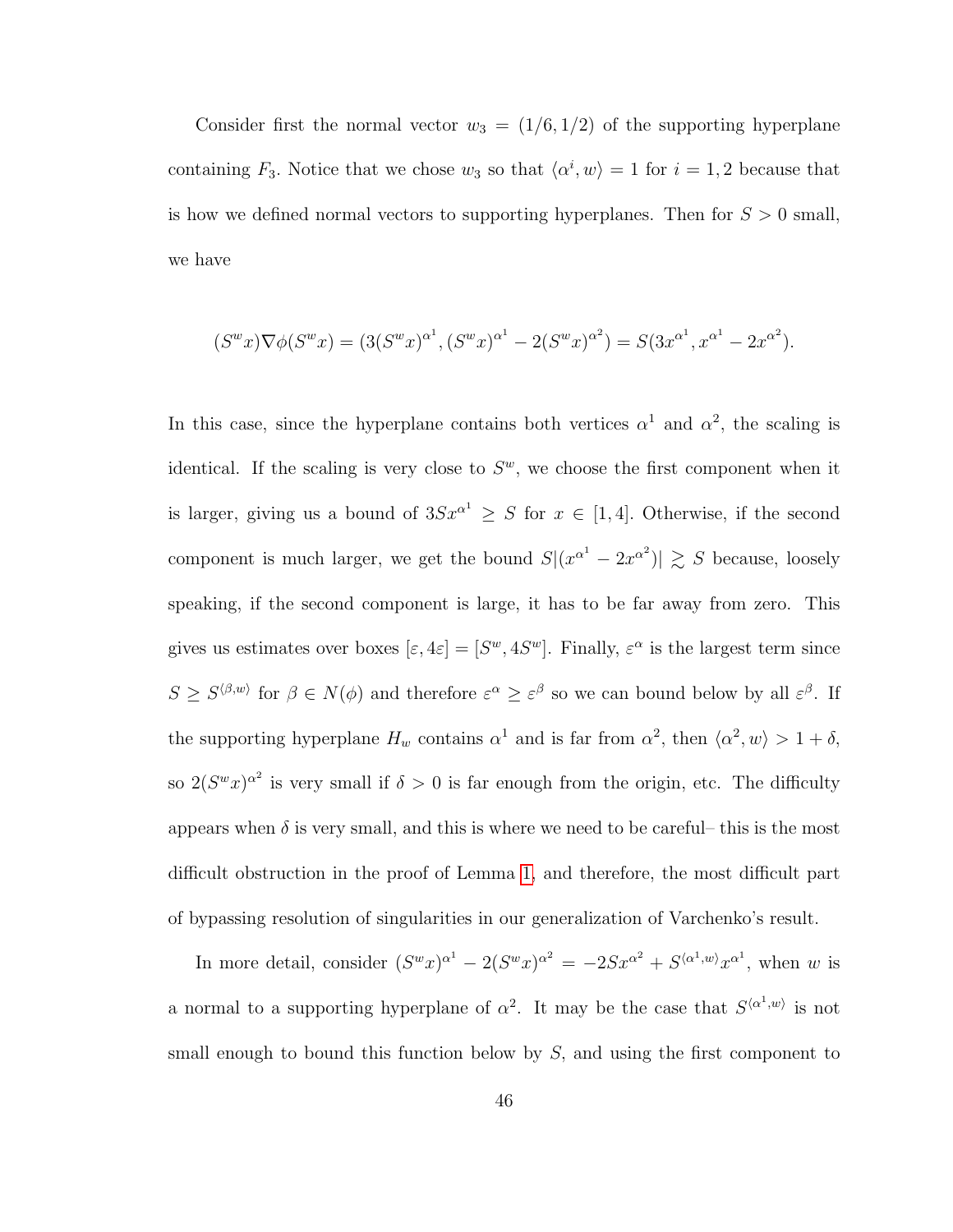bound below by  $S^{\langle \alpha^1,w\rangle}$  is not good enough to get us what we want. This means the supporting hyperplane is too close to  $\alpha^1$ . In this case, we show that there is an interval  $[b, 4b^{-1}]$  depending only on the polynomials  $\phi_F$  over compact faces of  $N(\phi)$ so that  $|-2Sx^{\alpha^2}+S^{\langle \alpha^1,w\rangle}x^{\alpha^1}| = |-2Su^{\alpha^2}+Su^{\alpha^1}| \gtrsim S$ , where the implicit constant is uniform, depending only on the polynomials  $\phi_F$ . I.e., we show that we can "move" to a hyperplane containing a face of smaller codimension on which we get the desired bound. This is a recursive process, necessarily ending when the hyperplane intersects a codimension 1 face.

## 4.2 Supporting hyperplanes of  $N(\phi)$  and scaling

The following proposition is used to define some constants necessary for applying nondegeneracy to [\(4.1.1\)](#page-53-0). It tells us that we can move from one hyperplane not containing all vectors from some set to a new hyperplane that does contain them and such that some scaling holds with respect to the new hyperplane. Below, one should think of  $v^1, \ldots, v^n$  as vertices of a compact face of a Newton polyhedron with  $\langle v^i, w \rangle$  being very close or equal to 1 in the sense that  $C \leq S^{\langle v^i, w \rangle - 1} \leq 1$ ; here we are trying to mathematically express what the example above was vaguely saying about hyperplanes being very close to some vertex. For instance, maybe the hyperplane contains  $v^1, \ldots, v^{n-1}$  but not  $v^n$ . In this case we can move to a hyperplane that contains all *n* vertices, at the cost of estimating over a bigger box  $[b, 4b^{-1}]^d$ .

**Proposition 4.** Let  $S > 0$  and  $0 < C \leq 1$ . Let  $v^1, \ldots, v^n \in \mathbb{R}^d$  be linearly independent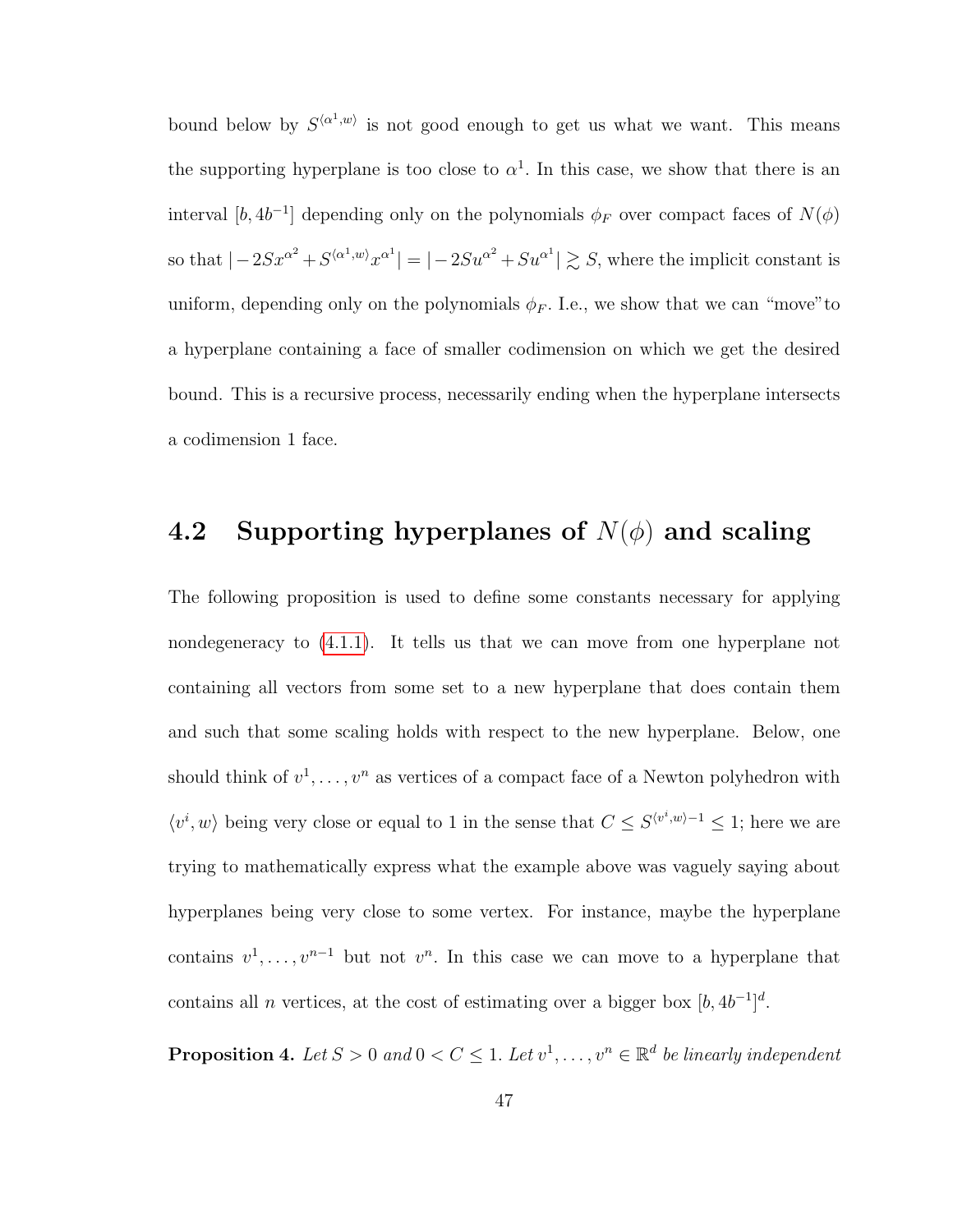vectors satisfying  $\langle v^i, w \rangle \ge 1$  for all  $1 \le i \le n \le d$ . Let  $\eta_i = \langle v^i, w \rangle - 1 \ge 0$  and assume that  $C \leq S^{n_i} \leq 1$  for all i. Let  $x \in [1, 4]^d$ . There is some  $b \in (0, 1)$  depending only on  $v^1, \dots, v^n$  and C, such that there is some  $y \in [b, 4b^{-1}]^d$  satisfying the equalities

<span id="page-57-0"></span>
$$
y^{v^i} = S^{\eta_i} x^{v^i}.
$$
\n
$$
(4.2.1)
$$

Furthermore, there is some positive constant  $\rho$  depending only on  $v^1, \ldots, v^n$  so that we can take  $b = C^{d\rho}$ .

*Proof.* Let V be the  $n \times d$  matrix with rows  $v^1, \ldots, v^n$ . Let  $\sigma_i \in \mathbb{R}$  for  $1 \leq i \leq n$ be indeterminate. Without loss of generality, assume that the first  $n$  columns of V are linearly independent and define the d-tuples  $\sigma = (\sigma_1, \ldots, \sigma_n, 0, \ldots, 0)$  and  $\eta = (\eta_1, \ldots, \eta_n, 0, \ldots, 0)$ . Solving the equation  $V\sigma = \eta$  can be reduced to solving  $\tilde{V}\tilde{\sigma} = \tilde{\eta}$  where  $\tilde{\sigma} = (\sigma_1, \ldots, \sigma_n)$ ,  $\tilde{\eta} = (\eta_1, \ldots, \eta_n)$  and  $\tilde{V} = \{v_j^i\}_{1 \leq i,j \leq n}$ . Since  $\tilde{V}$  has full rank, we can solve  $\tilde{\sigma} = \tilde{V}^{-1} \tilde{\eta}$ . Denoting  $\|\tilde{V}^{-1}\|_{\infty} = \rho$ , we bound

$$
\|\tilde{\sigma}\|_{\infty} \leq \|\tilde{V}^{-1}\|_{\infty} \|\tilde{\eta}\|_{1} = \rho \|\tilde{\eta}\|_{1}.
$$

Since  $\eta_i$  are nonnegative,

$$
-\rho(\eta_1+\cdots+\eta_n)\leq \sigma_i\leq \rho(\eta_1+\cdots+\eta_n).
$$

We can use these bounds to estimate each  $S^{\sigma_i}x_i$  and find precisely which bigger box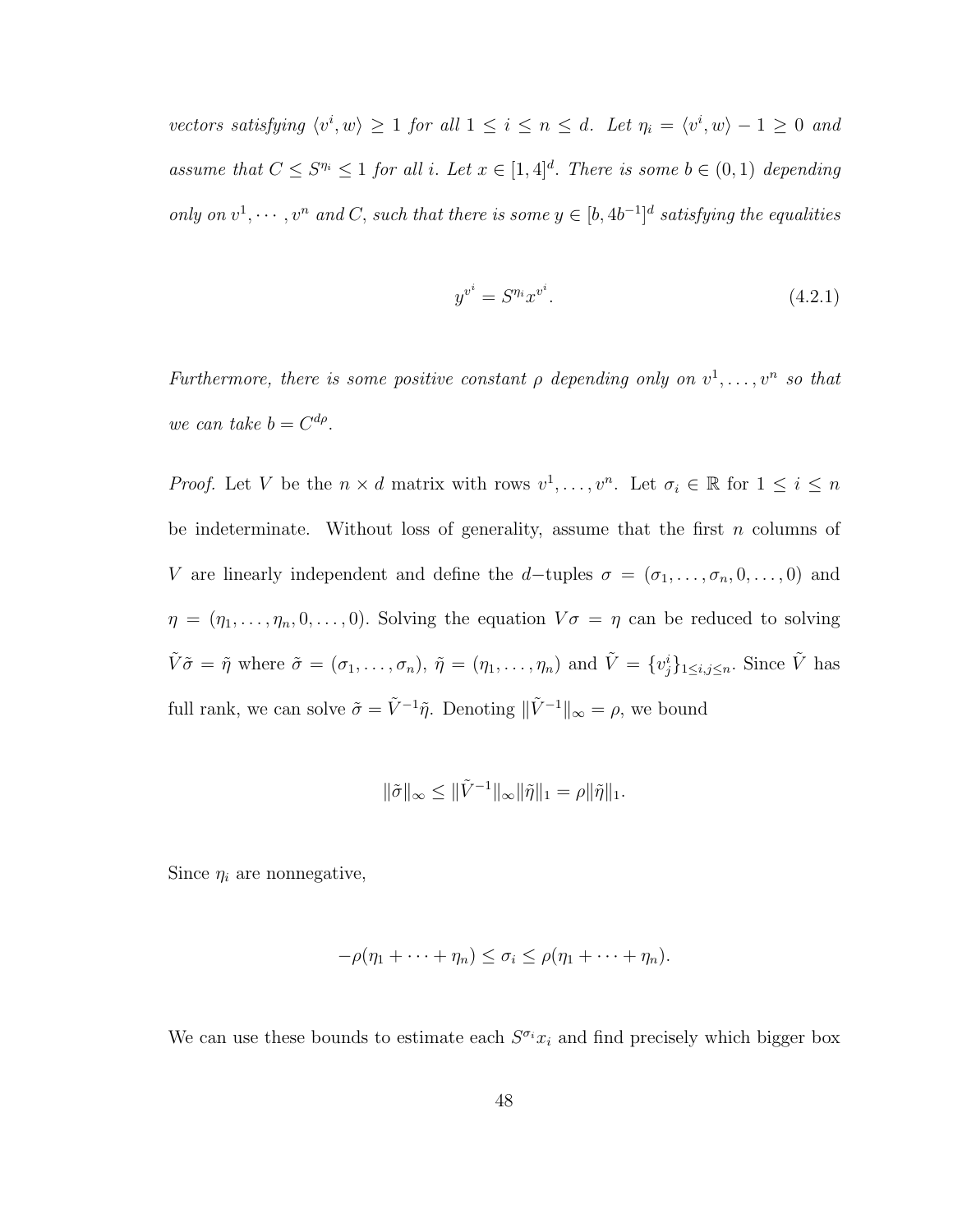we are looking for. We use the inequalities  $C \leq S^{n_i} \leq 1$  to bound

$$
C^{d\rho} \le (S^{\eta_1} \cdots S^{\eta_n})^{\rho} \le 1 \le (S^{\eta_1} \cdots S^{\eta_n})^{-\rho} \le C^{-d\rho}.
$$

Therefore

$$
C^{d\rho} \le S^{\sigma_i} x_i \le 4C^{-d\rho}.
$$

Hence, letting  $b = C^{d\rho} \in (0, 1)$ , we see that  $y \in [b, 4b^{-1}]^d$  defined by

$$
y = S^{\sigma} x
$$

satisfies the system of equations [\(4.2.1\)](#page-57-0) because

$$
y^{v^i} = (S^{\sigma} x)^{v^i} = S^{\langle v^i, \sigma \rangle} x^{v^i} = S^{\eta_i} x^{v^i}.
$$

 $\Box$ 

Assume the hyperplane under consideration is close to, but not containing, some  $v^n$ . The results below show there do not exist other points in supp $(\phi)$  on the same face as  $v^n$  far away from the hyperplane.

<span id="page-58-0"></span>**Proposition 5.** Let  $x \in [1, 4]^d$ , let  $\eta_1, \ldots, \eta_n \in \mathbb{R}$ , and let  $S > 0$ . Assume  $\eta$  is the linear combination  $\eta = \sum_{i=1}^n \lambda_i \eta_i$ . If  $v^i \in \mathbb{R}^d$  satisfy  $y^{v^i} = S^{\eta_i} x^{v^i}$  for all  $1 \leq i \leq n$ , then  $y^v = S^n x^v$  where  $v = \sum_{i=1}^n \lambda_i v^i$ .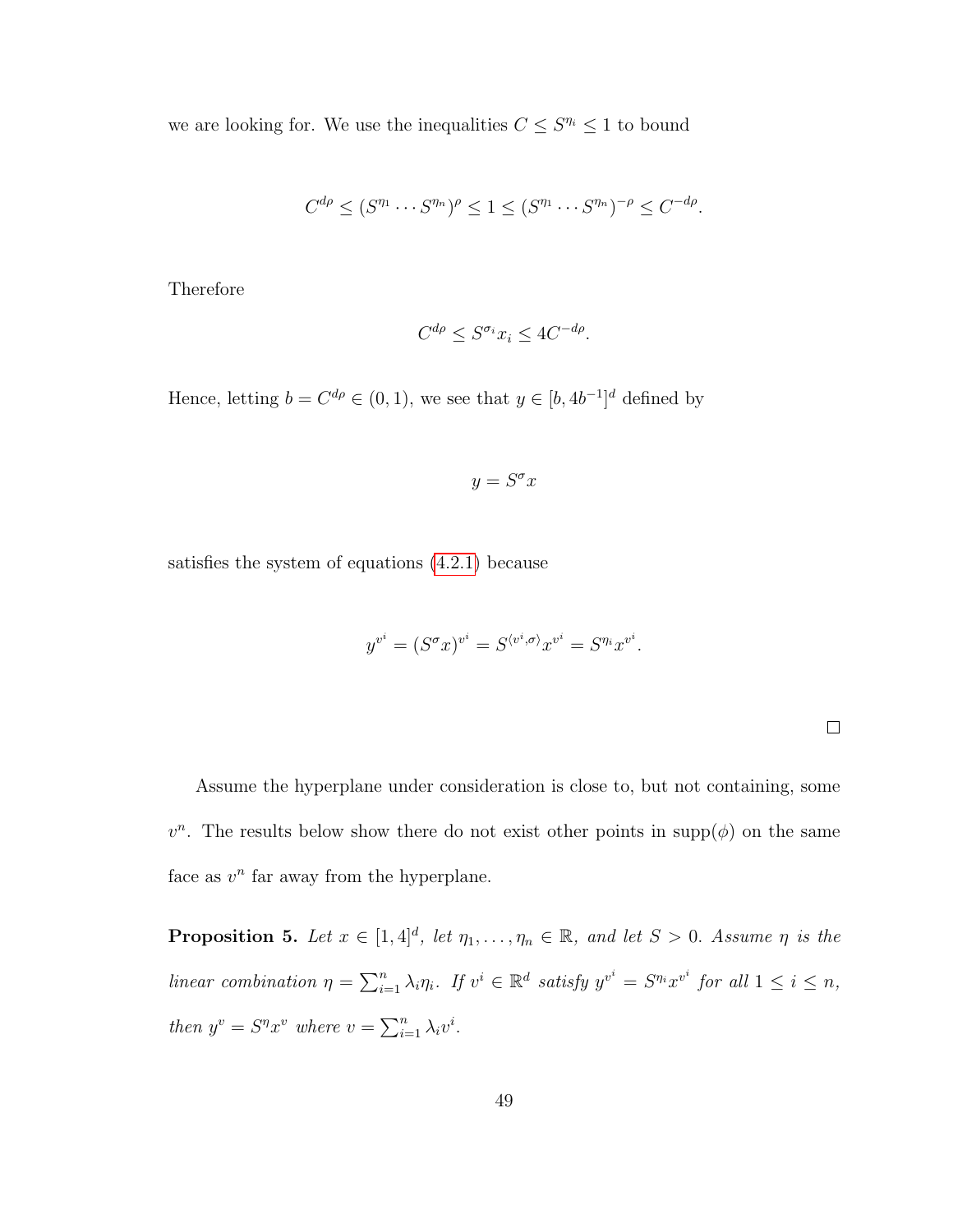Proof. This is simply because

$$
y^{v} = \prod_{i=1}^{n} y^{\lambda_i v^i} = \prod_{i=1}^{n} \left( S^{\eta_i} x^{v^i} \right)^{\lambda_i} = \prod_{i=1}^{n} S^{\lambda_i \eta_i} x^{\lambda_i v^i} = S^{\eta} x^{v}.
$$

In particular, the scaling holds for all v in the affine hull<sup>[16](#page-59-0)</sup> of  $v^1, \ldots, v^n$ . Since the sum over  $F$  in [\(4.1.2\)](#page-53-1) can contain affinely dependent vectors, we need [\(5\)](#page-58-0).

# 4.3 The main proposition: avoiding resolution of singularities

Motivated by Proposition [4,](#page-57-0) we define constants required to talk about scaling over faces  $F \subset N(\phi)$  in order to apply nondegeneracy. For the rest of the chapter, we fix m such that  $\phi = P_m + R_m$  and  $N(\phi) = N(P_m)$ .

For any codimension 1 face F of  $N(\phi)$  and linearly independent  $v^1, \dots, v^n \in$ supp $(P_m) \cap F$ , define V to be the  $n \times d$  matrix with rows  $v^i$  and for each V pick a full rank  $n \times n$  submatrix  $\tilde{V}$ , defined by taking n independent columns of V. Define the constant

$$
\rho = \max_{V} \|\tilde{V}^{-1}\|_{\infty} \in (0, \infty),
$$

where the maximum is taken over all finitely many  $V$  (supp $(P_m)$  is finite).

<span id="page-59-0"></span><sup>16</sup>The affine hull of  $\{v^1, \ldots, v^n\}$  is the set  $\{\sum_{i=1}^n \lambda_i v^i : \sum_{i=1}^n \lambda_i = 1\}.$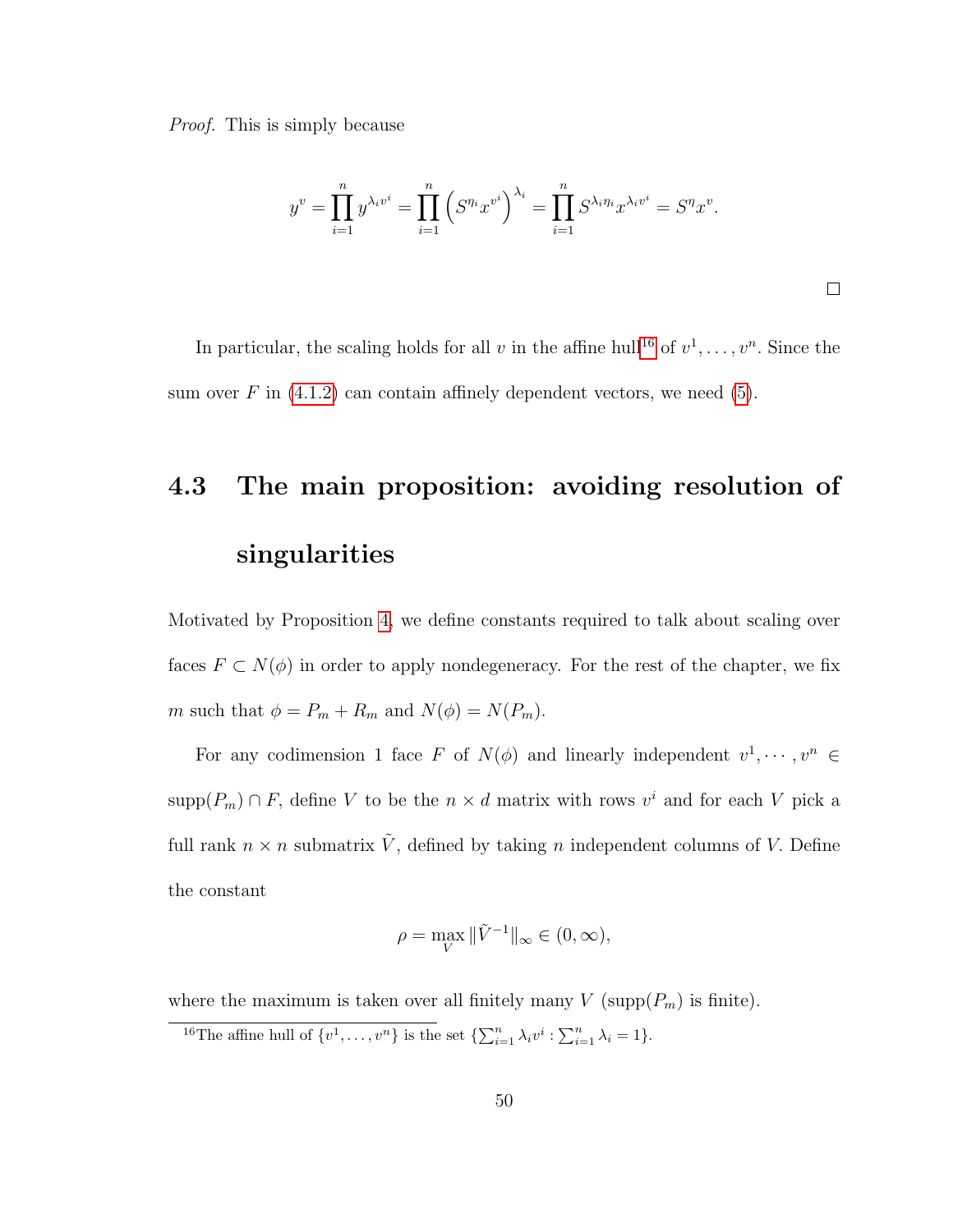Define the positive real number  $a$  to be the supremum

$$
a = 2 \sup_{\substack{1 \leq i \leq d, \\ x \in [1,4]^d}} \sum_{|\alpha| \leq m} \alpha_i |c_\alpha| x^\alpha \geq 2 \sup_{x \in [1,4]^d} ||x \nabla P_m(x)||_{\infty}.
$$

We define the constant  $C_0$ :

$$
C_0 = \min_{\substack{F \subset N(\phi) \\ \text{compact}}} \inf_{x \in [1,4]^d} ||x \nabla \phi_F(x)||_{\infty}.
$$

By nondegeneracy, the infimum over  $[1,4]^d$  over each compact face  $F$  defines some positive constant. Since there are finitely many compact faces,  $C_0$  exists and is nonzero. We observe that  $C_0 < a$  because

$$
C_0 \le \inf_{x \in [1,4]^d} ||x \nabla P_m(x)||_{\infty} \le a/2.
$$

We used that m is large enough so that  $\phi_F = (P_m)_F$ . Now for  $1 \le j \le d$ , recursively define the constants

<span id="page-60-0"></span>
$$
b_j = \left(\frac{C_{j-1}}{a}\right)^{d\rho},\tag{4.3.1}
$$

$$
C'_j = \min_{\substack{F \subset N(\phi) \\ \text{compact}}} \inf_{y \in [b_j, 4b_j^{-1}]^d} \|y \nabla \phi_F(y)\|_{\ell^{\infty}(\mathbb{R}^d)},
$$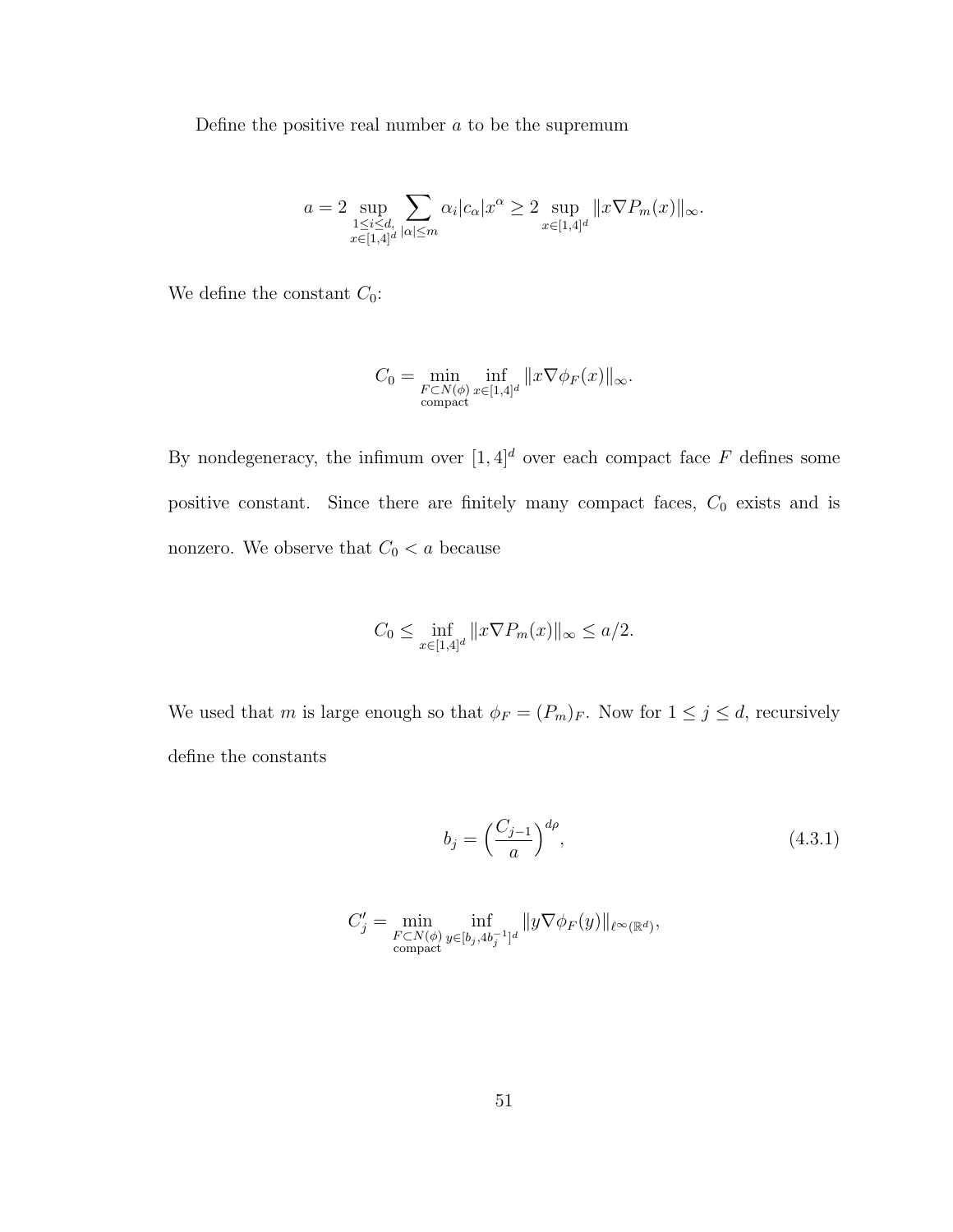and finally,

<span id="page-61-0"></span>
$$
C_j = \min\{C'_j, C_{j-1}/a\}.\tag{4.3.2}
$$

Using the convention  $b_0 = 1$ , it is easy to see that  $C_0 > C_1 > \cdots > C_{d-1} > C_d > 0$ and therefore  $b_0 > b_1 > \cdots > b_{d-1} > b_d > 0$ .

If  $u \in N(\phi)$  does not lie in a compact face, then we can write

<span id="page-61-2"></span><span id="page-61-1"></span>
$$
u = v_u + \gamma_u \tag{4.3.3}
$$

for some  $v_u$  lying in a compact face and  $\gamma_u \in \mathbb{R}^d$ , by definition of polyhedron. Since  $\text{supp}(P_m)$  is finite, we can define

$$
p = \min_{u \in \text{supp}(P_m)} ||\gamma_u||_{\infty} > 0.
$$
 (4.3.4)

Note that  $p \leq 1$ . We need to define one last constant used in the proof of the main proposition. Let

$$
\delta' = \min_{\alpha^1, \alpha^2 \in \text{supp}(P_m)} \inf_w \langle \frac{\alpha^1 + \alpha^2}{2}, w \rangle - 1
$$

where the minimum is taken over all  $\alpha^1, \alpha^2$  not contained in the same codimension 1 face, and the infimum is taken over all normals w of  $N(\phi)$ . In the case where there exist such  $\alpha^1, \alpha^2$ , we claim that  $\delta' > 0$ . First recall all  $\alpha \in N(\phi)$  and all normals w to  $N(\phi)$  satisfy  $\langle \alpha, w \rangle \ge 1$ . Since  $N(\phi)$  is convex,  $\alpha^1$  and  $\alpha^2$  must lie on some nontrivial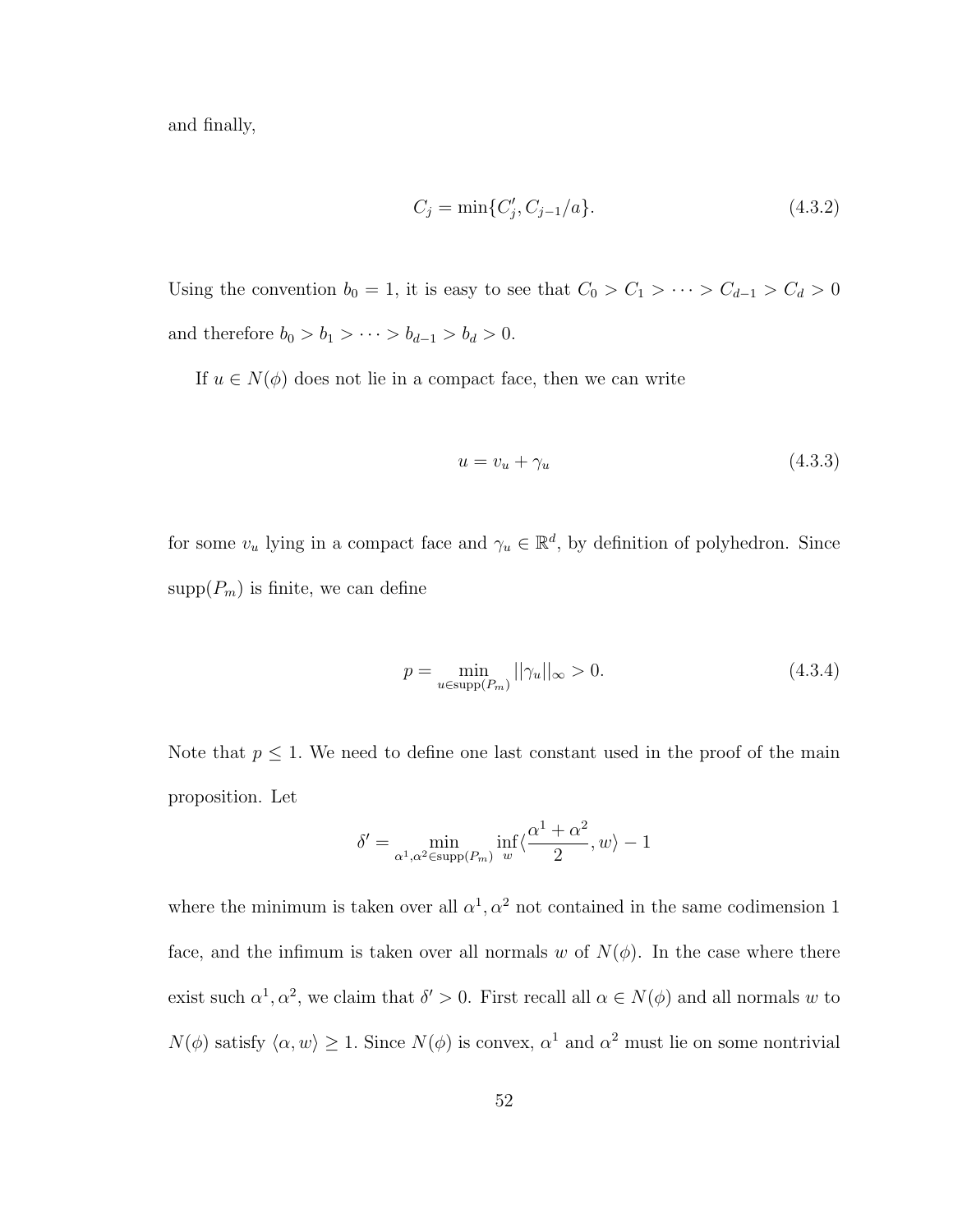line segment contained in  $N(\phi)$ . If  $\delta' = 0$  then  $\langle \alpha^1, w \rangle = \langle \alpha^2, w \rangle = 1$ , so any convex combination of  $\alpha^1$  and  $\alpha^2$  satisfies  $\langle \lambda_1 \alpha^1 + \lambda_2 \alpha^2, w \rangle = 1$ . This implies  $\alpha^1, \alpha^2$  lie on the same codimension 1 face. The fact that  $\delta' > 0$  is intuitive because the average of  $\alpha^1, \alpha^2$  not lying on the same codimension 1 face lies in the interior of  $N(\phi)$ , and we know all points  $\xi$  in the interior satisfy  $\langle \xi, w \rangle > 1$ . If there are no such  $\alpha^1, \alpha^2$ , use the convention  $\delta' = 1$ . Define

<span id="page-62-1"></span>
$$
\delta = \min\{p, \delta' p\}.\tag{4.3.5}
$$

Now we are ready to set up the main proposition required to estimate  $y\nabla\phi(y)$ . We use  $\delta$  to keep track of how small are  $\langle v, w \rangle - 1$  for  $v \in \text{supp}(\phi) - H_w$ .

<span id="page-62-0"></span>**Proposition 6.** Let  $P \not\equiv 0$  be a polynomial defined on  $[0, 4]^d$  such that  $P(\mathbf{0}) = 0$ . Let  $x \in [1,4]^d$ . In terms of P, define the constants  $b_i$ ,  $C_i$ , p and  $\delta$  as in [\(4.3.1\)](#page-60-0), [\(4.3.2\)](#page-61-0),  $(4.3.4)$ , and  $(4.3.5)$  respectively, for  $0 \le i \le d$ . Fix a normal w of  $N(P)$  and let  $0 < S < (C_d/a)^{\frac{1}{\delta}}$  be such that  $||S^w||_{\infty} < (C_d/a)^{\frac{d}{\delta}}$ . Then, there is a vector  $\sigma \in \mathbb{R}^d_{\geq}$ , a compact face  $F' \supseteq F_0$ , and  $0 \leq j' \leq d$  such that

(i) For all  $v \in F'$  we have the scaling

$$
S^{\langle v,w\rangle-1}x^v = (S^{\sigma}x)^v
$$
, where  $S^{\sigma}x \in [b_{j'}, 4b_{j'}^{-1}]^d$ , and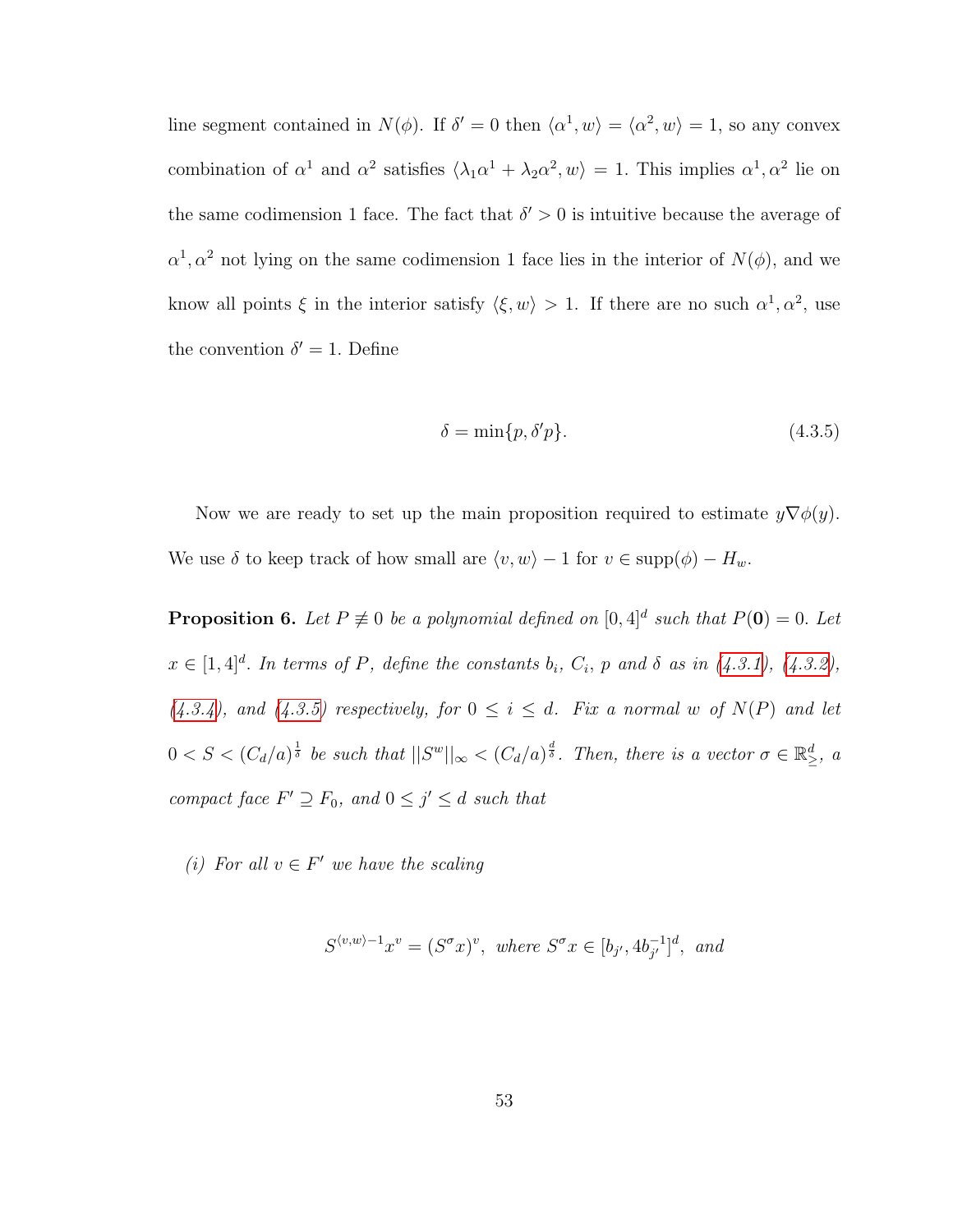(ii) for all  $u \in \text{supp}(P) - F'$  we have the upper bound

$$
S^{\langle u, w \rangle - 1} \le C_{j'}/a.
$$

*Proof.* Let  $F_0 = H_w \cap N(\phi)$ . First, if every  $u \notin F_0$  satisfies  $S^{\langle u,w \rangle-1} \leq C_0/a$ , we are done with (ii) by picking  $\sigma = 0$  and  $j' = 0$ . In this case (i) is also easy to see since  $\langle v, w \rangle = 1$  for all  $v \in F_0$ , with  $\sigma = 0$ . Otherwise, for  $0 \le j \le d - 1$  define

$$
\Lambda_j = \{ u \in \text{supp}(P) : S^{\langle u, w \rangle - 1} > C_j / a \}.
$$

Each  $\Lambda_j$  is nonempty because  $\Lambda_j \cap F_0 \neq \emptyset$ . Assume  $0 \leq j \leq d-1$  is such that  $\Lambda_j = \Lambda_{j+1}$ . Let us first show that  $\Lambda_j$  is contained in a single codimension 1 face. If some  $u^1, u^2 \in \Lambda_j$  do not lie in the same codimension 1 face, we know

$$
\langle u^1 + u^2, w \rangle - 2 \ge 2\delta' \ge 2\delta/p.
$$

Therefore  $\langle u_i, w \rangle -1 \ge \delta / p$  for  $i = 1$  or 2. Since  $S^{\delta/p} \le S^{\delta} < C_d/a < C_j/a$ , we cannot have such  $u^i$  in  $\Lambda_j$ ; this implies  $\Lambda_j$  is contained in a single codimension 1 face of  $N(P)$ . Note that if we cannot find  $u^1, u^2 \in \text{supp}(P)$  not lying in the same codimension 1 face,  $\Lambda_j$  vacuously lies in some codimension 1 face.

Next, we show that  $\Lambda_j$  is contained in some compact face  $F_j$  of  $N(\phi)$ . If not, there is some  $u \in \Lambda_j$  not lying in any compact face. By definition of polyhedron, take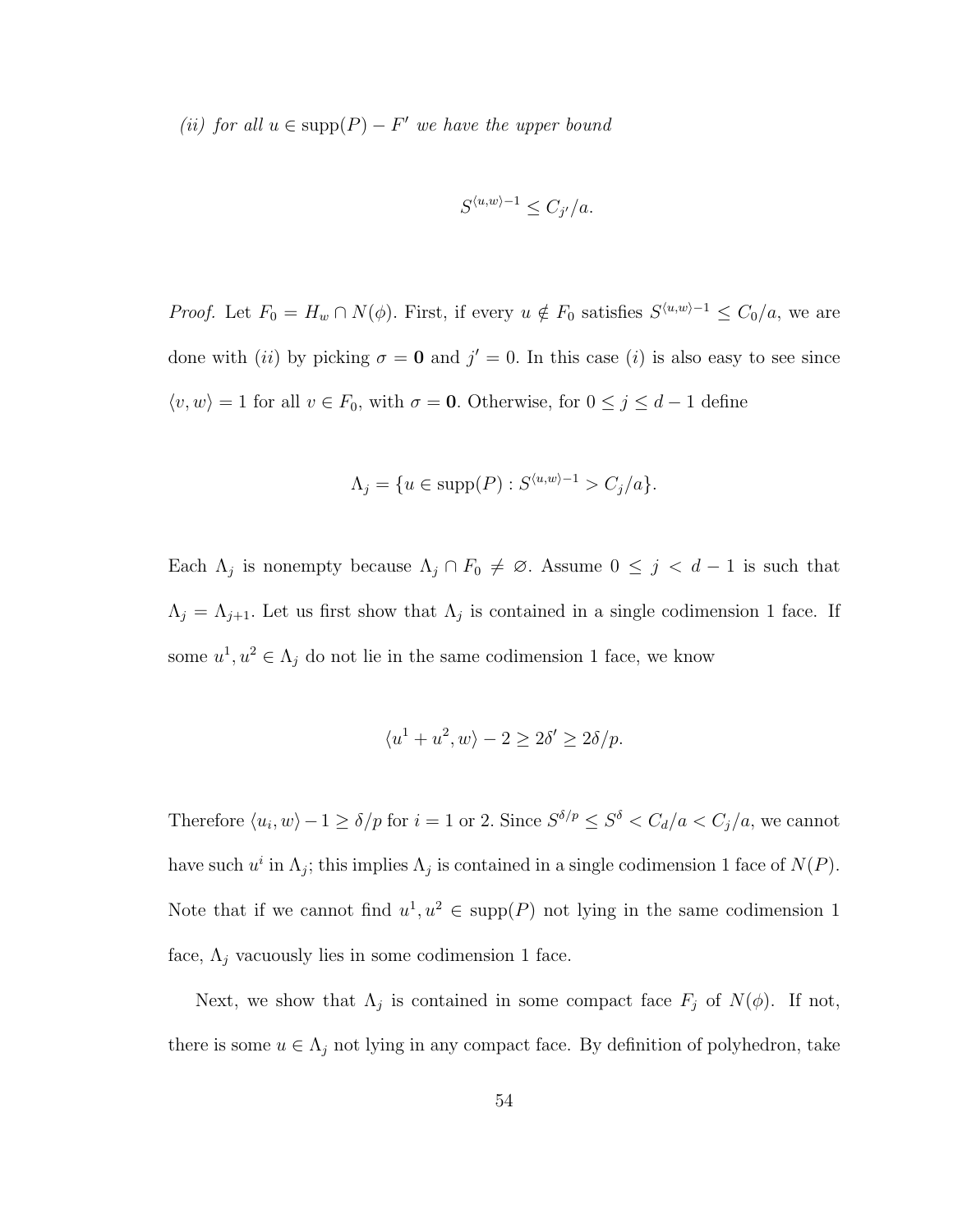$u = v_u + \gamma_u$  as in [\(4.3.3\)](#page-61-2). Since  $v_u \in \partial N(P)$ , there is  $1 \leq i \leq d$  such that

$$
S^{\langle u,w\rangle-1}=S^{\langle v,w\rangle-1+\langle \gamma,w\rangle}\leq S^{\langle v,w\rangle-1+pw_i}\leq S^{pw_i}\leq (C_d/a)^{pd/\delta}\leq C_d/a
$$

Assume  $F_j \supset F_0$  containing  $\Lambda_j$  has maximal codimension, i.e., there is an affine basis  $\{v^1,\ldots,v^{\dim(F_j)+1}\}\subset F_j\cap\Lambda_j$  for the affine hull of  $\Lambda_j$ . There is no loss of generality because a compact face cannot contain an unbounded face. By Proposition [4,](#page-57-0) we know there is some d–tuple  $\sigma^j$  so that for all  $1 \leq i \leq \dim(F_j) + 1$  we have the equalities

$$
S^{\langle v^i, w \rangle - 1} x^{v^i} = (S^{\sigma^j} x)^{v^i},
$$

where  $S^{\sigma^j}x \in [b_{j+1}, 4b_{j+1}^{-1}]^d$ . By the definition of  $b_{j+1}$ , we can apply Proposition [4,](#page-57-0) since  $S^{\langle v^i,w\rangle-1} > C_j/a$ . Proposition [5](#page-58-0) tells us that for all  $v \in F_j$  we have

$$
S^{\langle v, w \rangle - 1} x^v = (S^{\sigma^j} x)^v.
$$

Since this holds over all  $0 \le j \le d-1$ , we are left with claim (*ii*). This claim is obvious, letting  $j' = j + 1$  since we assumed  $\Lambda_j = \Lambda_{j+1}$ , and applying Propositions [4](#page-57-0) and [5.](#page-58-0) If there is no  $0 < j < d-1$  such that  $\Lambda_j = \Lambda_{j+1}$ , notice that  $\dim(F_0), \dim(F_1), \ldots$ is a strictly increasing list of natural numbers bounded strictly above by  $d$ , and in particular, dim( $F_j$ ) ≥ j for all  $j \geq 0$ . In this case we see that dim( $F_{d-1}$ ) =  $d-1$ . Therefore  $j' = d$  satisfies property (*i*); property (*ii*) is obvious by definition of  $\delta'$  and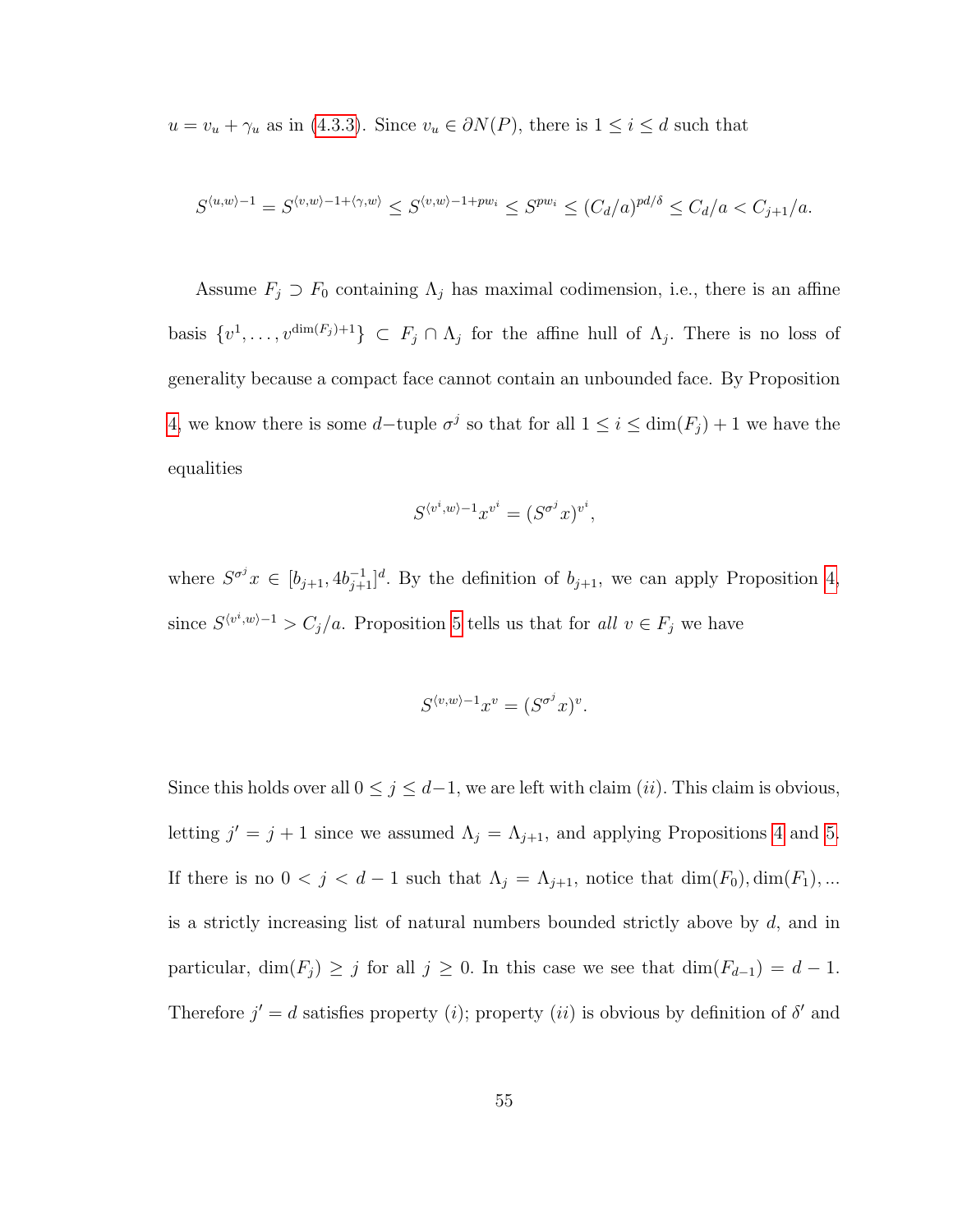the bounds assumed on  $S^w$ . This completes the proof.

With Proposition [6](#page-62-0) we can finish the proof of Lemma [1.](#page-22-0) As alluded to at the beginning of the chapter by proving Proposition [3,](#page-52-0) the scalings we consider over each face  $F = H_w \cap N(\phi)$  are  $S^w$  for all such w, all small S. We now return to the sums [\(4.1.2\)](#page-53-1). For all  $1 \leq i \leq d$  we can write the  $i^{th}$  component of  $y \nabla \phi(y)$  for  $y = S^w x$  as

$$
\sum_{\alpha \in F_{j'}} \alpha_i c_{\alpha} (S^w x)^{\alpha} + \sum_{\alpha \notin F_{j'}} \alpha_i c_{\alpha} (S^w x)^{\alpha} + \sum_{|\alpha| = m} h_{\alpha, \mathbf{e}_i} (S^w x) (S^w x)^{\alpha}
$$
\n
$$
= \sum_{\alpha \in F_{j'}} \alpha_i c_{\alpha} S^{\langle \alpha, w \rangle} x^{\alpha} + \sum_{\alpha \notin F_{j'}} \alpha_i c_{\alpha} S^{\langle \alpha, w \rangle} x^{\alpha} + \sum_{|\alpha| = m} h_{\alpha, \mathbf{e}_i} (S^w x) S^{\langle \alpha, w \rangle} x^{\alpha}
$$
\n
$$
\xrightarrow{\text{Proposition 4, 5}} S \Big( \sum_{\alpha \in F_{j'}} \alpha_i c_{\alpha} (S^{\sigma j'} x)^{\alpha}
$$
\n
$$
+ \sum_{\alpha \notin F_{j'}} \alpha_i c_{\alpha} S^{\langle \alpha, w \rangle - 1} x^{\alpha} + \sum_{|\alpha| = m} h_{\alpha, \mathbf{e}_i} (S^w x) S^{\langle \alpha, w \rangle - 1} x^{\alpha} \Big).
$$
\n(4.3.6)

For the leftmost sum in the last equality, nondegeneracy guarantees that there is some  $1\leq i\leq d$  such that

<span id="page-65-2"></span><span id="page-65-0"></span>
$$
\left| \sum_{\alpha \in F_{j'}} \alpha_i c_{\alpha} (S^{\sigma^{j'}} x)^{\alpha} \right| \ge C'_{j'}, \tag{4.3.7}
$$

since  $S^{\sigma^{j'}} x \in [b_{j'}, 4b_{j'}^{-1}]$  $\frac{1}{j'}$ . For the second term, Proposition [6](#page-62-0) guarantees  $S^{(α,w)-1}$  ≤  $C_{j'}/a$  for monomials  $\alpha \notin F_{j'}$  appearing in  $P_m$ . Also, by the definition of a, we know

<span id="page-65-1"></span>
$$
\sum_{\alpha \notin F_{j'}} \alpha_i |c_{\alpha}| x^{\alpha} \le a/2. \tag{4.3.8}
$$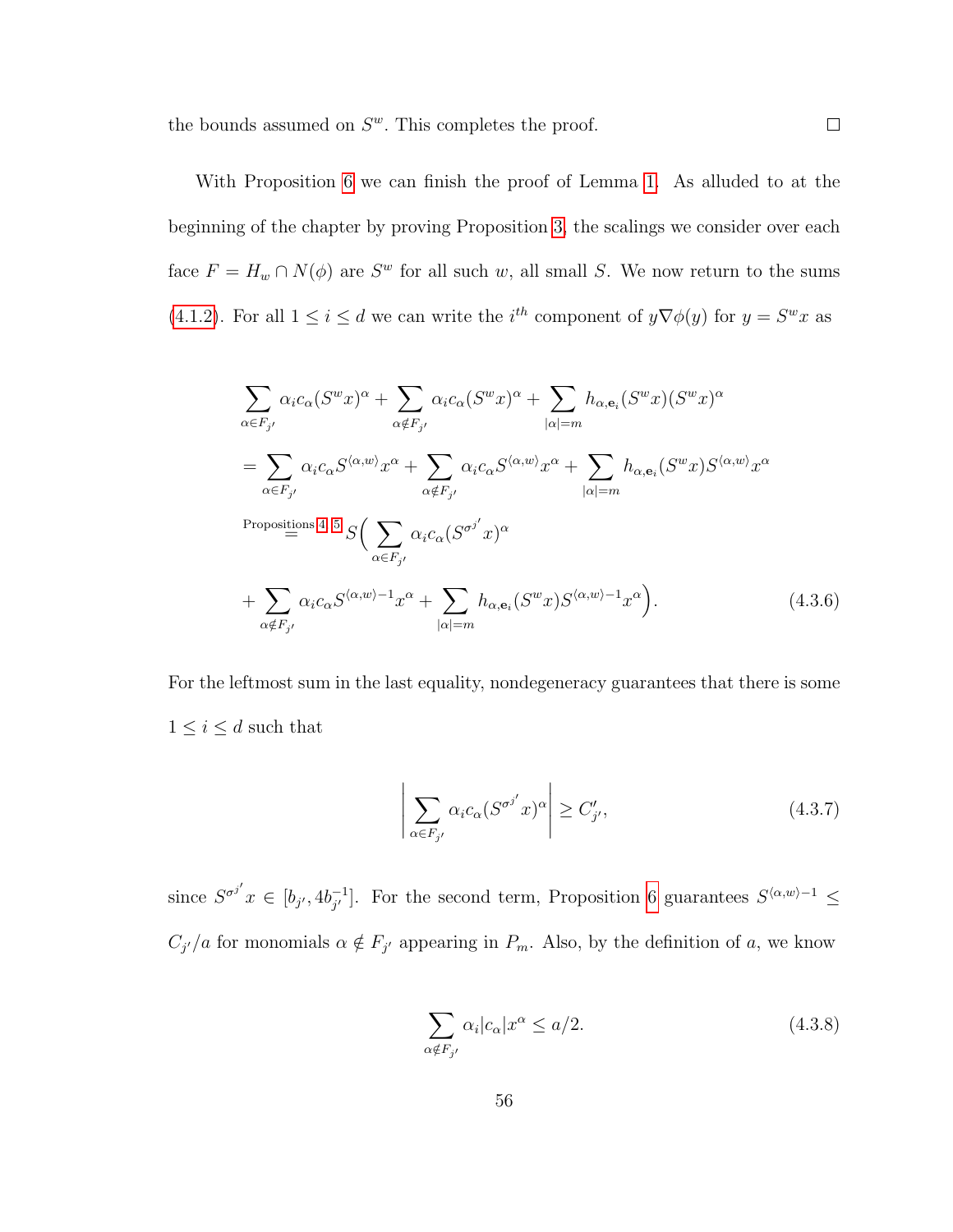To estimate the remainder term, let  $\zeta>0$  be small enough so that for all  $||\varepsilon||_{\ell^\infty}<\zeta$ and all  $|\gamma| \leq m$  we can bound

<span id="page-66-0"></span>
$$
\sum_{|\alpha|=m-|\gamma|} |h_{\alpha,\gamma}(4\varepsilon)| \le \frac{C_d}{4^{m+|\gamma|}}.\tag{4.3.9}
$$

This is possible since each  $h_{\alpha,\gamma}$  and all summands of derivatives of  $R_m$  up to order m go to 0 as  $y \to \mathbf{0}$ . In particular,  $\zeta$  is such that  $||\varepsilon||_{\ell^{\infty}} < \zeta$  implies

<span id="page-66-1"></span>
$$
\sum_{|\alpha|=m-1} |h_{\alpha,\mathbf{e}_i}(4\varepsilon)| \le \frac{C_d}{4^{m+1}}.
$$

Assuming  $S<sup>w</sup>$  is small enough and applying the triangle inequality, along with the bounds [\(4.3.7\)](#page-65-0), [\(4.3.8\)](#page-65-1), and [\(4.3.9\)](#page-66-0), we want to bound the absolute value of the sums inside the parentheses of [\(4.3.6\)](#page-65-2), namely the quantity

$$
\left| \sum_{\alpha \in F_{j'}} \alpha_i c_{\alpha} (S^{\sigma^{j'}} x)^{\alpha} + \sum_{\alpha \notin F_{j'}} \alpha_i c_{\alpha} S^{\langle \alpha, w \rangle - 1} x^{\alpha} + \sum_{|\alpha| = m} h_{\alpha, \mathbf{e}_i} (S^w x) S^{\langle \alpha, w \rangle - 1} x^{\alpha} \right|.
$$
 (4.3.10)

Now when we apply the triangle inequality, we need to use the fact that all monominials  $x^{\alpha}$  appearing in the remainder are such that  $\alpha \in N(\phi)$ . We need this assumption to guarantee  $\alpha$  does not lie below any supporting hyperplane of  $N(\phi)$ , in particular,  $\langle \alpha, w \rangle \geq 1$ , so that  $S^{\langle \alpha, w \rangle - 1} \leq 1$ . Here is the only piece of this proof we use either  $\phi$  is analytic or  $N(\phi)$  intersects each coordinate axis. Applying the (reverse)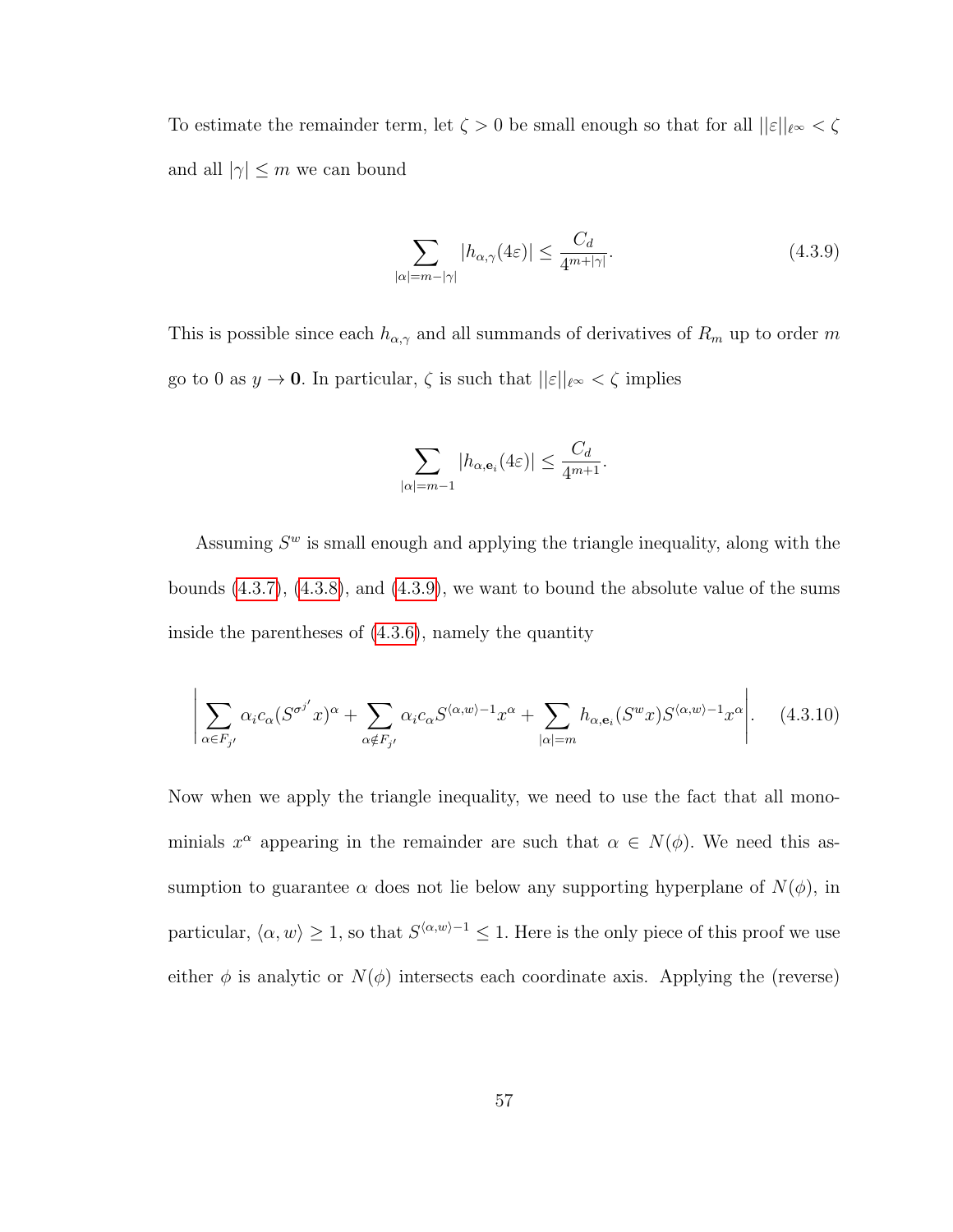triangle inequality to [\(4.3.10\)](#page-66-1), we bound it below by

$$
\geq \left| \sum_{\alpha \in F_{j'}} \alpha_i c_{\alpha} (S^{\sigma^{j'}} x)^{\alpha} \right| - C_{j'} / a \sum_{\alpha \notin F_{j'}} \alpha_i |c_{\alpha}| x^{\alpha} - \sum_{|\alpha| = m} |h_{\alpha, \mathbf{e}_i} (S^w x) x^{\alpha}|
$$
  
\n
$$
\geq C'_{j'} - \frac{C_{j'}}{a} \cdot \frac{a}{2} - 4^m \frac{C_d}{4^{m+1}}
$$
  
\n
$$
= C'_{j'} - \frac{C_{j'}}{2} - \frac{C_d}{4}.
$$

By definition,  $C_d < C_{j'} \leq C'_{j'}$ , therefore [\(4.3.6\)](#page-65-2) is bounded below by

<span id="page-67-0"></span>
$$
S\frac{C_d}{4} \gtrsim S. \tag{4.3.11}
$$

To complete the proof of Lemma [1,](#page-22-0) let  $s = \min\{(C_d/a)^{d/\delta}, \zeta\}$  where  $\zeta$  was defined in [\(4.3.9\)](#page-66-0) to ensure  $h_{\alpha,\mathbf{e}_i}$  were small enough. Let  $\varepsilon \in (\mathbf{0},\mathbf{s})$ . Let  $y \in [\varepsilon,4\varepsilon]$ . For some  $x \in [1, 4]^d$ , we can write  $y = \varepsilon x$ . By Proposition [3,](#page-52-0) there are unique  $S \in (0, s^{1/d})$  and w normal to  $N(\phi)$  such that  $\varepsilon = S^w$ . Applying the lower bound [\(4.3.11\)](#page-67-0), we get

$$
||y\nabla\phi(y)|| \gtrsim S = \varepsilon^{\alpha}
$$

for all  $\alpha \in H_w \cap N(\phi)$ . Since all  $\beta \in N(\phi)$  satisfy  $\langle \beta, w \rangle \ge 1 = \langle \alpha, w \rangle$ , we conclude  $S \geq \varepsilon^{\beta}$  :

$$
S = S^{\langle \alpha, w \rangle} \ge S^{\langle \beta, w \rangle} = (S^w)^\beta = \varepsilon^\beta.
$$

This finishes the proof of Lemma [1,](#page-22-0) summarizing again for future use that  $\varepsilon$  small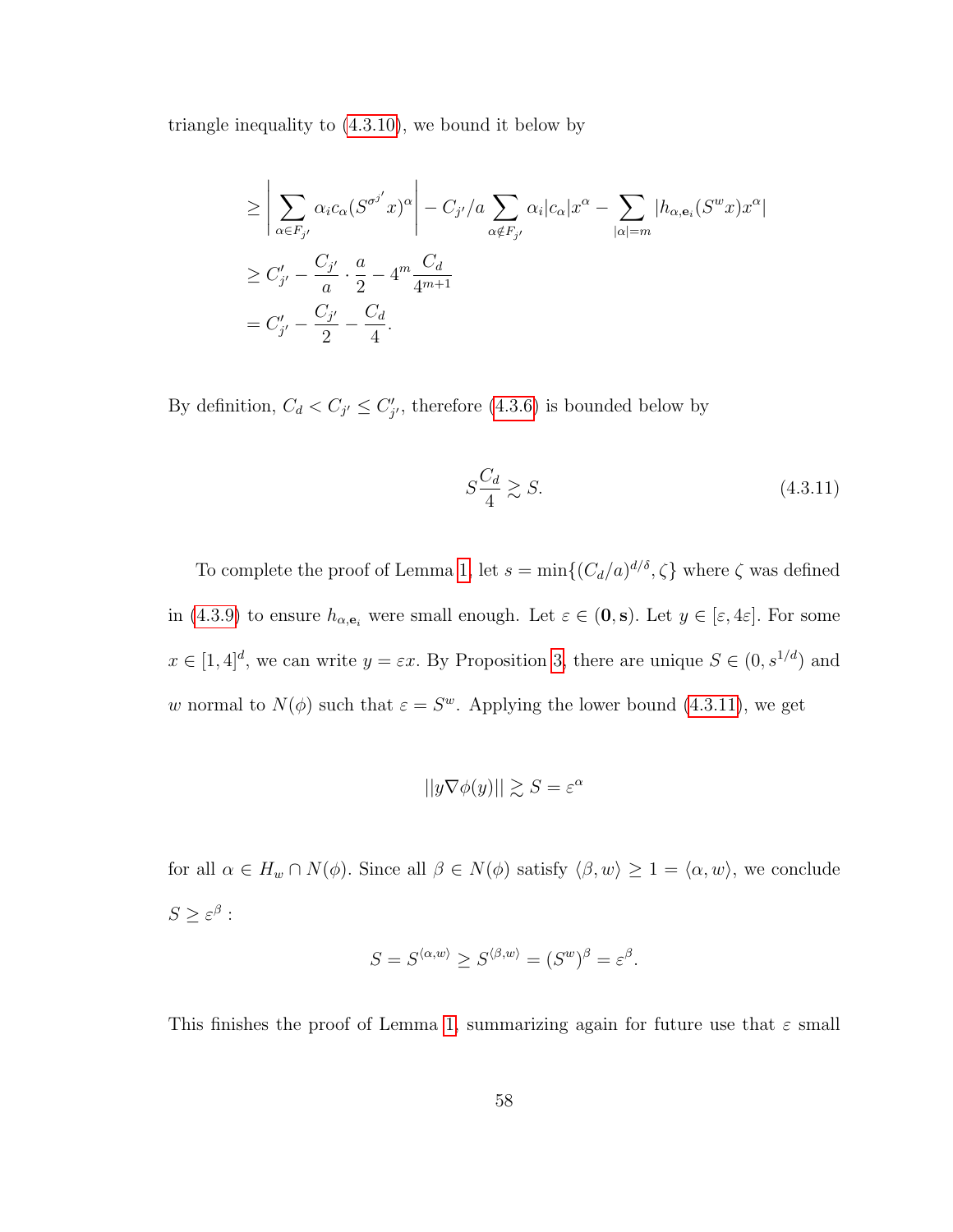enough means

$$
\varepsilon \in (0, \mathbf{s}) = (0, \min\{(C_d/a)^{d/\delta}, \zeta\})^d. \tag{4.3.12}
$$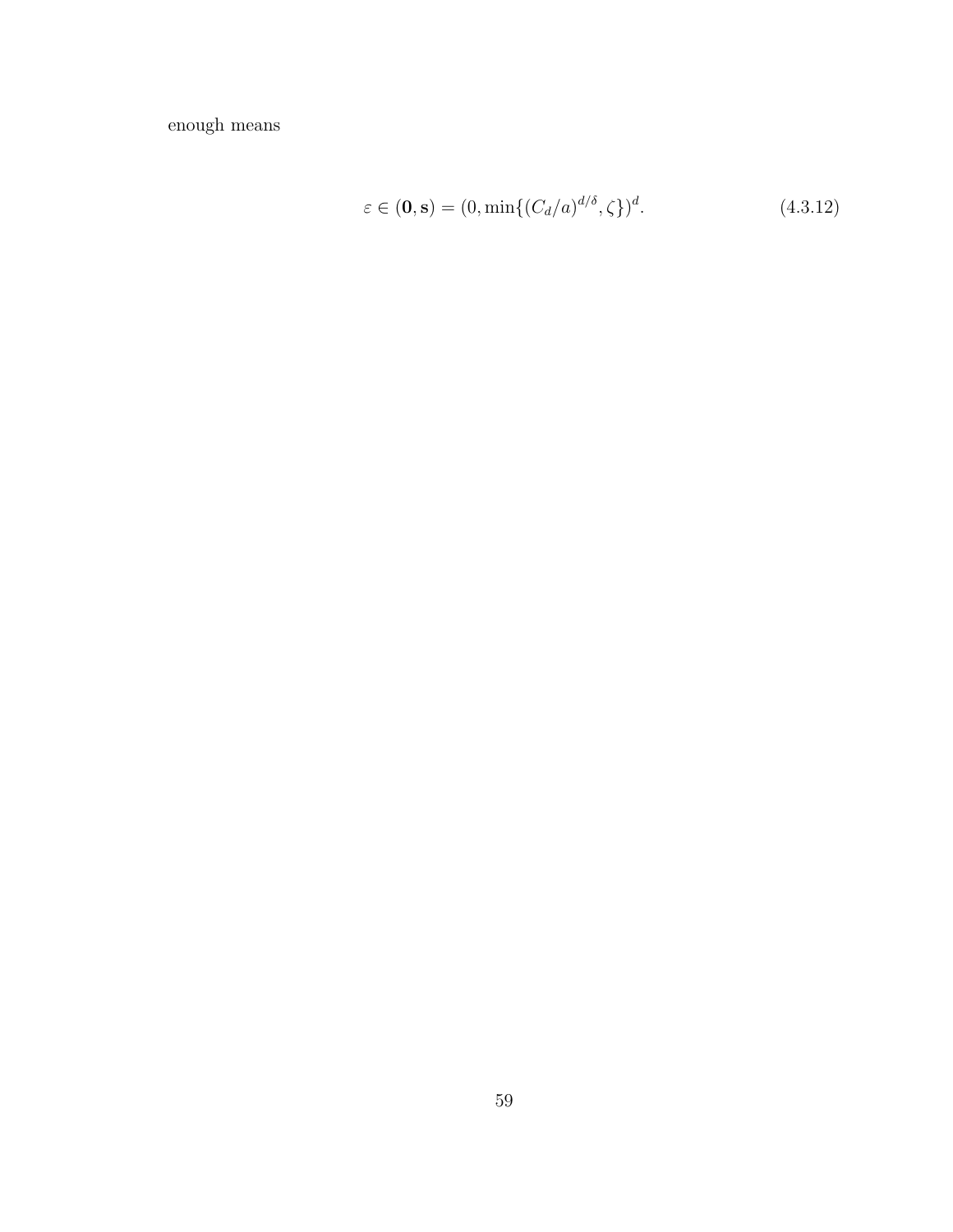# Chapter 5

## Proof of Lemma [2](#page-22-1)

#### 5.1 Estimating an integration by parts operator

Let  $\phi \in C^k$  be m-convenient or analytic on  $[-4, 4]$  for some  $m \geq 1$  and assume  $\phi$ is nondegenerate. Let  $\eta \in C^k$  be supported in  $[1, 4]^d$ . The goal of this chapter is to integrate

$$
I_{+}(\lambda,\varepsilon) = \int_{[1,4]^{d}} e^{i\lambda\phi(\varepsilon x)} \eta(x) dx
$$

by parts k times (where we integrate by parts any number of times if  $\phi$  is smooth) in order to get good estimates on  $I_+(\lambda, \varepsilon)$  for  $\varepsilon$  small enough.

Let  $f(x) = \frac{\nabla \phi(x)}{\|\nabla \phi(x)\|^2}$  for  $x \in [1, 4]$ . Since  $\nabla \phi(x) \neq 0$  away from coordinate axes,  $f(x)$  is  $C^{k-1}$  in each component. We define the operator  $D = D_{\varepsilon,\phi}$  on  $C^1$  functions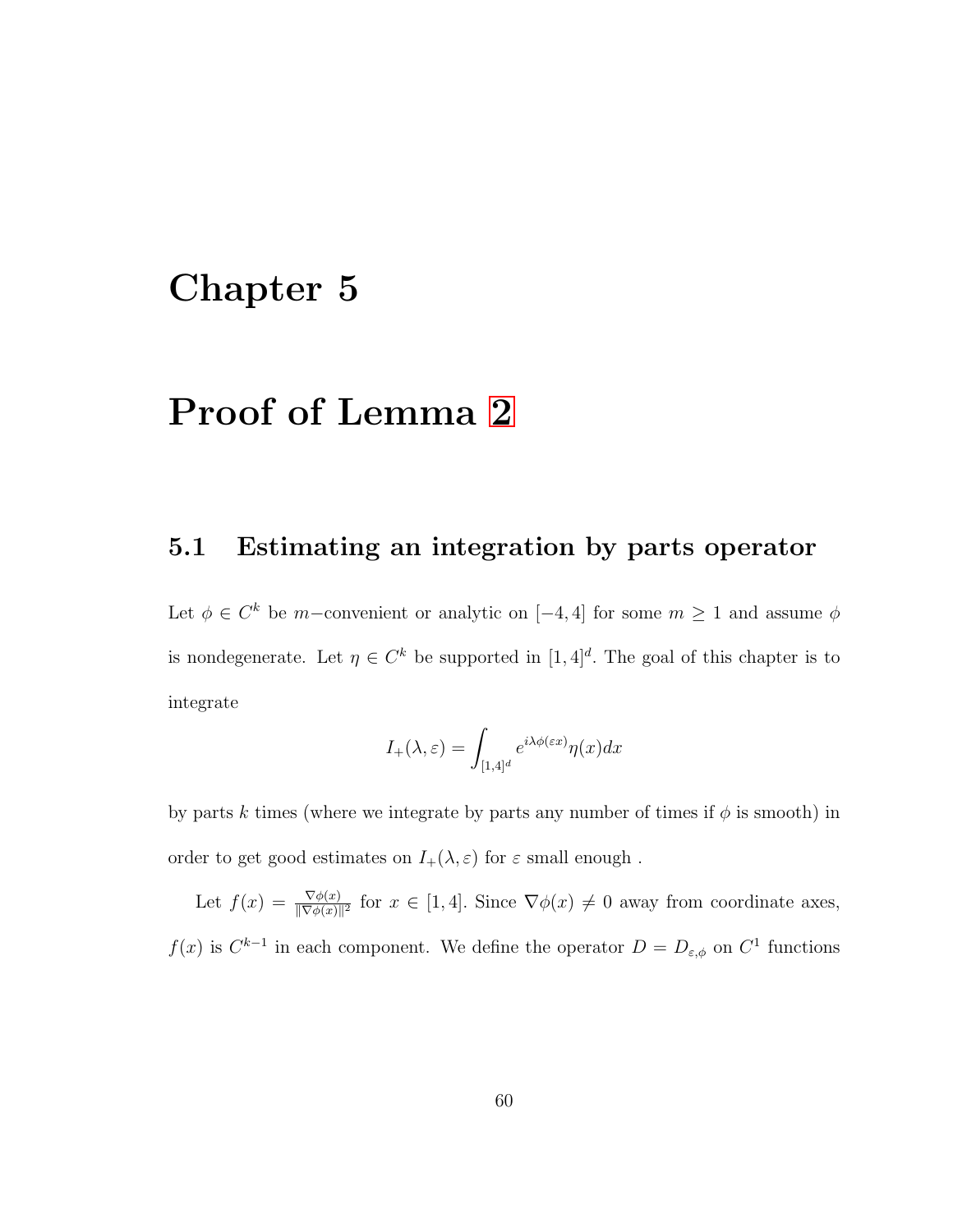$g: \mathbb{R}^d \to \mathbb{R}$  by

$$
D(g)(x) = \frac{\nabla g(x) \cdot f(\varepsilon x)}{i\lambda}.
$$
\n(5.1.1)

We can check that  $e^{i\lambda \phi(\varepsilon x)}$  is an eigenfunction of D, which is one of the main reasons we consider this operator. If g is  $C^k$ , we can estimate  $(D^t)^N(g)(x)$  for  $1 \leq N \leq k$ , where the adjoint  $D<sup>t</sup>$  of D is given by the divergence

$$
D^{t}(g)(x) = -\nabla \cdot \frac{g(x)f(\varepsilon x)}{i\lambda}.
$$
 (5.1.2)

To estimate  $(D^t)^N(g)$  we consider the components  $f_n$  of f. The goal is to show  $\partial^\beta f_n(x)$ is a linear combination of terms of the form

$$
\frac{\partial^{\gamma^1} \phi(x) \cdots \partial^{\gamma^{2^r - 1}} \phi(x)}{\|\nabla \phi(x)\|^{2^r}} = \frac{\partial^{\gamma^1} \phi(x)}{\|\nabla \phi(x)\|} \cdots \frac{\partial^{\gamma^{2^r - 1}} \phi(x)}{\|\nabla \phi(x)\|} \cdot \|\nabla \phi(x)\|^{-1},\tag{5.1.3}
$$

where  $0 \leq |\gamma^{\ell}| \leq N$ . If this holds, we could bound

<span id="page-70-0"></span>
$$
|f_n(\varepsilon x)| \lesssim \varepsilon^{-\alpha} \tag{5.1.4}
$$

for any  $\alpha \in N(\phi)$ , for  $\varepsilon$  small enough: [\(5.1.3\)](#page-70-0) implies  $\partial^{\beta} f_n(\varepsilon x)$  is a linear combination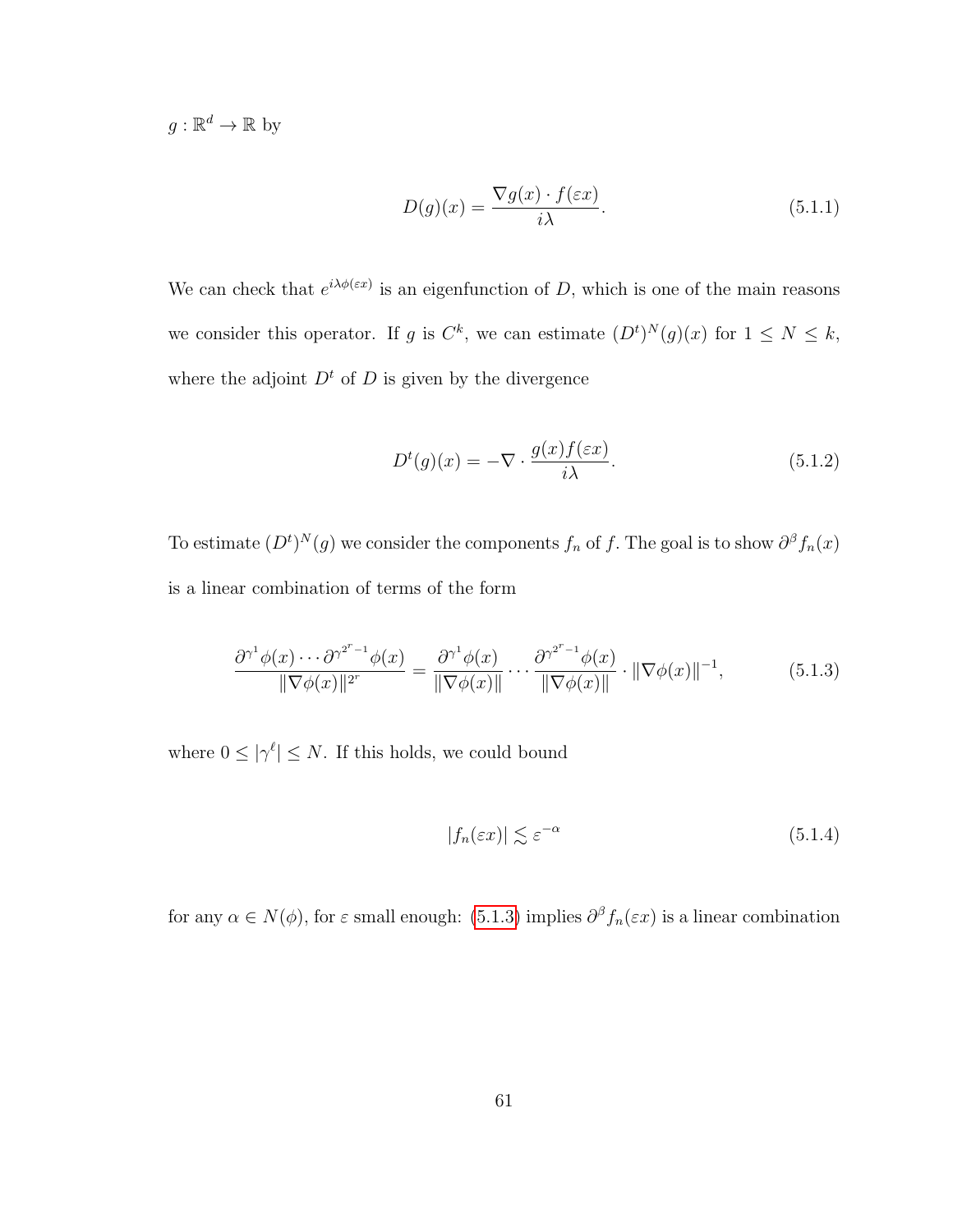of products of

<span id="page-71-0"></span>
$$
\varepsilon^{\gamma^{\ell}} \partial^{\gamma^{\ell}} \phi(\varepsilon x) \|\varepsilon \nabla \phi(\varepsilon x)\|^{-1} \tag{5.1.5}
$$

for  $1 \leq \ell \leq 2^r - 1$ , times  $||\varepsilon \nabla \phi(\varepsilon x)||^{-1}$ . We claim the first  $2^r - 1$  terms can be bounded above by a constant independent of  $\varepsilon$ , while the last term,  $\|\varepsilon \nabla \phi(\varepsilon x)\|^{-1}$ , we know is bounded above by  $\varepsilon^{-\alpha}$  for any  $\alpha \in N(\phi)$  by Lemma [1.](#page-22-0) The claim is easy to verify by **[P2](#page-35-0)**: for any  $\varepsilon$  small enough,  $\varepsilon^{\gamma^{\ell}} \partial^{\gamma^{\ell}} \phi(\varepsilon x) = x^{-\gamma^{\ell}} (\varepsilon x)^{\gamma^{\ell}} \partial^{\gamma^{\ell}} \phi(\varepsilon x)$  is bounded above in absolute value by a uniform constant times  $\varepsilon^v$  for some  $v \in N(\phi)$  and  $x \in [1, 4]^d$ . Lemma [1](#page-22-0) then guarantees the first  $2^r - 1$  terms of [\(5.1.3\)](#page-70-0) evaluated at  $\varepsilon x$ , namely the terms [\(5.1.5\)](#page-71-0), are indeed bounded above by a constant independent of  $\varepsilon$  since  $\|\varepsilon \nabla \phi(\varepsilon x)\|^{-1} \lesssim \|\varepsilon x \nabla \phi(\varepsilon x)\|^{-1} \lesssim \varepsilon^{-\alpha}$  for all  $\alpha \in N(\phi)$ , so in particular for  $\alpha = v$ .

We proceed by examining some derivatives necessary to prove [\(5.1.3\)](#page-70-0). Consider  $\|\nabla \phi(x)\|^{2^r}$ , a sum of products of  $2 \cdot 2^{r-1} = 2^r$  functions, each of which is equal to some derivative of  $\phi$  of order no more than 1. Its partial derivative with respect to  $x_j$  is

$$
\partial^{\mathbf{e}_j} \|\nabla \phi(x)\|^{2^r} = 2^r \|\nabla \phi(x)\|^{2^r - 2} \sum_{\ell=1}^d \phi'_{x_\ell}(x) \phi''_{x_\ell x_j}(x),
$$

which is a sum of products of  $(2<sup>r</sup> - 2) + 2 = 2<sup>r</sup>$  functions, each equal to some partial derivative of  $\phi$  of order no more than 2, more precisely,  $2(2^{r-1} - 1)$  such functions from the norm on the left and 2 more from the chain rule – the sum on the right.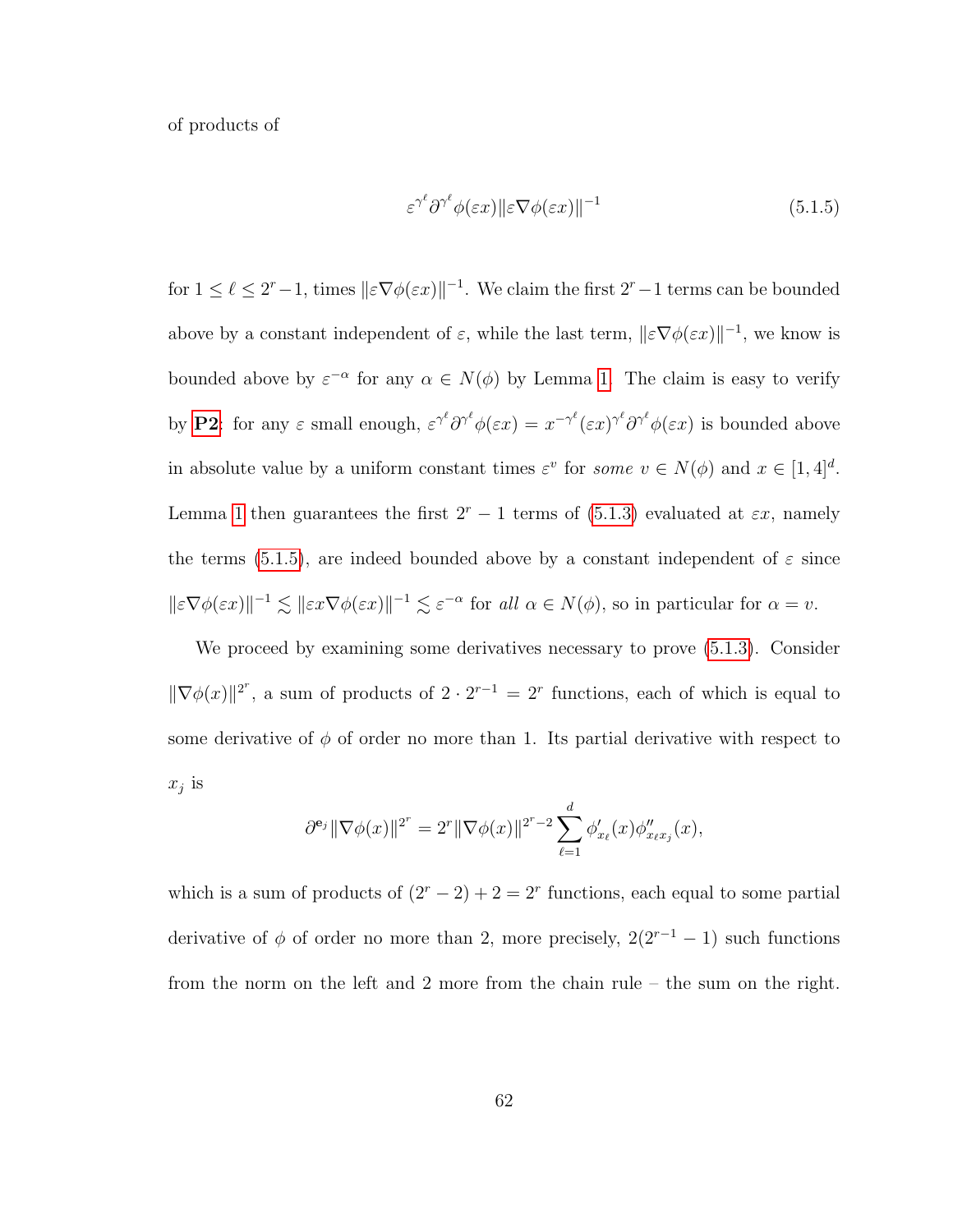Writing  $\beta = \gamma^1 + \cdots + \gamma^{2^r-1}$ , the function

$$
\partial^{\mathbf{e}_j} \sum_{\beta} a_{\beta} \partial^{\gamma^1} \phi(x) \cdots \partial^{\gamma^{2^r-1}} \phi(x)
$$

$$
= \sum_{\beta} \sum_{l=1}^{2^r-1} a_{\beta} \partial^{\gamma^1} \phi(x) \cdots \partial^{\gamma^l+ \mathbf{e}_j} \phi(x) \cdots \partial^{\gamma^{2^r-1}} \phi(x)
$$

is again a sum of products of  $2<sup>r</sup> - 1$  functions, each equal to some partial derivative of  $\phi$  of order at most one more than  $|\beta|$ . Therefore the numerator of

$$
\partial^{\mathbf{e}_j} \frac{\sum_{\beta} \alpha_{\beta} \partial^{\gamma^1} \phi(x) \cdots \partial^{\gamma^{2^r-1}} \phi(x)}{\|\nabla \phi(x)\|^{2^r}}
$$

is equal to

$$
\|\nabla \phi(x)\|^{2^{r}} \sum_{\beta} \sum_{l=1}^{2^{r}-1} a_{\beta} \partial^{\gamma^{1}} \phi(x) \cdots \partial^{\gamma^{l+1}} \phi(x) \cdots \partial^{\gamma^{2^{r}-1}} \phi(x)
$$

$$
-\sum_{\beta} a_{\beta} \partial^{\gamma^{1}} \phi(x) \cdots \partial^{\gamma^{2^{r}-1}} \phi(x) \cdot 2^{r} \|\nabla \phi(x)\|^{2^{r}-2} \sum_{\ell=1}^{d} \phi_{x_{\ell}}'(x) \phi_{x_{\ell}x_{\ell}}''(x).
$$

After reorganizing, we see that we get a sum of products of  $2^r + 2^r - 1 = 2^{r+1} - 1$ functions, each equal to some partial derivative of  $\phi$ . We are left with the denominator of the partial derivative in the j direction:  $\|\nabla \phi(x)\|^{2^{r+1}}$ . So by induction, the proof of [\(5.1.4\)](#page-70-0) is complete: we let  $|\beta| = r > 0$  above and write  $\beta = \beta' + e_j$  for any j such that  $\beta_j \neq 0$  (the base case  $\beta = 0$  holds trivially).

We can now compute by induction without much work that for  $\beta^0, \ldots, \beta^N \in \mathbb{R}^d$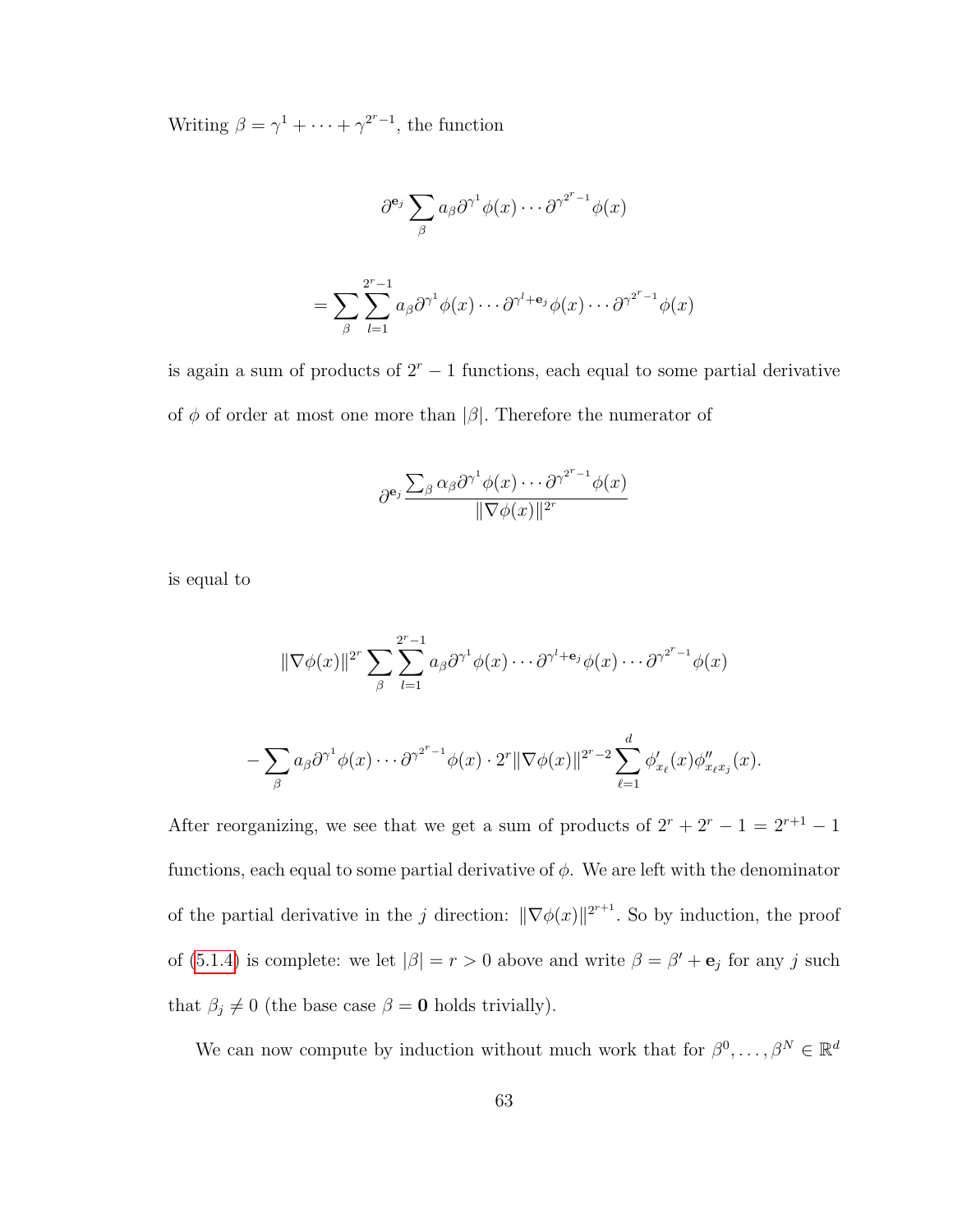there are constants  $a_\beta=a_{\beta^0,\ldots,\beta^N}\in\{0,1\}$  such that

$$
(Dt)N(g)(x) = (i\lambda)-N \sum_{\substack{1 \le j_1, \dots, j_N \le d \\ |\beta^0 + \beta^1 + \dots + \beta^N| = N}} a_{\beta} \partial^{\beta^0} g(x) (\partial^{\beta^1} f_{j_1})(\varepsilon x) \cdots (\partial^{\beta^N} f_{j_N})(\varepsilon x).
$$

By [\(5.1.4\)](#page-70-0),

$$
|(D^t)^N(g)(x)| \leq \lambda^{-N} \sum_{\substack{1 \leq j_1, \dots, j_N \leq d \\ |\beta^0 + \beta^1 + \dots + \beta^N| = N}} a_{\beta} |\partial^{\beta^0} g(x)| \cdot |(\partial^{\beta^1} f_{i_1})(\varepsilon x)| \cdots |(\partial^{\beta^N} f_{i_N})(\varepsilon x)|
$$
  

$$
\lesssim \lambda^{-N} \sum_{j_1, \dots, j_n = 1}^d |\partial^{\beta^0} g(x)| \varepsilon^{-\alpha^1} \cdots \varepsilon^{-\alpha^N}
$$
 (5.1.6)

for any  $\alpha^1, \cdots, \alpha^N \in N(\phi)$ . In particular, for all  $\alpha \in N(\phi)$ ,

<span id="page-73-0"></span>
$$
|(D^t)^N(g)(x)| \lesssim \lambda^{-N} \max_{1 \leq |\beta^0| \leq N} |\partial^{\beta^0} g(x)| \varepsilon^{-N\alpha} \tag{5.1.7}
$$

for all  $1 \leq N \leq k$ , where the implicit constant is independent of  $\varepsilon$  and  $\lambda$ . Note that we also trivially have an estimate for  $N = 0$ . All that is left to prove Lemma [2](#page-22-0) is to integrate by parts.

## 5.2 Final estimate for Lemma [2](#page-22-0)

We now put everything together for  $\varepsilon$  small enough  $(||\varepsilon||_{\infty} \leq$  s from  $(4.3.12)$ ):

$$
I_{+}(\lambda,\varepsilon)=\int_{[\varepsilon,4\varepsilon]}e^{i\lambda\phi(x)}x^{\beta}\eta_{\varepsilon}(x)dx=\varepsilon^{1}\int_{[1,4]^{d}}e^{i\lambda\phi(\varepsilon x)}(\varepsilon x)^{\beta}\eta(x)dx
$$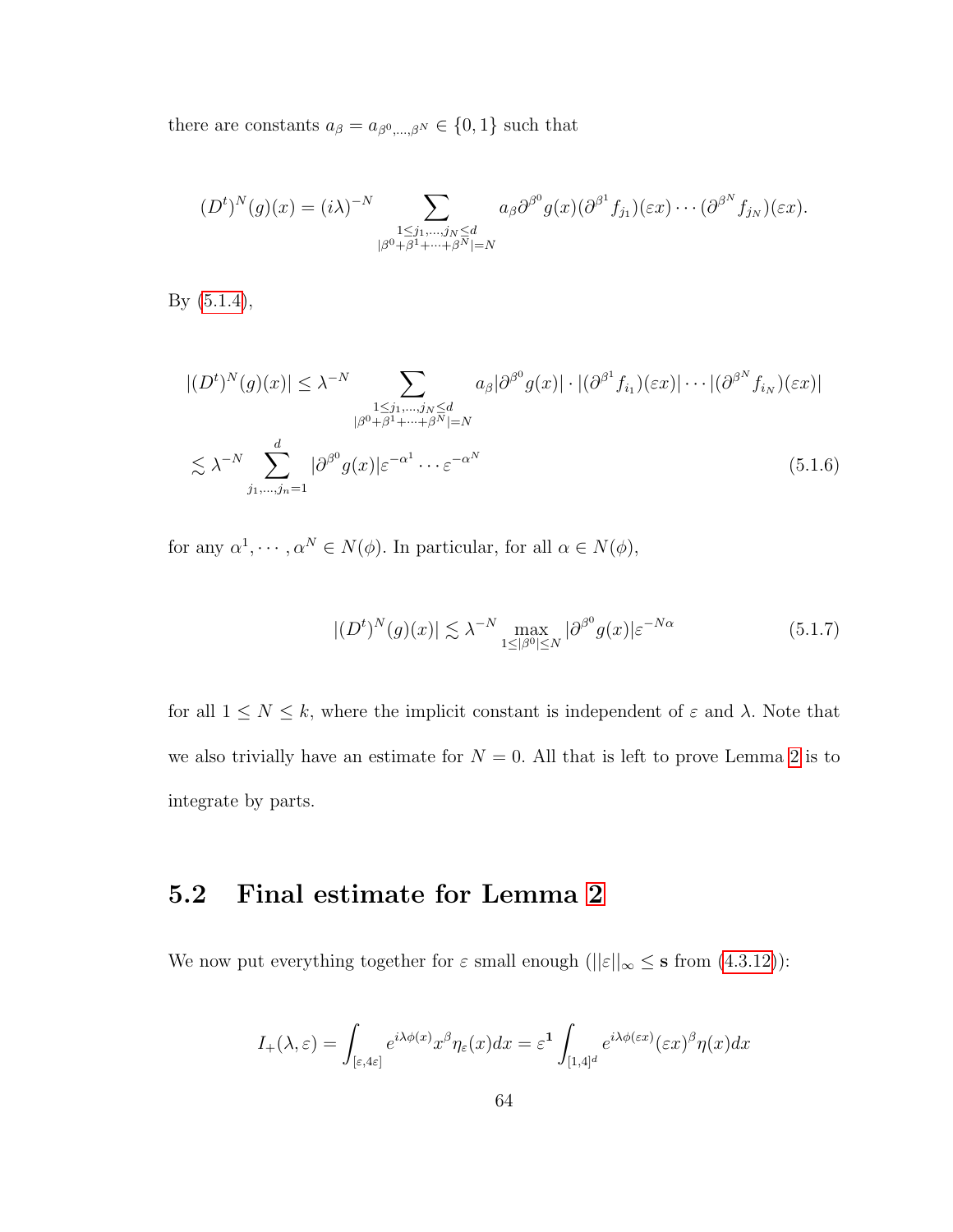$$
= \varepsilon^{\beta+1} \int_{[1,4]^d} D^N(e^{i\lambda \phi(\varepsilon x)}) x^\beta \eta(x) dx = \varepsilon^{\beta+1} \int_{[1,4]^d} e^{i\lambda \phi(\varepsilon x)} (D^t)^N(\cdot^\beta \eta)(x) dx.
$$

By [\(5.1.7\)](#page-73-0), letting  $g(x) = x^{\beta} \eta(x) \in C^{k}$  in (5.1.7),

$$
\int_{[1,4]^d} |(D^t)^N(\cdot^{\beta} \eta)(x)| dx \lesssim \int_{[1,4]^d} \lambda^{-N} \varepsilon^{-N\alpha} dx \lesssim \lambda^{-N} \varepsilon^{-N\alpha}.
$$

Therefore we have proved Lemma [2:](#page-22-0) for all  $1 \leq N \leq k$ ,

$$
|I_{+}(\lambda,\varepsilon)| \lesssim \lambda^{-N} \varepsilon^{-(N\alpha-\beta-1)}.
$$

## 5.3 Application of [\(5.1.7\)](#page-73-0) to other amplitudes

In the proof of Theorem [2,](#page-24-0) we need to estimate the integrals

$$
\int e^{i\lambda \phi(x)} x^{\gamma} \partial^{\gamma} R_m(x) x^{\beta} \psi(x) dx,
$$

where  $\psi$  is  $C^k$  and supported close enough to the origin. In order to estimate this integral, we first estimate

$$
\int_{[\varepsilon,4\varepsilon]} e^{i\lambda\phi(x)} \partial^\gamma R_m(x) x^\beta \eta_\varepsilon(x) dx = \varepsilon^{\beta+1} \int_{[1,4]^d} e^{i\lambda\phi(\varepsilon x)} \partial^\gamma R_m(\varepsilon x) x^\beta \eta(x) dx
$$

for some  $C^k$  compactly supported  $\eta : [1, 4]^d \to \mathbb{R}$ . We apply the same argument as in the previous section, and apply property [P1](#page-35-0) for remainders of analytic or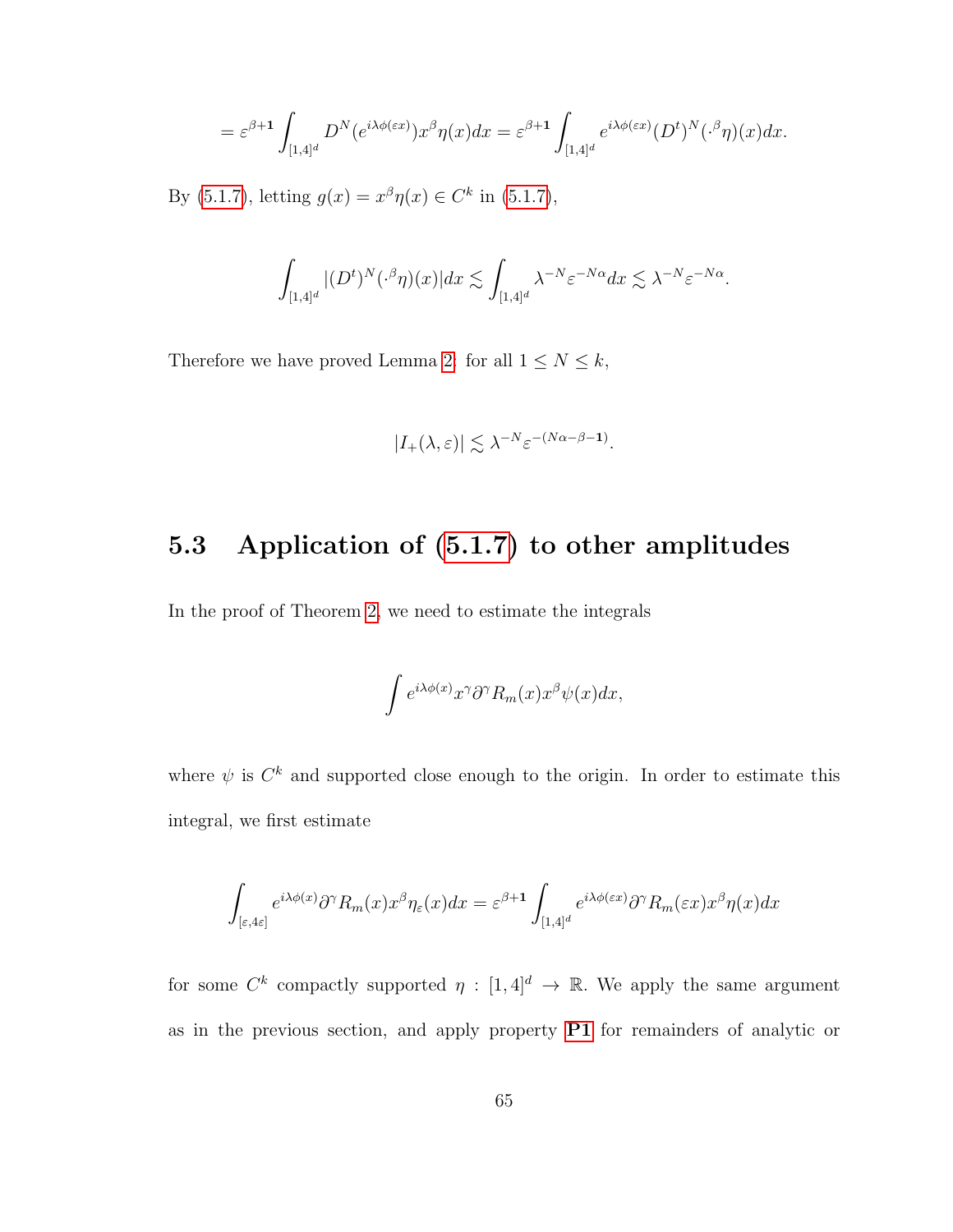m–convenient  $C^k$  functions. Write  $\partial^\gamma R_m(\varepsilon x) = R_{m,\gamma,\varepsilon}$  and  $x^\beta \eta(x) = \eta'(x)$ . By [5.1.7,](#page-73-0)

$$
(D^t)^N(R_{m,\gamma,\varepsilon}\eta') \lesssim \lambda^{-N} \max_{1 \leq |\beta^0| \leq N} |\partial^{\beta^0}(R_{m,\gamma,\varepsilon}\eta')| \varepsilon^{-N\alpha}
$$

for all  $1 \leq N \leq k - |\gamma|$ . By the Leibniz formula,

$$
\partial^{\beta}(R_{m,\gamma,\varepsilon}\eta') = \sum_{\alpha_i \leq \beta_i} \partial^{\alpha}R_{m,\gamma,\varepsilon} \partial^{\beta-\alpha}\eta' = \sum_{\alpha_i \leq \beta_i} \varepsilon^{\alpha} \partial^{\alpha+\gamma}R_m(\varepsilon x)\partial^{\beta-\alpha}\eta'
$$
  

$$
= \varepsilon^{-\gamma} \sum_{\alpha_i \leq \beta_i} \varepsilon^{\alpha+\gamma} \partial^{\alpha+\gamma}R_m(\varepsilon x)\partial^{\beta-\alpha}\eta'.
$$
  

$$
\stackrel{(3.2.4)}{=} \varepsilon^{-\gamma} \sum_{|v|=m} \sum_{\alpha_i \leq \beta_i} \tilde{h}_{\alpha,\gamma}(\varepsilon x)\varepsilon^v x^v \partial^{\beta-\alpha}\eta'.
$$

Since  $x \in [1, 4]^d$ , for some uniform constant independent of  $\varepsilon$  we can bound

<span id="page-75-0"></span>
$$
|\varepsilon^{\alpha+\gamma}\partial^{\alpha+\gamma}R_{m}(\varepsilon x)|\lesssim \sum_{|v|=m}\varepsilon^{v-\gamma}.
$$

Finally,

$$
\left| \int_{[\varepsilon, 4\varepsilon]^d} e^{i\lambda \phi(x)} x^{\gamma} \partial^{\gamma} R_m(x) x^{\beta} \eta_{\varepsilon}(x) dx \right| \lesssim \sum_{|v|=m} \lambda^{-N} \varepsilon^{v+\beta+1-N\alpha} \tag{5.3.1}
$$

for all  $\alpha \in N(\phi)$ , all  $\varepsilon$  small enough, and all  $1 \leq N \leq k - |\gamma|$ . We will go back to this formula in the next chapter to prove a corollary required for Chapter [7.](#page-87-0)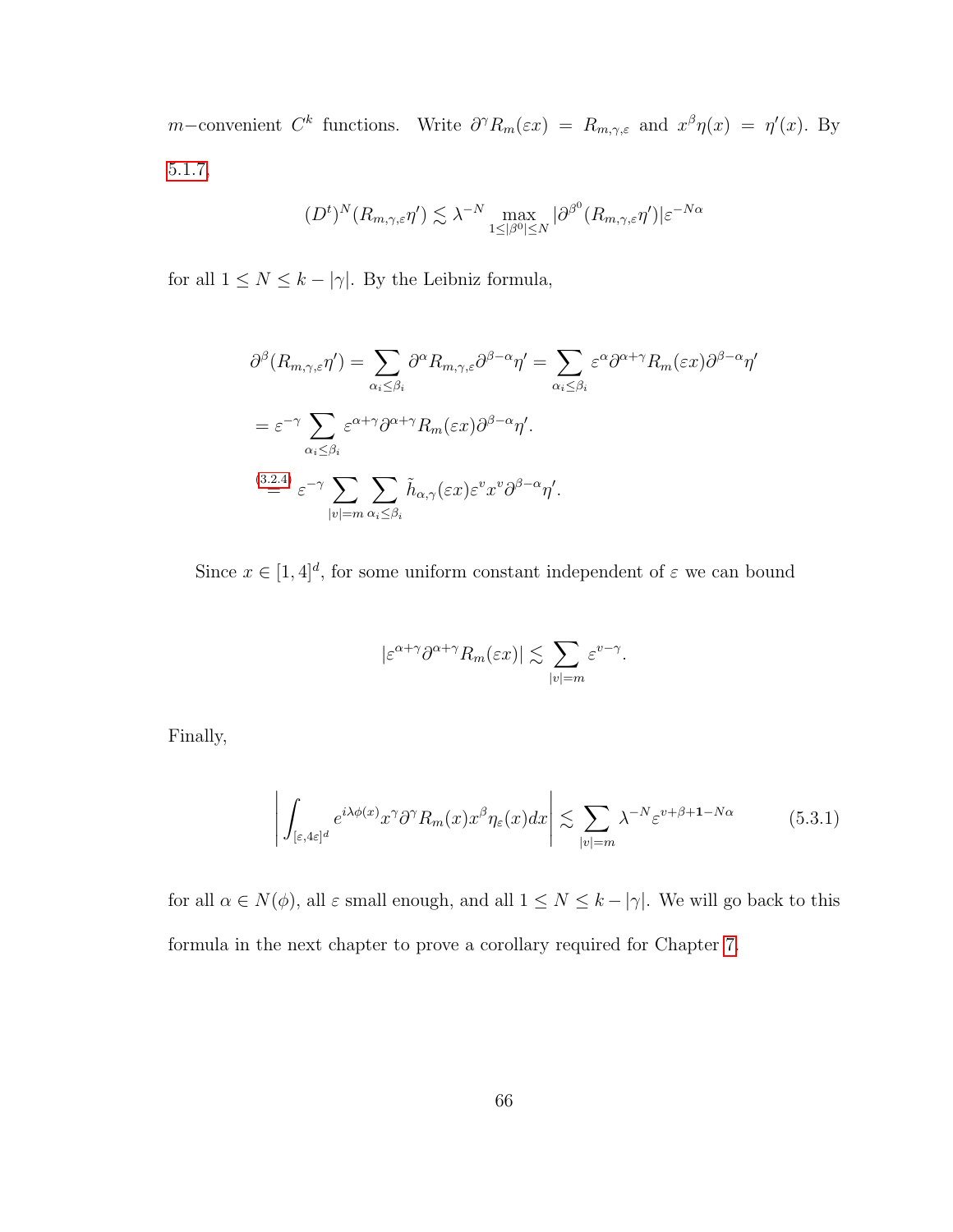## Chapter 6

# Proof of Theorem [1](#page-23-0)

We now use Lemma [2](#page-22-0) and linear programming to prove Varchenko's upper bounds. We can sum over positive  $j_i$  to get a bound on the integral

$$
I_{+}(\lambda)=\int_{\mathbb{R}_{\geq}^{d}}e^{i\lambda\phi(x)}\psi(x)dx=\int_{[0,4]^{d}}e^{i\lambda\phi(x)}\psi(x)dx
$$

where  $\psi$  is supported in a sufficiently small neighborhood of the origin. This is achieved by decomposing  $\psi(x) = \sum_{j_1,\dots,j_d=0}^{\infty} \psi(x) f_j(x)$ , where  $f_j(x)$  is a partition of unity subordinate to the cover  $\{(2^{-j}, 2^{-j+2})\}_{j\in\mathbb{N}^d}$  of  $(0,4)^d$ . One should choose a family  $\{f_j\}$  for which there exists a uniform constant  $C > 0$  such that

$$
\Big|\frac{\partial^{\alpha} f_j(x)}{\partial x^{\alpha}}\Big|\leq C x^{-\alpha},
$$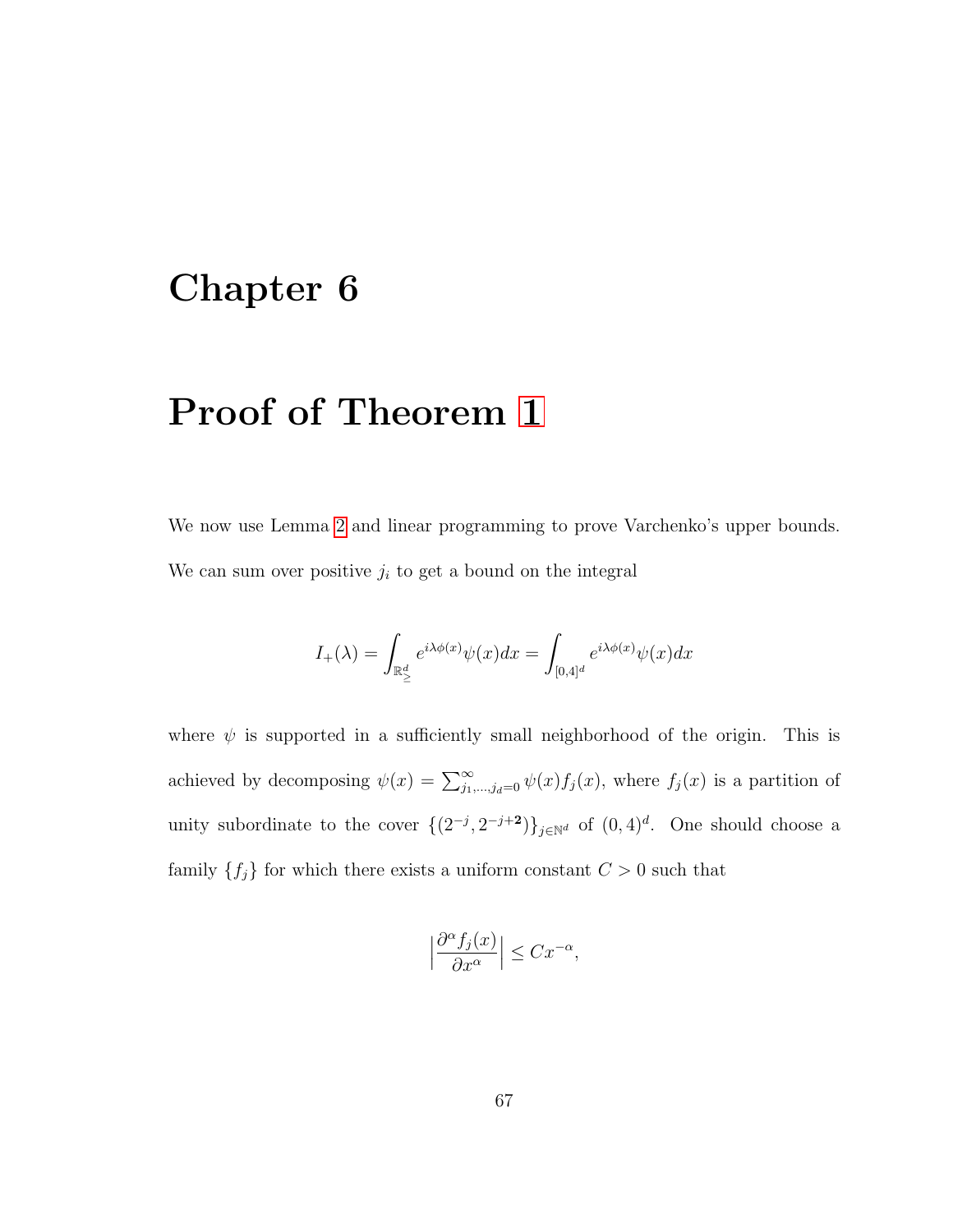so that when one scales the support of  $(\psi f_j)(x)$  to  $[1, 4]^d$  by  $2^{-j}$ , all derivatives of  $(\psi f_i)(2^{-j}x)$  are bounded above by a uniform constant independent of j. Since it is sufficient to find some  $f_0(x)$  such that the functions  $f_j(x) = f_0(2^jx)$  define our partition of unity, it is not difficult to prove that indeed we can choose a family  ${f_j}_{j∈\mathbb{N}^d}$  as required. Existence of such a partition of unity is well-known, especially for those who use Littlewood-Paley decomposition. See, for example, [\[3\]](#page-115-0).[17](#page-77-0)

# 6.1 Easy case: when  $\beta = 0$  and  $\mathbf{t} \in \mathbb{R}^d$  lies in a single codimension 1 face

Varchenko showed<sup>[\[18\]](#page-117-0)</sup> that if  $\phi : \mathbb{R}^d \to \mathbb{R}$  is real analytic and nondegenerate in a neighborhood of the origin, and if  $\psi : \mathbb{R}^d \to \mathbb{R}$  is smooth and supported close enough to the origin, then

$$
|I(\lambda)| \lesssim \lambda^{-1/t} \log^{d_j - 1}(\lambda)
$$

where t is the Newton distance of  $\phi$  and  $d_j$  is the highest codimension over all faces containing **t**. Moreover, he showed this result is sharp for  $t > 1$ . We apply Lemma [2](#page-22-0) to obtain a more general result at the end of the next section, although we do not prove the result is sharp. For the rest of this section, we use i as an index. Fix  $\lambda > 2$ . Let t be the Newton distance of  $\phi$  and assume for simplicity that t lies in a

<span id="page-77-0"></span><sup>&</sup>lt;sup>17</sup>In order to apply the result, one would define the function  $\psi$  generating the dyadic partition of unity for one variable, then multiply d many  $\psi_1 \cdots \psi_d$  to obtain a partition of unity for dyadic cubes.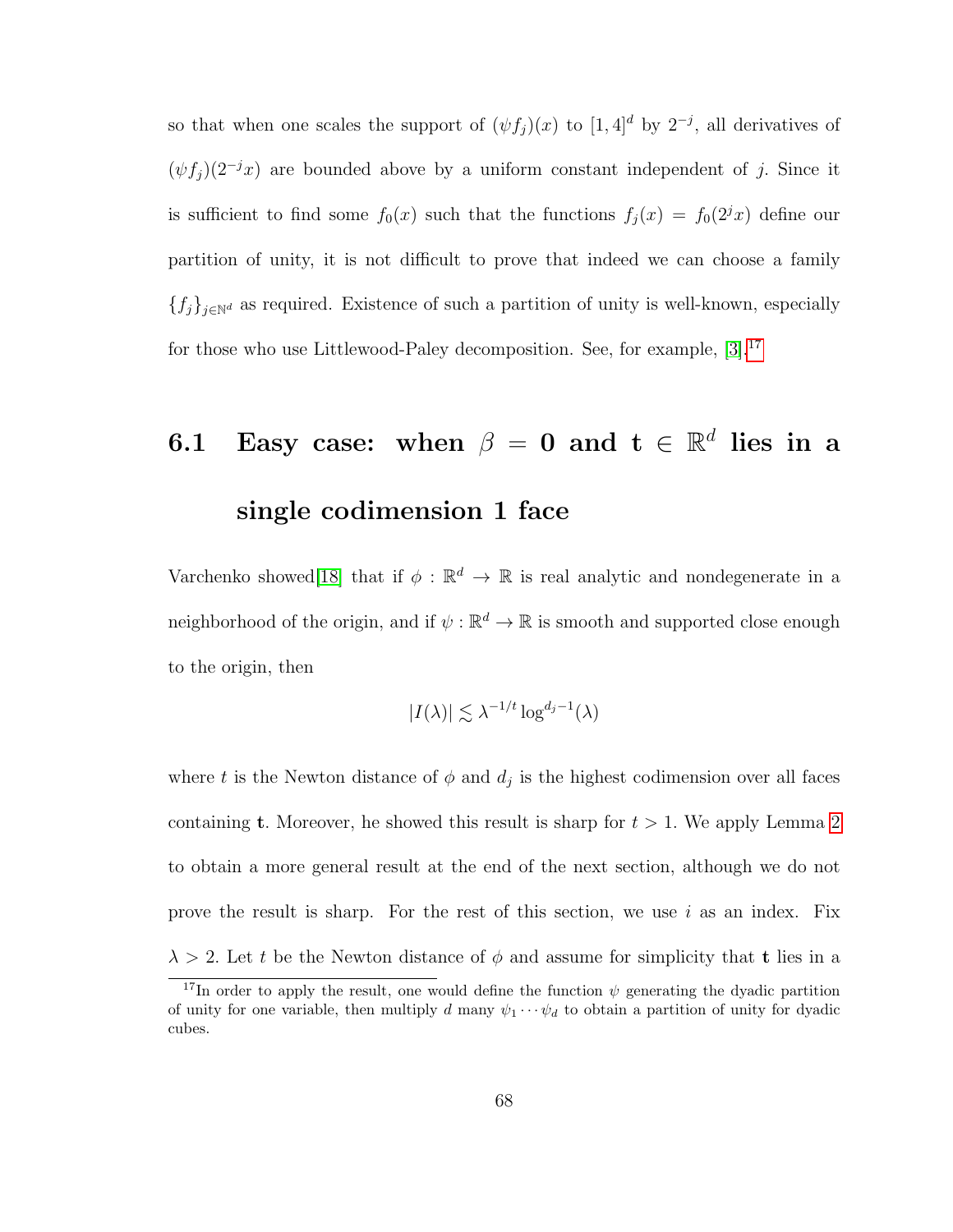codimension 1 face  $F \subset N(\phi)$  and does not lie in any face of higher codimension. This case illustrates the main ideas. By Lemma [2,](#page-22-0) it is enough to show

$$
\sum_{j_1,\dots,j_d=0}^{\infty} \min_{N\geq 0, \ \alpha\in N(\phi)} \{\lambda^{-N} 2^{\langle N\alpha-1,j\rangle}\} \lesssim \lambda^{-1/t}.
$$

First, setting  $N = 0$ , we see that

$$
\sum_{\substack{j_1,\ldots,\hat{j}_i,\ldots,j_d=0\\j_i=\log(\lambda)/t}}^{\infty} 2^{\langle -1,j\rangle} \lesssim \lambda^{-1/t}.
$$

Hence, it is enough to bound

<span id="page-78-1"></span>
$$
\sum_{j_1,\ldots,j_d=0}^{\log(\lambda)/t} \min_{N\geq 0, \alpha\in N(\phi)} \{\lambda^{-N} 2^{\langle N\alpha-1,j\rangle}\}\n\tag{6.1.1}
$$

above by a uniform positive constant times  $\lambda^{-1/t}$ . Since **t** lies in a face of codimension 1 that cannot lie in a coordinate hyperplane  $(t > 0)$  there are linearly independent  $\alpha^1, \ldots, \alpha^d \in F$  whose convex hull contains **t**, so we write

$$
\mathbf{t} = \sum_{i=1}^d \lambda_i \alpha^i.
$$

<span id="page-78-0"></span>For the rest of the proof we fix  $N > 1/t^{18}$  $N > 1/t^{18}$  $N > 1/t^{18}$  For  $1 \le i \le d$  let  $\theta_i = \frac{\lambda_i}{Nt}$  and <sup>18</sup>We can assume  $N > 1/t$  only if  $n > 1/t$ . In particular, there is no concern if  $\phi$  is analytic or smooth convenient.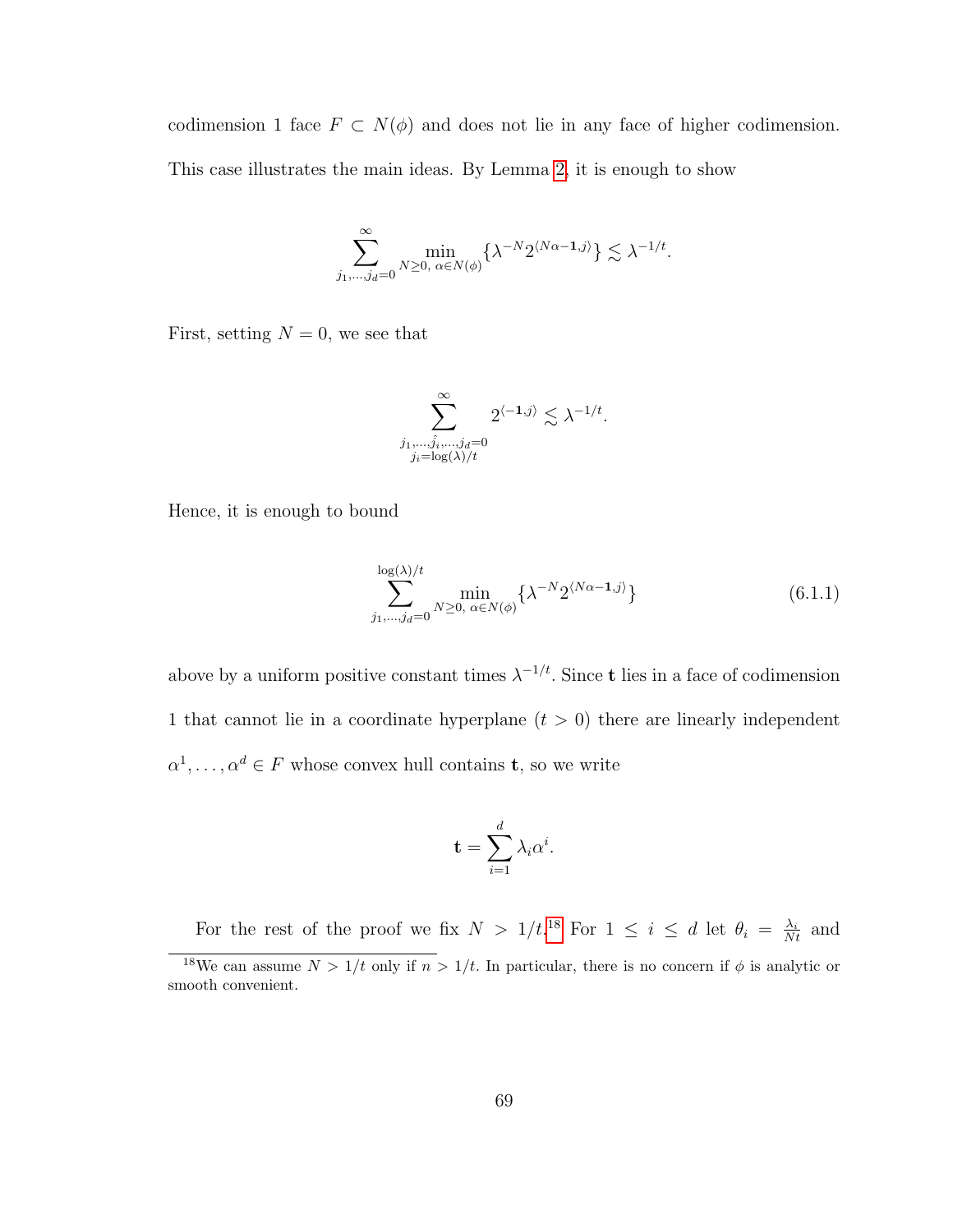$\theta_0 = 1 - \frac{1}{Nt}$ . Then all  $\theta_i$  are positive and sum to 1. Moreover, we can check

$$
\theta_0(-1)+\sum_{i=1}^d\theta_i(N\alpha^i-1)=0.
$$

We estimate [\(6.1.1\)](#page-78-1) by considering the sum

<span id="page-79-0"></span>
$$
\sum_{j_1,\dots,j_d=0}^{\log(\lambda)/t} \min_{1 \le i \le d} \{ J_0 2^{\langle -1,j \rangle}, J_i 2^{\langle N\alpha^i - 1,j \rangle} \},\tag{6.1.2}
$$

where  $J_0 = 1$  and the coefficients  $J_i$  equal  $\lambda^{-N}$  for  $1 \leq i \leq d$ ; [\(6.1.2\)](#page-79-0) clearly bounds [\(6.1.1\)](#page-78-1) above, since we fixed N. Letting A be the full rank matrix  $\{\alpha_\ell^i\}_{1 \leq i,\ell \leq d}$ , we can solve  $Az = \mathbf{1} \in \mathbb{R}^d$ . Write the solution as  $z = (z_1, \ldots, z_d)$  (we already know  $z = w(\mathbf{t}),$ but z is not as obvious when  $F$  is not codimension 1). Since the convex hull of  $\{\alpha^1,\ldots,\alpha^d\}$  contains  $\mathbf{t} \in \mathbb{R}^d$ , we conclude  $\langle \mathbf{t}, z \rangle = 1$ , hence  $\langle \mathbf{1}, z \rangle = 1/t$ . Denoting the d–tuple  $log(\lambda)z$  by  $j^0$ , we compute

$$
J_0 2^{\langle -1, j^0 \rangle} = \lambda^{-1/t} = J_i 2^{\langle N\alpha^i -1, j^0 \rangle}.
$$

Hence, by reindexing and factoring out  $\lambda^{-1/t}$ , we see

$$
\sum_{j_1,\dots,j_d=0}^{\log(\lambda)/t} \min_{1 \le i \le d} \{ J_0 2^{\langle -1, j \rangle}, J_i 2^{\langle N\alpha^i -1, j \rangle} \}
$$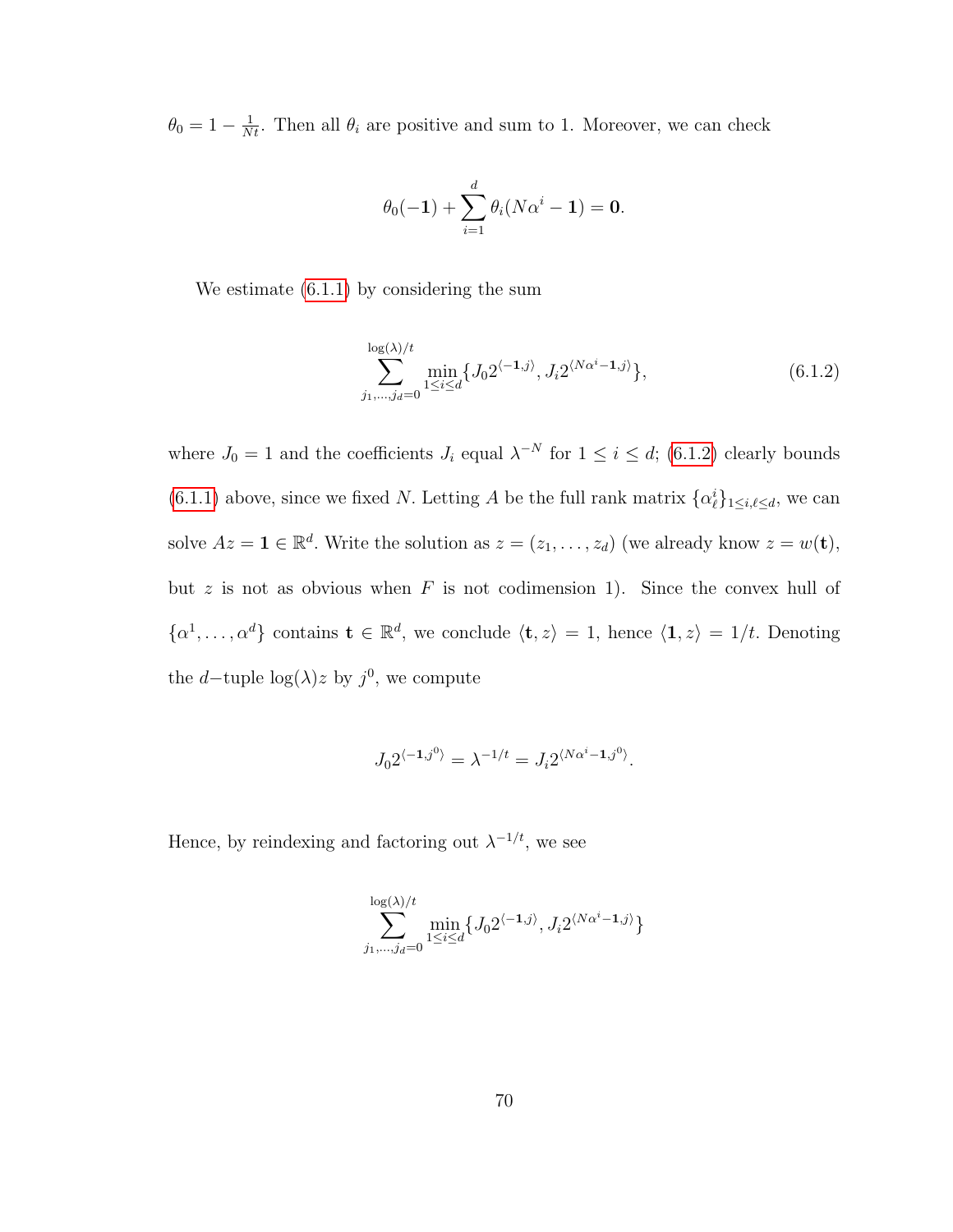$$
\lesssim \lambda^{-1/t} \sum_{j_1 = -\log(\lambda)z_1}^{\log(\lambda)/t - \log(\lambda)z_1} \cdots \sum_{j_d = -\log(\lambda)z_d}^{\log(\lambda)/t - \log(\lambda)z_d} \min_{1 \le i \le d} \{2^{\langle -1, j \rangle}, 2^{\langle N\alpha^i - 1, j \rangle} \}.
$$
(6.1.3)

Now notice that the vectors  $N\alpha^{i} - 1$  and  $-1$  do not all lie in the same hyperplane:  $\langle -1, z \rangle = -1/t$  and  $\langle N\alpha_i, z \rangle = N \neq 0$ . This finishes the claim, since  $\{\xi \in \mathbb{R}^d : \langle \xi, z \rangle = 0\}$ 1} is the unique hyperplane in  $\mathbb{R}^d$  containing the d many linearly independent vectors  $\alpha^i$ . Therefore, for all  $x \in \mathbb{R}^d$ ,

<span id="page-80-0"></span>
$$
\sup_{\|x\|_{\infty}=1} \min_{1\leq i\leq d} \{\langle -1, x\rangle, \langle N\alpha^i-1, x\rangle\} < 0.
$$

By homogeneity, there is some  $c > 0$  such that

$$
\min_{1 \le i \le d} \{ \langle -\mathbf{1}, x \rangle, \langle N\alpha^i - \mathbf{1}, x \rangle \} \le -c \|x\|_{\infty}.
$$

Apply this fact to bound the sum in [\(6.1.3\)](#page-80-0) by

$$
\sum_{j_1,\dots,j_d \in \mathbb{Z}} 2^{\min\{\langle -1,j \rangle, \ \langle N\alpha^i-1,j \rangle\}} \lesssim \sum_{n=0}^{\infty} \sum_{\|j\|_{\infty}=n} n^{d-1} 2^{-cn} \lesssim 1
$$

to see that (6.1.[1\)](#page-78-1) is bounded above by a uniform constant times  $\lambda^{-1/t}$ , which is exactly the estimate we were looking for.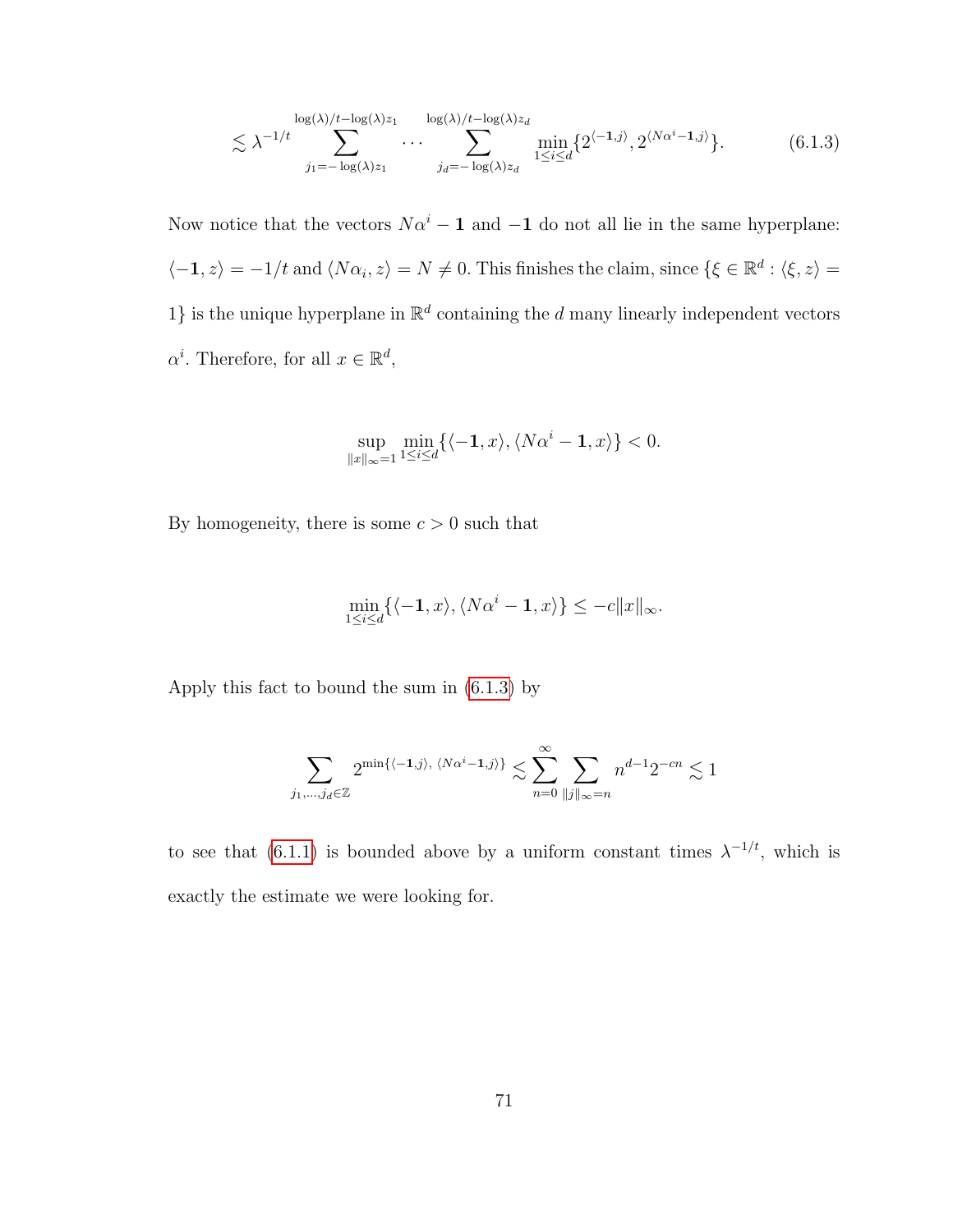## 6.2 General case

Let F be some codimension 1 face intersecting the line  $L = \{s(\beta + 1) : s \in \mathbb{R}\}\)$  and let w be the normal of F. Since  $\beta + 1$  has all positive components, the quantity  $\langle \beta + \mathbf{1}, w \rangle$  is nonzero. Since  $\beta + \mathbf{1}$  lies on a line intersecting F, we conclude that the vector  $v = \frac{\beta+1}{\beta+1}$  $\frac{\beta+1}{(\beta+1,w)}$  lies on F. Let  $r-1$  be the lowest dimension over all faces intersected by  $L$ . By Lemma [2,](#page-22-0) it is enough to show

$$
\sum_{j_1,\ldots,j_d=0}^{\infty} \min_{N\geq 0,\ \alpha\in N(\phi)} \{\lambda^{-N} 2^{\langle N\alpha-\beta-1,j\rangle}\}\lesssim \lambda^{-\langle \beta+1,w\rangle}\log^{d-r}(\lambda).
$$

First, setting  $N = 0$ , we see for any  $j_i$  that

$$
\sum_{j_1=0}^{\infty} \cdots \sum_{j_i=\log(\lambda)/v_i}^{\infty} \cdots \sum_{j_d=0}^{\infty} 2^{\langle -\beta-1,j\rangle} \lesssim \lambda^{-(\beta_i+1)/v_i} = \lambda^{-\langle \beta+1,w\rangle}
$$

Hence, it is enough to bound

$$
\sum_{j_1=0}^{\log(\lambda)/v_1} \cdots \sum_{j_d=0}^{\log(\lambda)/v_d} \min_{N \ge 0, \ \alpha \in N(\phi)} \{\lambda^{-N} 2^{\langle N\alpha - \beta - 1, j \rangle}\}
$$
(6.2.1)

<span id="page-81-1"></span><span id="page-81-0"></span>.

above by a uniform positive constant times  $\lambda^{-\langle \beta+1,w \rangle} \log^{d-r}(\lambda)$ . It is more natural to work in a continuous setting when  $r \neq d$  because we need to change variables, so we bound [\(6.2.1\)](#page-81-0) above by a uniform constant times

$$
\int_0^{\log(\lambda)/v_1} \cdots \int_0^{\log(\lambda)/v_d} \min_{N \ge 0, \alpha \in N(\phi)} \{\lambda^{-N} e^{\langle N\alpha - \beta - 1, x \rangle}\} dx, \tag{6.2.2}
$$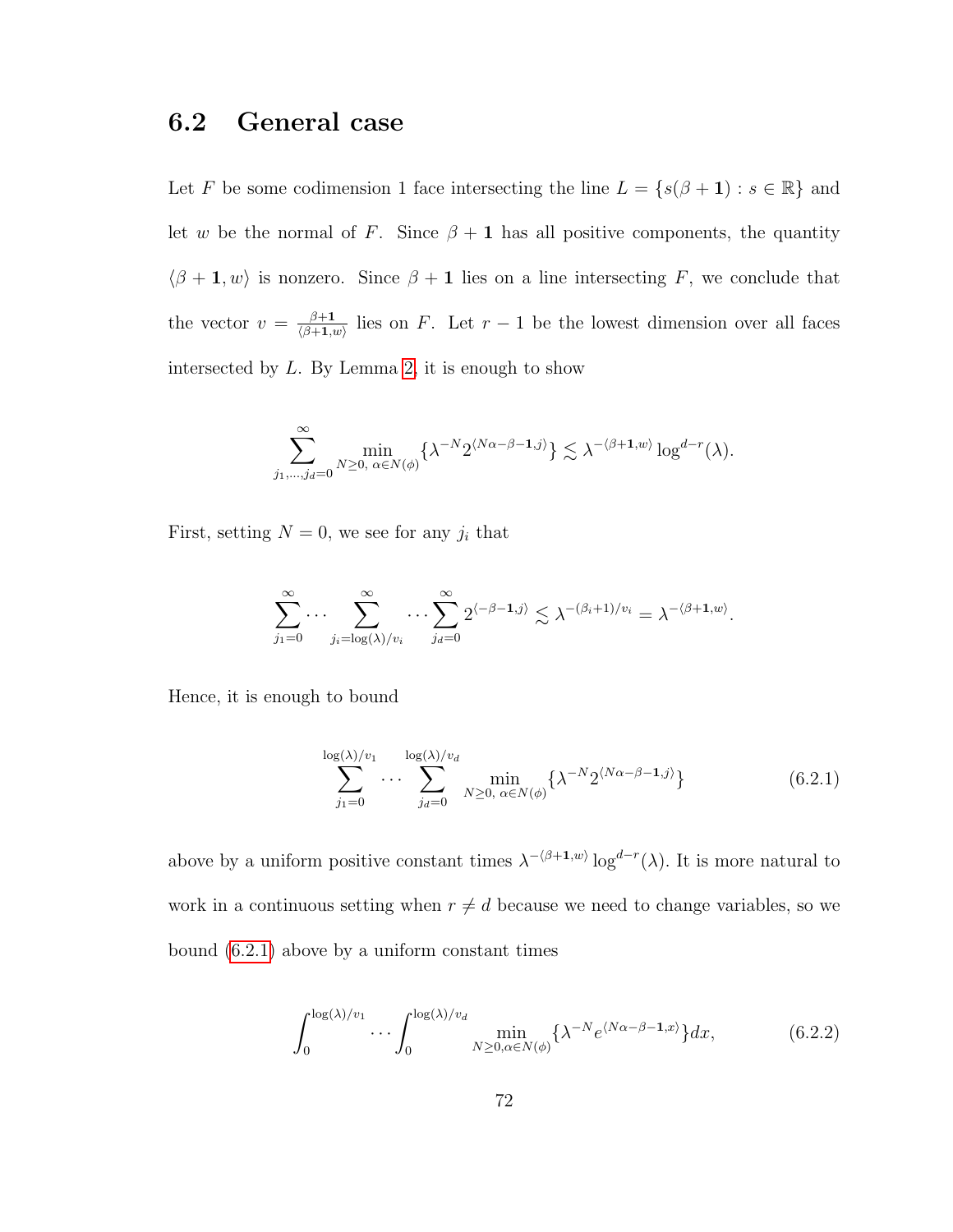and we estimate the integral  $(6.2.2)$  instead. Since v lies in a face of dimension no less than  $r - 1$  that also does not lie in a coordinate hyperplane, there are linearly independent  $\alpha^1, \ldots, \alpha^r \in F$  whose convex hull contains v, so write

<span id="page-82-2"></span><span id="page-82-1"></span>
$$
v = \sum_{i=1}^{r} \lambda_i \alpha^i.
$$
\n(6.2.3)

For the rest of the proof we assume  $N > \langle \beta + \mathbf{1}, w \rangle$ . This is where we require that  $k > \langle \beta + 1, w \rangle$ . For  $1 \le i \le r$  let  $\theta_i = \lambda_i \langle \beta + 1, w \rangle / N$  and  $\theta_0 = 1 - \langle \beta + 1, w \rangle / N$ . All  $\theta_i$  are positive and their sum is 1 by the restriction placed on N. Moreover, we can check

$$
\theta_0(-\beta - 1) + \sum_{i=1}^r \theta_i (N\alpha^i - \beta - 1) = 0.
$$
 (6.2.4)

The integral [\(6.2.2\)](#page-81-1) can be bounded above by

$$
\int_0^{\log(\lambda)/v_1} \cdots \int_0^{\log(\lambda)/v_d} \min_{1 \le i \le k} \{e^{\langle -\beta - 1, x \rangle}, \lambda^{-N} e^{\langle N\alpha^i - \beta - 1, x \rangle} \} dx.
$$
 (6.2.5)

We now change variables for convenience: define the matrix  $A$  by the equalities

<span id="page-82-0"></span>
$$
A\alpha^i = \mathbf{e}_i \text{ for } 1 \le i \le r,
$$

and

$$
A\mathbf{e}_i = \mathbf{e}_i \text{ for } r < i \leq d.
$$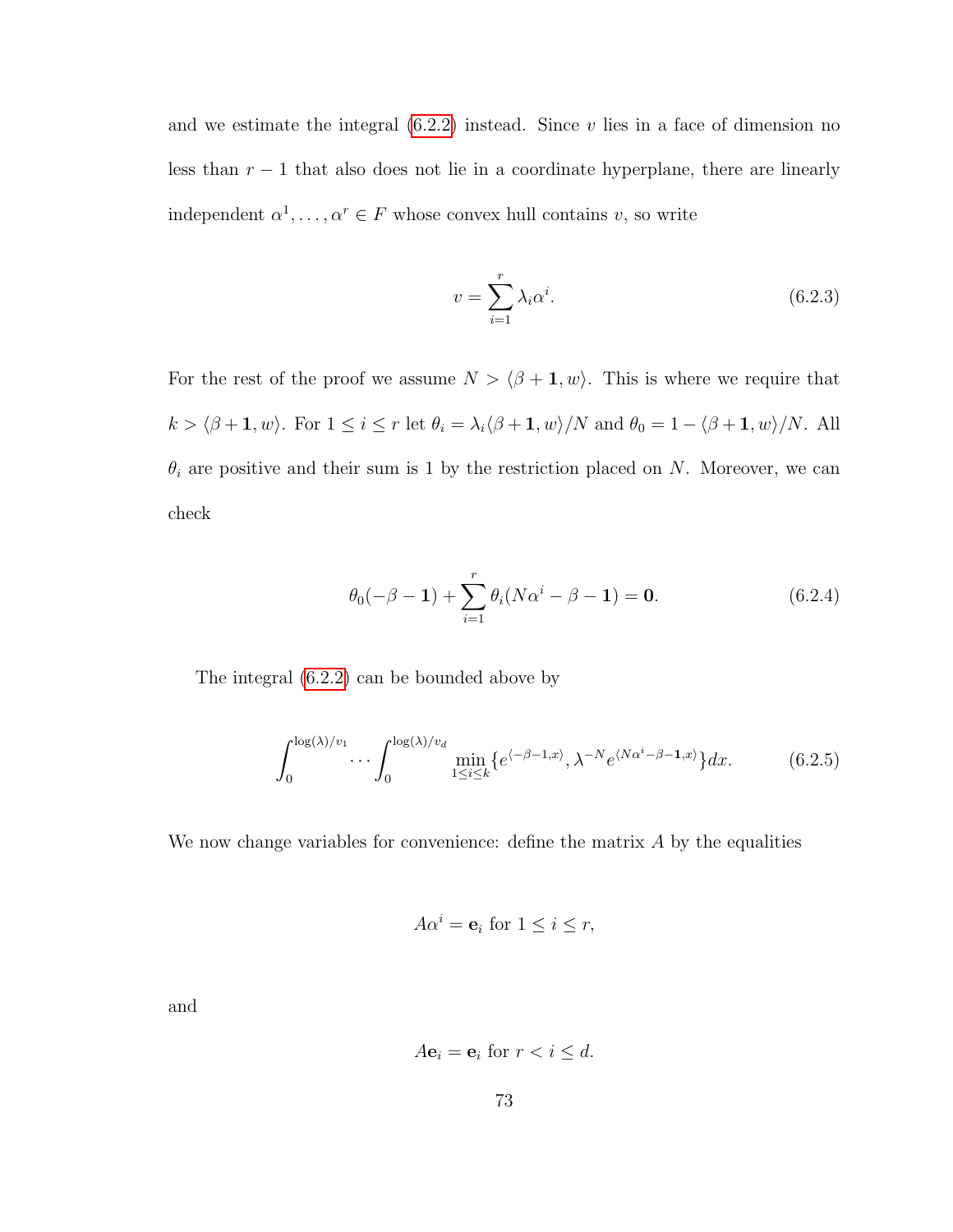Note that  $\langle A^T x, \alpha^i \rangle = x_i$  for  $1 \leq i \leq k$ . Letting  $x = A^T y$ , up to a factor of the Jacobian of  $A^{-1}$ , the integral [\(6.2.5\)](#page-82-0) equals

$$
\int_{0 \le \langle A^T y, \mathbf{e}_i \rangle \le \log(\lambda)/v_i} \min_{1 \le j \le k} \{ e^{\langle A(-\beta - 1), y \rangle}, \lambda^{-N} e^{\langle A(N\alpha^j - \beta - 1), y \rangle} \} dy.
$$
 (6.2.6)

We have seen that  $A\alpha^i = \mathbf{e}_i$  by definition of A. Moreover, by [\(6.2.3\)](#page-82-1), since  $v = \frac{\beta+1}{(\beta+1)^i}$  $\frac{\beta+1}{\langle \beta+1,w\rangle},$ the vector  $A(\beta + 1)$  can be written as a linear combination of vectors  $A\alpha^i = e_i$  over  $1\leq i\leq r.$  Therefore we can integrate over directions  $r < i\leq d$ 

<span id="page-83-1"></span><span id="page-83-0"></span>
$$
\int_{0 \le \langle A^T y, \mathbf{e}_i \rangle \le \log(\lambda)/v_i} dy_{r+1} \cdots dy_d \lesssim \log^{d-r}(\lambda)
$$

in order to bound [\(6.2.6\)](#page-83-0) above by

$$
\log^{d-k}(\lambda)\int_{\mathbb{R}^k} \Big|\min_{1\leq i\leq k} \{e^{\langle A(-\beta-1),y\rangle}, \lambda^{-N}e^{\langle A(N\alpha^i-\beta-1),y\rangle}\}\Big| dy_1\cdots dy_r. \tag{6.2.7}
$$

Since  $A\alpha^i = \mathbf{e}_i$  and  $\sum_{j=1}^r \lambda_j = 1$ , we see

$$
\langle A(\beta+1), \log(\lambda)\mathbf{1}\rangle = \langle \beta+1, w \rangle \log(\lambda) \sum_{j=1}^r \lambda_j \langle A\alpha^j, \mathbf{1}\rangle = \langle \beta+1, w \rangle \log(\lambda),
$$

and therefore, exponentiating, we obtain  $e^{A(-\beta-1),\log(\lambda)1)} = \lambda^{-\langle \beta+1,w \rangle}$ . This calculation inspires the change of variables  $y \to y + \log(\lambda)$ 1. After changing variables, we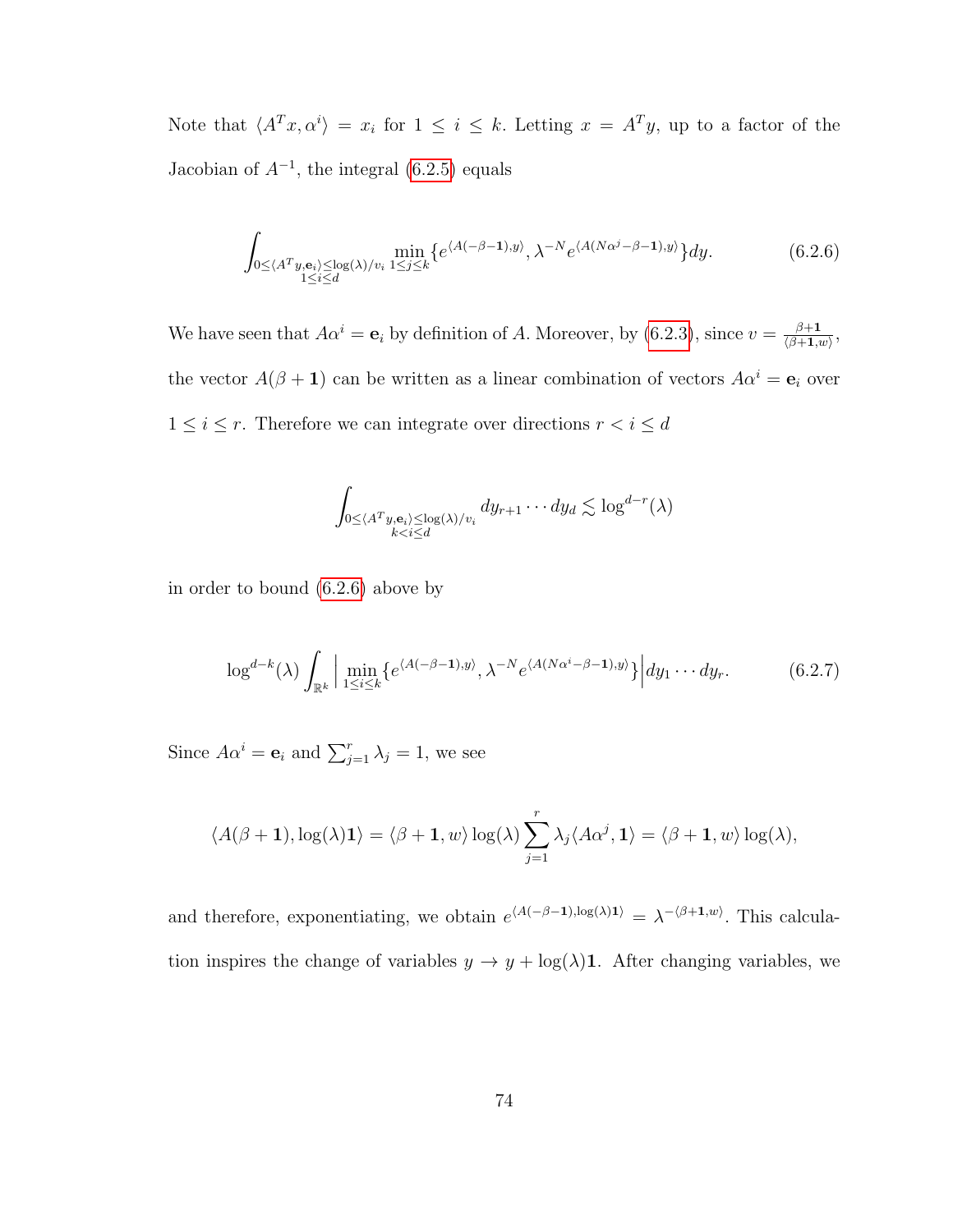can factor out  $\lambda^{-(\beta+1,w)}$  and bound [\(6.2.7\)](#page-83-1) above by  $\lambda^{-(\beta+1,w)} \log^{d-k}(\lambda)$  times

$$
\int_{\mathbb{R}^k} \Big| \min_{1 \leq i \leq k} \{ e^{\langle A(-\beta-1),y \rangle}, e^{\langle A(N\alpha^i-\beta-1),y \rangle} \} \Big| dy_r \cdots dy_1.
$$

The factors  $\lambda^{-N}$  disappeared after changing variables because  $\lambda^{-N}e^{N\log(\lambda)}=1$ . By  $(6.2.4),$  $(6.2.4),$ 

$$
0 = \theta_0 A(-\beta - 1) + \sum_{i=1}^r \theta_i A(N\alpha^i - \beta - 1).
$$

Since  $A(N\alpha^i - \beta - 1)$  for  $1 \leq i \leq r$  and  $A(-\beta - 1)$  are linearly independent in  $\mathbb{R}^r$ ,

$$
\sup_{||y||_2=1} \min_{1\leq i\leq r} \{ \langle A(-\beta-1), y \rangle, \langle A(N\alpha^i-\beta-1), y \rangle \} < 0.
$$

By homogeneity, there is a constant  $c = c(\alpha^1, \dots, \alpha^r, \beta) > 0$  such that

$$
\min_{1 \le i \le r} \{ \langle A(-\beta - \mathbf{1}), y \rangle, \langle A(N\alpha^i - \beta - \mathbf{1}), y \rangle \} < c ||y||_2.
$$

After a polar change of variables, we can bound [\(6.2.7\)](#page-83-1) by a constant independent of  $\lambda$  (but depending on  $\alpha^1, \ldots, \alpha^r$ , and  $\beta$ ) times

$$
\lambda^{-\langle \beta+1, w \rangle} \log^{d-r}(\lambda) \int_0^\infty e^{-cr} dr \lesssim \lambda^{-\langle \beta+1, w \rangle} \log^{d-r}(\lambda),
$$

which is exactly the bound we were looking for.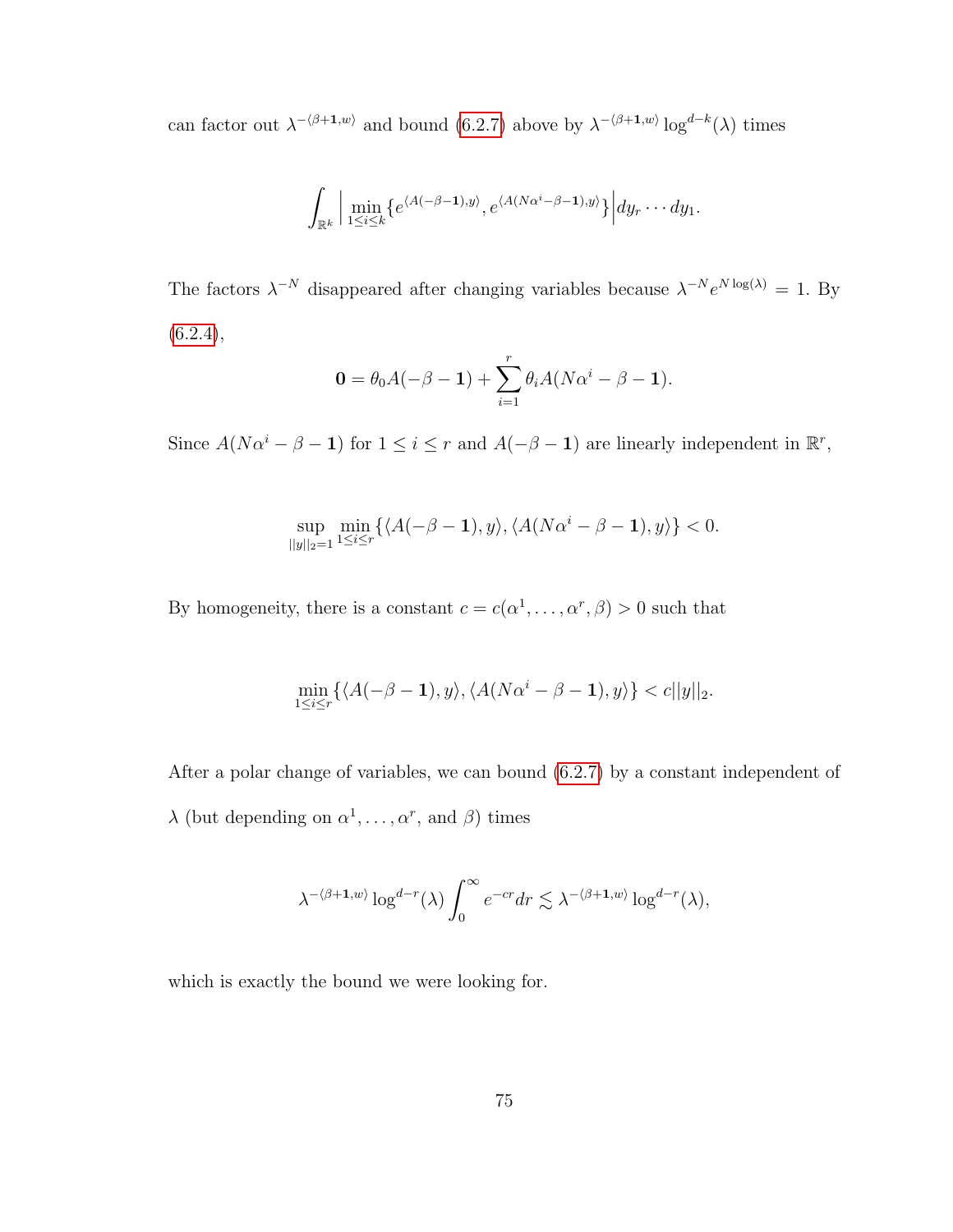#### Varchenko's upper bounds as a special case

Letting  $\beta = 0$  above, the inner product  $\langle \beta + 1, w(\beta + 1) \rangle = \langle 1, w(1) \rangle = 1/t$  by Observation [1.](#page-23-0) Therefore Varchenko's upper bound in [\[18\]](#page-117-0) is a special case of Theorem [1.](#page-23-0) In fact, the upper bound hold for all convenient nondegenerate phases  $\phi \in C^k$ , assuming  $k > 1/t$ . Since  $t \geq 1/d$  holds for all  $C<sup>k</sup>$  functions, one could guarantee such an estimate for all  $C^{d+1}$  convenient phases.

#### 6.3 An estimate for remainders

Let  $\phi \in C^k$  be m-convenient and write  $\phi = P_{m'} + R_{m'}$ , where we are free to choose  $m \leq m' \leq n$ . With the same methods used above, we want to estimate

$$
I_{R,\gamma}(\lambda) = \int_{[0,4]^d} e^{i\lambda \phi(x)} x^{\gamma} \partial^{\gamma} R_m(x) x^{\beta} \psi(x) dx,
$$

where  $\psi$  is  $C^{k-|\gamma|}$  and supported close enough to the origin. We know by [\(5.3.1\)](#page-75-0) that for all  $1 \leq N \leq k - |\gamma|$ ,

$$
\left| \int_{[\varepsilon, 4\varepsilon]^d} e^{i\lambda \phi(x)} x^{\gamma} \partial^{\gamma} R_m(x) x^{\beta} \eta_{\varepsilon}(x) dx \right| \lesssim \sum_{|v| = m} \lambda^{-N} \varepsilon^{v + \beta + 1 - N\alpha}
$$

where  $\eta$  is  $C^{k-|\gamma|}$  and supported in [1,4]<sup>d</sup>. We again use linear programming over each v, assuming that  $k > |\gamma| + 1 + \langle \beta + \mathbf{1}, w(\beta + \mathbf{1}) \rangle$  so that  $k - |\gamma| \ge N >$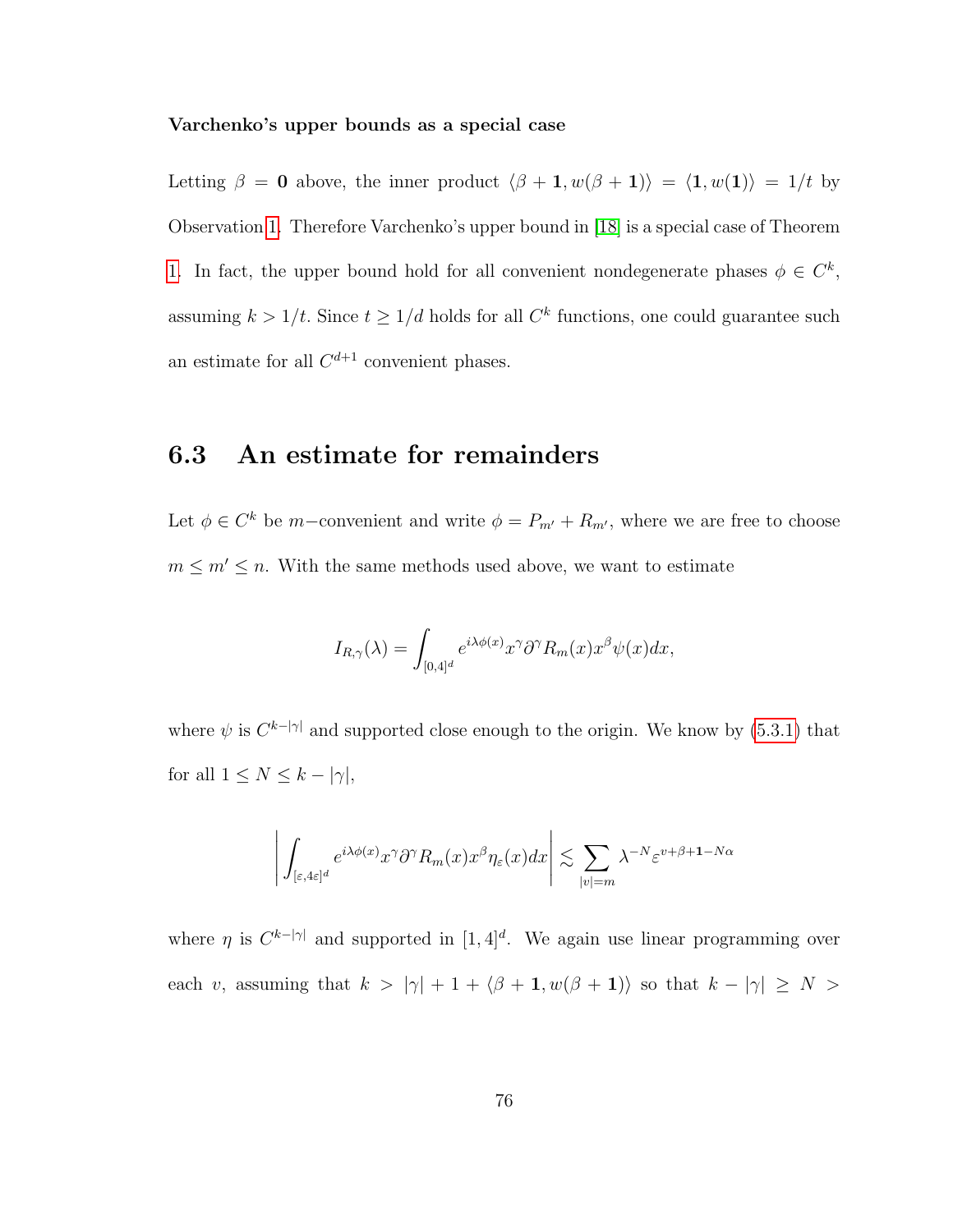$\langle v + \beta + \mathbf{1}, w(v + \beta + \mathbf{1}) \rangle$  for all  $|v| = m$ . The estimate is

$$
|I_{R,\gamma}(\lambda)| \lesssim \sum_{|v|=m} \lambda^{-(v+\beta+1,w(v+\beta+1))} \log^{d-1}(\lambda) \lesssim \lambda^{-1-(\beta+1,w(\beta+1))} \log^{d-1}(\lambda). \tag{6.3.1}
$$

With the same techniques, we get

<span id="page-86-0"></span>Corollary 1. Let  $\gamma^1, \ldots, \gamma^n, \beta \in \mathbb{N}^d$ . Assume  $\phi \in C^k$  is m-convenient. Assume

$$
k > \max_{1 \le j \le n} |\gamma^{j}| + \langle v^{1} + \dots + v^{n} + \beta + \mathbf{1}, w(v^{1} + \dots + v^{n} + \beta + \mathbf{1}) \rangle
$$

for all  $|v^i| = m$ , and let  $\psi$  be  $C^{k-\max|\gamma^i|}$  with support close enough to the origin. Let  $\mu(v^1, \ldots, v^n) = \langle v^1 + \cdots + v^n + \beta + 1, w(v^1 + \cdots + v^n + \beta + 1) \rangle$ . Then

$$
\left| \int_{\mathbb{R}^d} e^{i\lambda \phi} (x^{\gamma^1} \partial^{\gamma^1} R_m) \cdots (x^{\gamma^n} \partial^{\gamma^n} R_m) x^{\beta} \psi \right| \lesssim \sum_{|v^1| = \dots = |v^n| = m} \lambda^{-\mu(v^1, \dots, v^n)} \log^{d-1}(\lambda).
$$

The minimum over  $k - |\gamma^j|$  is the maximum number we can differentiate each of the terms  $x^{\gamma} \partial^{\gamma} R_m$ . Note that if  $\phi$  is smooth convenient or analytic, we don't need to worry about how large  $k$  has to be.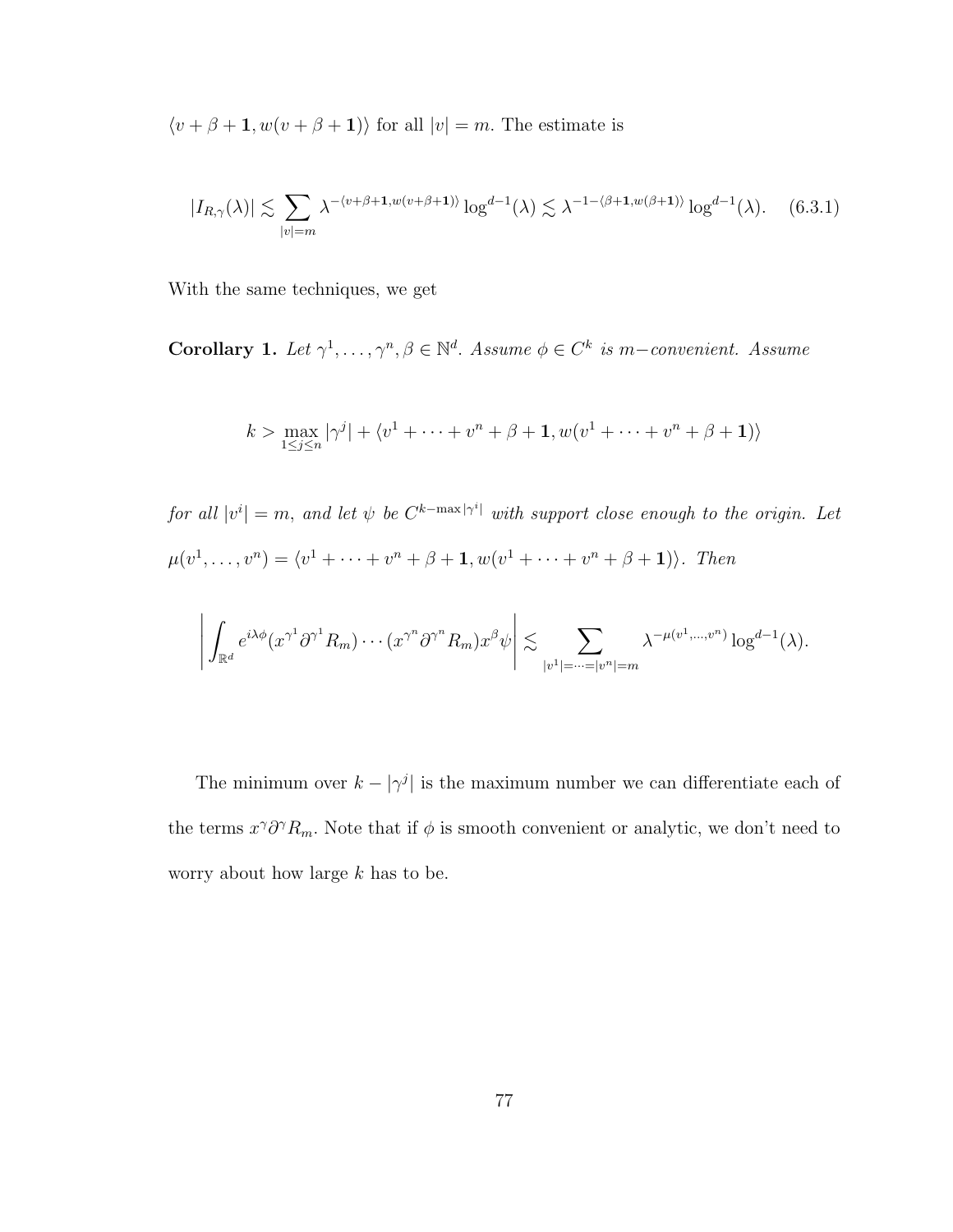## <span id="page-87-0"></span>Chapter 7

# Theorem [2:](#page-24-0) asymptotic expansion of  $I(\lambda)$

We remind the reader<sup>[19](#page-87-1)</sup> that if some multiple of  $\beta \in \mathbb{N}^d$  lies in  $N(\phi)$ , we define

 $w(\beta) = \{w : \langle \beta, w \rangle \text{ is minimal}\}\$ 

where the minimum is taken over all finitely many normals  $w$  of codimension 1 faces  $F$ of  $N(\phi)$ . In the same section we also defined  $\langle \gamma, w(\beta) \rangle$  for the scalar max $w \in W(\beta) \langle \gamma, w \rangle$ . In this chapter, we make use of the facts proven in Proposition [2](#page-41-0) at the end of Section [3.4:](#page-41-1)

If  $\langle \beta, w \rangle = \langle \alpha + \beta, w(\alpha + \beta) \rangle$ , then

<span id="page-87-1"></span><sup>19</sup>See Chapter [3,](#page-26-0) Section [3.3](#page-37-1)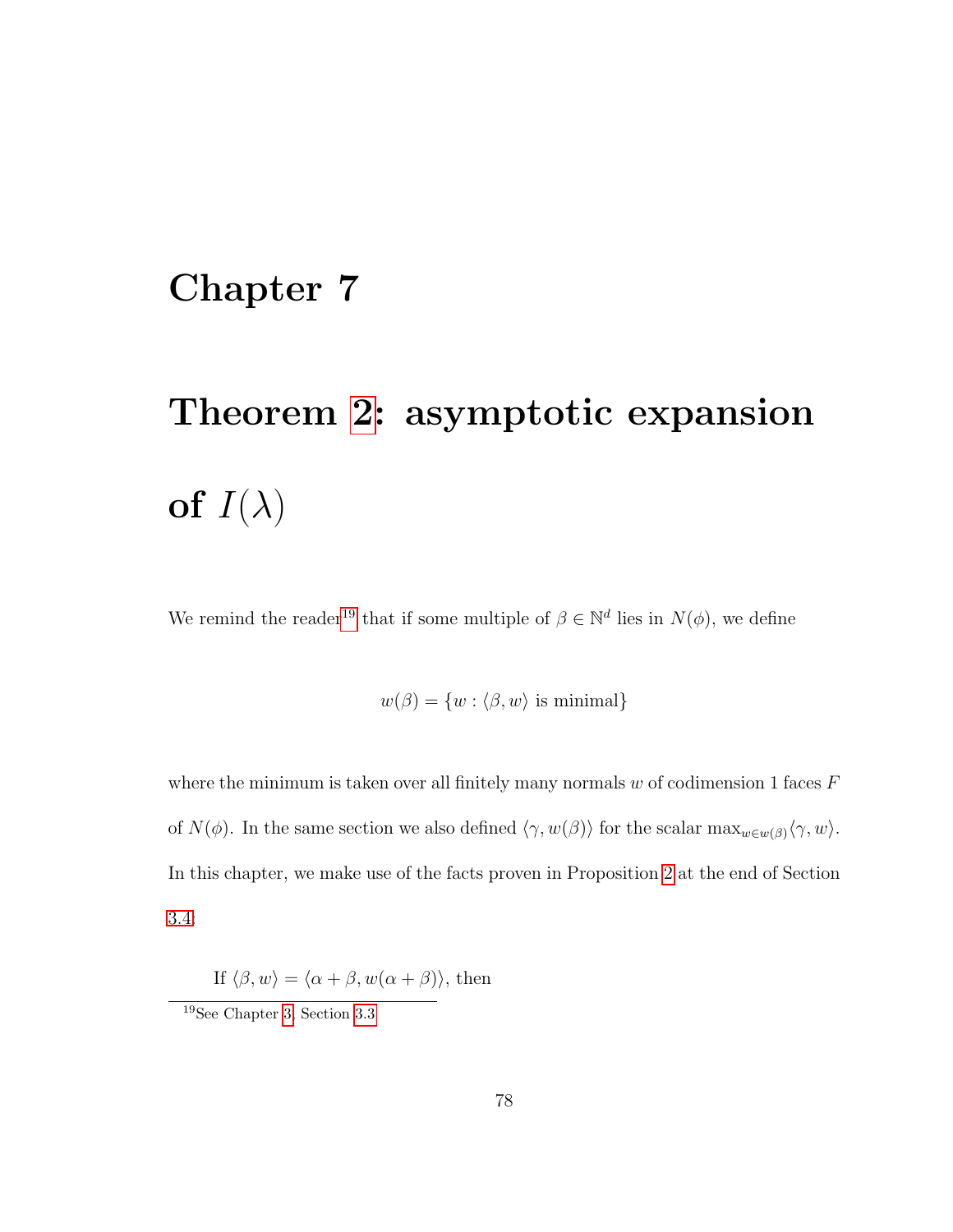**P3**  $w(\alpha + \beta) \subseteq w(\beta)$  and  $\alpha_j w_j = 0$  for all  $w \in w(\alpha + \beta)$ ,

- **P4** either  $w(\alpha + \beta) \subsetneq w(\beta)$  or else  $\alpha \neq \mathbf{0}$  implies  $\beta$  does not lie in any compact codimension 1 face, and
- **P5** If  $\alpha \neq \mathbf{0}$ , then  $|w(\alpha + \beta)| \leq |\{j : \alpha_j \neq 0\}| \leq d 1$ .
- **P6** If instead we assume  $\alpha \in N(\phi)$  and  $\langle \beta, w \rangle + 1 = \langle \alpha + \beta, w(\alpha + \beta) \rangle$ , then  $|w(\alpha + \beta)| \le d$  with equality only if  $\alpha = \beta$ .

## 7.1 Derivatives of  $I(\lambda)$

In this section we choose  $m < m' \stackrel{def}{=} m + n + 1 \leq k$  and express  $\phi$  as  $P_{m'} + R_{m'}$ where  $P_{m'}$  is a degree m' polynomial and  $R_{m'} = \sum_{|\alpha|=m'} x^{\alpha} h_{\alpha}(x)$ . Denote the integral  $\int_{\mathbb{R}^d} e^{i\lambda \phi(x)} \psi(x) dx$  by  $I(\lambda)$ . We want to prove that  $I(\lambda)$  has asymptotic expansion for large  $\lambda$  of the form

<span id="page-88-0"></span>
$$
I(\lambda) \sim \sum_{j=0}^{\infty} \sum_{r=0}^{d_j - 1} a_{j,r}(\psi) \lambda^{-p_j} \log^{d_j - 1 - r}(\lambda)
$$
 (7.1.1)

in the sense described prior to Theorem [2,](#page-24-0) where  $p_0 < p_1 < \cdots$  is the ordering of the countable set C of Section [3.5](#page-43-0) (Chapter 3). We assume that  $k > (d_0 + \cdots + d_n)m' + d$ , and  $d_j$  is the greatest codimension over all faces intersecting the lines

$$
\{s(\beta+1):s\in\mathbb{R},\ \beta\in\mathbb{N}^d,\ \langle\beta+1,w(\beta+1)\rangle-n'=p_j\text{ some }n'\in\mathbb{N}\}.
$$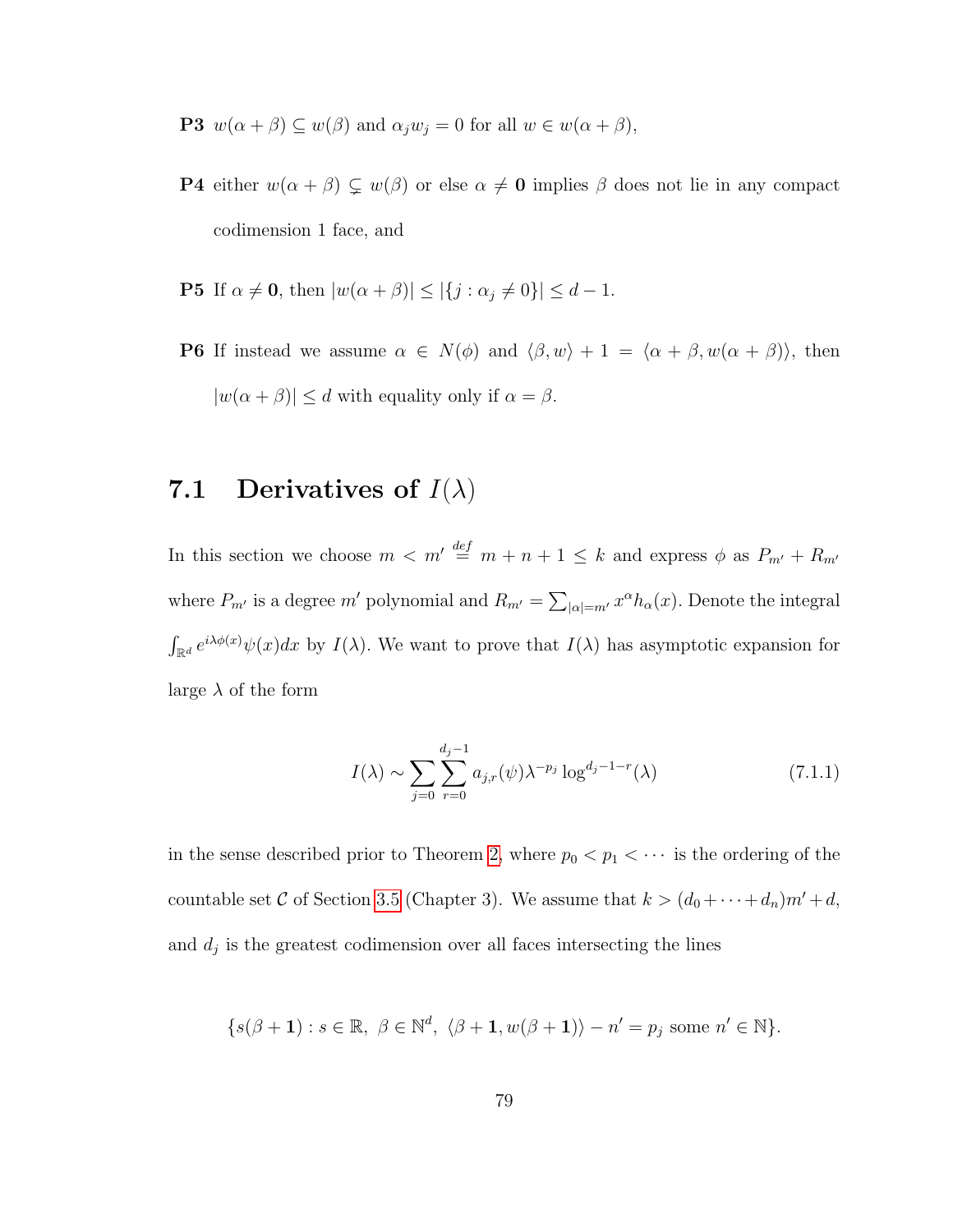Note that we only need the Newton polyhedron to know what are each  $p_j$  and  $d_j$ ; no additional conditions other than being able to define  $N(\phi)$  are required of  $\phi$ .

To start the proof, we need to first rewrite  $P_{m'}$  in a suggestive way and then differentiate  $I_{\beta}(\lambda)$ .

If  $P(x)$  is a polynomial of degree at most  $m'$ , note that

$$
P(x) = \sum_{|\alpha| \leq m'} c_{\alpha} x^{\alpha} = \sum_{|\alpha| \leq m'} \sum_{j=1}^{d} \alpha_j v_j c_{\alpha} x^{\alpha},
$$

where we are free to choose any  $v \in \mathbb{R}^d$  satisfying  $\langle \alpha, v \rangle = 1$ ; we suppress the dependence on  $\alpha$  for notational convenience. Let  $w \in w(\beta + 1)$  be free. Recall: geometrically,  $F = H_w \cap N(\phi)$  is a codimension 1 face hit by the line  $\{s(\beta+1) : s \in \mathbb{R}\},$ so in particular  $F$  does not lie in a coordinate hyperplane. We can rewrite  $P_{m'}$  as

<span id="page-89-0"></span>
$$
\sum_{\alpha} \sum_{j=1}^{d} \alpha_j (v_j - w_j) c_{\alpha} x^{\alpha} + \sum_{\alpha} \sum_{j=1}^{d} \alpha_j w_j c_{\alpha} x^{\alpha}.
$$
 (7.1.2)

This expression also works for arbitrary analytic functions. Letting  $v = v(\alpha) = w$  for all  $\alpha \in F$ , the quantity [\(7.1.2\)](#page-89-0) simplifies to

<span id="page-89-1"></span>
$$
\sum_{\alpha \notin F} \sum_{j=1}^{d} \alpha_j (v_j - w_j) c_\alpha x^\alpha + \sum_{\alpha} \sum_{j=1}^{d} \alpha_j w_j c_\alpha x^\alpha.
$$
 (7.1.3)

Since we are integrating over a compact set and  $e^{i\lambda\phi}$  has the same smoothness as  $\phi$ ,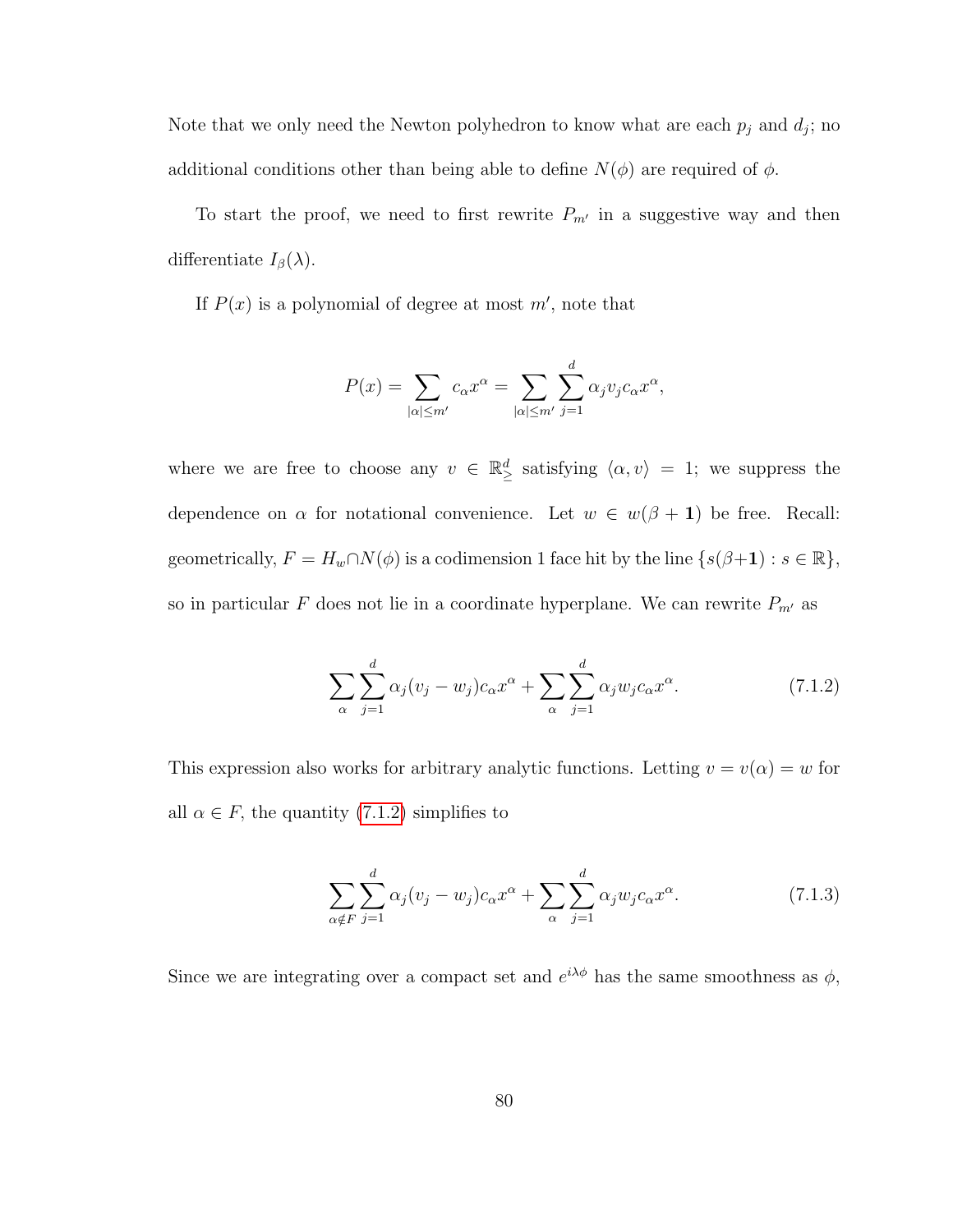we can write  $\lambda \frac{d}{d\lambda} I_{\beta}(\lambda) =$ 

$$
\int e^{i\lambda \phi(x)} i\lambda \phi(x) x^{\beta} \psi(x) dx = \underbrace{\int e^{i\lambda \phi} i\lambda (wx \cdot \nabla \phi) x^{\beta} \psi}_{I_1} + \underbrace{\int e^{i\lambda \phi} i\lambda (\phi - wx \cdot \nabla \phi) x^{\beta} \psi}_{I_2}.
$$

We first estimate  $I_1.$  Integration by parts tells us

$$
I_1 = -\int e^{i\lambda \phi(x)} \nabla \cdot (x^{\beta} \psi(x) wx) dx.
$$

By the product rule, and the definition  $\langle \beta + 1, w \rangle = \sum_{j=1}^d (\beta_j + 1)w_j$ , we can rewrite the integral above as

$$
I_1 = -\langle \beta + 1, w \rangle \int e^{i\lambda \phi} x^{\beta} \psi - \underbrace{\int e^{i\lambda \phi} x^{\beta} (wx \cdot \nabla \psi)}_{I_{11}}.
$$

Define  $D_{\beta}$  to be the operator  $\lambda \frac{d}{d\lambda} + \langle \beta + \mathbf{1}, w \rangle$ . We have just shown

$$
D_{\beta}I_{\beta}(\lambda)=I_2-I_{11}.
$$

We begin with the estimate of

$$
I_{11} = \sum_{j=1}^{d} w_j \int e^{i\lambda \phi} x^{\beta + \mathbf{e}_j} \psi'_{x_j}
$$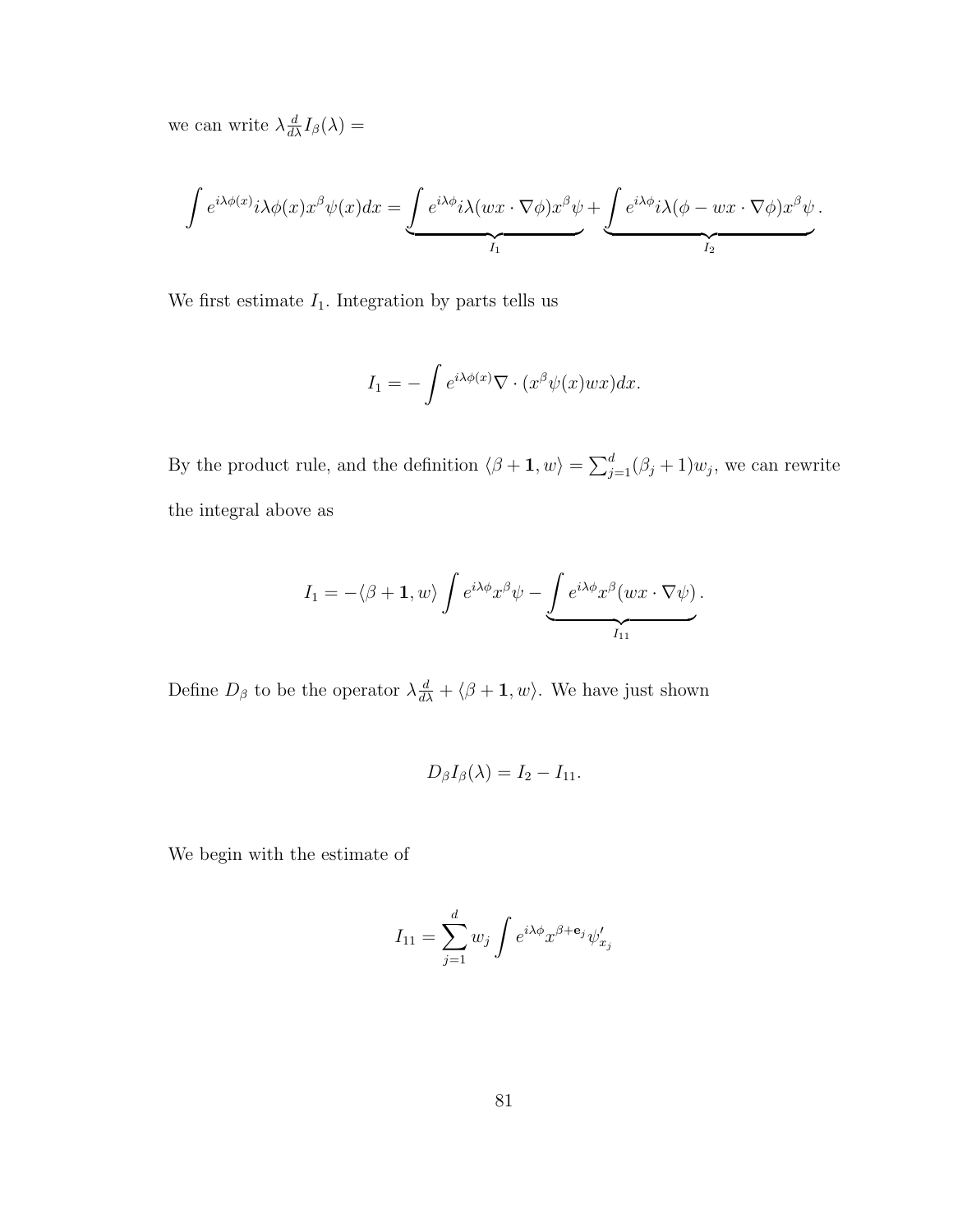By Theorem [1,](#page-23-0)

<span id="page-91-0"></span>
$$
|I_{11}(\lambda)| \lesssim \sum_{j=1}^{d} w_j \lambda^{-\langle \beta + \mathbf{e}_j + \mathbf{1}, w(\beta + \mathbf{e}_j + \mathbf{1}) \rangle} \log^{d_j - 1}(\lambda). \tag{7.1.4}
$$

- If  $\langle \beta + \mathbf{e}_j + \mathbf{1}, w(\beta + \mathbf{e}_j + \mathbf{1}) \rangle > \langle \beta + \mathbf{1}, w \rangle$ , we are done with the estimate.
- Otherwise, by property [P3](#page-41-2) we can say  $w(\beta + 1 + e_j) \subseteq w(\beta + 1)$ . If equality holds, **[P4](#page-41-3)** guarantees  $w_j = 0$ ; otherwise, we have a few more cases.
- If  $s(\beta + 1)$  doesn't intersect  $N(\phi)$  at a vertex, then  $|w(\beta + 1)|$  is the highest codimension over all faces containing  $\beta + 1$ . In this case,  $|w(\beta + 1 + e_j)|$  <  $|w(\beta+1)|$  so  $\beta+1+e_j$  lies in a strictly smaller codimension face.
- If  $s(\beta + 1)$  intersects in a vertex and  $s(\beta + 1 + e_j)$  does not, the power of log again must be smaller.
- Finally, [P5](#page-41-4) tells us the lines  $s(\beta + 1)$  and  $s(\beta + 1 + e_j)$  cannot both intersect  $N(\phi)$  at vertices.

We have finally finished proving an estimate on  $(7.1.4)$  that are summarized succinctly at the end of the section.

In order to estimate  $I_2$ , we first rewrite

$$
I_2 = \underbrace{\int e^{i\lambda\phi} i\lambda (P_{m'} - wx \cdot \nabla P_{m'}) x^{\beta} \psi}_{I_{21}} + \underbrace{\int e^{i\lambda\phi} i\lambda (R_{m'} - wx \cdot \nabla R_{m'}) x^{\beta} \psi}_{I_{22}}.
$$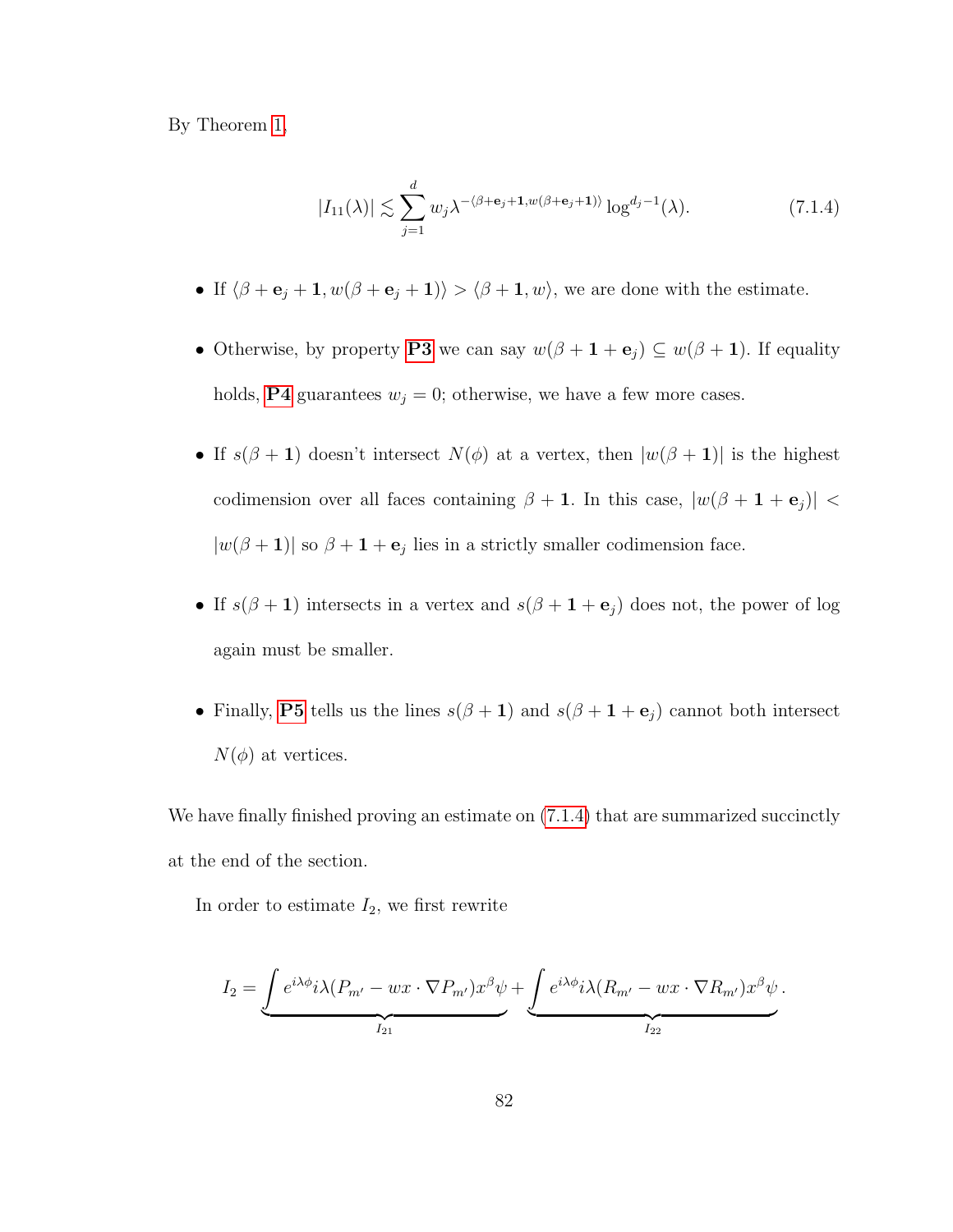By [\(7.1.3\)](#page-89-1),  $P_{m'}(x) - wx \cdot \nabla P_{m'}(x) = \sum_{\alpha \notin F} \sum_{j=1}^d (v_j - w_j) c_\alpha x^\alpha$ . If this quantity is zero, we are done with the estimate. Otherwise, Theorem [1](#page-23-0) tells us we can bound  $I_{21}$ above by

$$
|I_{21}| \lesssim \lambda \cdot \lambda^{-(\alpha+\beta+1, w(\alpha+\beta+1))} \log^{d'-1}(\lambda)
$$

for d' guaranteed by Theorem [1.](#page-23-0) Note that

$$
\langle \beta + 1, w \rangle + \langle \alpha, w(\alpha + \beta + 1) \rangle \le \langle \alpha + \beta + 1, w(\alpha + \beta + 1) \rangle.
$$

Moreover,  $\langle \alpha, w(\alpha + \beta + 1) \rangle \ge 1$  since  $\alpha$  must lie on or above  $H_{w'}$  for all  $w' \in$  $w(\alpha + \beta + 1)$  by convexity of  $N(\phi)$ . If  $1 + \langle \beta + 1, w \rangle = \langle \alpha + \beta + 1, w(\alpha + \beta + 1) \rangle$ , we apply **[P6](#page-41-0)**. Since  $\alpha \notin F$ ,  $w(\alpha + \beta + 1) \subsetneq w(\alpha) \cap w(\beta + 1)$ . In particular,  $\alpha \neq \beta + 1$ , so  $|w(\alpha) \cap w(\alpha + \beta + 1)| < d$  and therefore  $\alpha + \beta + 1$  must lie on a strictly smaller codimension face than  $\beta + 1$  $\beta + 1$ . Theorem 1 then guarantees that d' must be strictly smaller than the power of log in the estimate of  $I_\beta(\lambda)$  that we started with. So, the estimate in this case is strictly better because of the power of the logarithm. If equality of the inner products does not hold, the power of  $\lambda$  must be strictly smaller than in the estimate of  $I_\beta(\lambda)$ .

We move on to estimating  $I_{22}$  by applying Corollary [1.](#page-86-0)<sup>[20](#page-92-0)</sup> We assume that  $k >$  $1 + \langle v + \beta + 1, w(v + \beta + 1) \rangle$  or else we cannot proceed because of the conditions in

<span id="page-92-0"></span><sup>&</sup>lt;sup>20</sup>The major obstruction here is that  $R_{m'}(x) - wx \cdot \nabla R_{m'}(x)$  does not have nice cancellation like  $P_{m'}(x) - wx \cdot \nabla P_{m'}(x)$  did above (even in one variable). There is nothing we can do with this term unless  $\phi$  is smooth convenient, or real analytic. If  $\phi$  is smooth m–convenient, we can take m' to be so large that  $\langle \alpha + 1, w(\alpha + 1) \rangle$  is much smaller than the next term in the expansion of  $I_\beta(\lambda)$  and therefore can be ignored. If  $\phi$  is real analytic, we have to use cancellation as in the estimate of  $I_{21}$ .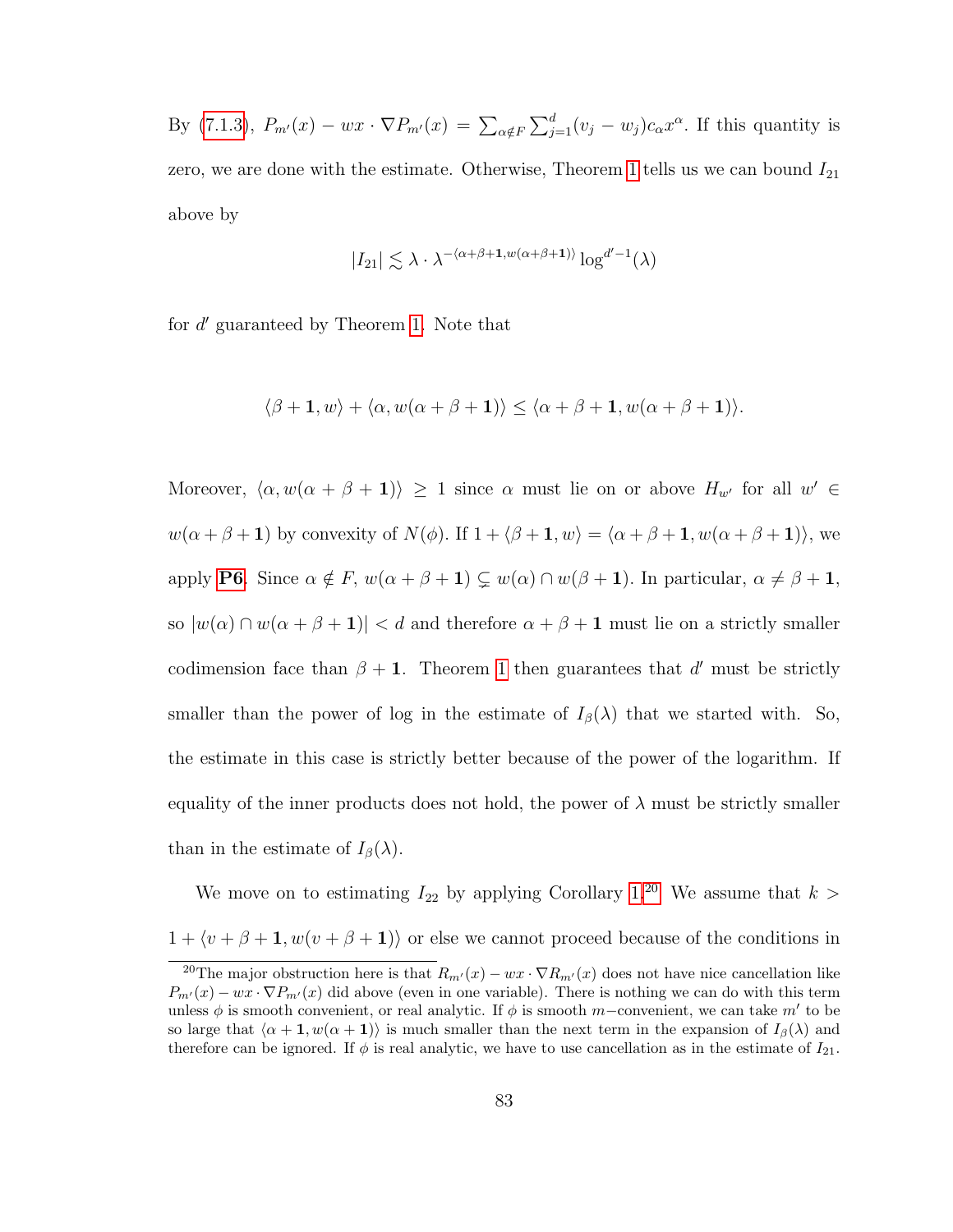Corollary [1.](#page-86-0) In the next steps, we assume  $\beta$  satisfies this property. By the triangle inequality and Corollary [1,](#page-86-0)

$$
|I_{22}| \lesssim \max_{|v|=m'} \lambda^{-(v+\beta+1,w(v+\beta+1))+1} \log^{d-1}(\lambda).
$$

The vector v cannot lie on any compact face of  $N(\phi)$  since we assumed  $N(\phi)$  =  $N(P_m) = N(P_{m'})$  intersects each coordinate axis and  $P_{m'}$  has degree at most m'. Although we don't consider the case  $m' = m$ , we mention that in this case, if we can conclude  $\langle v, w \rangle > 1$ , then the exponent of  $\lambda$  is strictly better. This is an assumption we need to impose if we want better estimates. Otherwise, we can only say by **[P6](#page-41-0)** that if  $|w(\beta + 1)| \geq d$ , then the exponent of log is smaller. If  $m' > m$ , for convenient phases it is easy to see that  $\langle \beta + \mathbf{e}_j, w \rangle > \langle \beta, w \rangle$  for all  $\beta$ , j, and w, since no component of any normal  $w$  can be zero. In this case we get a better estimate. If  $\phi$  is real analytic, then  $R_{m'}(x) - wx \cdot \nabla R_{m'}(x)$  is analytic and can be expressed as  $\sum_{j=1}^d \sum_{|\alpha| \ge m', \alpha \notin F} \alpha_i c_\alpha (v_i - w_i) x^\alpha$ , just like the polynomial in  $I_{21}$ . In this case we also get a better estimate.

Let  $p_0 < p_1 < \cdots$  be the well ordering stated at the beginning of the chapter. Let  $p_j = \langle \beta + \mathbf{1}, w \rangle$ . To summarize, we have just finished proving

$$
|D_{\beta}I_{\beta}(\lambda)| \lesssim \begin{cases} \lambda^{-p_{j+1}} \log^{d_{j+1}-1}(\lambda) & d_j = 1 \\ \lambda^{-p_j} \log^{d_j-2}(\lambda) & \text{otherwise.} \end{cases}
$$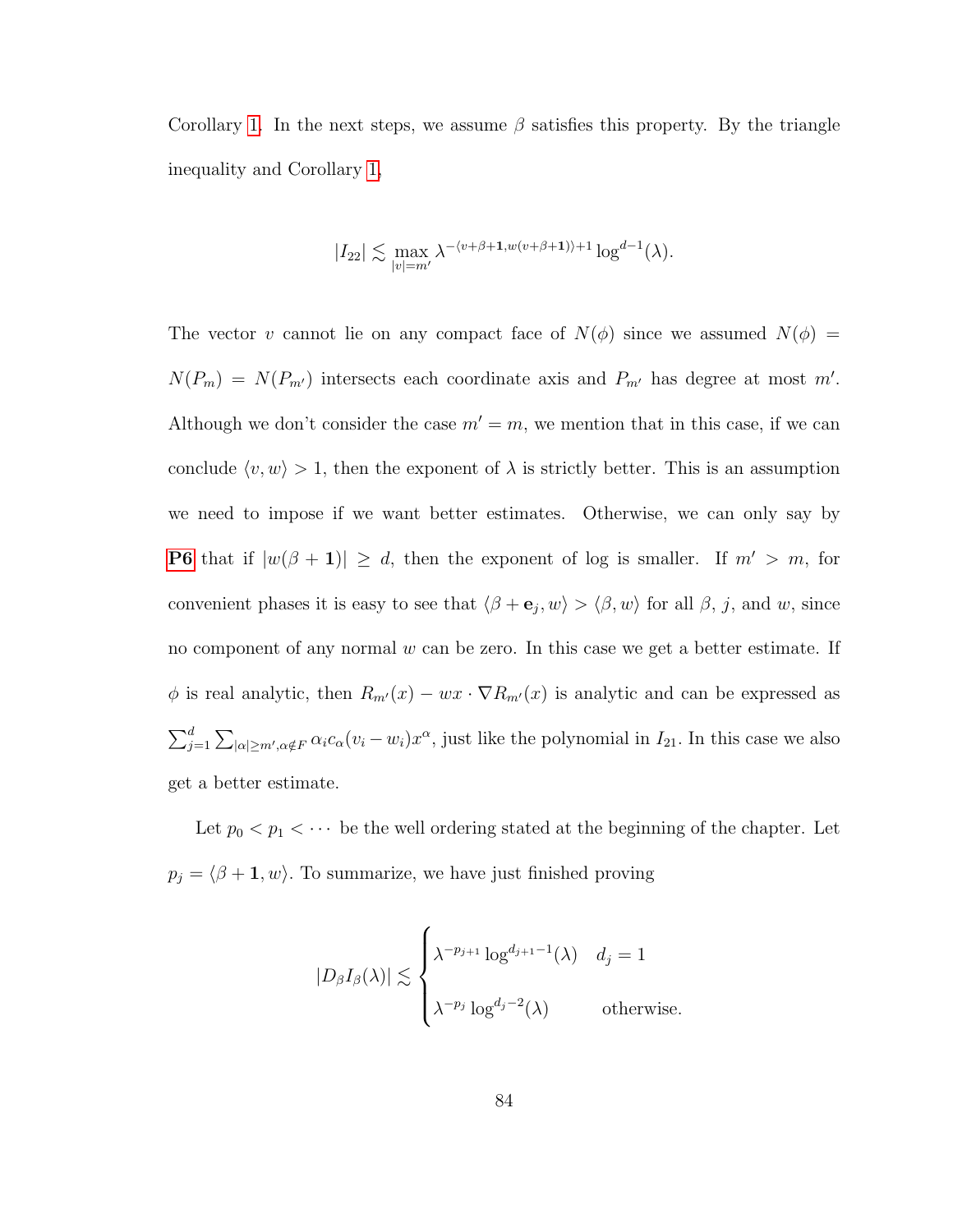## 7.2 Estimating higher derivatives of  $I(\lambda)$

#### 7.2.1 Analytic phases

In this section we use  $\cdot$  to represent the dot product whenever a gradient is involved, e.g.,  $\nabla \cdot F$  is the divergence of F. In the case when  $\phi$  is analytic, we simply write  $\phi(x) = \sum_{\alpha} x^{\alpha}$  or else it is not as clear why the remainders do not contribute too much. We are free to exchange infinite sums and integrals in this part of the proof because of the Lebesgue Dominated Convergence Theorem; all the sums represent analytic functions, so are uniformly and absolutely convergent in the support of the amplitude.

Denote by  $G_{n,r}(\lambda)$  the integral

$$
\left(\lambda \frac{d}{d\lambda} + p_n\right)^r \left(\lambda \frac{d}{d\lambda} + p_{n-1}\right)^{d_{n-1}} \cdots \left(\lambda \frac{d}{d\lambda} + p_0\right)^{d_0} I(\lambda).
$$

The induction hypothesis for analytic phases is:

$$
G_{n,r}(\lambda) = \sum_{j=0}^{d_0+\cdots+d_{n-1}+r} \lambda^j J_{j,n,r}(\lambda),
$$

where  $J_{j,n,r}$  can be split up into finitely many integrals  $J_{j,n,r,\ell}$  such that there exist

•  $\beta = \beta_{n,r}$  lying in a codimension r, but not codimension  $r + 1$ , face and a normal  $w \in w(\beta + 1)$  (depending on  $\beta$ ) such that  $p_n = \langle \beta + 1, w \rangle - K$  for some  $K \in \mathbb{N}$ ,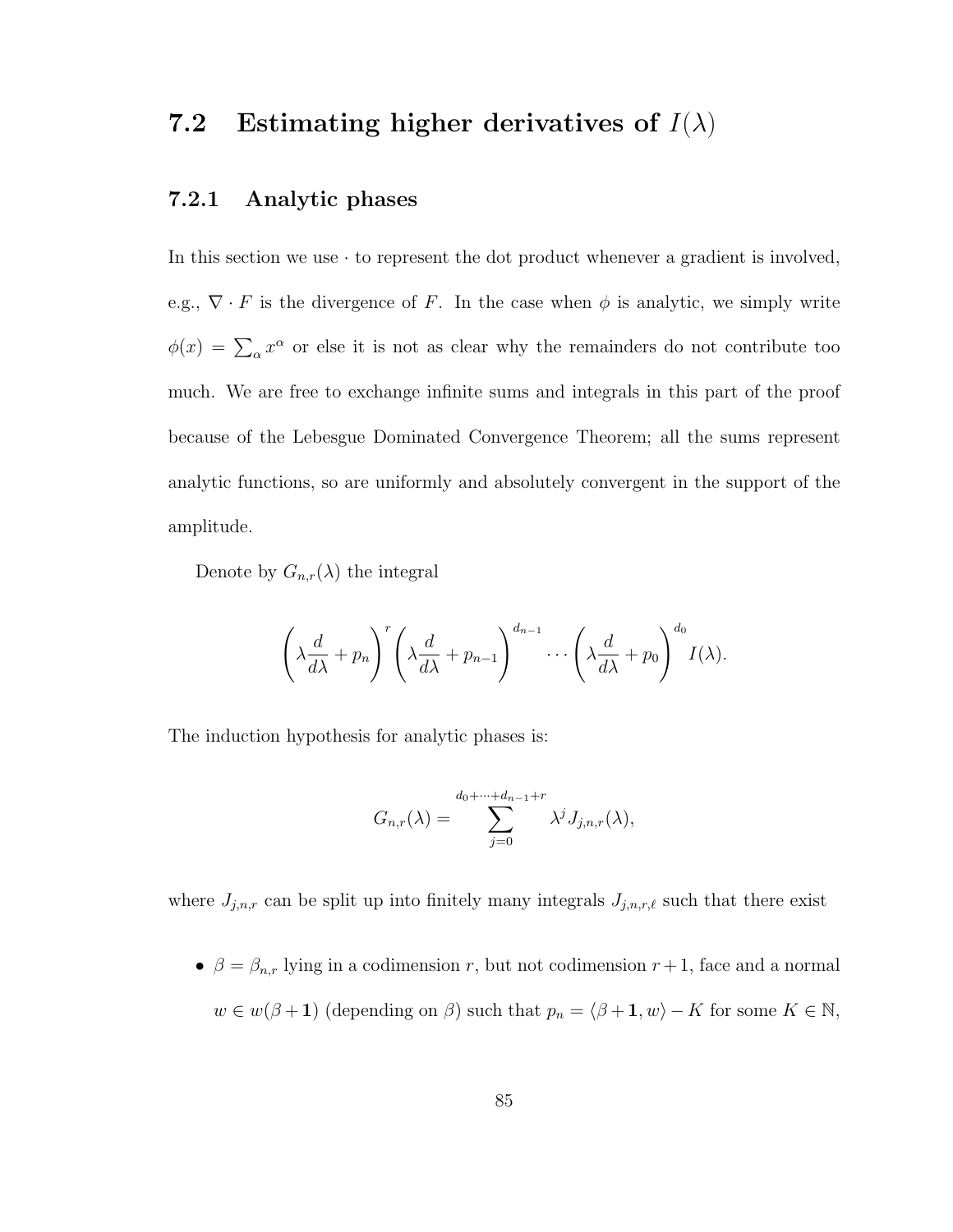- compactly supported  $\psi_{j,n,r,\ell} \in C^{\infty}$ ,
- a countable set  $\Gamma(j, n, r, \ell)$  such that  $\langle \gamma + \mathbf{1}, w(\gamma + \mathbf{1}) \rangle \ge p_n + j$  for all  $\gamma \in \Gamma$ .

The above are such that we can write

$$
J_{j,n,r,\ell} = \int e^{i\lambda \phi(x)} \sum_{\gamma \in \Gamma(j,n,r,\ell)} b_{\gamma} x^{\gamma} \psi_{j,n,r,\ell} dx
$$

If the context is clear, we suppress the indices. Applying  $(\lambda \frac{d}{d\lambda} + p_n)$  to each  $J = J_{j,n,r,\ell}$ , we write

$$
\left(\lambda \frac{d}{d\lambda} + p_n\right) J = \lambda^j \int e^{i\lambda \phi} i\lambda \phi \sum_{\gamma} b_{\gamma} x^{\gamma} \psi dx
$$

$$
+ (p_n + j) \lambda^j \int e^{i\lambda \phi} \sum_{\gamma \in \Gamma} b_{\gamma} x^{\gamma} \psi dx
$$

$$
= \lambda^j (J'(\lambda) + (p_n + j) J(\lambda))
$$

We first write

$$
J_1' = \int e^{i\lambda \phi} i\lambda (wx \cdot \nabla \phi) \sum_{\gamma} b_{\gamma} x^{\gamma} \psi,
$$

and

$$
J_2' = \int e^{i\lambda \phi} i\lambda (\phi - wx \cdot \nabla \phi) \sum_{\gamma} b_{\gamma} x^{\gamma} \psi.
$$

To estimate  $J_1'$ , we integrate by parts:

$$
J_1' = -\sum_{l=1}^d \int e^{i\lambda \phi} \partial^{\mathbf{e}_l} \Bigg( \sum_{\gamma} b_{\gamma} w_l x^{\gamma + \mathbf{e}_l} \psi \Bigg)
$$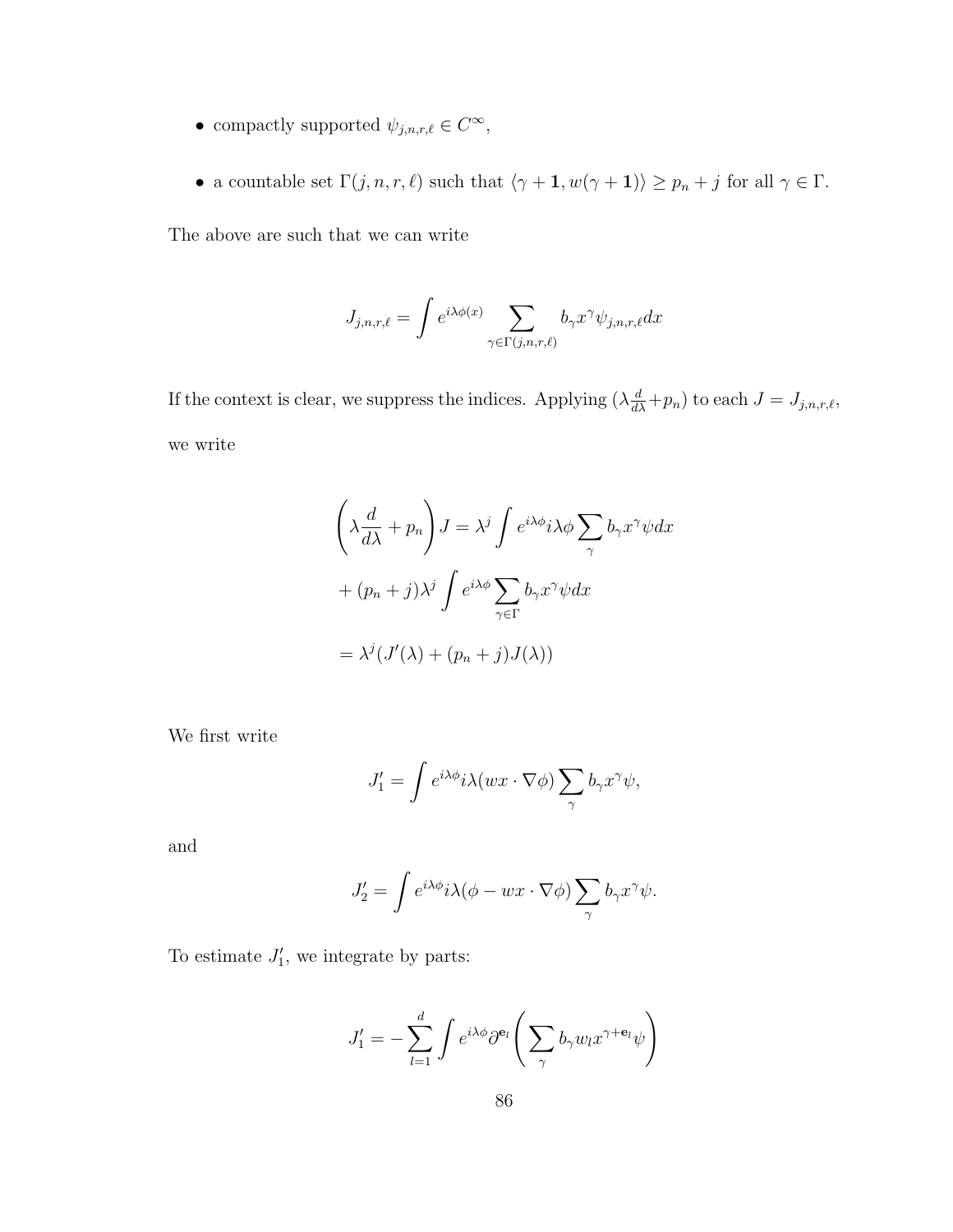$$
= - \int e^{i\lambda \phi} \sum_{\gamma} \langle \gamma + 1, w \rangle b_{\gamma} x^{\gamma} \psi - \underbrace{\sum_{l=1}^{d} \int e^{i\lambda \phi} \sum_{\gamma} b_{\gamma} x^{\gamma + \mathbf{e}_l} w_l \psi'_{x_l}}_{J'_{12}}.
$$

Now  $\lambda^{j}(J'_{11} + (p_{n} + j)J) =$ 

$$
\lambda^j \int e^{i\lambda \phi} \sum_{\gamma} (p_n + j - \langle \gamma + \mathbf{1}, w \rangle) b_{\gamma} x^{\gamma} \psi.
$$

We assumed  $\langle \gamma + \mathbf{1}, w(\gamma + \mathbf{1}) \ge p_n + j$ . If  $w \notin w(\gamma + \mathbf{1})$ , the estimate is strictly better because the power of  $\lambda$  is at least  $-\langle \gamma + 1, w \rangle + j < -p_n$ .<sup>[21](#page-96-0)</sup> Otherwise,  $p_n + j - \langle \gamma +$  $1, w \rangle = 0$  and the sum over  $\gamma$  only contains exponents outside of  $H_w$ . Therefore, the power of the logarithm in the estimate is strictly better by Theorem [1.](#page-23-0) Either way, we are done estimating this integral.

In  $J'_{12}$ , we estimate each of the d summands. Theorem [1](#page-23-0) tells us they are bounded by  $\lambda^{-(\gamma+e_l+1,w(\gamma+e_l+1))} \log^{d'-1}(\lambda)$  for d' as in Theorem [1.](#page-23-0) By property [P4,](#page-41-3) either the power of log must be smaller or else  $\gamma + e_l + 1$  lies in an unbounded face. In the latter case,  $w_l = 0$  and we do not have to estimate the  $l^{th}$  summand. This completes the estimate of  $J'_{12}$ .

We now move on to  $J'_2$ . Write  $\phi(x) = \sum_{l=1}^d \sum_{\alpha} \alpha_i v_i b_\alpha x^\alpha$  where each v depends on the corresponding  $\alpha$  by the condition  $\langle \alpha, v \rangle = 1$ . Then  $\phi(x) - wx \cdot \nabla \phi(x) =$ 

<span id="page-96-0"></span><sup>&</sup>lt;sup>21</sup> Here we could apply Taylor's theorem to the analytic function inside the integral in order to obtain a polynomial plus remainder term. This way, we don't need to worry about an infinite sum of remainders in  $\lambda$ .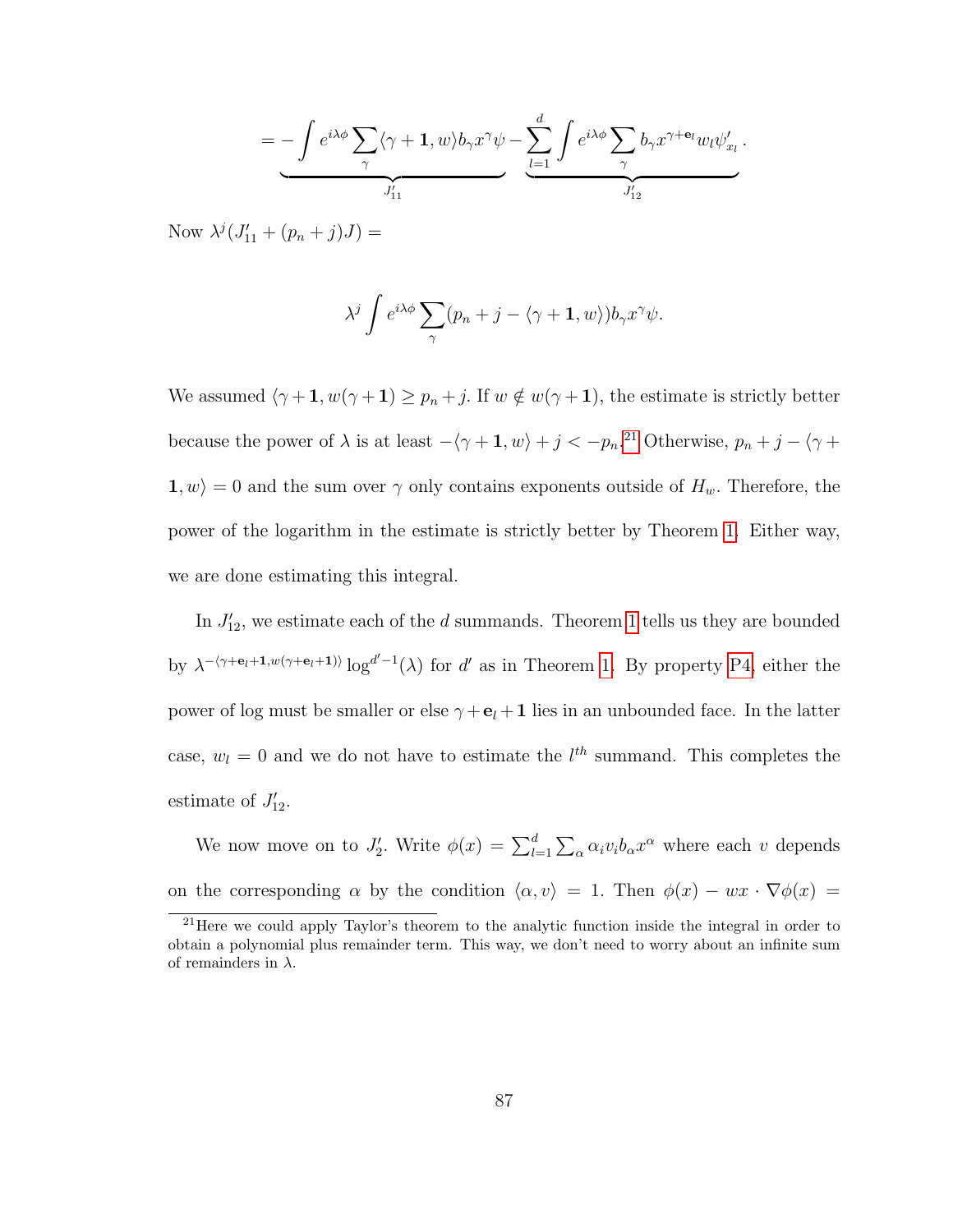$\sum_{l=1}^d \sum_{\alpha} \alpha_i (v_i - w_i) b_{\alpha} x^{\alpha}$ . Let us consider what happens if there are  $\alpha, \gamma$  such that

<span id="page-97-0"></span>
$$
\langle \alpha + \gamma + \mathbf{1}, w(\alpha + \gamma + \mathbf{1}) \rangle = 1 + \langle \gamma + \mathbf{1}, w(\gamma + \mathbf{1}) \rangle. \tag{7.2.1}
$$

Letting  $v_i = w_i$  for all  $\alpha$  such that  $w(\alpha) \ni w$ , we see that the  $\alpha$  under consideration lie in a strictly larger codimension face than  $\beta + 1$ , guaranteed by [P6](#page-41-0) and the fact  $w(\alpha) \subsetneq w(\beta + 1)$ . In the case that equality holds in [\(7.2.1\)](#page-97-0), we only do not get a smaller power of  $\lambda$  if in addition  $\langle \alpha+\gamma+1, w(\alpha+\gamma+1)\rangle = \langle \beta+1, w(\beta+1)\rangle - K + 1 + j$ . In this case we already concluded the power of log is better by Theorem [1](#page-23-0) and [P6.](#page-41-0) The estimate for analytic phases in finally finished.

#### 7.2.2 Convenient phases

We now prove the m−convenient case.<sup>[22](#page-97-1)</sup> Recall that we assume

$$
k > d(2m+d)(n+1) + d.
$$

The induction hypothesis for m–convenient phases is similar to what we had in the previous section:

$$
G_{n,r}(\lambda) = \sum_{j=0}^{d_0+\cdots+d_{n-1}+r} \lambda^j J_{j,n,r}(\lambda),
$$

where  $J_{j,n,r}$  can be split up into finitely many integrals  $J_{j,n,r,\ell}$  such that there exist

<span id="page-97-1"></span><sup>&</sup>lt;sup>22</sup>The trick here is to just have the right bounds on  $m'$  and keep the previous assumptions about the structure of  $G_{n,r}$ ; we cannot estimate  $R_{m'}$  better than trivially.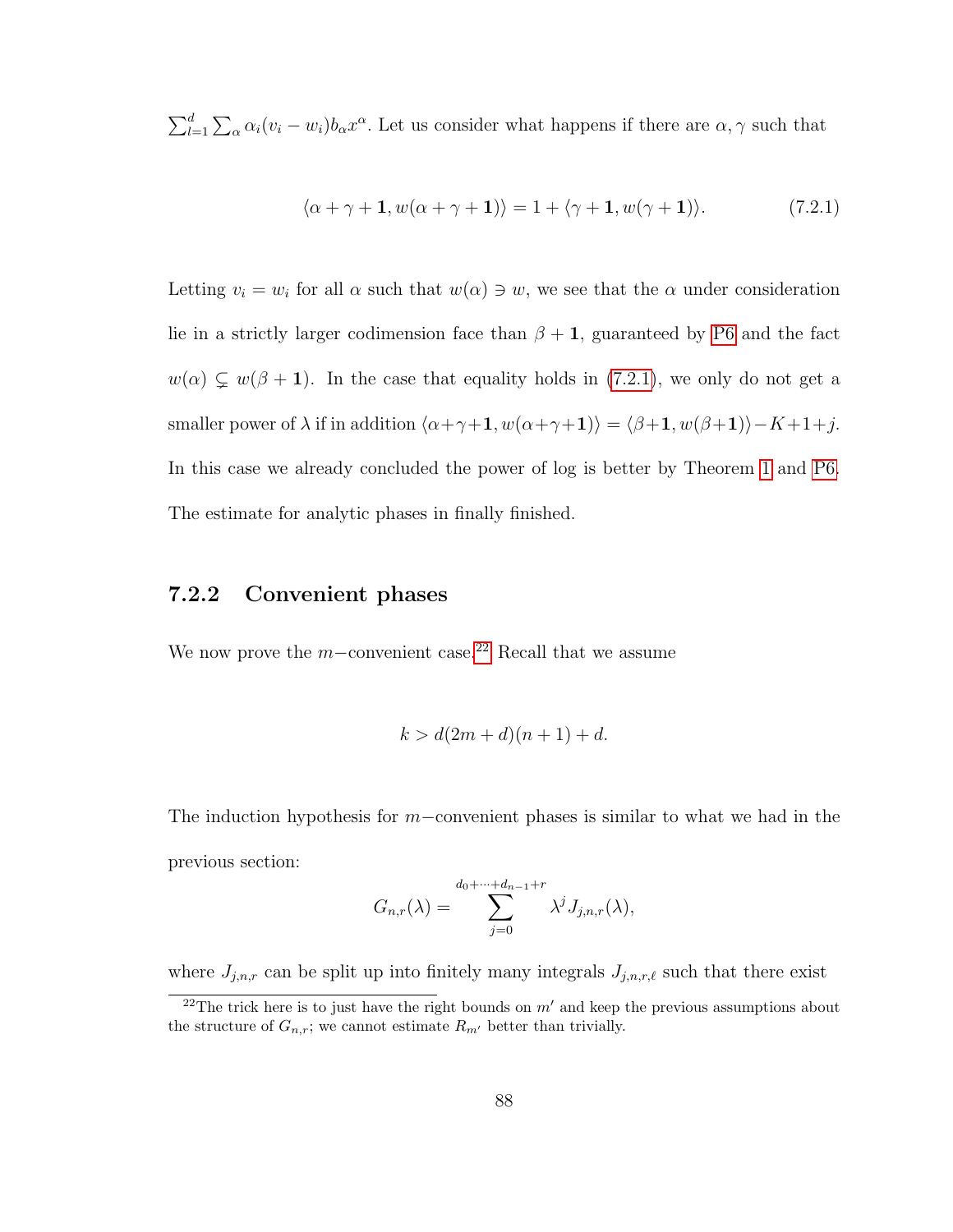- $\beta = \beta_{n,r}$  lying in a codimension r but not codimension  $r + 1$  face and a normal  $w \in w(\beta + 1)$  (depending on  $\beta$ ) such that  $p_n = \langle \beta + 1, w \rangle - K$  for some  $K \in \mathbb{N}$ ,
- compactly supported  $\psi_{j,n,r,\ell} \in C^{k-(d_0+\cdots+d_{n-1}+r)},$
- a finite set  $\{\sigma^j\}_{1\leq j\leq L}\subset \mathbb{N}^d$ ,
- and a finite set  $\Gamma$  such that for all  $\gamma \in \Gamma$ ,

$$
(d_0+\cdots+d_{n-1}+r)(m+n)+d\geq \langle \gamma+1,w(\gamma+1)\rangle\geq p_n+j-L,
$$

where  $\gamma$  satisfies  $\gamma = \alpha^1 + \cdots + \alpha^{j-L}$  for some  $\alpha^i \in N(\phi)$ .

We assume that under the above conditions, the integrals  $J_{j,n,r}$  can be written as a sum of

$$
J_{j,n,r,\ell}(\lambda) = \int_{\mathbb{R}^d} e^{i\lambda \phi} (x^{\sigma^1} \partial^{\sigma^1} R_{m'}) \cdots (x^{\sigma^L} \partial^{\sigma^L} R_{m'}) \sum_{\gamma} b_{\gamma} x^{\gamma} \psi_{j,n,r,\ell}.
$$

Theorem [1](#page-23-0) showed the  $n = 0$  and  $r = 0$  case, taking  $\psi_{0,0,0,0} = \psi$ ,  $R_{0,0,0,0} = 0$ ,  $\beta = 0$ , and  $\Gamma = \{0\}$  with  $b_{0,0,0,0} = 1$ . The case  $n = 0, r = 1$  was shown in the previous section:

$$
J_{0,0,1} = -\sum_{w_m \neq 0} \int e^{i\lambda \phi(x)} x_m w_m \psi'_{x_m}(x) dx + \int e^{i\lambda \phi(x)} \sum_{\gamma \notin F} b_{\gamma} x^{\gamma} \psi(x) dx
$$

$$
+ \int e^{i\lambda \phi(x)} (R_m - wx \cdot \nabla R_m) \psi(x) dx.
$$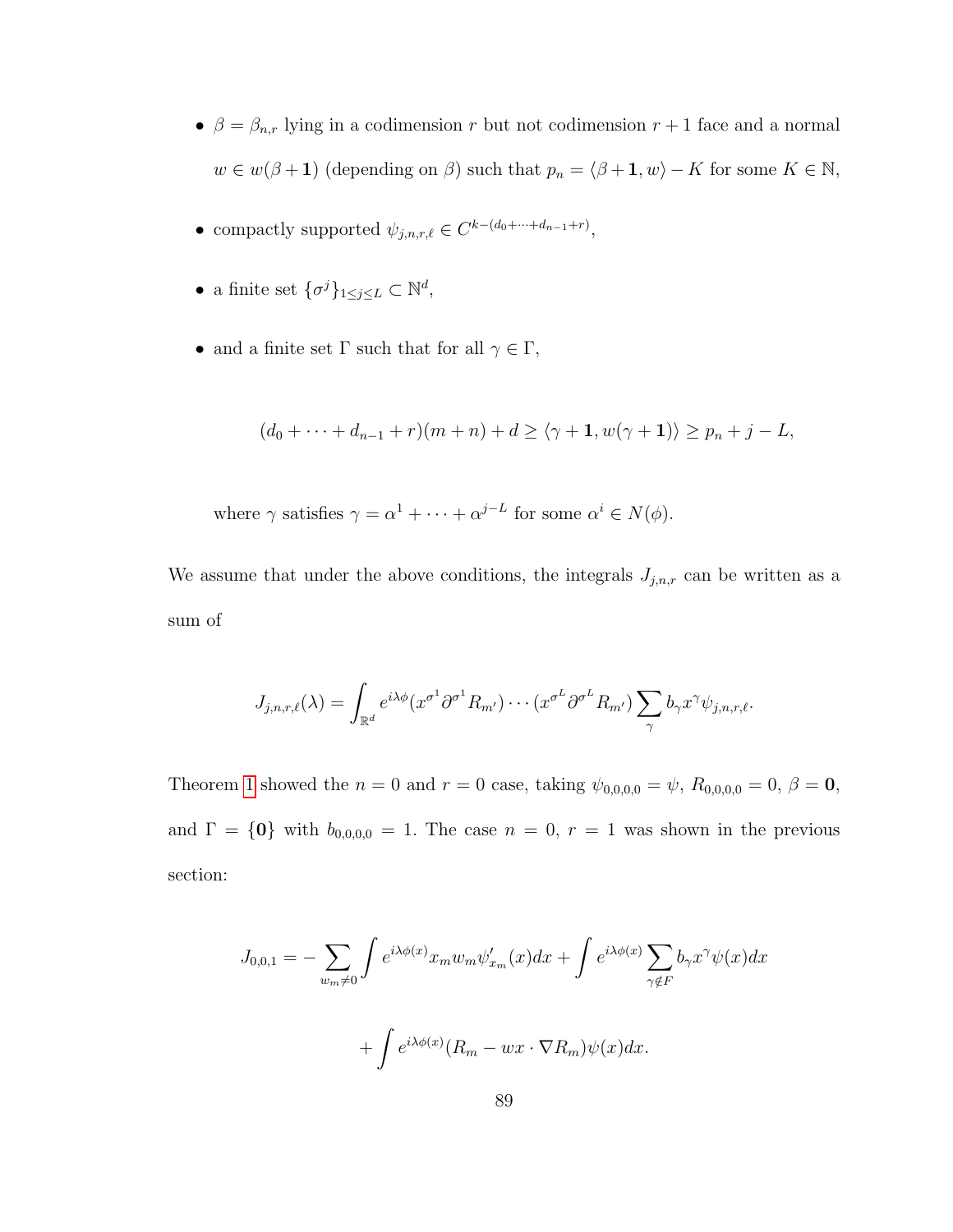From now on the dependence on  $j, r, n, \ell$  is suppressed.

Assuming  $0 \le r \le d_n - 1$ , we apply  $(\lambda \frac{d}{d\lambda} + p_n)$  to  $G_{n,r}$ . By induction hypothesis,  $G_{n,r}$  is a sum of terms  $\lambda^{j} J(\lambda)$  satisfying the conditions above, where J depends on  $j, r, n$ , and  $\ell$ . For all j there is some  $\beta$  and w corresponding to a codimension 1 face such that  $p_n = \langle \beta + 1, w \rangle - K$ . Therefore,

$$
\left(\lambda \frac{d}{d\lambda} + p_n\right) \lambda^j J(\lambda) = \lambda^j \left(\sum_{\ell} \int e^{i\lambda \phi} i\lambda \phi(x^{\sigma^1} \partial^{\sigma^1} R_m) \cdots (x^{\sigma^L} \partial^{\sigma^L} R_m) \sum_{\gamma} b_{\gamma} x^{\gamma} \psi \right)
$$

$$
+ (p_n + j) \sum_{\ell} \int e^{i\lambda \phi} (x^{\sigma^1} \partial^{\sigma^1} R_m) \cdots (x^{\sigma^L} \partial^{\sigma^L} R_m) \sum_{\gamma} b_{\gamma} x^{\gamma} \psi dx \right)
$$

$$
= \lambda^j \left(J'(\lambda) + (p_n + j)J(\lambda)\right).
$$

We separately estimate each summand of  $J'$  and  $J$ , and show the derivative is of the form we claimed in the induction hypothesis. For simplicity, write each summand of  $J'$  as  $J'_1 + J'_2$ , where

$$
J_1' = \int e^{i\lambda \phi} i\lambda (wx \cdot \nabla \phi) (x^{\sigma^1} \partial^{\sigma^1} R_m) \cdots (x^{\sigma^L} \partial^{\sigma^L} R_m) \sum_{\gamma} b_{\gamma} x^{\gamma} \psi,
$$

and

$$
J_2' = \int e^{i\lambda \phi} i\lambda (\phi - wx \cdot \nabla \phi)(x^{\sigma^1} \partial^{\sigma^1} R_m) \cdots (x^{\sigma^L} \partial^{\sigma^L} R_m) \sum_{\gamma} b_{\gamma} x^{\gamma} \psi.
$$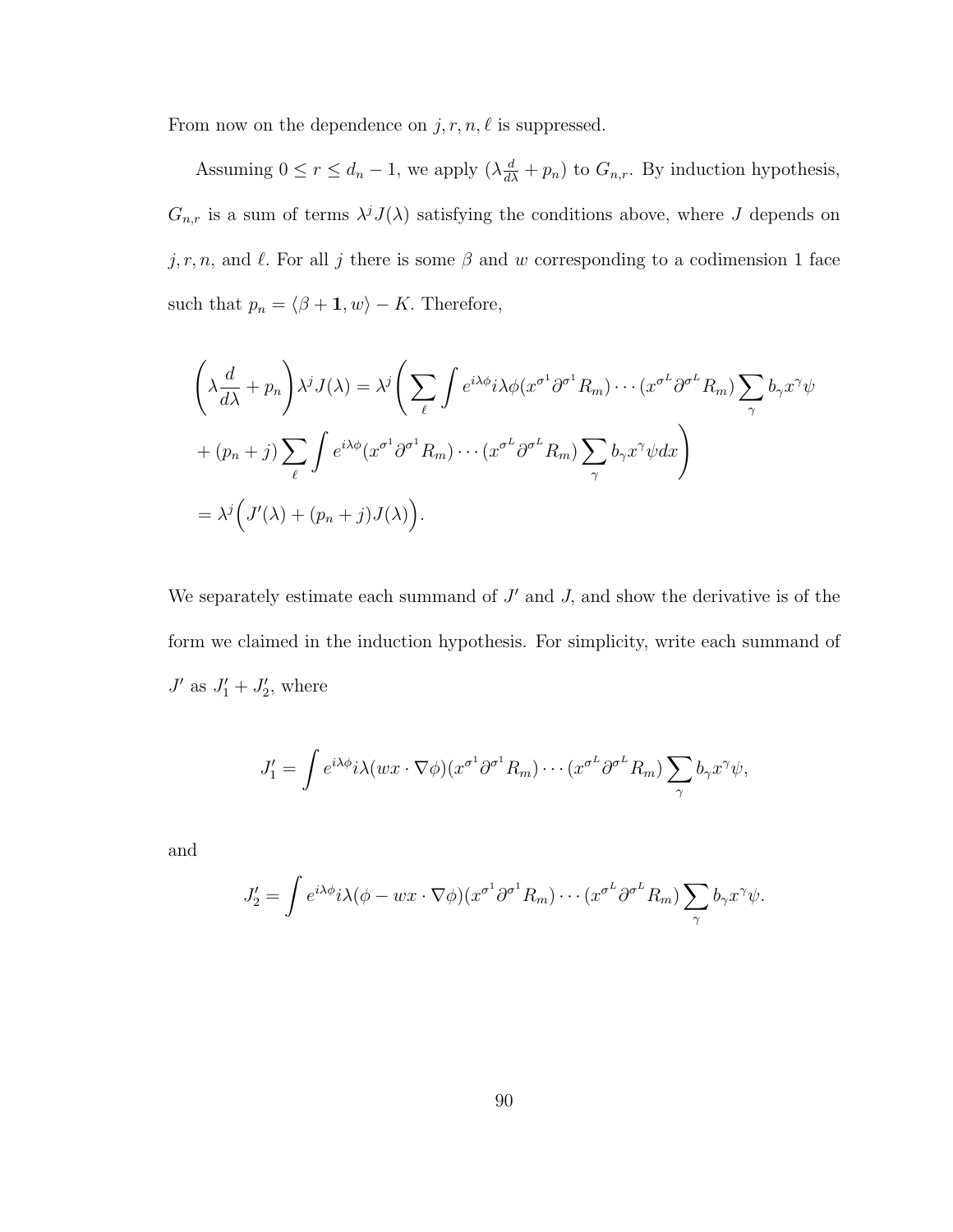Integration by parts lets us rewrite  $J'_1$  as

$$
J_1' = -\sum_{l=1}^d \int e^{i\lambda \phi(x)} \partial^{\mathbf{e}_l} \left( (x^{\sigma^1} \partial^{\sigma^1} R_m) \cdots (x^{\sigma^L} \partial^{\sigma^L} R_m) \sum_{\gamma} b_{\gamma} w_l x^{\gamma + \mathbf{e}_l} \psi \right).
$$

Now we perform some bookkeeping on where the derivatives can land inside  $J'_1$ . First, we discuss when we can apply Corollary [1.](#page-86-0) We first bound max  $|\sigma^l| + \langle \sigma^1 + \cdots + \sigma^L +$  $\gamma+1, w(\sigma^{1}+\cdots+1)$ . The terms  $|\sigma^{l}|$  are bounded above by  $d_{0}+\cdots+r+1 \leq$  $d_0 + \cdots + d_n$  because that is the largest amount of derivatives we applied to  $I(\lambda)$ . Next, each  $\langle \sigma^l, w(\sigma^1 + \cdots + 1) \rangle \leq m'$  because all w satisfy  $w_i \leq 1^{23}$  $w_i \leq 1^{23}$  $w_i \leq 1^{23}$  Next, we know  $\langle \gamma +1, w(\gamma +1)\rangle \leq (d_0 + \cdots + d_n)m' + d$ . Hence, the entire quantity is bounded above by  $(d_0 + \cdots + d_n)(2m + 2n + 1) + d < k$ .

(1) If each partial derivative  $\partial^{e_l}$  lands on  $\sum_{\gamma} b_{\gamma} x^{\gamma+e_l}$ , after summing over l and adding the integral  $(p_n + j)J(\lambda)$ , we can abuse the following cancellation:

$$
\sum_{\gamma} (p_n + j - \langle \gamma + \mathbf{1}, w \rangle) \int e^{i\lambda \phi} (x^{\sigma^1} \partial^{\sigma^1} R_m) \cdots (x^{\sigma^L} \partial^{\sigma^L} R_m) \sum_{\gamma} b_{\gamma} x^{\gamma} \psi dx.
$$

If  $L \neq 0$ , each term inside the sum over  $\gamma$  can be bounded by Corollary [1.](#page-86-0) The power of  $\lambda$  is

$$
-\langle \sigma^1 + \cdots + \sigma^L + \gamma + \mathbf{1}, w(\sigma^1 + \cdots + \mathbf{1}) \rangle > -\langle \gamma + \mathbf{1}, w(\gamma + \mathbf{1}) \rangle + p_n + j
$$

<span id="page-100-0"></span><sup>&</sup>lt;sup>23</sup>Every Newton polyhedron under consideration is contained in the Newton polyhedron of  $x_1 +$  $\cdots + x_d$ . In particular,  $\langle e_i, w \rangle \leq 1$  for all  $1 \leq i \leq d$ , so that each w normal corresponding to a codimension 1 face satisfies  $w_i \leq 1$ .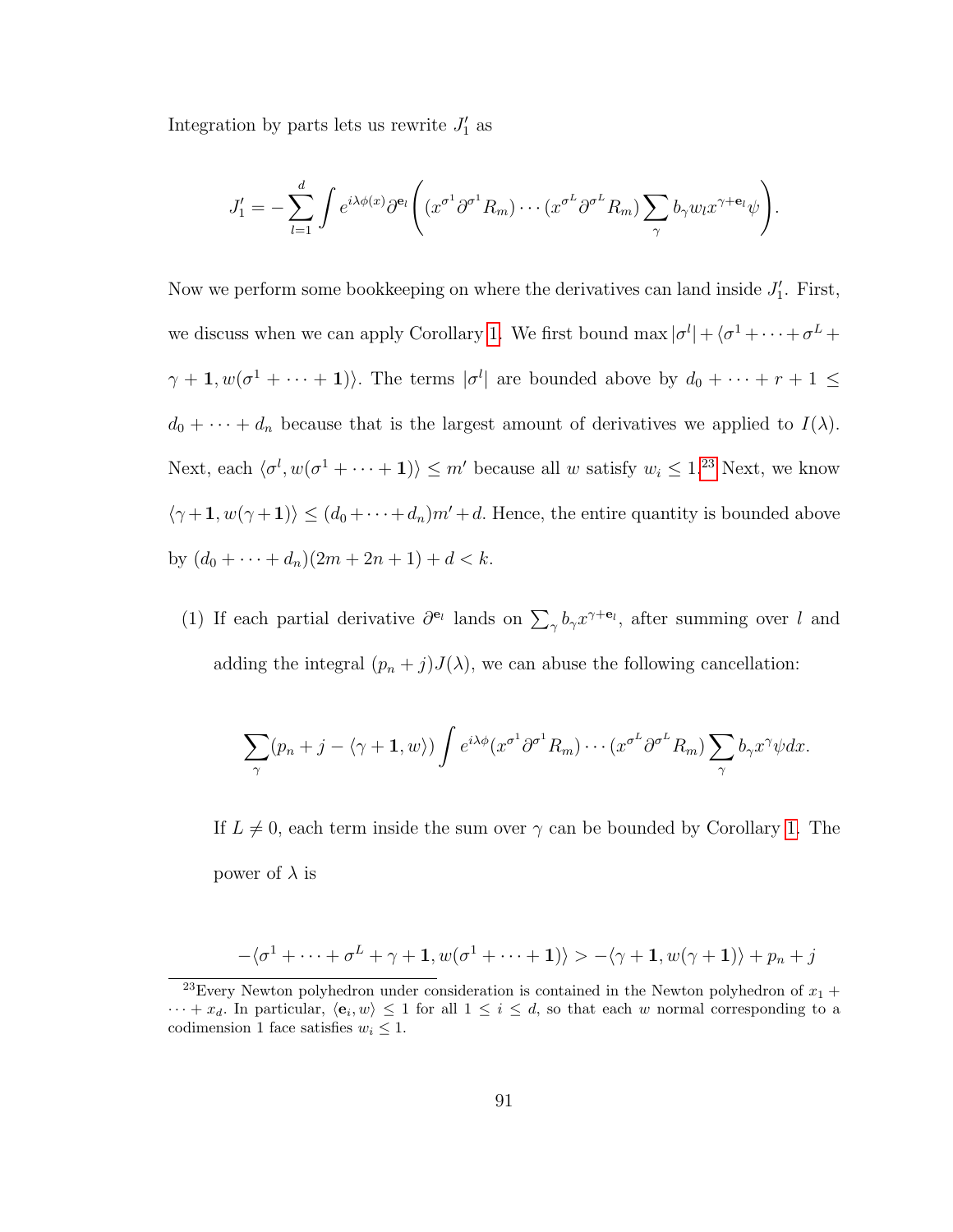by induction hypothesis on  $\gamma \in \Gamma$  and because  $\langle \sigma^1, w(\sigma^1) \rangle > 1$  for m-convenient phases whenever  $m' > m^{24}$  $m' > m^{24}$  $m' > m^{24}$  We now assume  $L = 0$ . In this case, the argument is exactly the same as for analytic functions in the previous section. However, in this section we shall be very careful about the induction and smoothness. In order to apply Corollary [1,](#page-86-0) the smoothness condition needs to be met; in the remarks above we showed indeed it is.

- (2) If a partial derivative  $\partial^{\mathbf{e}_l}$  lands on  $\psi$ , we see that  $\langle \gamma + \mathbf{e}_l + \mathbf{1}, w(\gamma + \mathbf{e}_l + \mathbf{1}) \rangle \geq p_n L$ and equality holds iff the power of log gives a better estimate, by the induction hypothesis on  $\Gamma \ni \gamma$ . If equality does not hold, the inner product is greater than  $p_{n+1} - L$ . Again, this form for the integral matches the statement in the induction hypothesis.<sup>[25](#page-101-1)</sup> In this case, the inner product bounds on the new set  $\Gamma'$  also hold.
- (3) If a partial derivative lands on one of the remainder terms,

$$
\partial^{\mathbf{e}_l}(x^{\sigma+\mathbf{e}_l}\partial^{\sigma}R_m)=(\sigma+1)x^{\sigma}\partial^{\sigma}R_m+x^{\sigma+\mathbf{e}_l}\partial^{\sigma+\mathbf{e}_l}R_m.
$$

In this harder case we also apply Corollary [1.](#page-86-0) We require the same bound on  $k$ since  $r \leq d_n$ . Everything in the induction still holds.

<span id="page-101-0"></span> $24$ One main reason we had a separate section for analytic phases is because this argument would not hold if  $\sigma^i$  was contained in an unbounded face not contained in a coordinate hyperplane.

<span id="page-101-1"></span><sup>&</sup>lt;sup>25</sup>The exponent may not have improved, but we have the same power of  $\lambda$  multiplying the integral as we started with.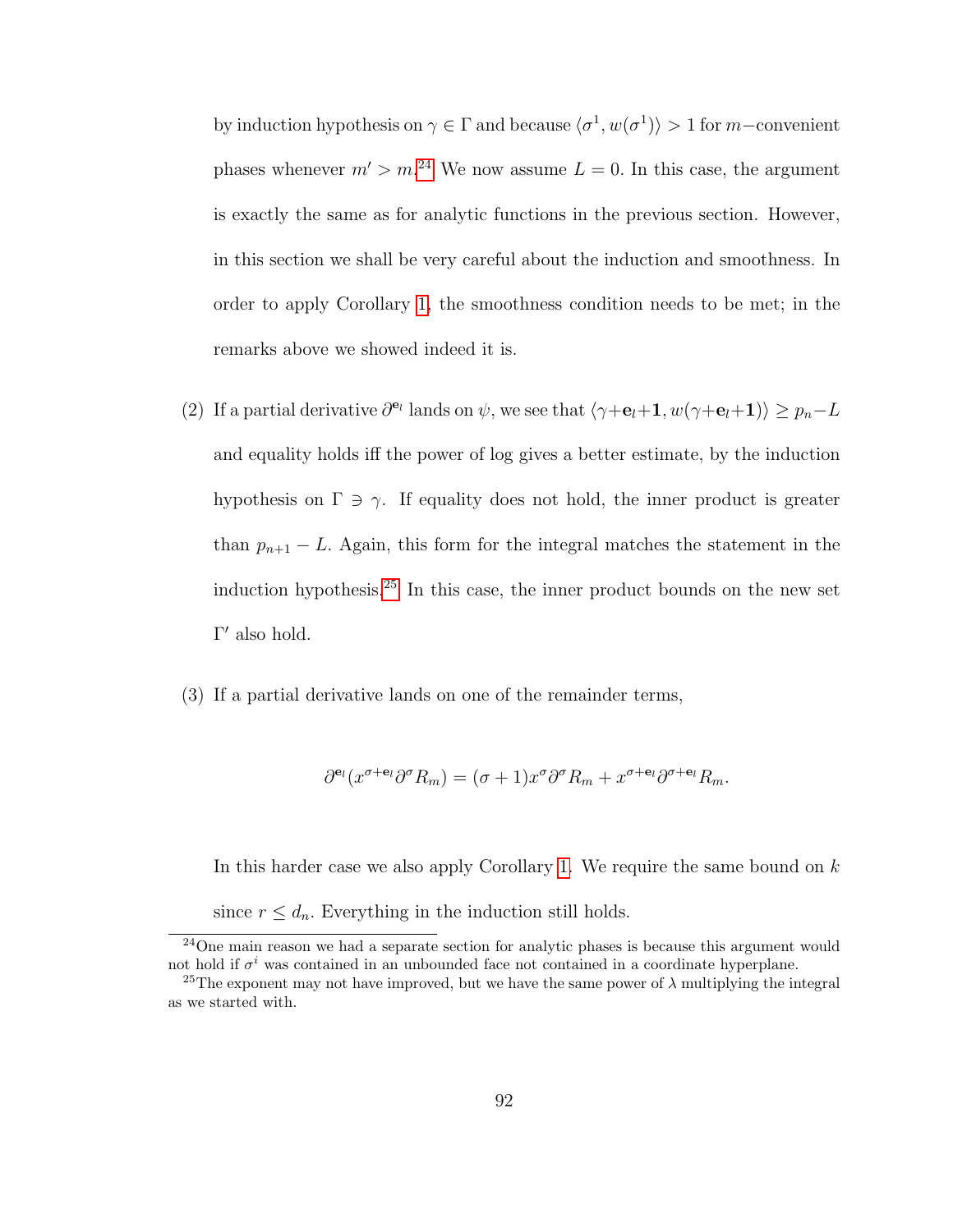Next, we need to consider the integral  $J'_2$ . We handle this integral as before, breaking up  $\phi - wx \cdot \nabla \phi$  into  $P_m - wx \cdot \nabla P_m = \tilde{P}$  and  $R_m - wx \cdot \nabla R_m = \tilde{R}$ .

For the integral of  $\tilde{P}$ , we use the induction hypothesis to bound the exponent of  $\lambda$  just as in the analytic case. If  $L > 0$ , we can below by

$$
j - \langle \sigma^1 + \dots + \sigma^L + \alpha + \gamma + \mathbf{1}, w(\sigma^1 + \dots + \mathbf{1}) \rangle
$$
  
\n
$$
\leq j - \langle \sigma^1, w(\sigma^1) \rangle - \dots - \langle \sigma^L, w(\sigma^L) \rangle - 1 - \langle \gamma + \mathbf{1}, w(\gamma + \mathbf{1}) \rangle
$$
  
\n
$$
< j - L - 1 - p_n - j + L + 1 = -p_n.
$$

In this case we get a higher exponent of  $\lambda$ . If  $L = 0$ , then we argue as before if  $p_n + j = \langle \gamma + \mathbf{1}, w(\gamma + \mathbf{1}) \rangle$ , the power of log gives a better estimate.

To estimate the remainders, we note that  $k > m' = m + (n + 1)d$ , so we can keep differentiating. In particular, any monomial  $x^{\alpha}$  appearing in the remainder satisfies  $\langle \alpha + 1, w \rangle > 1$  because  $m + (n + 1)d > m$ .

This completes the induction proof of [\(7.1.1\)](#page-88-0).

## 7.3 A differential inequality

The last thing we need to do is show [\(7.1.1\)](#page-88-0) implies the asymptotic expansion of  $I(\lambda)$ we have been trying to prove. The expansion is a corollary of the following result:

**Lemma 3.** Let  $f : (2, \infty) \to \mathbb{C}$  be smooth. Assume there are positive rationals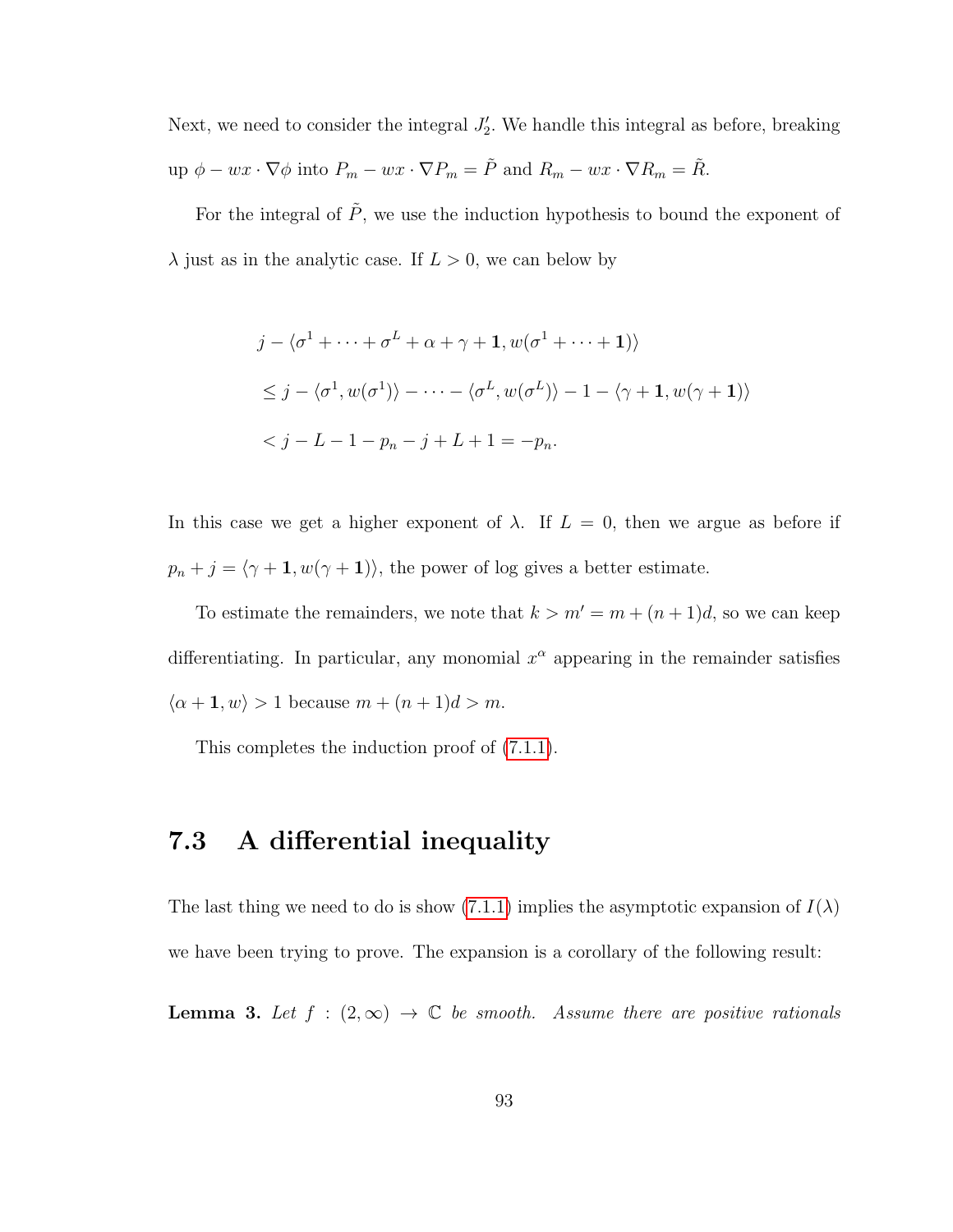$p_0 < p_1 < \cdots < p_{n+1}$  and positive integers  $d_0, \cdots, d_{n+1}$  such that

<span id="page-103-0"></span>
$$
\left| \left( \lambda \frac{d}{d\lambda} + p_n \right)^{d_n} \cdots \left( \lambda \frac{d}{d\lambda} + p_0 \right)^{d_0} f(\lambda) \right| \lesssim \lambda^{-p_{n+1}} \log^{d_{n+1}-1}(\lambda). \tag{7.3.1}
$$

Then, there are constants  $a_{j,r} \in \mathbb{C}$  such that

$$
f(\lambda) = \sum_{j=0}^{n} \sum_{r=0}^{d_n-1} a_{j,r} \lambda^{-p_j} \log^{d_j-1-r}(\lambda) + O(\lambda^{-p_{n+1}} \log^{d_{n+1}-1}(\lambda)).
$$

First, we require some more basic results about the differential operator we are considering. We let  $p_j$  and  $d_j$  as in Lemma [3.](#page-103-0) We assume  $f : \mathbb{R} \to \mathbb{C}$  is smooth for all statements below. Also, big-O statements are for  $\lambda \to \infty$ .

<span id="page-103-1"></span>**Proposition 7.** Let  $h : (2, \infty) \to \mathbb{C}$  be smooth. Assume there are positive rationals  $p_0 < p_1 < \cdots < p_n$  and positive integers  $d_0, \cdots, d_n$  such that

$$
\left(\lambda \frac{d}{d\lambda} + p_n\right)^{d_n} \cdots \left(\lambda \frac{d}{d\lambda} + p_0\right)^{d_0} h(\lambda) = 0.
$$

Then, there are  $a_{j,r} \in \mathbb{C}$  such that

$$
h(\lambda) = \sum_{j=0}^{n} \sum_{r=0}^{d_j - 1} a_{j,r} \lambda^{-p_j} \log^{r}(\lambda).
$$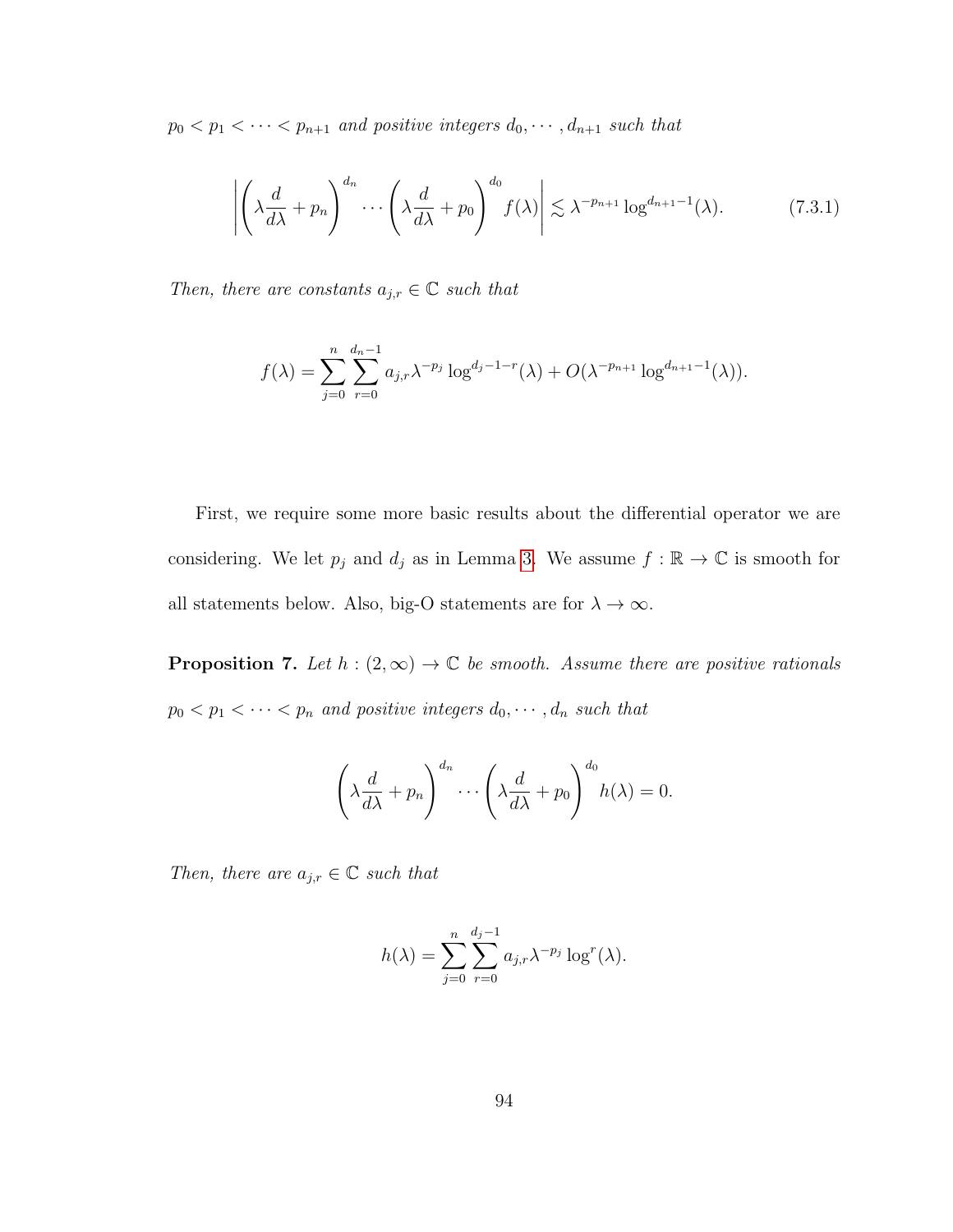Proposition [7](#page-103-1) can be shown by an induction argument on  $0 \le m \le d_0 + \cdots + d_n$ .

*Proof.* First, if  $p > 1$ , we can integrate by parts to see

$$
\int_t^{\infty} \lambda^{-p} \log^n(\lambda) = \sum_{j=0}^n c_j t^{-p+1} \log^j(t).
$$

Next, we show  $(\lambda \frac{d}{d\lambda} + p)(\lambda \frac{d}{d\lambda} + q)h = (\lambda \frac{d}{d\lambda} + q)(\lambda \frac{d}{d\lambda} + p)h$ . Simply expanding both sides, we see they are both equal to

$$
\lambda^2 \frac{d^2 h}{d\lambda^2} + (p+q+1)\lambda \frac{dh}{d\lambda} + pq.
$$

We now show the base case of our induction. Assume  $(\lambda \frac{d}{d\lambda} + p)h = 0$ . Then  $0 =$  $\lambda^{p-1}(\lambda \frac{d}{d\lambda} + p)h = \frac{d}{d\lambda}(\lambda^p h)$ . Integrating both sides, we see that  $h(\lambda) = c_1 \lambda^{-p}$ .

Assume  $(\lambda \frac{d}{d\lambda} + p_n)^{d'_n} \cdots (\lambda \frac{d}{d\lambda} + p_0)^{d'_0} h = 0$ . The induction hypothesis states that

$$
h(\lambda) = \sum_{j=0}^{n} \sum_{r=0}^{d'_j - 1} a_{jk} \lambda^{-p_j} \log^{r}(\lambda).
$$

Now we solve

$$
\left(\lambda \frac{d}{d\lambda} + p\right) \left(\lambda \frac{d}{d\lambda} + p_n\right)^{d'_n} \cdots \left(\lambda \frac{d}{d\lambda} + p_0\right)^{d'_0} h = 0.
$$

Since each operator commutes, write  $(\lambda \frac{d}{d\lambda} + p_n)^{d'_n} \cdots (\lambda \frac{d}{d\lambda} + p_0)^{d'_0} (\lambda \frac{d}{d\lambda} + p)h = 0$ . By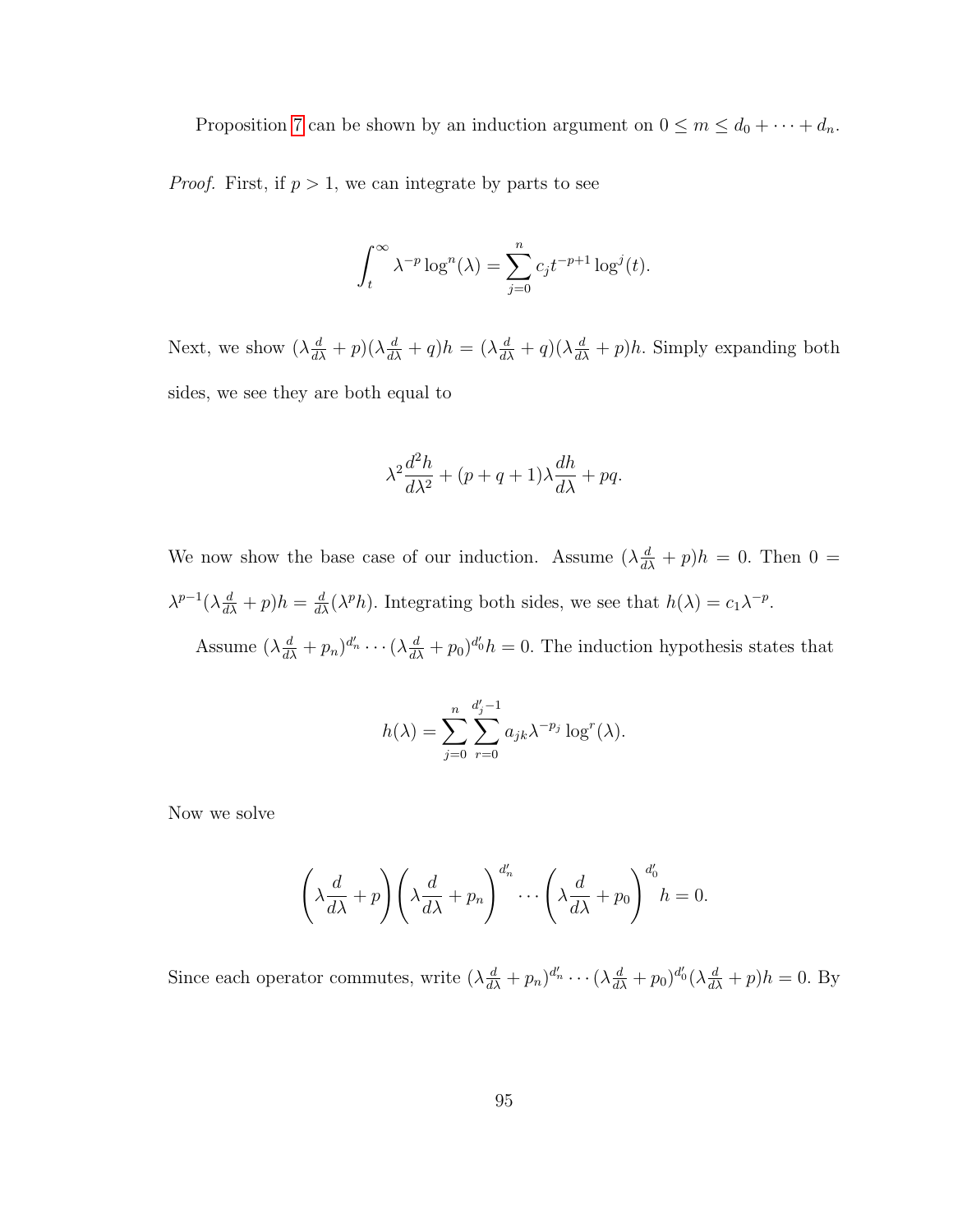induction,

$$
\left(\lambda \frac{d}{d\lambda} + p\right)h = \sum_{j=0}^{n} \sum_{r=0}^{d'_j-1} a_{j,r} \lambda^{-p_j} \log^r(\lambda).
$$

Therefore, as in the base case,

$$
\frac{d}{d\lambda}(\lambda^p h) = \sum_{j=0}^n \sum_{r=0}^{d'_j-1} a_{j,r} \lambda^{p-p_j-1} \log^r(\lambda).
$$

We integrate both sides to obtain

$$
\lambda^{p} h(\lambda) = \begin{cases} \sum_{j \neq i}^{n} \sum_{r=0}^{d'_{j}-1} a'_{j,r} \lambda^{p-p_{j}} \log^{r}(\lambda) + \sum_{r=1}^{d'_{i}} a'_{i,r} \log^{r}(\lambda) + C & p = p_{i} \\ \sum_{j=0}^{n} \sum_{r=0}^{d'_{j}-1} a'_{j,r} \lambda^{p-p_{j}} \log^{r}(\lambda) + C & p \neq p_{i} \end{cases}
$$

So if  $p = p_i$ , we get an additional summand  $a'_{i,d'_i} \lambda^{-p_i} \log^{d'_i}(\lambda)$ . Otherwise, we get an extra summand  $C\lambda^{-p}$ . This completes the proof.  $\Box$ 

<span id="page-105-0"></span>**Proposition 8.** Let  $f : (2, \infty) \to \mathbb{C}$  be smooth. Let  $0 < p < q$  and let  $d \in \mathbb{N}$ . If  $|(\lambda \frac{d}{d\lambda} + p)f(\lambda)| \lesssim \lambda^{-q} \log^d(\lambda), \text{ then } |f(\lambda)| \lesssim \lambda^{-q} \log^d(\lambda).$ 

*Proof.* We multiply both sides of the inequality by  $\lambda^{p-1}$ , notice the left-hand side becomes exact, and integrate:

$$
\left| \int_{\lambda}^{\infty} \frac{d}{dt} (t^p f(t)) dt \right| \leq \int_{\lambda}^{\infty} \left| \frac{d}{dt} (t^p f(t)) \right| dt \lesssim \int_{\lambda}^{\infty} t^{p-q-1} \log^d(t) dt.
$$

Since  $p - q - 1 < -1$ , the rightmost side is integrable, therefore so is the leftmost.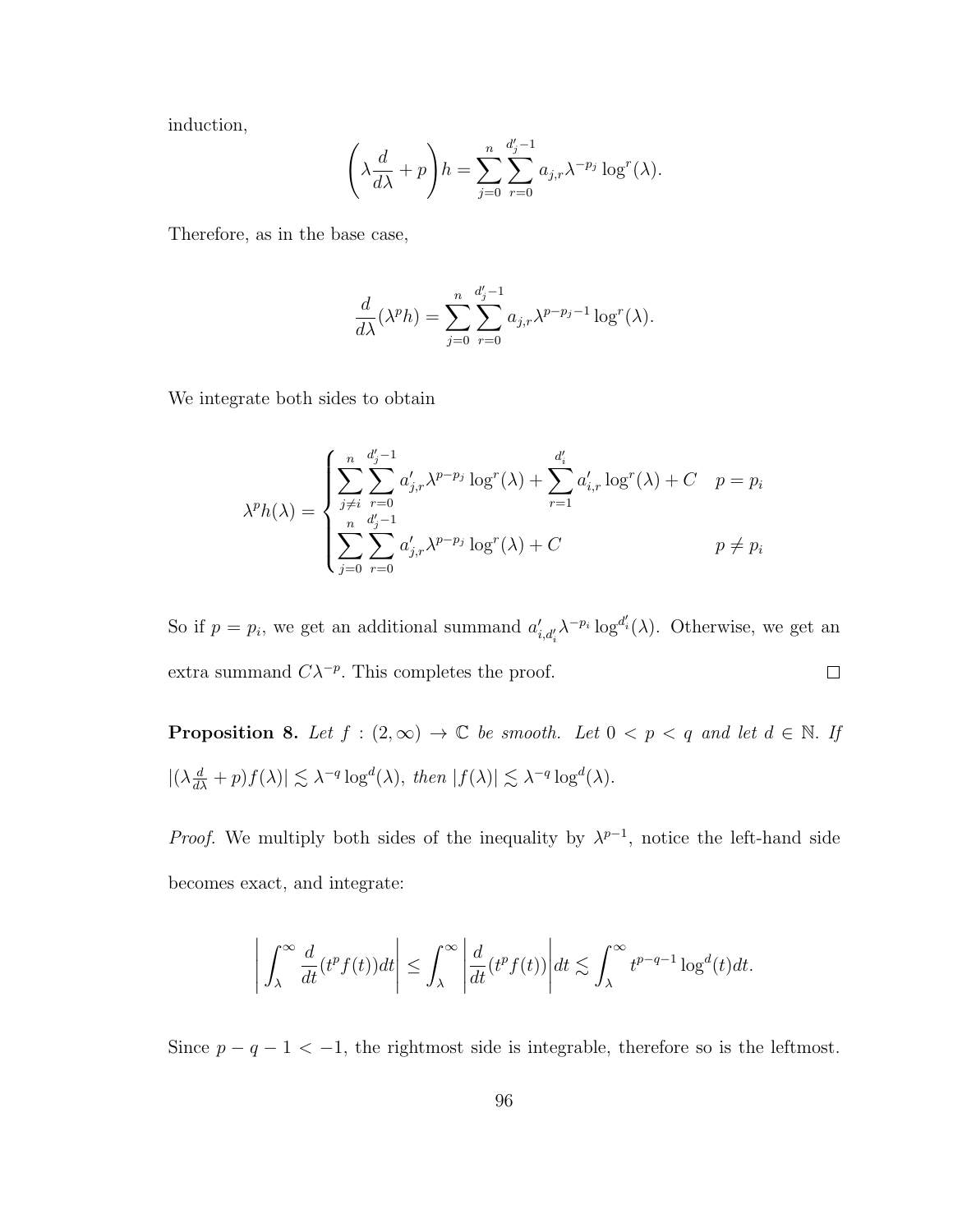Integrating by parts, (differentiating the log term if  $d \neq 0$ ), we conclude

$$
|\lambda^p f(\lambda)| \lesssim \lambda^{p-q} \log^d(\lambda).
$$

 $\Box$ 

Proposition [8](#page-105-0) provides the base case for the proof of Lemma [3:](#page-103-0)

*Proof.* Let  $D_n$  be the differential operator  $(\lambda \frac{d}{d\lambda} + p_n)^{d_n} \cdots (\lambda \frac{d}{d\lambda} + p_0)^{d_0}$ . Let h be the general solution to the homogeneous equation  $D_n(h) = 0$  guaranteed by Proposition [7.](#page-103-1) Then to solve for f in the differential inequality [\(7.3.1\)](#page-103-0), we need to solve  $|D_n(f+h)| \lesssim$  $\lambda^{-p_{n+1}} \log^{d_{n+1}-1}(\lambda)$ . We use induction the same way as in the proof of Proposition [8,](#page-105-0) making use of  $p_0 < \cdots < p_n < p_{n+1}$ . We conclude

$$
|f(\lambda) + h(\lambda)| \lesssim \lambda^{-p_{n+1}} \log^{d_{n+1}-1}(\lambda).
$$

Hence, there are constants  $a_{j,r} \in \mathbb{C}$  such that

$$
f(\lambda) = \sum_{j=0}^{n} \sum_{r=0}^{d_j-1} a_{j,r} \lambda^{-p_j} \log^{r}(\lambda) + O(\lambda^{-p_{n+1}} \log^{d_{n+1}-1}(\lambda)).
$$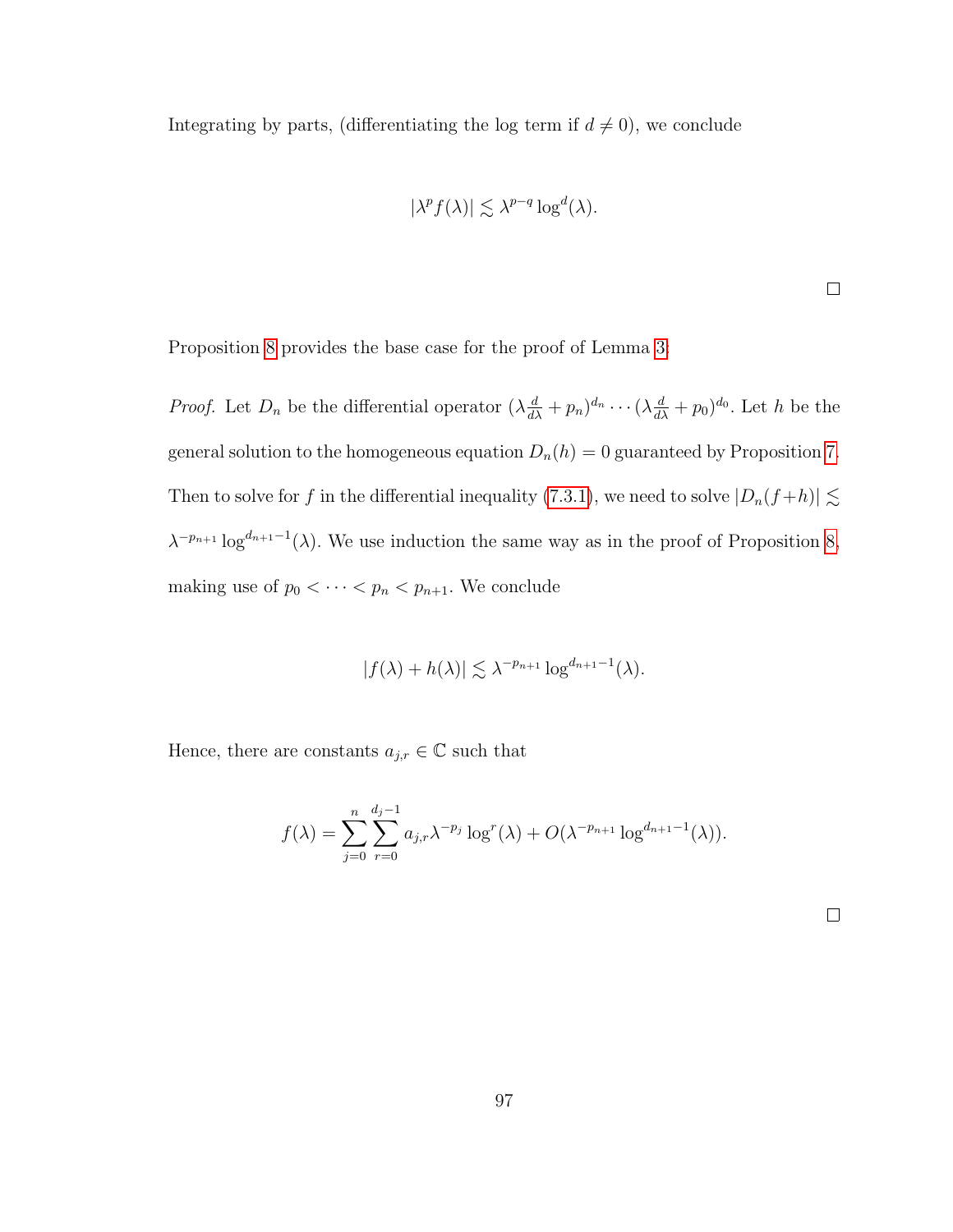Now we can conclude that for all  $n\in\mathbb{N},$  there are  $a_{j,r}\in\mathbb{C}$  such that

$$
\left| I(\lambda) - \sum_{j=0}^n \sum_{r=0}^{d_j-1} a_{j,r} \lambda^{-p_j} \log^{d_j-1-r}(\lambda) \right| \lesssim \lambda^{-p_{n+1}} \log^{d_{n+1}-1}(\lambda).
$$

Finally, taking  $p_j$  and  $d_j$  as in Theorem [2,](#page-24-0) the proof is complete.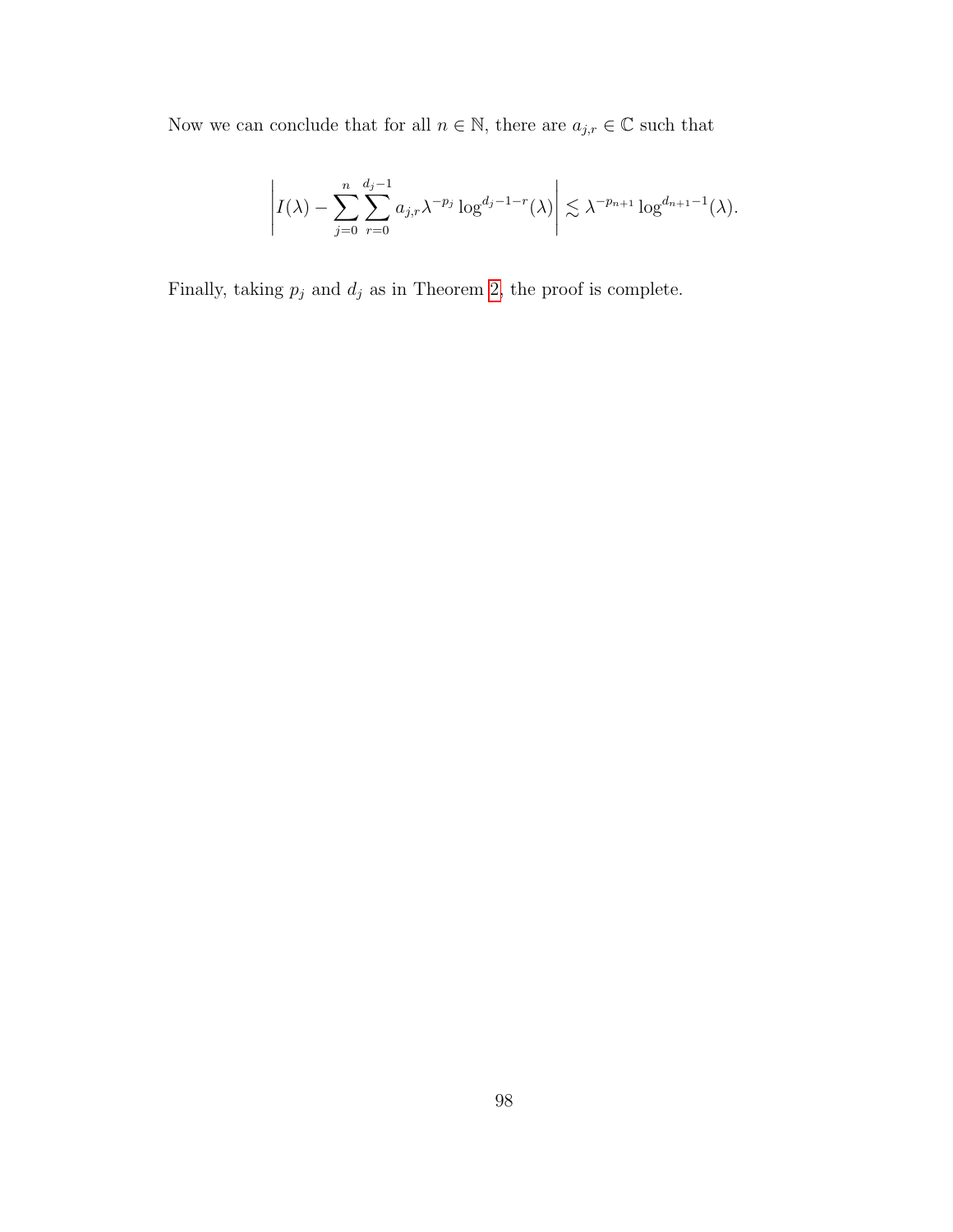## Chapter 8

### Future work

Varchenko[\[18\]](#page-117-0) did a great service finding counterexamples to some of Arnol'd's con-jectures about stability of estimates.<sup>[26](#page-108-0)</sup> There have been relatively little progress in this direction since Varchenko's negative results 40 years ago. Karpushkin has published some important articles studying stability of estimates, e.g., [\[10\]](#page-116-0), [\[11\]](#page-116-1), [\[12\]](#page-116-2) using techniques from algebraic geometry. There has also been wonderful progress by Phong-Stein-Sturm<sup>[\[16\]](#page-117-1)</sup> and Greenblatt<sup>[\[6\]](#page-115-0)</sup> with more analytic techniques. My goal is to study the stability of oscillatory integrals

$$
I(\lambda, t) = \int_{\mathbb{R}^d} e^{i\lambda \phi(x, t)} \psi(x) dx
$$

in the real parameter t for suitable phases  $\phi$ . Some difficulties arise in the current arguments because integration by parts is only in  $x$ . However, with the methods in

<span id="page-108-0"></span><sup>26</sup>See appendix for some of these examples.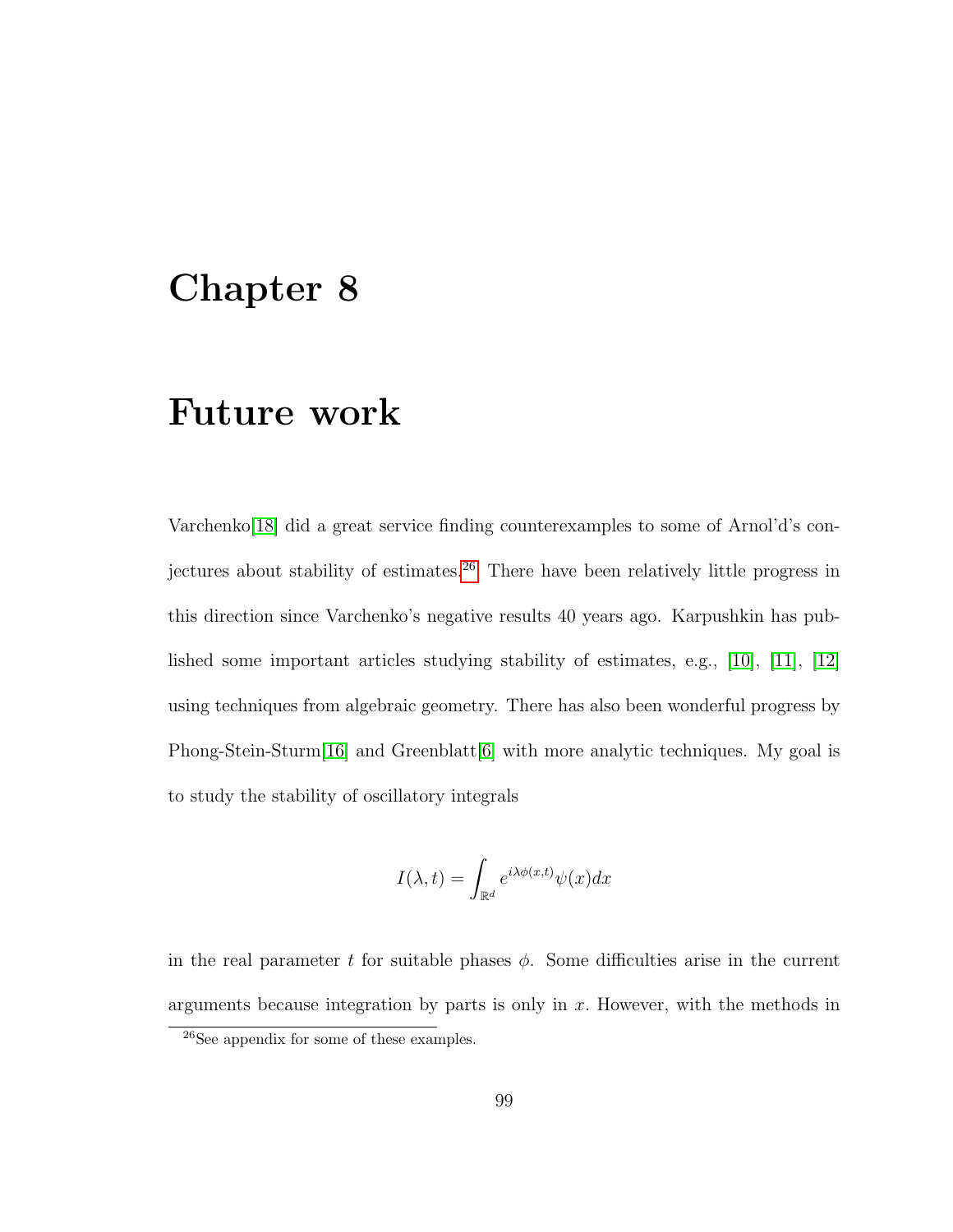this thesis it is already possible to study the stability if we assume something similar to nondegeneracy, e.g., if we assume for all t the phase  $\phi(x, t)$  is nondegenerate in x. I believe that the methods presented here are well-suited for studying such problems. In particular, dyadically decomposing the domain and estimating each piece is a great strategy to attack such problems, e.g., assume we have a singularity at the origin and we perturb it so that each singularity is normal crossings. It seems likely that dyadically decomposing near the origin and applying Theorem [1](#page-23-0) should be a good strategy for approaching this problem.

Another possibility is to assume more general conditions than nondegeneracy. By Hironaka's famous theorem on resolution of singularities[\[8\]](#page-116-3) guarantees there are finitely many changes of variables one can perform so that the singularity becomes normal crossings. Hironaka's result is very abstract and is not practical for analysts. However, one could try blowing down a nondegenerate phase in order to get a degenerate phase, try to estimate the new phase, then generalize the method to new varieties. The difficulties in recycling our methods for more general singularities start at Lemma [2.](#page-22-0) We required larger and larger boxes to not contain any singularities of the polynomial components of  $x\nabla \phi_F(x)$ . I am not sure how to generalize this to arbitrary singularities, although it can be done for intersections of finitely many hyperplanes containing the origin.

Lechao Xiao has suggested generalizing the work of Phong-Stein-Sturm under a condition similar to nondegeneracy (consider instead phases satisfying for all  $x$  there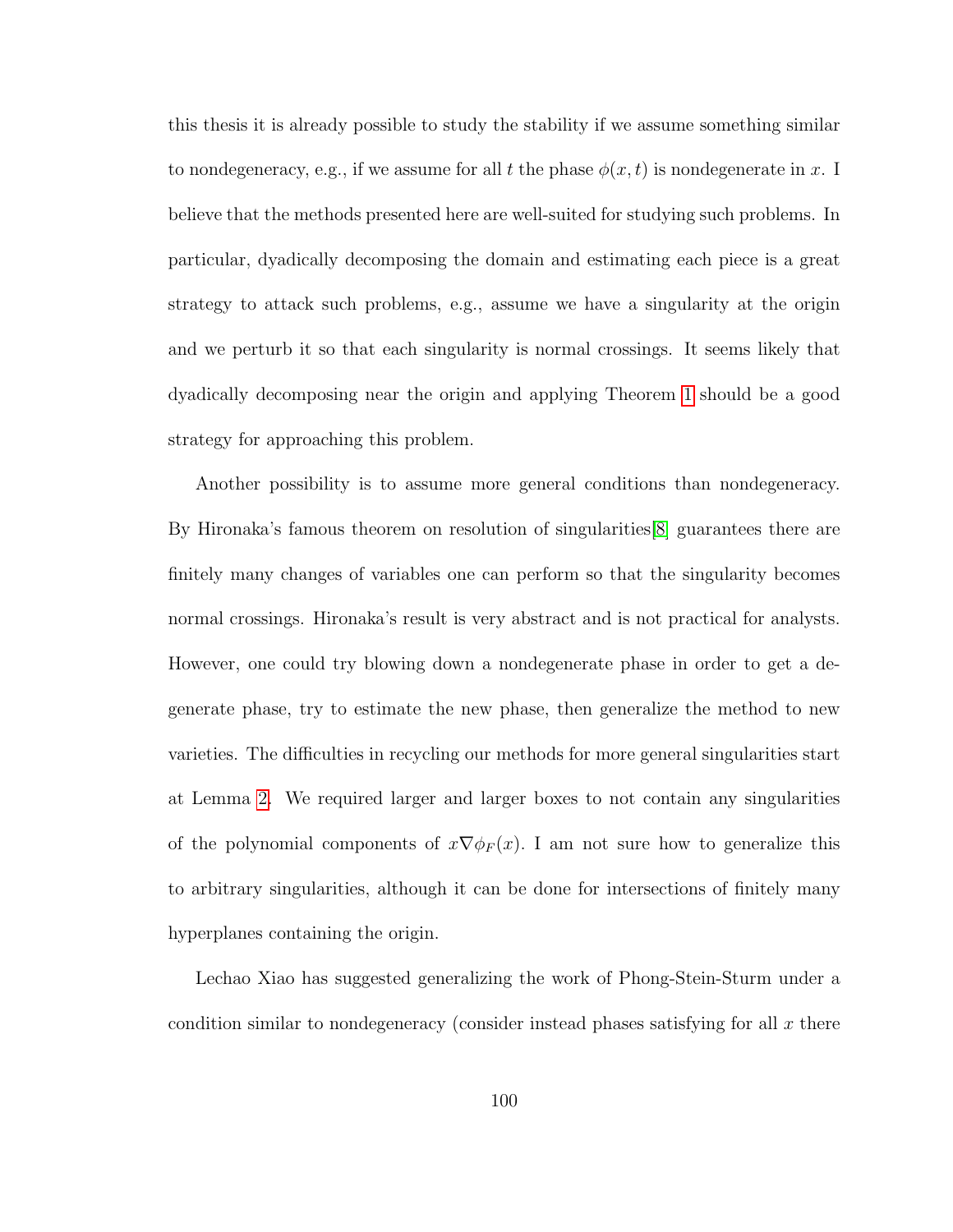are  $1 \leq i \neq j \leq d$  such that  $x_i x_j \phi''_{x_i x_j}(x) \neq 0$  away from coordinate hyperplanes). This is a joint work in progress. The result is very elegant.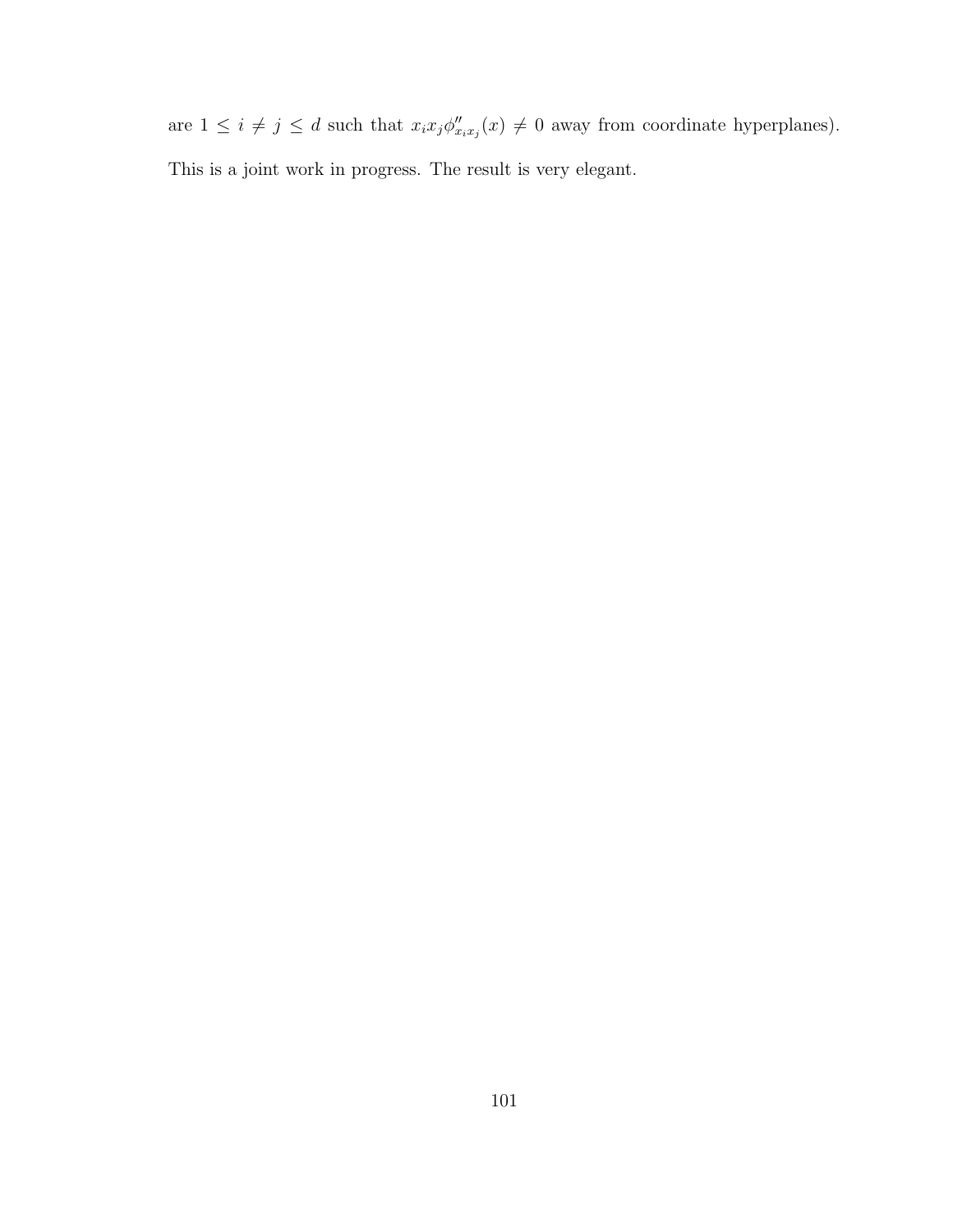# Appendix: counterexamples of Varchenko

Varchenko's article had a few counterexamples to stability of estimates and the necessity of assuming nondegeneracy. Even though he introduced the following examples in the reverse order, we first focus on a polynomial  $P$  with Newton distance less than one such that the estimate of  $I(\lambda)$  with phase P is strictly better than  $\lambda^{-1/t}$ . We then show the estimate obtained is predicted by some term in the asymptotic expansion of I( $\lambda$ ). Next, we discuss a polynomial Q such that  $x\nabla Q_F(x)$  is not necessarily 0 away from coordinate axes for x small enough.

#### A polynomial with Newton distance less than 1

Define a polynomial  $P$  in five variables by

$$
P(x) = x_4^2 + x_1^{4p} + x_2^{4p} + x_3^{4p} + x_5(x_4 - (x_1^2 + x_1^4 + x_2^2 + x_3^2)),
$$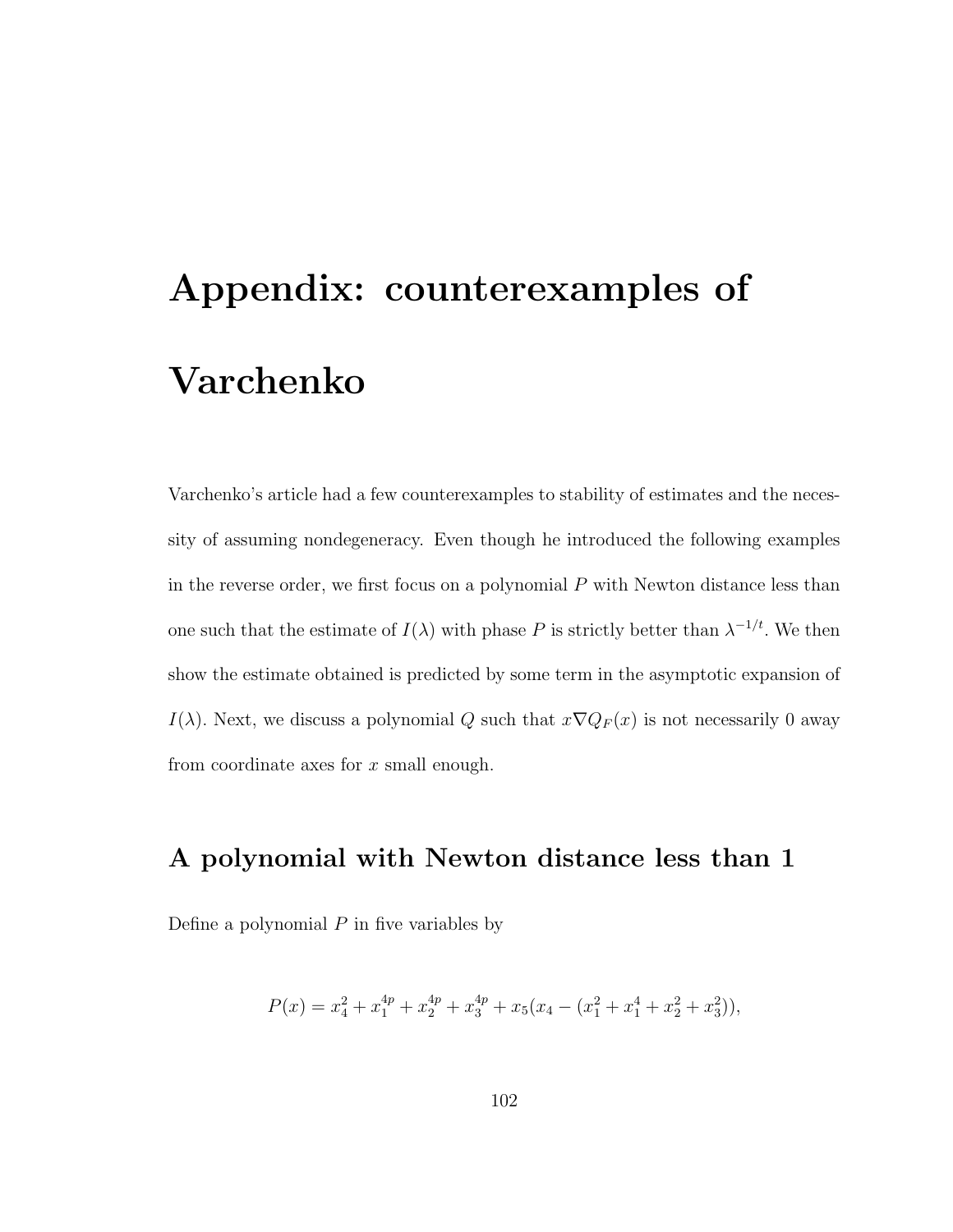where  $p$  is an integer greater than 1. Varchenko checked for us that  $P$  is nondegenerate. After distributing  $x_5$  inside the parentheses, we see that the Newton polyhedron has the following extreme points coming from each monomial:

- (1)  $v_1 = (4p, 0, 0, 0, 0)$  from  $x_1^{4p}$  $_{1}^{4p}$ ;
- (2)  $v_2 = (0, 4p, 0, 0, 0)$  from  $x_2^{4p}$  $_{2}^{4p}$ ;
- (3)  $v_3 = (0, 0, 4p, 0, 0)$  from  $x_3^{4p}$  $_3^{4p}$ ;
- (4)  $v_4 = (2, 0, 0, 0, 1)$  from  $x_1^2 x_5$ ;
- (5)  $v_5 = (0, 2, 0, 0, 1)$  from  $x_2^2 x_5$ ;
- (6)  $v_6 = (0, 0, 2, 0, 1)$  from  $x_3^2x_5$ ;
- (7)  $v_7 = (0, 0, 0, 2, 0)$  from  $x_4^2$ ;
- (8)  $v_8 = (0, 0, 0, 1, 1)$  from  $x_4x_5$ .

Note that  $x_1^4x_5$  lies inside the orthant generated by  $x_1^2x_5$ , so it cannot be an extreme point. These extreme points give rise to two compact codimension 1 faces:

(1)  $F_1$  generated by  $v_1, v_4, v_5, v_6$ , and  $v_7$  with normal

$$
w^{1} = \Big(\frac{1}{4p}, \frac{1}{4p}, \frac{1}{4p}, \frac{1}{2}, 1 - \frac{1}{2p}\Big).
$$

Note that this face also contains  $v_2, v_3$ , and notice that  $v_8$  lies above the hyperplane with normal  $w^1$ .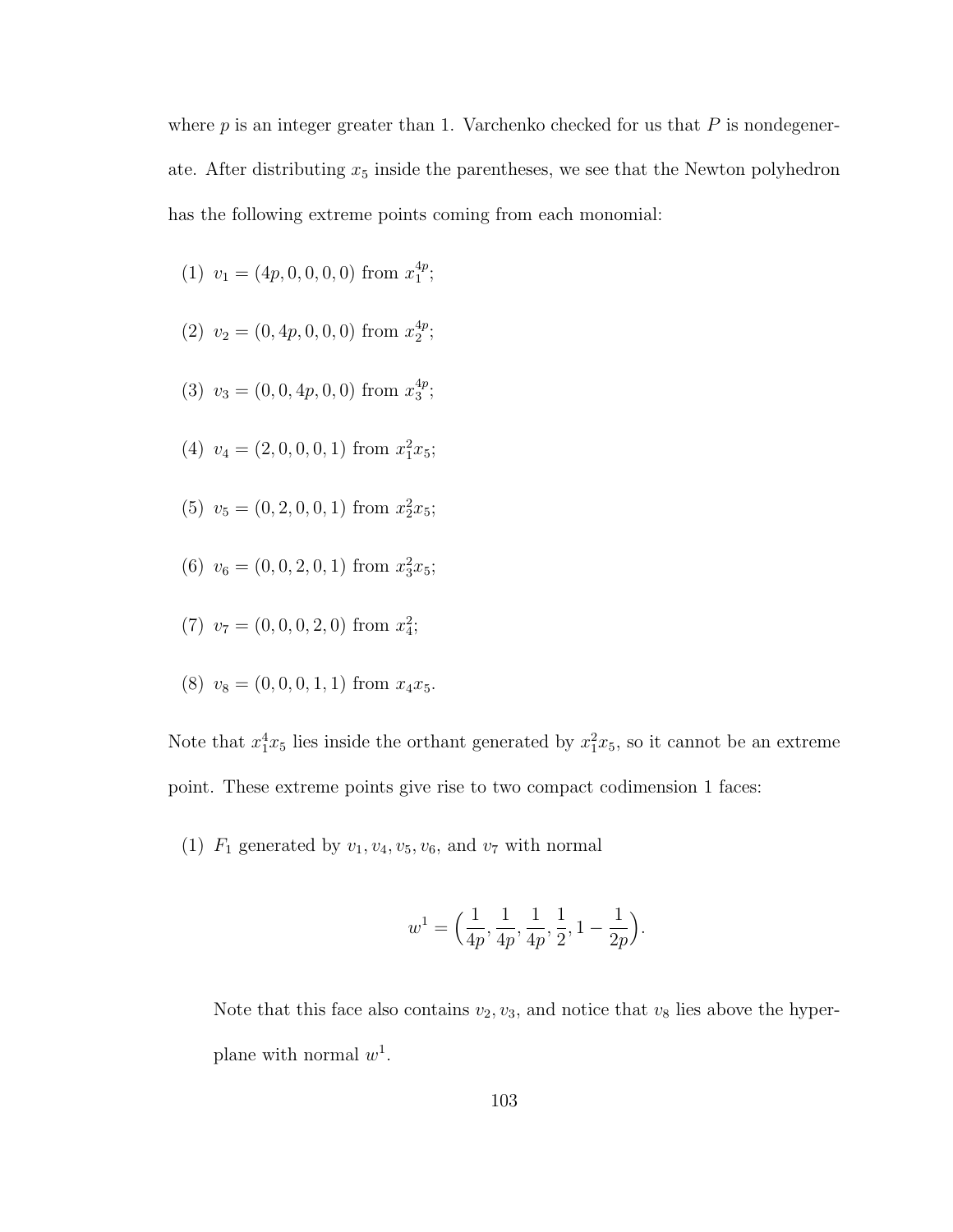(2)  $F_2$  generated by  $v_4$  through  $v_8$  with normal

$$
w^2 = \left(\frac{1}{4}, \frac{1}{4}, \frac{1}{4}, \frac{1}{2}, \frac{1}{2}\right).
$$

Each of the vectors  $v_1, v_2, v_3$  lie above the hyperplane with normal  $w^2$ .

Since  $\langle v_i, w^j \rangle \ge 1$  must be satisfied for all  $i, j$ , we can check that these are the only two compact codimension 1 faces (e.g., if one replaces  $v_1$  with  $v_4$  when defining a hyperplane, one sees the hyperplane intersects the interior of  $N(P)$ .

Since  $|w^1| = \frac{1}{4p} + \frac{3}{2} > 1$ , we conclude that the Newton distance of P must be less than 1, since we know  $\min |w^i| = \frac{1}{t}$  where t is the Newton distance. However, Varchenko computes that

$$
\left| \int_{\mathbb{R}^5} e^{i\lambda P(x)} \psi(x) dx \right| \lesssim \lambda^{-7/4} \log^4(\lambda)
$$

whenever  $\psi$  is smooth and supported close enough to the origin. Clearly  $-\frac{7}{4} < -\frac{3}{2} - \frac{1}{4q}$ 4p for all  $p > 1$ . Theorem [2](#page-24-0) guarantees that  $-\frac{7}{4} = \langle \beta + \mathbf{1}, w(\beta + \mathbf{1}) \rangle - n > 1/t$  for some  $\beta \in \mathbb{N}^d$  and  $n \in \mathbb{N}$  Let  $\beta = (4p - 1, 0, 0, 0, 0)$  and  $n = 0$ . Then  $\langle \beta, w^1 \rangle = \frac{4p - 1}{4p}$  $\frac{p-1}{4p}$ , so  $\langle \beta + \mathbf{1}, w^1 \rangle = \frac{7}{4}$  $\frac{7}{4}$ . We need to check  $w^1 \in w(\beta + 1)$ . Let  $\lambda_1 = \frac{2p-1}{2p}$  $\frac{p-1}{2p},\ \lambda_2\,=\,\lambda_3\,=\,\frac{1}{4p}$  $\frac{1}{4p},$  $\lambda_4 = 1$ , and  $\lambda_5 = \frac{1}{2}$  $\frac{1}{2}$ . Then

$$
\lambda_1v_1 + \lambda_2v_2 + \lambda_3v_3 + \lambda_4v_5 + \lambda_5v_7 = \beta + 1.
$$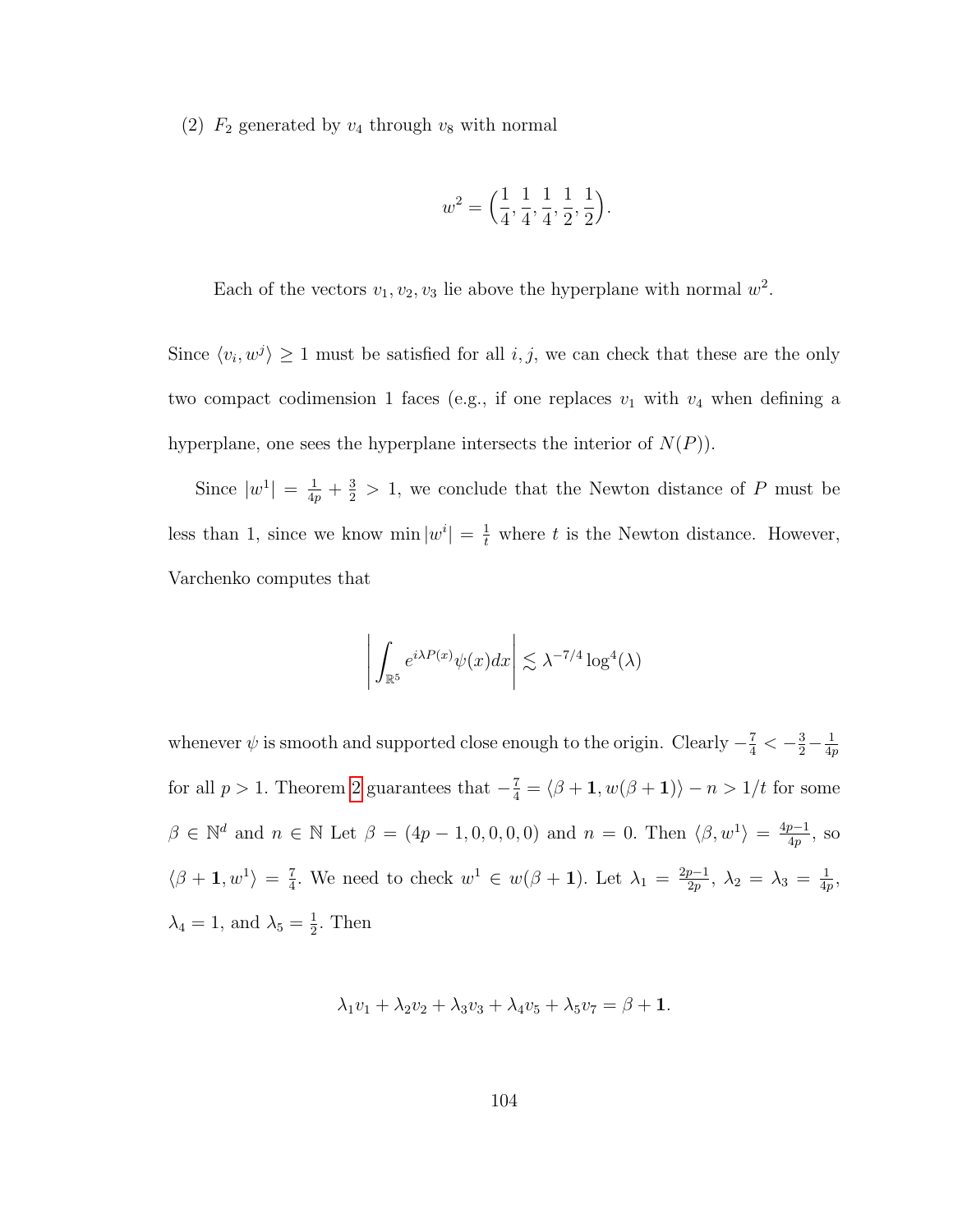Let  $\eta_i = 2\lambda_i/5$ . Then  $\sum \eta_i = 2\sum \lambda_i/5 = 1$ . We conclude  $2(\beta + 1)/5 \in F_1$ , since it's a convex combination of vectors in  $F_1$ , so  $w^1 \in w(\beta + 1)$ .

#### A polynomial not satisfying Varchenko's condition

Let  $Q_s$  be the polynomial in 3 variables with positive parameter s defined by

$$
Q_s(x, y, z) = (-sx^2 + x^4 + y^2 + z^2)^2 + x^{4p} + y^{4p} + z^{4p}
$$

for  $p > 1$ . There is a normal vector  $w_1 = (1/4, 1/4, 1/4)$  corresponding to the codimension one face containing  $(4, 0, 0), (0, 4, 0),$  and  $(0, 0, 4)$ . Since this face contains  $(4/3, 4/3, 4/3)$ , the Newton distance is  $4/3$  and therefore  $1/t = 3/4$ . Let F be the codimension 2 face containing  $(4, 0, 0)$ ,  $(2, 2, 0)$  and  $(0, 4, 0)$ , i.e., let  $Q_F(x, y, z) =$  $s^2x^4 - 2sx^2y^2 + y^4 = (sx^2 - y^2)^2$ . We can check  $\nabla Q_F = 0$  if  $y =$ √  $\overline{s}x$ , so Varchenko's condition is not satisfied. Varchenko proved that in this case

$$
\left| \int e^{i\lambda Q} \psi \right| \gtrsim \lambda^{-1/2 - \gamma(p)}
$$

for some amplitude  $\psi$  and some function  $\gamma(p) \to 0$  as  $p \to \infty$ , giving a much worse estimate than  $\lambda^{-1/t} = \lambda^{-3/4}$ .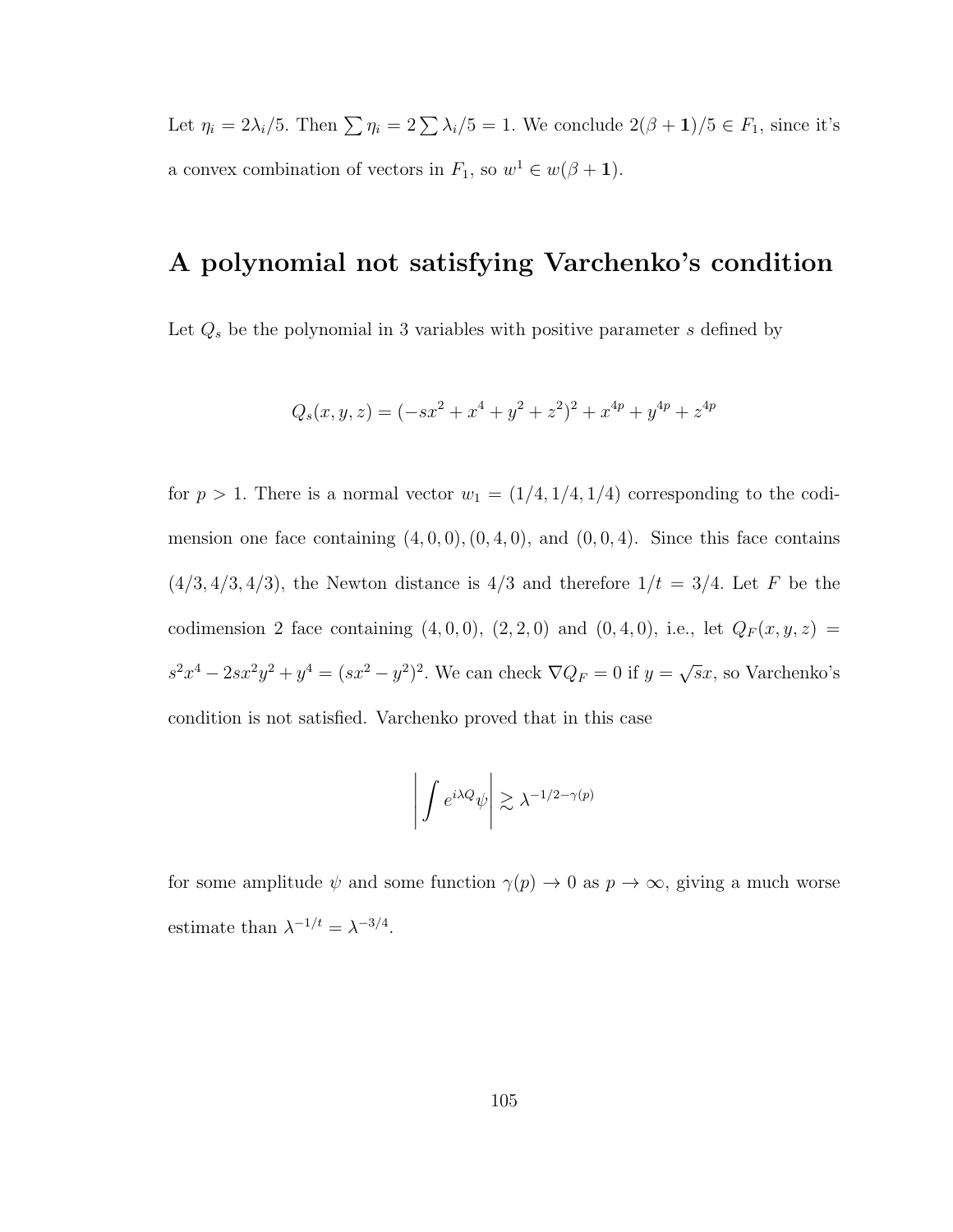## Bibliography

- [1] Ould M. Abderrahmane. On the Lojasiewicz exponent and Newton polyhedron. Kodai Math. J., 28(1):106–110, 2005.
- [2] Toshizumi Fukui and Etsuo Yoshinaga. The modified analytic trivialization of family of real analytic functions. Invent. Math., 82(3):467–477, 1985.
- [3] Loukas Grafakos. Classical Fourier analysis, volume 249 of Graduate Texts in Mathematics. Springer, New York, third edition, 2014.
- [4] Michael Greenblatt. Oscillatory integral decay, sublevel set growth, and the Newton polyhedron. Math. Ann., 346(4):857–895, 2010.
- [5] Michael Greenblatt. Resolution of singularities, asymptotic expansions of integrals and related phenomena. J. Anal. Math., 111:221–245, 2010.
- <span id="page-115-0"></span>[6] Michael Greenblatt. Resolution of singularities in two dimensions and the stability of integrals. Adv. Math., 226(2):1772–1802, 2011.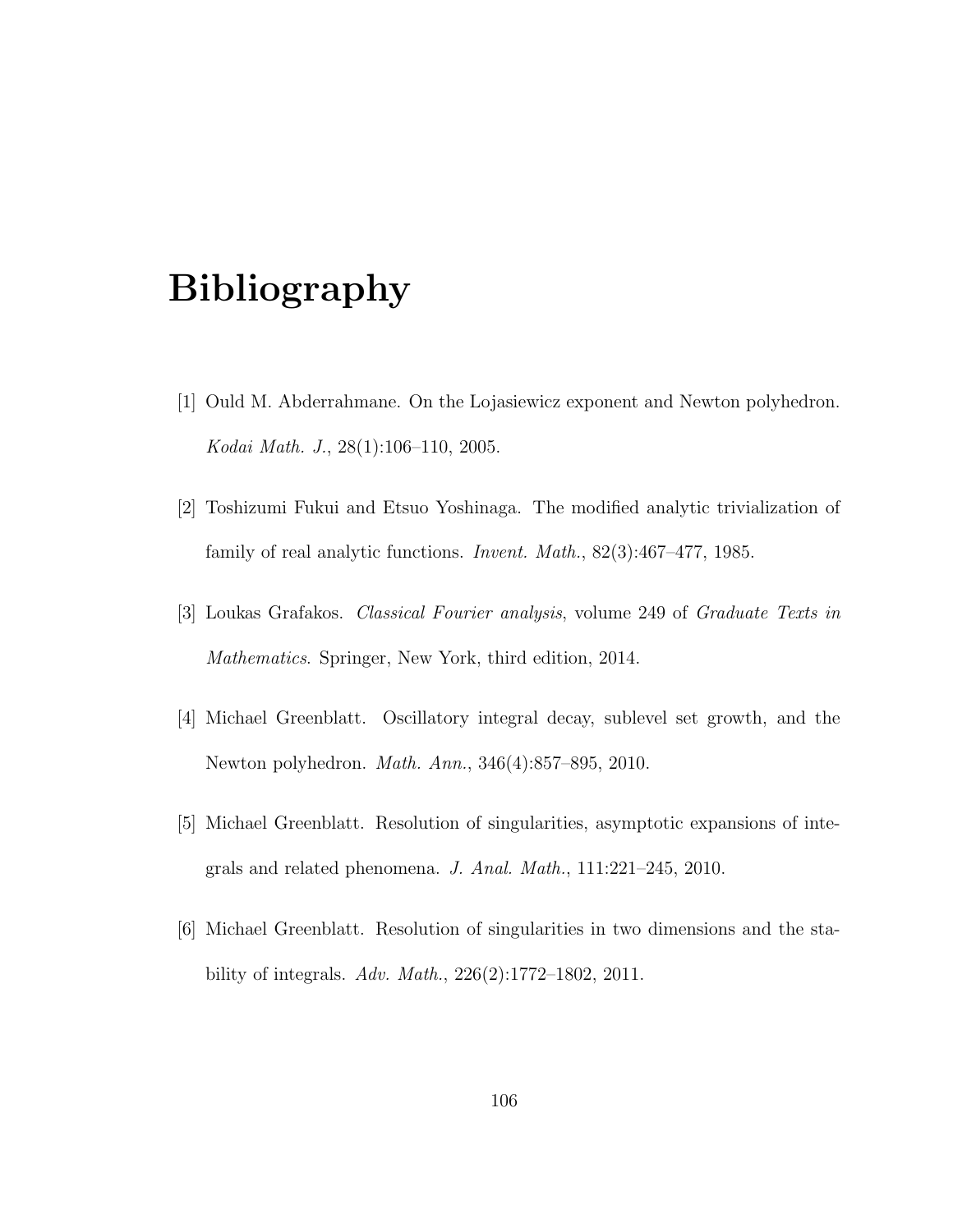- [7] Michael Greenblatt. Maximal averages over hypersurfaces and the Newton polyhedron. J. Funct. Anal., 262(5):2314–2348, 2012.
- <span id="page-116-3"></span>[8] Heisuke Hironaka. Resolution of singularities of an algebraic variety over a field of characteristic zero. I, II. Ann. of Math.  $(2)$  79  $(1964)$ , 109–203; ibid.  $(2)$ , 79:205–326, 1964.
- [9] Joe Kamimoto and Toshihiro Nose. Newton polyhedra and weighted oscillatory integrals with smooth phases. Trans. Amer. Math. Soc., 368(8):5301–5361, 2016.
- <span id="page-116-0"></span>[10] V. N. Karpushkin. Uniform estimates for oscillatory integrals with a phase of the series  $R_m$ . *Mat. Zametki*, 64(3):468–469, 1998.
- <span id="page-116-1"></span>[11] V. N. Karpushkin. Uniform estimates for an oscillatory integral and volume with the phase of A. N. Varchenko. Mat. Zametki, 72(5):688–692, 2002.
- <span id="page-116-2"></span>[12] V. N. Karpushkin. Four theorems on uniform estimates of oscillatory integrals. Moscow Univ. Math. Bull., 69(3):128–131, 2014. Translation of Vestnik Moskov. Univ. Ser. I Mat. Mekh. 2014, no. 3, 56–60.
- [13] Steven G. Krantz and Harold R. Parks. A primer of real analytic functions, volume 4 of *Basler Lehrbücher [Basel Textbooks]*. Birkhäuser Verlag, Basel, 1992.
- [14] S. Lojasiewicz. Sur le problème de la division. *Studia Math.*, 18:87–136, 1959.
- [15] Bernard Malgrange. Intégrales asymptotiques et monodromie. Annales Scientifiques de l'École Normale Supérieure,  $7(3):405-430, 1974.$